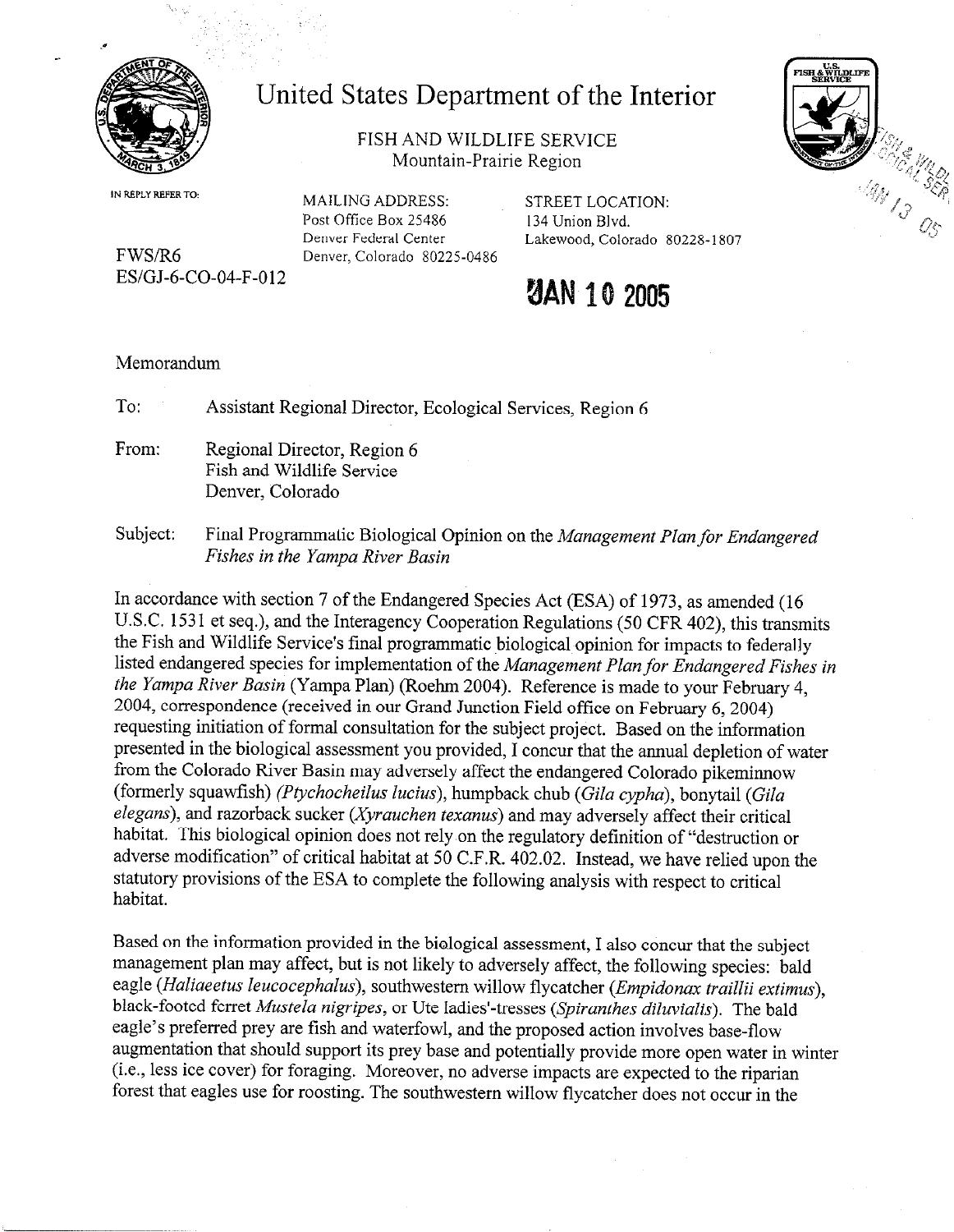Yampa River Basin. The nearest population of this subspecies occurs on the Green River downstream from the Town of Green River, Utah. Flow fluctuations in Green River this far downstream from the Yampa River due to the proposed action would be well buffered by inflows from the Upper Green River (upstream from the Yampa River), as well as the Duchesne, White, Price and San Rafael Rivers (downstream from the Yampa River). The proposed action involves water depletions and potential impacts to aquatic habitats, therefore the proposed action would not impact the black-footed ferret's upland habitats or their prey base that occurs in uplands. No significant additional conversion of upland rangeland habitat (potential blackfooted ferret habitat) to irrigated cropland is anticipated as part of the proposed action. Ute ladies'-tresses orchids have not been found along the Yampa River. The Green River flow recommendations (Muth et al. 2000) assume that flow targets downstream from the Yampa River confluence can be met considering expected water development to meet future demand in the Yampa Basin. These flow recommendations are intended to provide floodplain inundation at a certain frequency, magnitude and duration that should provide favorable conditions for the Ute ladies'-tresses orchid.

#### **Consultation History**

Implementation of the Endangered Species Act in the upper Colorado River Basin started with section 7 consultation on Bureau of Reclamation projects in the late 1970's. At that time, the Service determined that the subject endangered fishes were in danger of extinction. Subsequently, section 2 (c) of the Act was amended as follows: It is further declared to be the policy of Congress that Federal agencies shall cooperate with State and local agencies to resolve water resource issues in concert with conservation of endangered species.

In 1984, the Department of the Interior, Colorado, Wyoming, Utah, water users, and environmental groups formed a coordinating committee to discuss a process to recover the endangered fishes while new and existing water development proceeds in the Upper Colorado River Basin in compliance with Federal and State law and interstate compacts.

After 4 years of negotiations, the Secretary of the Interior; Governors of Wyoming, Colorado, and Utah; and the Administrator of the Western Area Power Administration (WAPA) cosigned a Cooperative Agreement on January 21-22, 1988, to implement the Recovery Implementation Program for Endangered Fish Species in the Upper Colorado River Basin (USFWS 1987). Current participants in the Recovery Program include: the Service, Reclamation, National Park Service, WAPA, Colorado, Utah, Wyoming, Western Resource Advocates, The Nature Conservancy, Colorado Water Congress, Utah Water Users Association, Wyoming Water Development Association, and the Colorado River Energy Distributors Association. The goal of the Recovery Program is to recover the listed species while providing for new and existing water development in the Upper Colorado River Basin. All participants agreed to cooperatively work toward the successful implementation of a recovery program that will provide for recovery of the endangered fish species, consistent with Federal law and all applicable State laws and systems for water resource development and use. Each signatory assumed certain responsibilities in implementing the Recovery Program. To further define and clarify processes outlined in sections 4.1.5, 4.1.6, and 5.3.4 of the Recovery Program (USFWS 1987), a *Section 7 Consultation, Sufficient Progress, and Historic Projects Agreement* (Section 7 Agreement) and a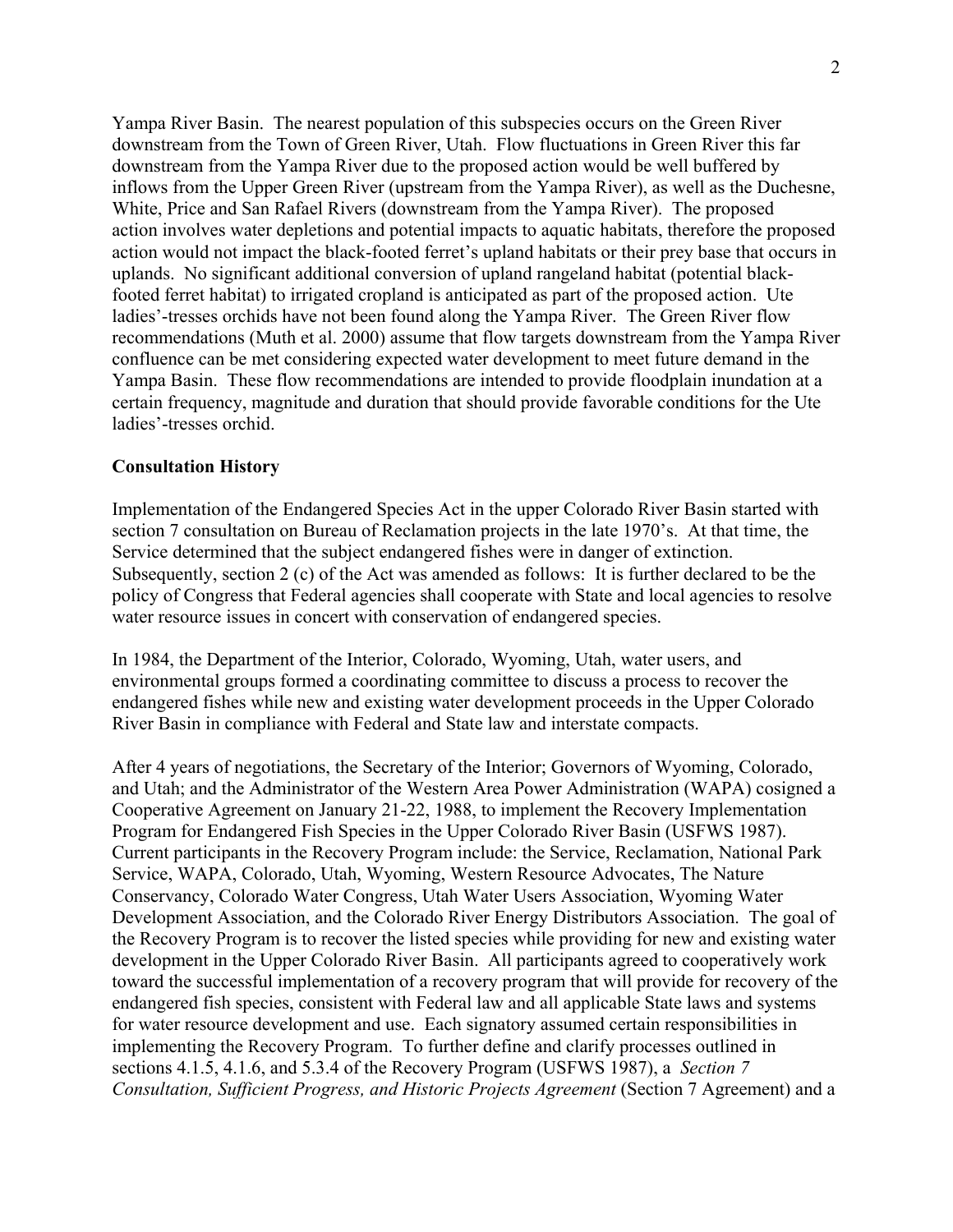*Recovery Implementation Program Recovery Action Plan* (RIPRAP) were developed (USFWS 1993). The Section 7 Agreement established a framework for conducting section 7 consultations on depletion impacts related to new projects and impacts associated with existing projects in the upper basin. Procedures outlined in the Section 7 Agreement are used to determine if sufficient progress is being accomplished in the recovery of endangered fishes to enable the Recovery Program to serve as a reasonable and prudent alternative to avoid the likelihood of jeopardy and/or adverse modification of critical habitat.

Since the inception of the Recovery Program, the Service has consulted on over 700 projects depleting water from the Upper Colorado River Basin. The Recovery Program, through its implementation of the RIPRAP, has avoided the likelihood of jeopardy and/or adverse modification of critical habitat on behalf of these projects.

The RIPRAP outlines specific recovery actions, including such measures as acquiring and managing aquatic habitat and water, re-operating existing reservoirs to provide instream flows for fishes, constructing fish passage facilities, controlling nonnative fishes, and propagating and stocking listed fish species. It also stipulates which entity is responsible for taking action, when these actions would be undertaken, and how they would be funded. The RIPRAP was finalized on October 15, 1993, and has been reviewed and updated annually.

One RIPRAP element, under the FY 2003 Green River Action Plan: Yampa and Little Snake Rivers, subsection I.A.2., is to develop and implement a management plan for the Recovery Program in the Yampa River Basin. This element calls for: 1) developing and implementing a public involvement plan for the Yampa River Basin (ongoing), 2) updating estimates of human water needs in the Yampa River Basin (completed 1998), 3) estimating the low-flow needs of fishes and identifying impediments to fish passage on the Yampa River below Craig (completed 1999), 4) carrying out hydrologic analyses to identify and evaluate flow augmentation needs and strategies (ongoing), 5) installing, operating and maintaining stream gages (ongoing), and 6) developing and implementing an aquatic management plan to reduce nonnative fish impacts, while providing sportfishing opportunities (approved in 1998 and initiated in 1999). For this purpose, the *Management Plan for Endangered Fishes in the Yampa River Basin* (Yampa Plan; Roehm 2004) was developed to promote recovery of four listed endangered fish species as water is depleted from the river to serve current and projected human needs in the Yampa River Basin through the year 2045. Implementation of the Yampa Plan is intended to promote the recovery of these species by facilitating needed management actions specifically identified in the RIPRAP.

On November 7, 1979, the Rural Electrification Administration (REA) requested section 7 consultation on Unit 3 of the Craig Station, for which the REA proposed to guarantee a loan to Colorado-Ute Electric Association (Colorado-Ute), an electric generating company. The Service was asked to consult on construction and operation of a 400-MW coal-fired generating unit, depleting an estimated 6,400 acre-feet (AF)/year for evaporative cooling. The Service issued a biological opinion on March 13, 1980, for Unit 3 of the Craig Station (USFWS 1980) that required Colorado-Ute, with the Service's assistance, to develop a water management plan for Unit 3 to offset the impacts of its depletions. Subsequently, Colorado-Ute sold its interest in the Craig Station to Tri-State Generation and Transmission Associate (Tri-State), which assumed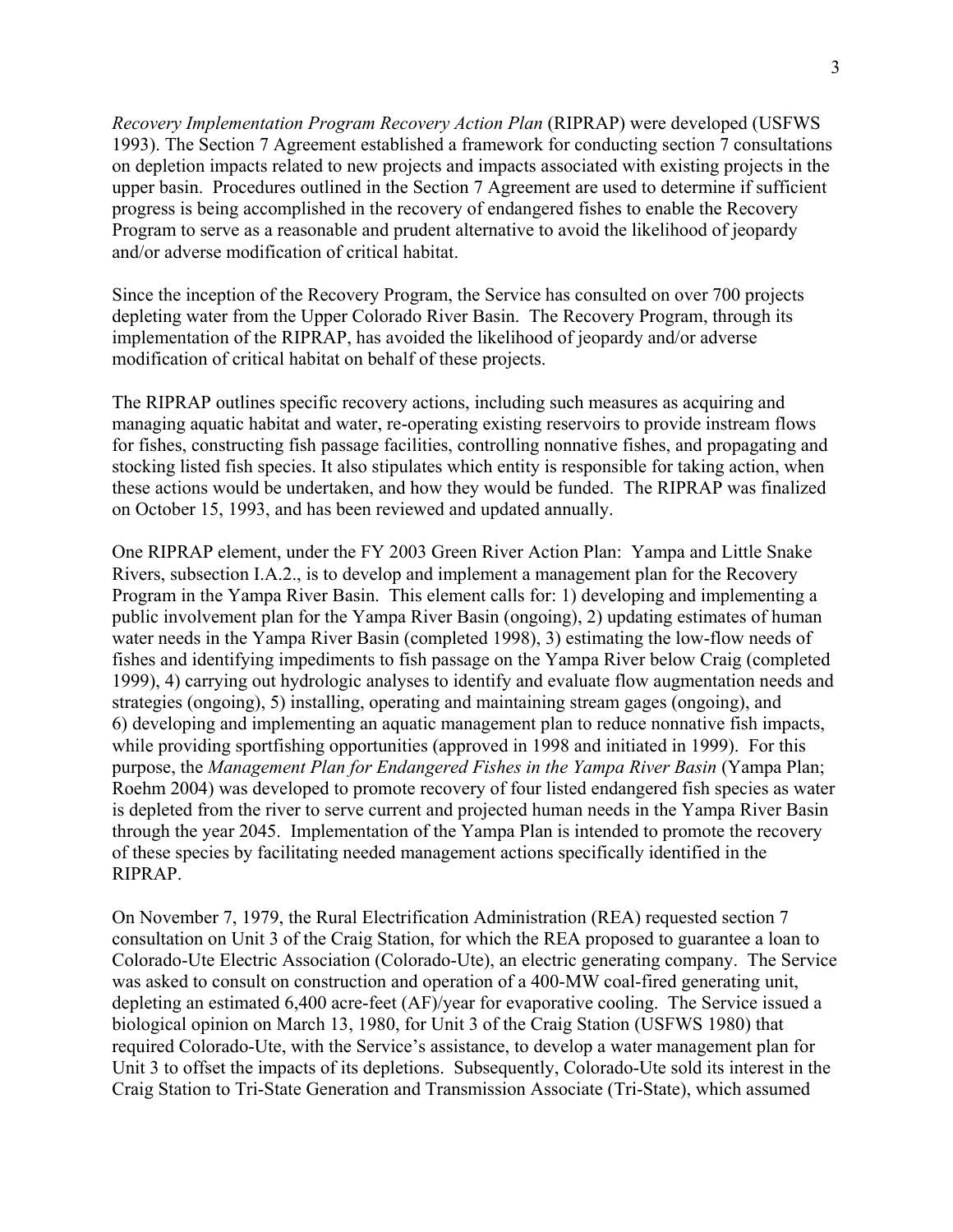responsibility for developing the water management plan. Under the terms of this management plan (Knutson 1992), Tri-State agreed to bypass up to 1,000 AF/year of its Wessel Canal directflow water right to augment instream flows for fish. Water is bypassed if river flows fall below certain flow targets to support habitat needs of endangered fish in the Yampa River. The Water Management Plan is described in further detail in the Yampa Plan. Flow recommendations adopted by the Service in 1999 (Modde et al. 1999) are being implemented as part of the Yampa Plan. The Yampa Plan is considered to supersede Tri-State's Water Management Plan because it implements the most current flow recommendations.

On July 3, 1985, the Service notified the Bureau of Reclamation that a section 7 consultation would need to be completed on the Stagecoach Reservoir Project due to a Bureau of Reclamation grant for the project. The Stagecoach Reservoir Project involved construction of a 33,275 AF reservoir near the headwaters of the Yampa River with storage space dedicated to irrigation, industrial, municipal and recreation purposes. The Service consulted on an average annual depletion of 12,873 AF of water allocated to human use and reservoir evaporation. The consultation was completed in 1986; the reservoir was constructed shortly thereafter and operations are ongoing.

The only project the Service consulted on in the Little Snake River Basin before the inception of the Recovery Program was the Cheyenne Stage II project. The project consists of a transmountain diversion depleting 15,800 AF of water from the headwaters of the Little Snake River to augment the municipal water supply for the City of Cheyenne, Wyoming. Consultation was requested on June 5, 1980. The consultation was completed May 29, 1981, with a "no jeopardy" finding.

On July 14, 1999, the Service issued a final biological opinion to the U.S. Army Corps of Engineers on the Little Snake River Supplemental Irrigation Water Supply Project (High Savery) on Savery Creek, a tributary to the Little Snake River in south-central Wyoming. This opinion relies, in part, on the Yampa Plan as a reasonable and prudent alternative for this action. High Savery Reservoir (under construction) will have an active storage capacity of 16,507 AF to provide 12,000 AF of supplement irrigation water to 13,900 acres of land in the Little Snake River Valley in both Wyoming and Colorado. The project is expected to deplete an average of 7,724 AF/year from the Little Snake River.

Impacts related to water depletions from the Green River were addressed in separate consultations for Flaming Gorge Dam, the Narrows Project in the Price River drainage, and the Strawberry Valley Project in the Duchesne River drainage. The depletions covered under those consultations have no direct or indirect effect on the Yampa River. However, with respect to flows in the Green River downstream from its confluence with the Yampa River, depletions from the Yampa River are additive to those from the Green River.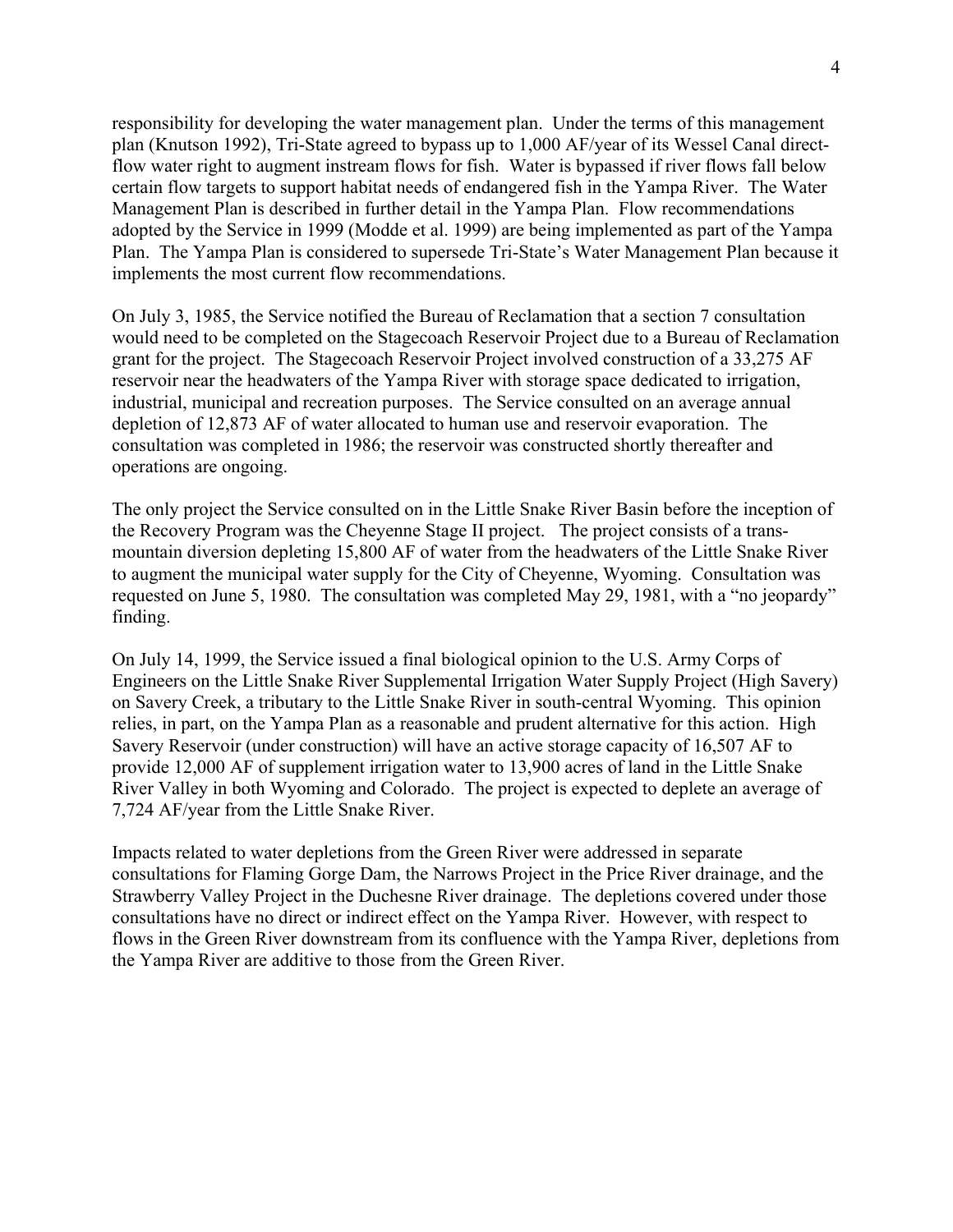#### BIOLOGICAL OPINION

#### DESCRIPTION OF THE PROPOSED ACTION

The Recovery Program proposes to implement the Yampa Plan. The purpose of the Yampa Plan is to promote recovery of four listed endangered fish species as water depletions continue to serve existing and projected human needs in the Yampa River basin though the year 2045. The Yampa Plan promotes recovery by facilitating management actions specifically identified in the RIPRAP. The Service will enter into a Cooperative Agreement with the States of Colorado and Wyoming, and the Colorado River Water Conservation District to implement the Yampa Plan (Appendix A). Signing the Cooperative Agreement is a Federal action taken by the Service that requires ESA section 7 consultation.

The action area is the Yampa River Basin, including the Little Snake River, in Colorado and Wyoming; the Green River downstream from its confluence with the Yampa River; and the Colorado River downstream of the confluence with the Green River to Lake Powell.

The proposed action consists of estimated current and projected future water depletions from the Yampa River and its tributaries, as well as actions identified in the RIPRAP as necessary to offset the impacts of water depletions and provide recovery for Colorado pikeminnow, razorback sucker, humpback chub, and bonytail. Water depletions included in the Yampa Plan are part of the proposed Federal action. By incorporating water depletions, the Yampa Plan facilitates the ability for all water users causing water depletions to the Yampa River Basin to rely on Recovery Program actions to avoid the likelihood of jeopardy and adverse modification of critical habitat. Many water depletions will be associated with a future Federal nexus such as Army Corps of Engineers permits, Federal Energy Regulatory Commission relicensing, Federal agency authorization of right-of-ways, or some other Federal involvement. For some water depletions the only Federal nexus will be the inclusion of those depletions in the Yampa Plan and the Service's obligation to implement the Yampa Plan through the Cooperative Agreement. The following is a summary of the proposed action which is described in greater detail in the Yampa Plan.

#### **Scope of Biological Opinion**

Issuance of this programmatic biological opinion does not create an administrative priority concerning depletions from the Upper Colorado River Basin. The opinion neither prejudices nor determines the amount of depletions allowable under the Colorado River Compact or under the Endangered Species Act in other subbasins of the Upper Colorado River Basin.

The Recovery Program does not provide reasonable and prudent alternatives or minimization measures for direct physical impacts of new actions (i.e., projects constructed after January 22, 1988); effects of transbasin diversions out of the Yampa River Basin into the Platte River Basin, on Platte River endangered species; or discharges of pollutants. Therefore, this biological opinion does not address such impacts. This biological opinion does not address impacts of future actions authorized, funded, or carried out by Federal agencies other than those associated with water depletions or the implementation of recovery actions described in the Yampa Plan.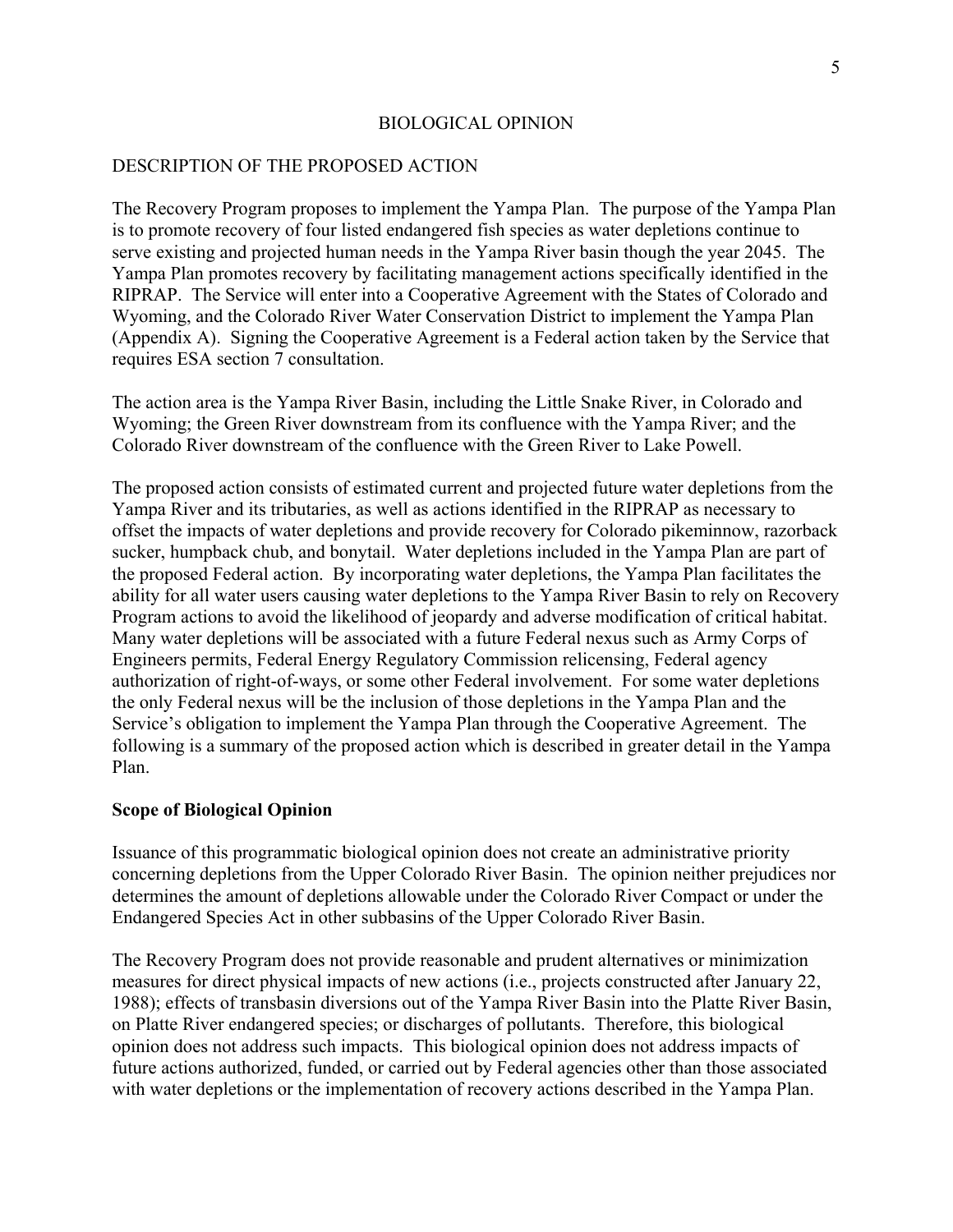## Estimated Current and Future Depletions Included in the Yampa Plan

Existing water development within the Yampa River Basin is limited; total water storage is almost 124,000 AF (124 KAF), or about 8 percent of its average annual yield (Table 1). Moreover, some of the active storage capacity of these reservoirs currently is either underutilized, reserved for emergency supplies, or dedicated to in-reservoir use, meaning that less than 124 KAF is released and refilled annually.

|                                           | Capacity         | Year         |                                                         |
|-------------------------------------------|------------------|--------------|---------------------------------------------------------|
| <b>Reservoirs</b>                         | (AF)             | <b>Built</b> | Principal Intended Use(s)                               |
| Stillwater Reservoir                      | 6,088            | 1935         | Supplemental irrigation supply                          |
| Yamcolo Reservoir <sup>a</sup>            | 8,500            | 1981         | Supplemental irrigation supply, M&I                     |
| Allen Basin Reservoir                     | 2,250            | 1953         | Supplemental irrigation supply                          |
| Stagecoach Reservoir <sup>a</sup>         | 33,275           | 1988         | Includes 11,000 $AF^a$ for Tri-State G&T, 15,000 AF     |
|                                           |                  |              | for recreation and 4,000 AF for M&I                     |
| Lake Catamount                            | 7,422            | 1977         | Used primarily for recreation                           |
| <b>Fish Creek Reservoir</b>               | 4,167            | 1942         | M&I annual releases have averaged 1,000 AF              |
| Steamboat Lake                            | 26,364           | 1961         | $5,000$ AF for Hayden Station (Xcel); 21,364 AF for     |
|                                           |                  |              | recreation and instream flow $(2,000-3,300 \text{ AF})$ |
| Pearl Lake                                | 5,657            | 1959         | Used exclusively for fisheries and recreation           |
| <b>Elkhead Reservoir</b>                  | $13,700^{\rm b}$ | 1974         | Includes 1,668 AF M&I and 8,754 AF industrial           |
| High Savery Reservoir <sup>c</sup> 16,507 |                  | 2004         | Supplemental irrigation supply (12,000 AF)              |
|                                           | TOTAL 123,930    |              |                                                         |

Table 1. Principal reservoirs in the Yampa River Basin, active storage capacities and uses

<sup>a</sup> Irrigation supply (4,000 AF) exchanged from Stagecoach to Yamcolo for 4,000 AF of industrial supply contracted to Tri-State from Yamcolo and delivered from Stagecoach.

<sup>b</sup> Proposed for expansion to  $\sim$ 25,451 AF total capacity, including 7,000 AF for instream flow.

Located in Wyoming on a tributary to the Little Snake River (under construction)

Current depletions from the Yampa River and its tributaries in Colorado and Wyoming are estimated to average about 125 KAF annually in Colorado and roughly 43 KAF per year in Wyoming. In total, these depletions represent about 10 percent of the average annual undepleted yield of the Yampa River at its confluence with the Green River  $(\sim 1.7 \text{ MAF})$ . Projections of water demand through the year 2045 indicate that additional depletions of ~30 KAF in Colorado and ~23 KAF in Wyoming can be expected, for a total of 155 KAF in Colorado and 66 KAF in Wyoming, 221 KAF basin-wide or about 13 percent of the average annual undepleted yield of the Yampa River (Table 2).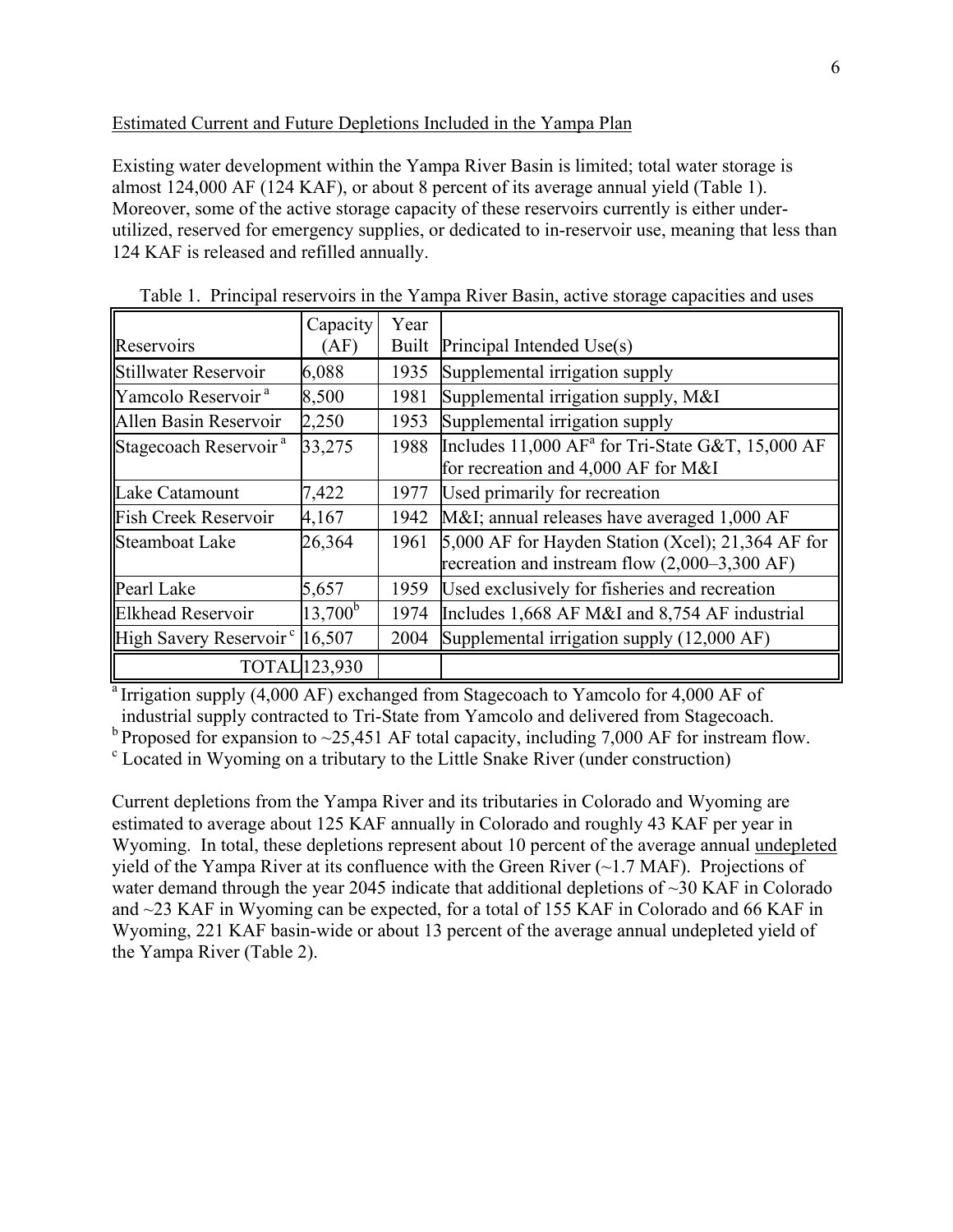|                         | Colorado |         |                  | Wyoming |        |       | <b>Basin Total</b> |                        |        |  |
|-------------------------|----------|---------|------------------|---------|--------|-------|--------------------|------------------------|--------|--|
| Sector                  | Current  | Future  | Diff.            | Current | Future | Diff. | Current            | Future                 | Diff.  |  |
| Agriculture             | 87,765   | 92,258  | 4,493            | 26,905  | 37,451 |       |                    | 10,546 114,670 129,709 | 15,039 |  |
| Municipal <sup>a</sup>  | 5,201    | 15,307  | 10,106           | 76      | 88     | 12    | 5,277              | 15,395                 | 10,118 |  |
| Industrial <sup>b</sup> | 16,947   | 32,350  | 15,403           |         | 3,000  | 3,000 | 16,947             | 35,350                 | 18,403 |  |
| Export                  | 2,815    | 2,917   | 102              | 14,400  | 22,656 | 8,256 | 17,215             | 25,573                 | 8,358  |  |
| Evaporation             | 12,543   | 12,543  | $\boldsymbol{0}$ | 1,202   | 2,816  | 1,614 | 13,745             | 15,359                 | 1,614  |  |
| <b>TOTALS</b> 125,271   |          | 155,375 | 30,104           | 42,583  | 66,011 |       |                    | 23,428 167,854 221,386 | 53,532 |  |

Table 2. Current and projected future depletions from the Yampa Basin by sector

<sup>a</sup> Including domestic, commercial and light industrial consumption

<sup>b</sup> Principally evaporation of cooling water for thermo-electric power generation

Agriculture consumes the greatest percentage of water, representing about 68 percent of current depletions basin-wide. Agriculture is expected to consume a smaller percentage of projected future depletions (59 percent), with the largest gain (18 KAF) expected in the industrial sector (10 percent of current depletions vs. 16 percent of future depletions) due to an estimated twofold increase in consumption during the next 40+ years. Nevertheless, some growth (15 KAF) in agricultural depletions is expected. Municipal depletions are expected to experience almost a threefold increase (10 KAF) during the same period.

The proportion of depletions attributed to each sector is relevant to the extent that different sectors deplete water at different rates during the year. In Colorado, agriculture, export (for agriculture outside the basin), and evaporation follow similar temporal patterns, with most of their depletions occurring between April and October. Municipal and industrial (M&I) also deplete more water during the summer months, but their depletions also occur year-round. The primary industrial use in the Yampa River Basin is thermal power production. We would expect the pattern of depletions to be similar in Wyoming, except that most of the volume of export serves the municipal sector and is diverted during peak flow and stored in East Slope reservoirs. The summer depletions for agriculture are an order of magnitude higher than those of any other sector alone.

# **Conservation Measures**

Conservation measures are actions that the action agency agrees to implement to further the recovery of the species under review. The beneficial effects of conservation measures were taken into consideration for determining jeopardy, adverse modification of critical habitat and incidental take analyses.

As part of the proposed action, the Recovery Program proposes to implement the following measures from the Yampa Plan to minimize the effects of the proposed action on the listed fish and their critical habitats. The Yampa Plan stipulates that a variety of recovery actions be taken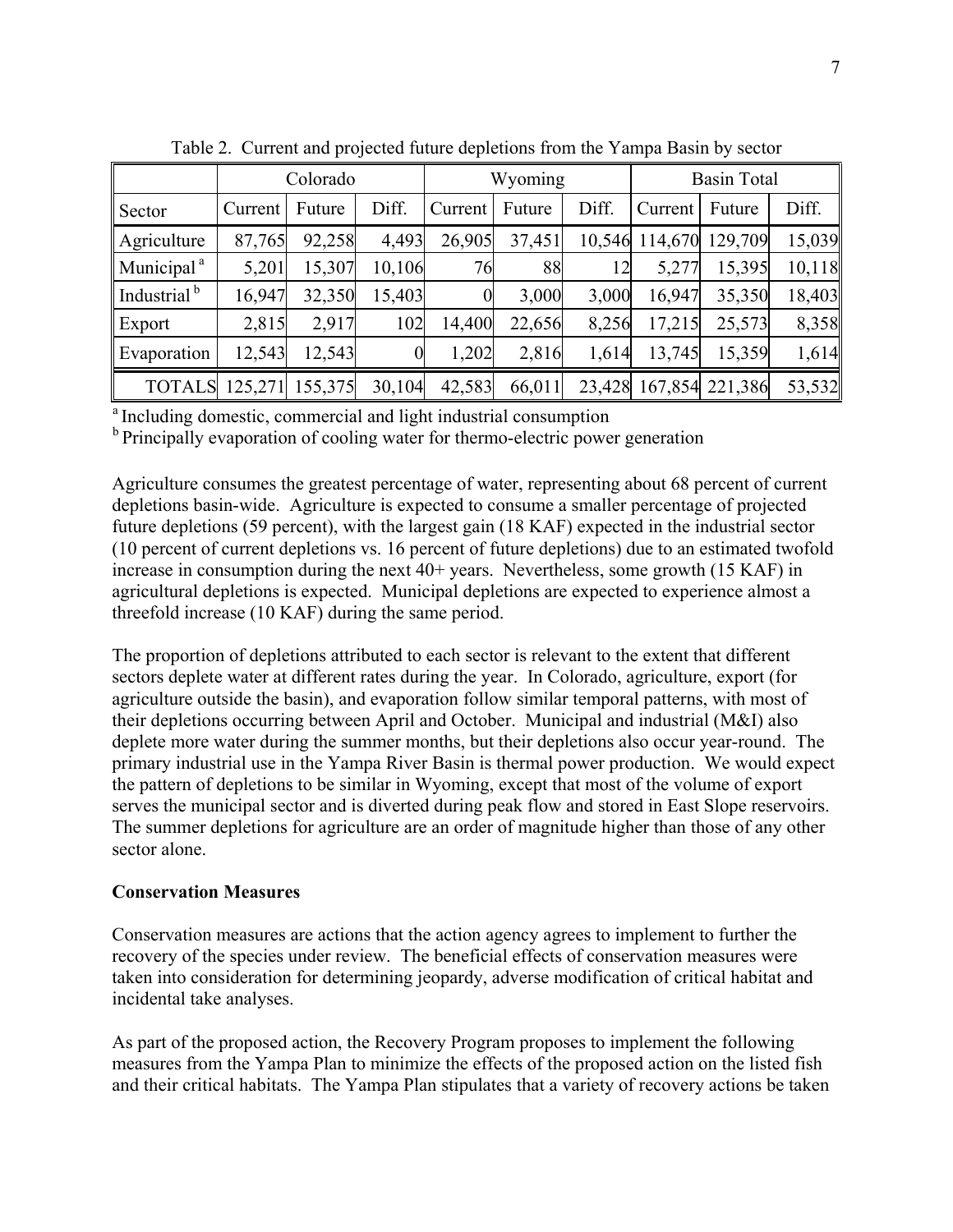to offset the impacts of these depletions and to promote recovery of the endangered fishes. These actions are classified into five broad categories in the RIPRAP:

- 1. Provide and Protect Instream Flows
- 2. Reduce Negative Impacts of Nonnative Fishes
- 3. Restore Habitat (Habitat Development and Maintenance)
- 4. Manage Genetic Diversity/Augment or Restore Populations
- 5. Monitor Populations and Habitat

These recovery actions, and the process for their development, are specified in the Yampa Plan, along with approaches to account for depletions, monitor fish populations and habitat, and evaluate the effectiveness of these actions in meeting long-term objectives (e.g., reducing populations of nonnative fishes) with the ultimate goal of recovering the endangered fishes. Schedules to initiate and complete recovery actions will be specified and clarified in annual revisions of the RIPRAP and incorporated into annual work plans. The Recovery Program will be responsible for funding and implementing these recovery actions. To offset the impacts of current and future depletions for endangered fish species in the Yampa River, the Recovery Program will implement the following:

#### **Provide and Protect Instream Flows**

The Service and the Colorado Water Conservation Board (CWCB) entered into a Memorandum of Agreement on September 21, 1993, wherein the Board agreed to ". . . take such actions under state law, including requesting administration by the State Engineer and the appropriate division engineer and initiating water court proceedings, as may be necessary to fully exercise its water rights or to obtain delivery of acquired water or interest in water. Such water shall be protected within the entire stream reach for which the appropriation or acquisition is made." This agreement (commonly called the Enforcement Agreement) provides a legal mechanism to protect water obtained for the endangered fish under the Recovery Program. Categories of water this applies to include contract deliveries, water leases, and acquired water rights.

The Recovery Program proposes to implement a base-flow augmentation plan on the Yampa River. The Recovery Program adopted the Service's Yampa River flow recommendations (Modde et al. 1999) for the August–October base-flow period, when river flows typically are at their lowest levels. Modeling suggests that the undepleted hydrograph of the Yampa River followed a similar pattern, wherein flows during this period were generally lower than the remainder of the base-flow period (November–February), with the lowest flows in September. Modde et al. (1999) determined that riffle habitat declined most rapidly at flows below 93 cfs. Riffles are considered the most sensitive of three meso-habitats (i.e., riffles, runs and pools) to changes in flow and important for their production of macro-invertebrates, the basis for the aquatic food web on which the endangered fishes rely. They also found that flows had fallen below 93 cfs at Maybell roughly 38 percent of the years during the 80-year period of record they studied (1916–1995) with an average duration of about 9 days/year (68 days in 1934), and endangered fish populations had not declined as a result of these occasional low flows. Therefore, their flow recommendation called for a base flow of 93 cfs to be maintained in an "historical context." That is, flows should not fall below 93 cfs with any greater frequency,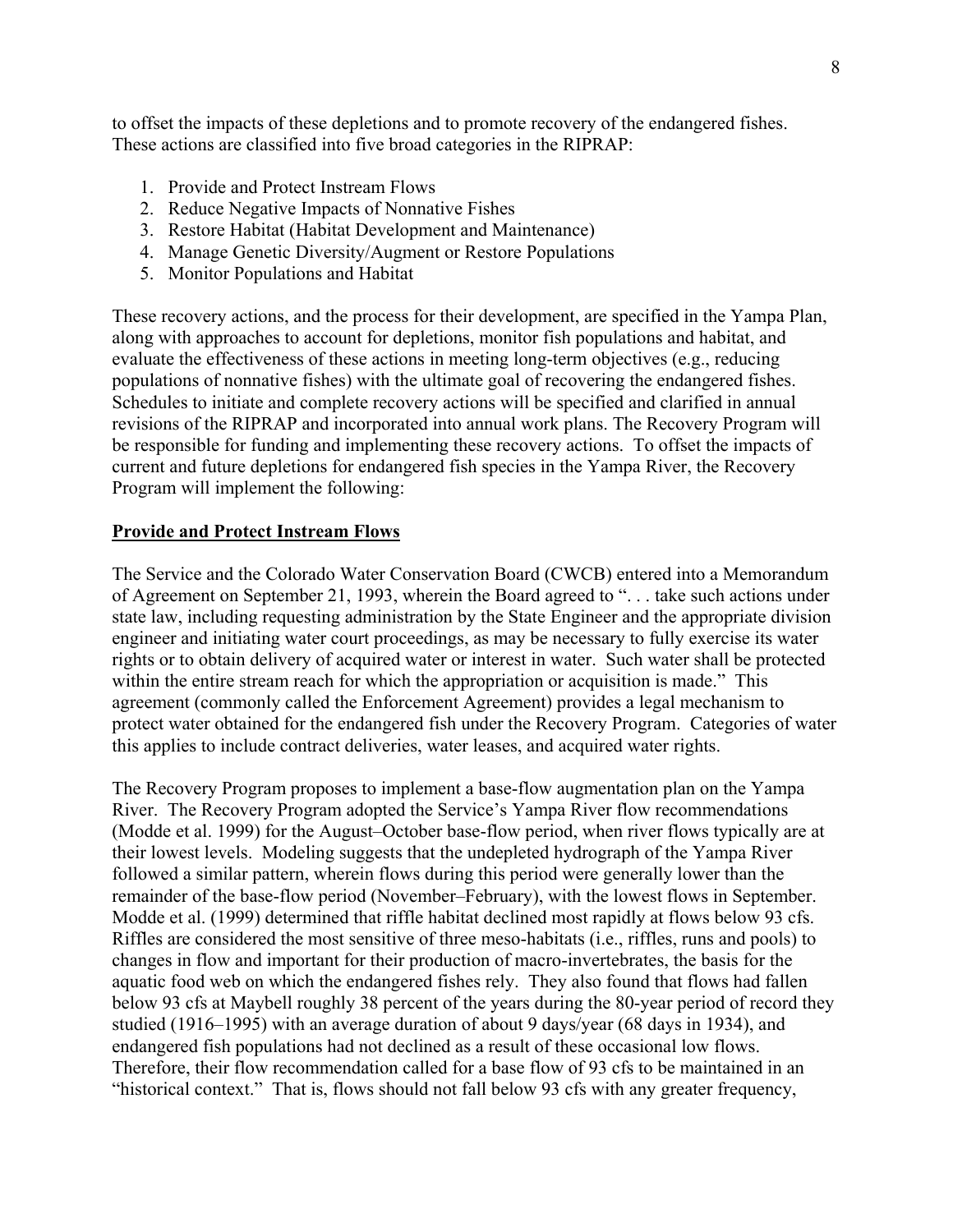magnitude or duration than had occurred in the past. Moreover, because of uncertainties regarding the winter flow needs of the fishes, the Service extended the flow recommendations to include the entire base-flow period, adding a 33 percent buffer to its winter flow recommendation (124 cfs) also in an historic context (Roehm 2004).

The Service developed an augmentation protocol to meet these recommendations and estimated the volume of water that would be necessary to do so. The protocol called for water to be released from storage or otherwise delivered to augment stream flows when unaugmented flows at Maybell fall below 78 cfs July–October and 109 cfs November–February. Water would be delivered at a rate of 50 cfs until augmented flow at Maybell exceeds 138 cfs July–October and 169 cfs November–February. No water would be delivered during peak flows (March 1–June 30). On this basis, the volume of water for augmentation to meet the flow recommendation in 90 percent of the years was estimated to be 6,000 AF, plus an allowance of 1,000 AF for transit losses. At 50 cfs, 6,000 AF would provide about 2 months (61 days) of continuous or intermittent augmentation. Water also would be available to augment stream flows during the driest 10 percent of years; however, it would not totally satisfy the flow recommendations. If the release rate were not adjusted, the augmentation water supply would be exhausted in dry years, while a need for augmentation persisted. During such drought conditions, the release rate would be reduced to 33 cfs, thereby extending the duration of releases to 3 months (92 days). In those years, the need for augmentation would be partially satisfied, and a minimum flow of at least 33 cfs would be provided. Even this minimum flow is an improvement over historic conditions; flows have fallen as low as 2 cfs at Maybell (in 1934 and 2002). Modeling with the Colorado River Decision Support System (CRDSS) suggests that Yampa River flows at Maybell would have fallen to 13 cfs in 1934, even if there were no depletions. The Recovery Program through the Yampa Plan will implement the subject protocol for streamflow augmentation.

To provide 7,000 AF of augmentation including transit losses, the Bureau of Reclamation (Reclamation), acting on behalf of the Recovery Program, intends to enter into an agreement with the CWCB and the Colorado River Water Conservation District (CRWCD) to fund a portion of the proposed 11,750 AF expansion of Elkhead Reservoir. The CRWCD has applied for a Department of the Army permit under section 404 of the Clean Water Act. Before issuing a permit for the project, the Corps of Engineers must ensure that potential impacts of and alternatives to the proposed action are fully documented in compliance with the National Environmental Policy Act.

The proposed action would allocate 5,000 AF of the expansion, known as the "Permanent Water Supply," specifically for the purpose of base-flow augmentation. Reclamation intends to transfer the water right to CWCB for instream flow use only, and CWCB will administer it at the Service's request. The remaining 2,000 AF for base-flow augmentation, known as the "Shortterm Water Supply," would be leased from the CRWCD's 6,750 AF portion of 11,750 AF expansion of Elkhead Reservoir. The CRWCD's portion of the Elkhead Reservoir enlargement is primarily intended for human use.

The initial lease term would be 20 years at an annual fixed rate of \$50/AF for the amount of water requested, not to exceed \$100,000/year. The Short-term Water Supply would be secondary to the Permanent Water Supply. Modeling predicts that augmentation in excess of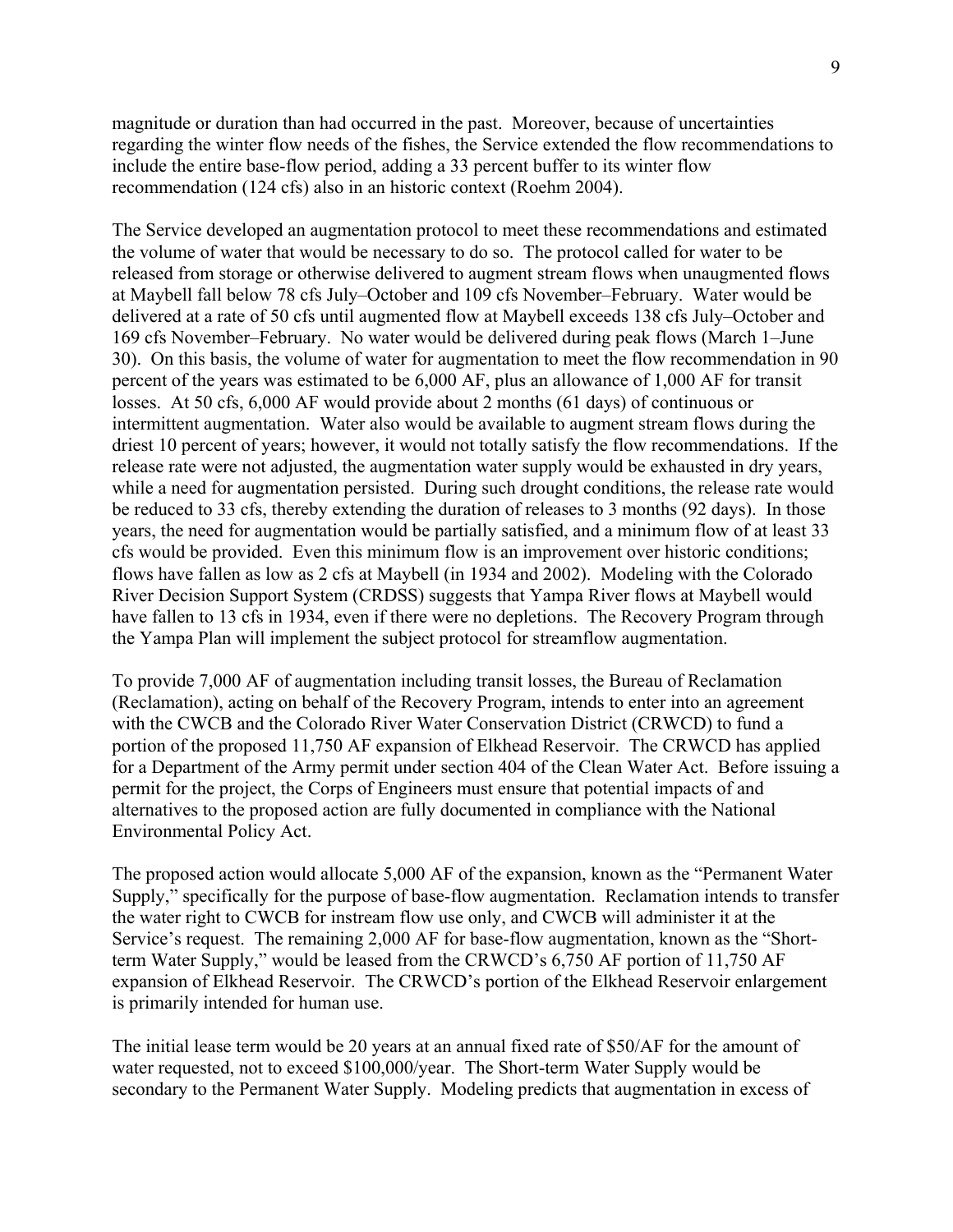5,000 AF is likely to occur in about 25 percent of all years, with an overall estimated average annual leased volume of about 500 AF. On this basis, the average annual cost of the lease would be \$25,000, but could range from \$0–100,000 in any given year. If the Service determines that water from the Short-term Water Supply is needed following the end of the initial 20-year lease term, the Service and Reclamation would have the first option to renegotiate the lease with the CRWCD under terms acceptable to all parties. However, it is anticipated that the Service and Reclamation would initiate negotiations prior to the expiration of the initial lease term, if deemed necessary, to ensure continuity of deliveries from the Short-term Water Supply.

The CRWCD wants to market any unused water from the Short-term Water Supply on an annual basis. However, the Service would have the first option on the water each year, and would notify the CRWCD of its intent to lease water in accordance with the following three-tiered schedule:

- I. On or before May 1: The Service will notify the CRWCD of its intent to take a minimum of 500 AF of water from the Short-term Water Supply or relinquish the entire 2,000 AF volume to the CRWCD at that time;
- II. On or before June 1: In any year in which the Service calls for 500 AF of the Short-term Water Supply in accordance with tier I, the Service will notify the CRWCD of its intent to take an additional 500 AF or relinquish the remaining 1,500 AF to the CRWCD at that time;
- III. On or before July 1: In any year in which the Service calls for 1,000 AF of the Short-term Water Supply in accordance tiers I and II, the Service will notify the CRWCD of its intent to take the remaining 1,000 AF or relinquish that amount to the CRWCD.

If the Service fails to make an affirmative request in any year for water pursuant to Paragraphs I, II and /or III, the Service shall be considered to have relinquished the remaining balance of the Short-Term Water Supply until the Short-Term Water Supply resets on March 1 in accordance with the lease agreement.

These three tiers are based on historical hydrologic criteria, as follows:

- I. 149,000 AF of runoff during the period from April 1 through April 30 (50 percent exceedance).
- II. 526,000 AF of runoff during the period from April 1 through May 31 (50 percent exceedance).
- III. 713,000 AF of runoff during the period from April 1 through June 30 (70 percent exceedance).

They represent the hydrologic thresholds above which no water would be required from the Short-term Water Supply during the historical record, based on modeling. Modeling suggests that strict adherence to these hydrologic criteria would satisfy 100 percent of the estimated augmentation requirement from the Short-term Water Supply. However, strict adherence to the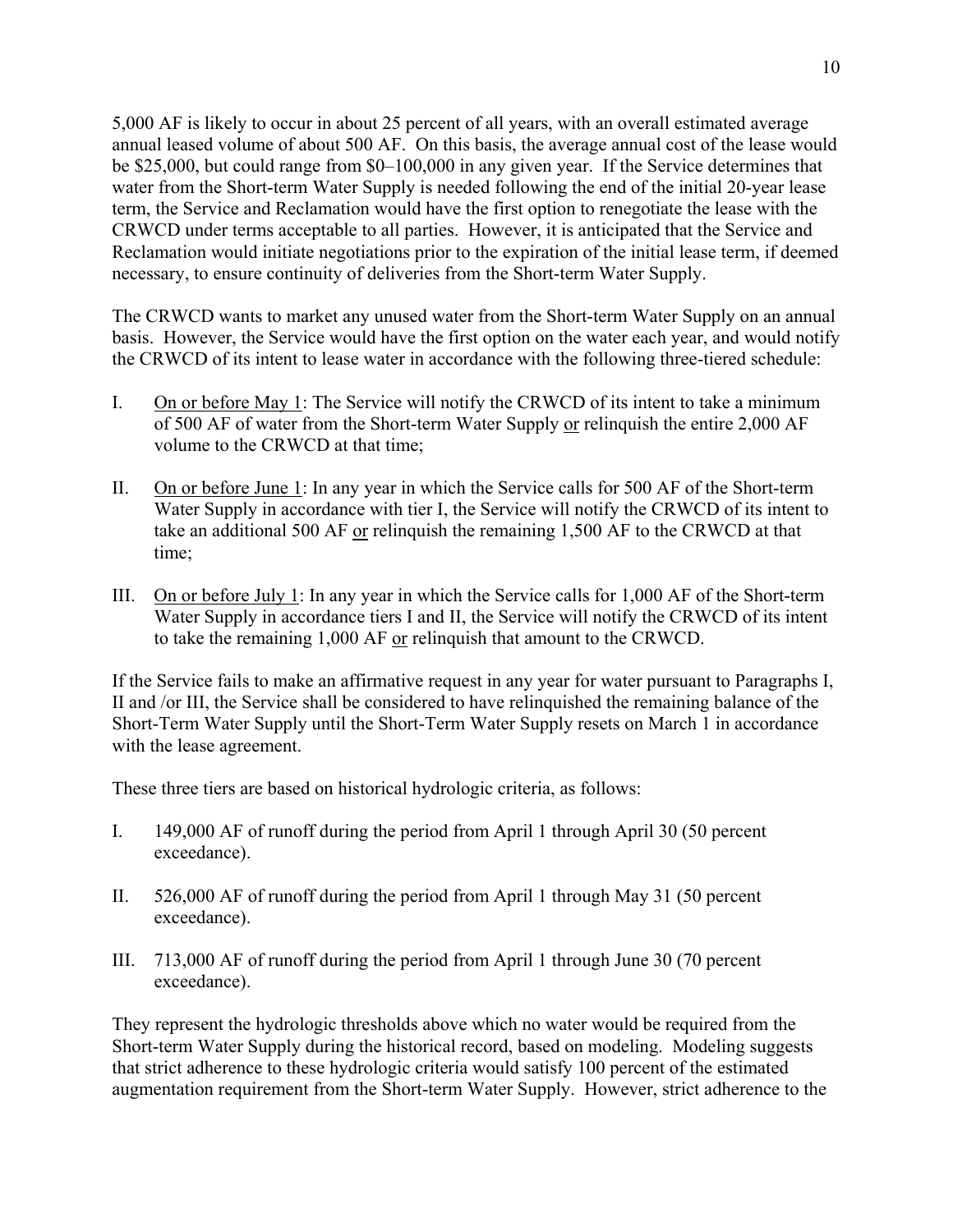proposed augmentation protocol would require less water from the Short-term Water Supply than these criteria call for in most years. Therefore, these criteria are considered conservative in that they would provide water from the Short-term Water Supply at least as often as it is needed based on the protocol. To provide the Service with the greatest possible operational flexibility, however, the terms of the lease will not specify any hydrologic criteria, but allow the Service to use these criteria and/or any other information the Service deems relevant, and apply scientific judgment in making its decisions with regard to the Short-term Water Supply. For example, a cold, wet spring season may not produce as much runoff as relatively warmer and drier seasons that initially produce greater volumes of snowmelt. However, if the snowpack continues to accumulate during such a cold, wet period, it is likely that delayed and/or prolonged runoff would be sufficient to preclude the need for base-flow augmentation from the Short-term water supply. Therefore, on this basis, the Service may opt to relinquish the entire 2,000 AF, even though early hydrologic criteria had not been met. Based on experience during the course of the 20-year lease, application of adaptive management will allow these criteria to be modified, as appropriate, to better predict, and satisfy, the need for water from the Short-term Water Supply.

In years when the Service relinquishes all or a portion of the Short-term Water Supply the CRWCD shall have the right to use any relinquished portion for other CRWCD purposes, including leasing the water to third parties. The 4,750 AF human use pool would share the same priority for filling as the Permanent Water Supply, whereas the Short-term Water Supply would fill under a junior priority (i.e., after the Permanent Water Supply and 4,750 AF human use pools). However, water from the Short-term Water Supply not used in any year would be carried over for use in the following or subsequent year(s) to reduce a potential shortfall of filling the 2,000 AF pool. Moreover, hydrologic modeling suggests that Elkhead Creek can refill the Shortterm Water Supply at the frequency it is likely to be needed, even with its relatively junior fill priority. However, the Short-term Water Supply Pool will never exceed 2000 AF, regardless of any carry-over.

# **Manage Nonnative Fish Populations**

Predatory and competitive nonnative fishes have been identified as an impediment to recovery of the endangered fishes throughout much of the Upper Colorado River Basin (USFWS 2002a-d). The Recovery Program and its participating partners adopted a policy with respect to nonnative fish management on February 4, 2004 (UCRRIP 2004), which states:

*Nonnative fish management is one of many management actions necessary to achieve and maintain recovery of the endangered fishes, and failure to adequately manage nonnative fishes may nullify the positive effects of other Recovery Program actions...*

The Yampa River, in particular, has experienced dramatic growth in nonnative fish populations. The species of greatest and most immediate concern are northern pike (*Esox lucius*), smallmouth bass (*Micropterus dolomieui*) and channel catfish (*Ictalurus punctatus*). All three species are believed to prey upon the smaller life stages of the endangered fishes and other native species, such as roundtail chub (*Gila robusta*), flannelmouth sucker (*Catostomus latipinnis*), and speckled dace (*Rhinichthys osculus*). These native species also serve as prey for the Colorado pikeminnow. Northern pike have been documented preying upon subadult and young adult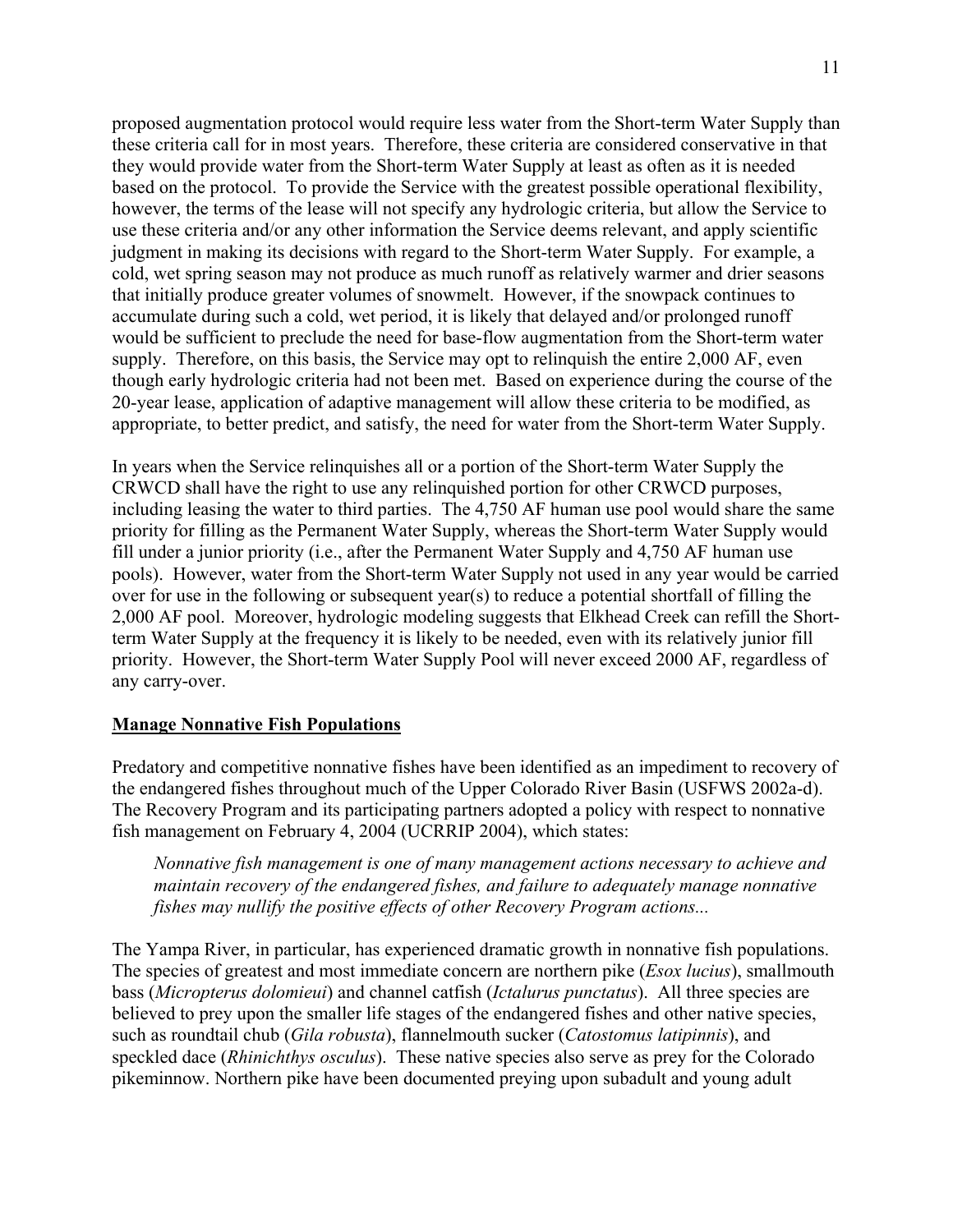Colorado pikeminnow and razorback sucker in the Yampa and Green Rivers (J. Hawkins, pers. comm.; K. Christopherson, pers. comm.)

The Recovery Program recently developed a nonnative fish management policy (UCRRIP 2004). The overall goal of the policy is to attain and maintain fish communities where populations of the endangered and other native fish species can persist and thrive to achieve recovery of the endangered fishes. Management of nonnative fish species will initially follow an experimental approach to develop effective strategies and identify the levels of management necessary to minimize or remove threats to the endangered fishes. An annual assessment of data will determine future nonnative fish management strategies, including possible changes to the list of target nonnative fish species, geographic scope of management areas, and methods employed. However, this adaptive process should not unduly delay timely and effective actions to minimize or remove the nonnative threat to the endangered fishes (UCRRIP 2004).

The Recovery Program currently is undertaking a variety of studies to determine appropriate levels of nonnative fish control needed to promote recovery of the endangered fishes, as well as the most effective means of reaching those levels. Preliminary study results indicate that the Yampa River is extremely vulnerable to the impacts of nonnative fishes and, consequently, stands to benefit the most from an aggressive nonnative fish control program. A variety of measures are already underway in the Yampa River to reduce the impacts of nonnative fishes on the endangered fishes:

# Implementing nonnative fish stocking procedures (NNSP)

The states of Colorado, Utah and Wyoming adopted *Procedures for Stocking Nonnative Fish Species in the Upper Colorado River Basin* (USFWS 1996) to help prevent competitive and predatory nonnative species from escaping into the Upper Colorado River system. The NNSP call for the outlets of ponds and reservoirs below 6,500 feet in elevation, that connect with the river to be screened to prevent stocked nonnative fish from escaping to the river. Outlets of both existing and new ponds and reservoirs must be screened before they are stocked with nonnative fish. As part of the proposed action, the Recovery Program will screen Elkhead Reservoir to minimize escapement of nonnative fishes (see detailed description below). In addition, new water storage projects that have a sport fisheries component will comply with the NNSP (e.g., screening to prevent escapement and/or stocking restrictions) in the project design and specifications, if these measures are warranted based upon location and connectivity with the river.

# Removing angler bag and possession limits in Colorado

To facilitate recovery of endangered fishes, the Colorado Wildlife Commission approved removing bag and possession limits for northern pike statewide, and channel catfish , black bullhead (*Ameiurus melas*), walleye (*Stizostedion vitreum*), smallmouth bass, largemouth bass (*Micropterus salmoides*), green sunfish (*Lepomis cyanellus*), bluegill (*L. macrochirus*) and black crappie (*Pomoxis nigromaculatus*) in the Yampa and Green rivers in Colorado. The intent of this measure is to encourage anglers to harvest more nonnative sportfish. However, the measure does not require anglers to harvest them and, in some cases, anglers return sportfish to the river alive.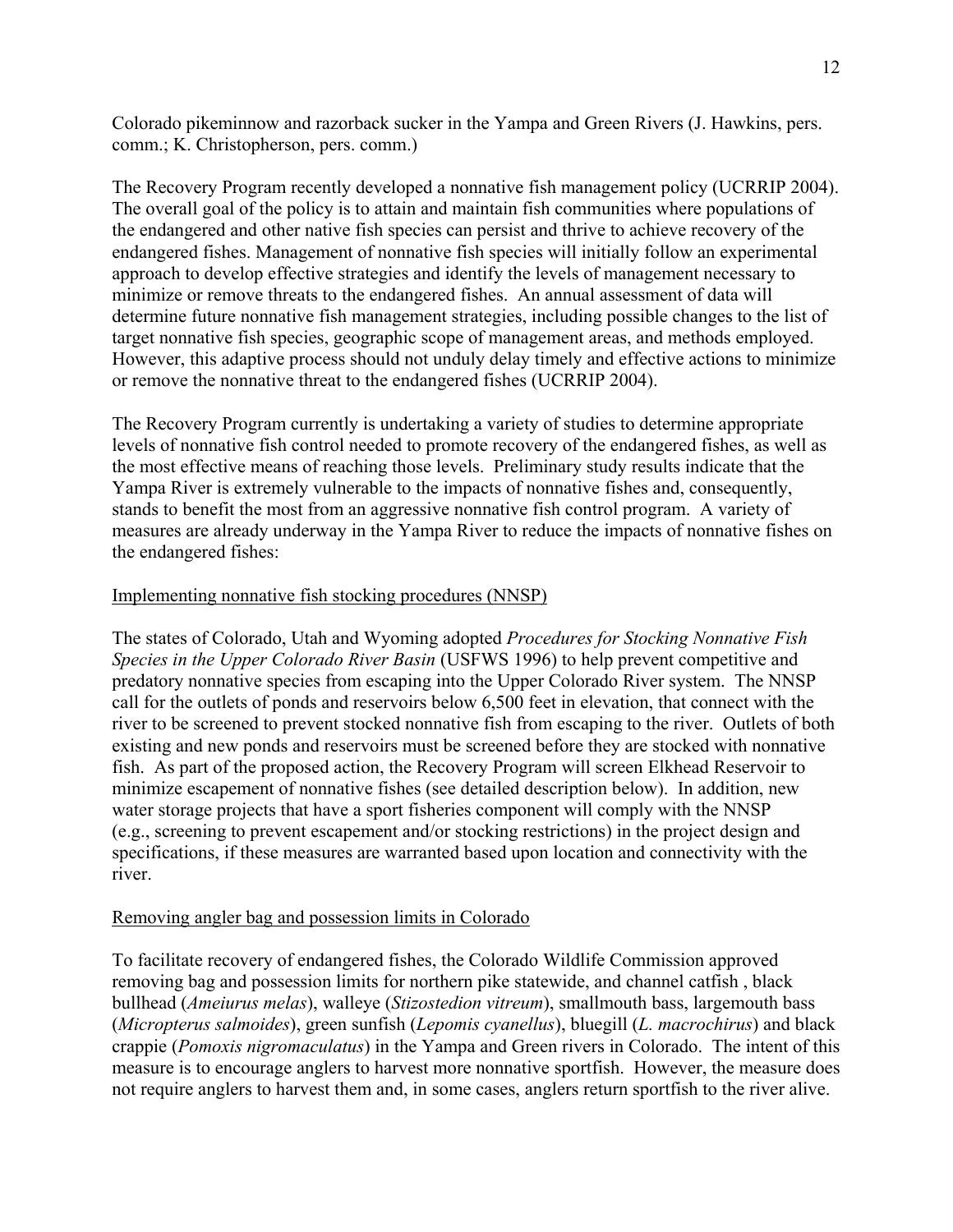## Removing and translocating northern pike and smallmouth bass

From 1999 through 2003, biologists removed 2,979 northern pike from the Yampa River on behalf of the Recovery Program (Roehm 2004). Of these, 1,914 were translocated to other water bodies isolated from the river. Since 1999, northern pike have been removed from the Yampa River in Juniper Canyon, Maybell and Lily Park, below Craig, Colorado. Beginning in 2001, northern pike were removed from backwaters and sloughs at the Yampa State Wildlife Area (SWA) and The Nature Conservancy's (TNC) Carpenter Ranch in the vicinity of Hayden, Colorado. Receiving waters included: SWA ponds; Rio Blanco Reservoir, west of Meeker, Colorado; and Loudy-Simpson Park, near Craig.

The following is a description of the current nonnative fish removal program which is designed to minimize the threat of predation and competition on endangered fishes and offset the effects of existing and future proposed water depletions included in the Yampa Plan. The area of northern pike removal has increased 20 miles, smallmouth bass treatment and control reaches have doubled in length from 6 miles to 12 miles each, and almost double the number of removal passes will be attempted for each species. Six passes through the 95-mile study reach will occur during sampling for northern pike. The first will be a river-wide marking pass, during which all captured pike will be, tagged, and released. Five additional removal passes will be made. Most effort during those passes will be focused in locations where pike were noted as the most abundant during the first sampling pass and where pike had high densities in previous years. Northern pike concentration areas typically contain few Colorado pikeminnow, so potentially harmful effects of repeated electrofishing should not be significant. Capture-recapture data from the first two sampling passes will be used to estimate abundance of pike in the study area, with this level of effort expected to achieve about a 70 percent removal of pike, assuming flows are sufficient for completion of the required number of sampling passes and that capture efficiency is relatively high (about 20 percent) (Hawkins 2004).

Smallmouth bass sampling will occur concurrent with pike sampling, focusing on two main areas described above. In Little Yampa Canyon, a total of 10 sampling passes will be completed, which includes six of those described for northern pike sampling, plus four additional passes. During the first pass, smallmouth bass will be marked and released in both control and treatment reaches. An additional nine removal sampling passes will be attempted in the treatment reach. In the control reach, smallmouth bass will be captured, tagged, and released on four sampling occasions, all of which will be done with pike sampling passes. Lily Park sampling for smallmouth bass will be done during pike sampling, with the first pass a mark and release pass followed by five removal passes. Between 1999 and 2003 Recovery Program efforts removed 1,407 smallmouth bass from the Yampa River (Roehm 2004).

The Recovery Program will expand control efforts with respect to northern pike and smallmouth bass within critical habitat, and northern pike upstream from critical habitat if results from ongoing control activities indicate expansion is needed. Removal of northern pike from the Hayden Reach is considered essential to serve as a buffer for any potential pike movement into critical habitat from populations upstream. In addition, it will allow biologists to determine to what extent such immigration may be occurring.

Controlling escapement of nonnative fishes from Elkhead Reservoir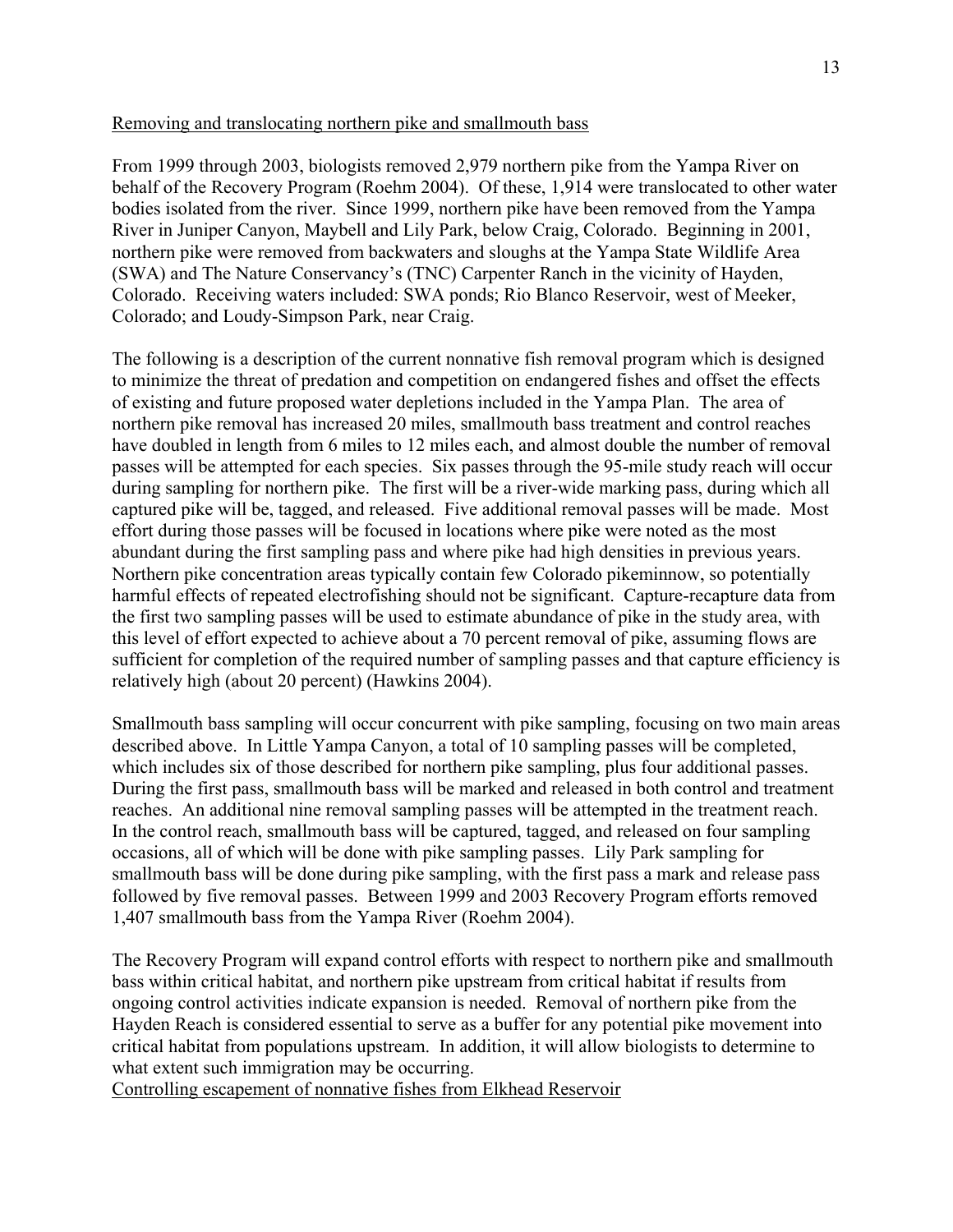To prevent escapement of nonnative fishes from Elkhead Reservoir the Recovery Program proposes to implement the following measures:

- 1. Prior to drawing down Elkhead Reservoir for construction, the existing outlet will be screened to prevent escapement of nonnatives through the outlet during draw-downs following spring runoff in 2005 and 2006. Divers will install rigid, wedge-wire screens with <sup>1</sup>/<sub>4</sub>-inch openings on the existing outlet prior to drawing down the reservoir.
- 2. Prior to spring runoff in 2005, the existing spillway will be partially removed, effectively lowering the spillway crest elevation by about 19 feet. To prevent escapement of adult and subadult nonnative fishes, an 8-foot high, 85-foot long, ¼-inch mesh screen will be installed in the excavated channel leading to the spillway notch.
- 3. Following construction, the controlled outlets will be operated in a manner which minimizes releases over the spillway. Up to 540 cfs will be discharged through the tower (440cfs) outlet and service outlet (90 cfs) during spring runoff. Flows over the spillway will occur only when inflows exceed 540 cfs.
- 4. All controlled releases of water will be screened. This will include installation of  $\frac{1}{4}$ -inch wedge-wire screens on all three of the tower intakes and the service intake.
- 5. The Recovery Program will continue to monitor the escapement of fish from the spillway. The Biology Committee will develop criteria for an escapement threshold that would trigger a decision to screen the spillway and/or curtail stocking into Elkhead Reservoir.
- 6. Anchors for a spillway net will be installed while the reservoir is drawn down for construction. Future installation of a spillway net will be considered based on results of spillway escapement monitoring and nonnative fish control efforts in the Yampa River.

# Lethal removal of channel catfish and small mouth bass from Yampa Canyon

Channel catfish control began in 1998 as a research project (Project 88) to determine if channel catfish populations in Yampa Canyon could be depleted by harvesting. During the study, which was completed in 1999, more than 4,400 catfish, weighing 2,700 pounds, were removed from Yampa Canyon. A variety of gear types and techniques were used, including fyke nets, hoop nets, trot lines, angling and electrofishing. Angling and electrofishing were considered to be the most effective techniques.

As a result of this study, the Recovery Program funded another project (Project 110) beginning in 2001 to continue removing catfish from this reach, which is critical habitat for the humpback chub. During 2001 and 2002, this project removed more than 7,400 channel catfish, with an average length of 284 mm (11 inches). This project will continue through 2005.

The Colorado Division of Wildlife (CDOW) requested that catfish removed from Yampa Canyon be translocated to Kenney Reservoir on the White River east of Rangely, Colorado.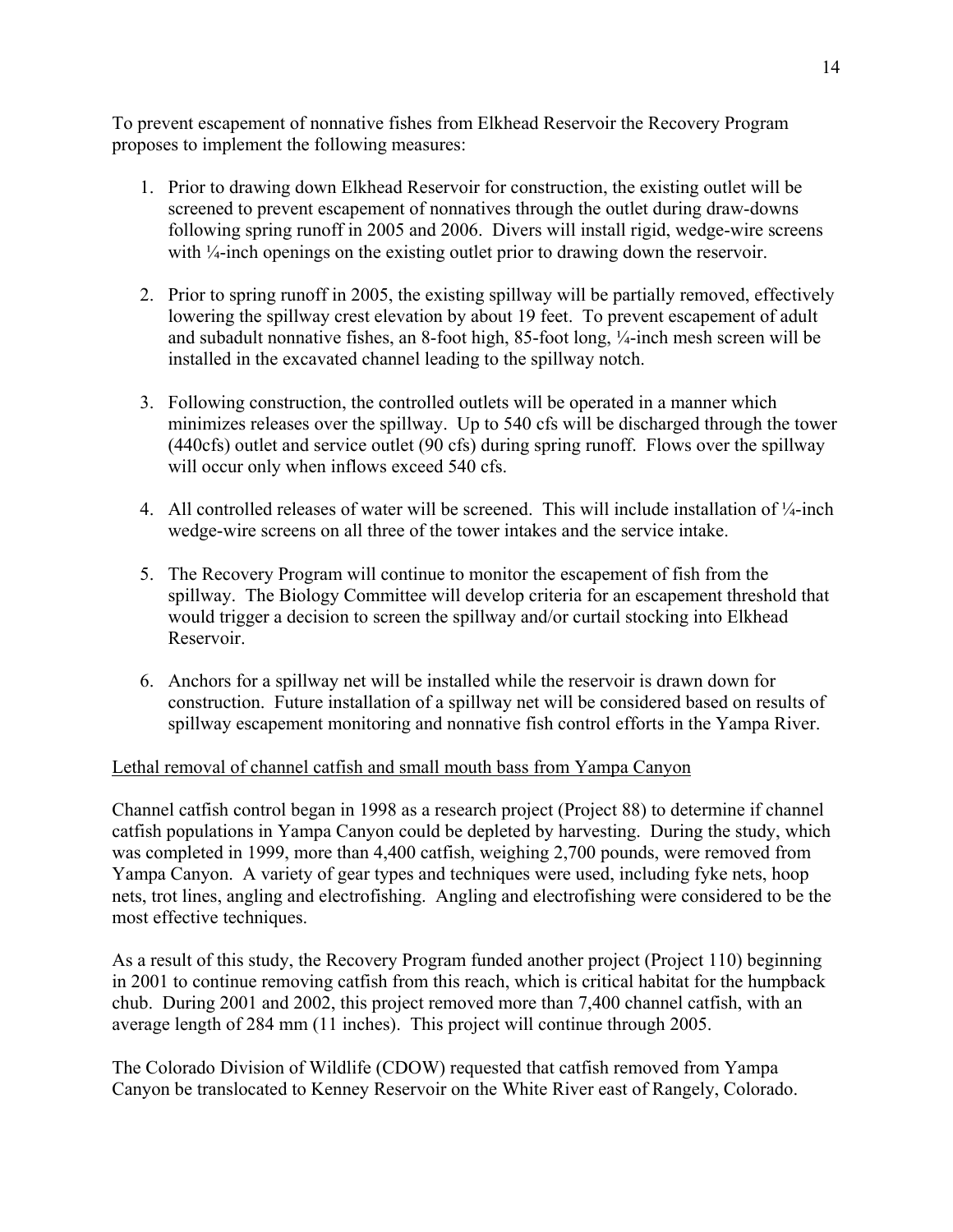However, trips through Yampa Canyon typically last several days, and the live-well cannot hold all of the catfish captured during this period. Moreover, floating the river during low water is possible only in canoes; under extremely low-water conditions, access to the canyon is limited to hiking. Therefore, channel catfish will no longer be translocated to Kenney Reservoir and will continue to be lethally removed.

Electrofishing catch rates of smallmouth bass have dramatically increased in the Yampa and Green rivers since the late 1990s. This increase in smallmouth bass abundance may exacerbate the negative impacts of nonnatives on the endangered fishes and confound other recovery actions. Concerns for humpback chub and Colorado pikeminnow susceptibility to smallmouth bass predation and competition were raised at the Recovery Program's nonnative fish control workshop in December 2003. Because of the threat posed to endangered and other native fishes in the lower Yampa River by smallmouth bass, lethal removal of smallmouth bass from the same critical habitat reach concurrent with removal of channel catfish has been initiated as part of the Recovery Program's nonnative fish control efforts.

# **Restore Habitat (Habitat Development and Maintenance)**

This recovery element includes several different, unrelated actions designed to promote recovery of the endangered fishes:

- a. Acquire/enhance floodplain habitats
- b. Restore/maintain native fish passage at diversion structures
- c. Evaluate/remediate entrainment by diversion structures

# Acquire and enhance floodplain habitats along the Green River

The Recovery Program's floodplain program (USDI 1998) is intended to provide suitable nursery habitats for the endangered fishes by acquiring, in fee or by easement, suitable properties within the floodplain of the Green River, among other rivers, and enhancing these properties for the benefit of the endangered fishes. Inducing inundation by releasing large volumes of water from Flaming Gorge Dam on the Green River upstream from the confluence with the Yampa River is either not practicable due to the hydraulic constraints of dam operations or sociologically unacceptable due to potential impacts to life and property (USDI 1998). Although unregulated flows from the Yampa River provide volume and a more natural shape to the Green River hydrograph, additional measures are needed to create and/or enhance floodplain habitats that serve as nurseries for the endangered fishes.

Artificial and natural levees prevent the river from connecting with floodplain areas; breaching levees allows water to enter these depressions at lower peak flows. Some of these areas are located on public land. But some of the best sites are on private land, requiring the consent and cooperation of the landowner(s). The Recovery Program has entered into agreements with and/or acquired rights from willing landowners to protect and enhance floodplain habitat to benefit the endangered fishes (USDI 1998).

The Recovery Program recently developed a floodplain management plan for the Green River subbasin (Valdez and Nelson 2004) to provide restoration and management strategies for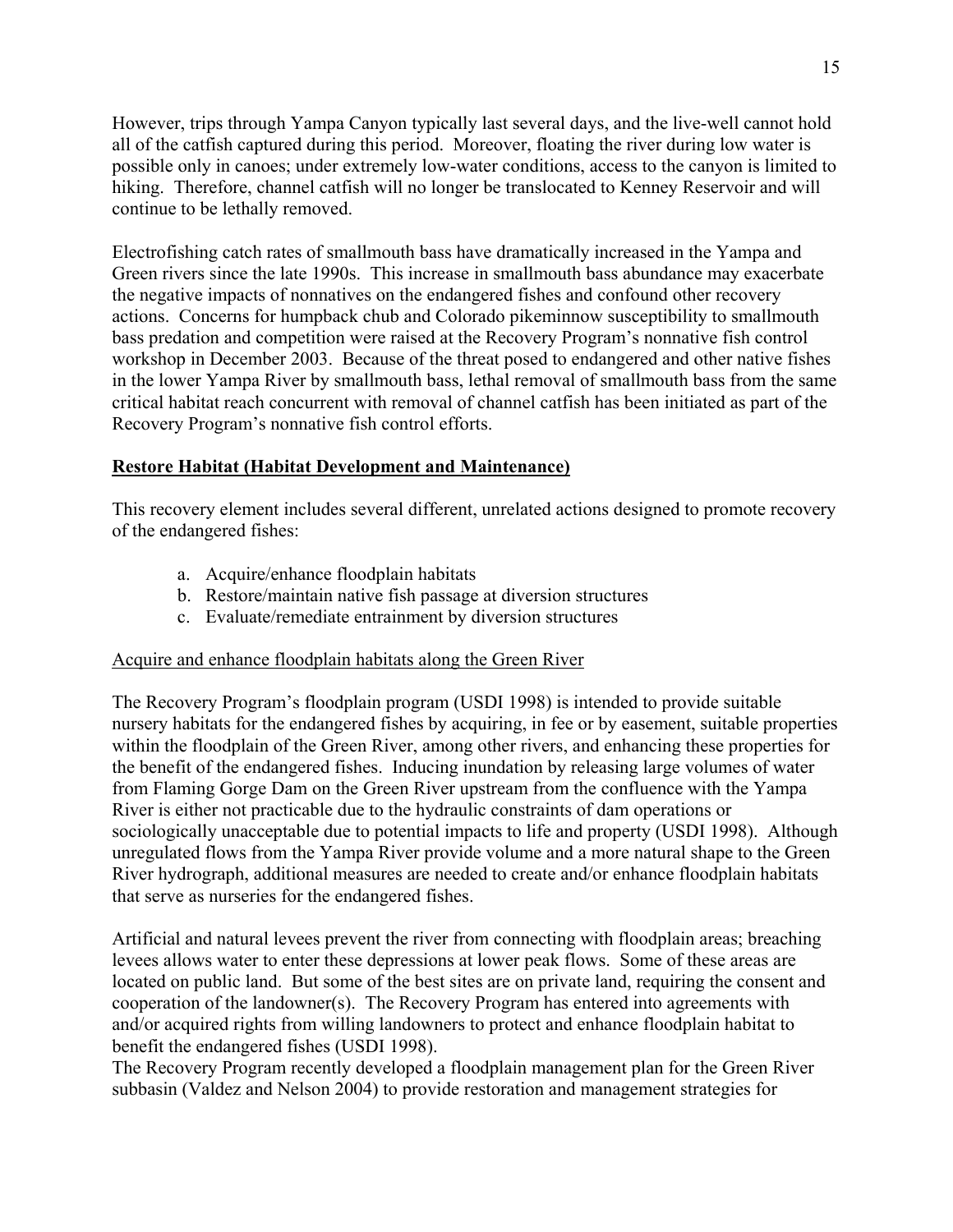existing floodplain sites. The plan focuses on a 107-mile reach of the Green River between Split Mountain Canyon and Desolation Canyon containing 37 potential floodplain sites totaling 11,400 acres. The plan identifies 16 floodplain sites (up to 4,448 acres) for restoration and management. The Recovery Program has restored and currently manages 6 of these sites (819 acres). The current plan calls for restoration and management at other sites including Stewart Lake Waterfowl Management Area (570 acres) and floodplain habitats Ouray National Wildlife Refuge.

## Restore/maintain native fish passage at diversion structures

The Recovery Program has undertaken several studies to determine whether existing diversion structures on the Yampa River within critical habitat impede upstream migration of endangered fishes. Modde et al. (1999) specifically examined the Maybell and Patrick Sweeney diversions in 1996 and 1997. They found that Colorado pikeminnow migrated upstream from their spawning sites on the descending limb of the spring hydrograph when water depths and velocities allowed them to move freely across these structures. These long-distance migrations occurred only immediately before and immediately after spawning. Their movements during the remainder of the year were not constrained by artificial barriers any more than they were by natural barriers, such as shallow riffles. Therefore, no remedial action is required to facilitate fish passage at any existing diversion structures, as currently constructed and operated.

Pursuant to the Green River Action Plan: Yampa and Little Snake rivers, the Recovery Program will provide written guidelines for construction of any new/modified diversions and other structures in critical habitat on the Yampa River to facilitate fish passage and to minimize impacts inherent to their routine maintenance. Guidelines will describe specific parameters for fish passage, such as minimum depth and maximum slope/rise and velocity. The incremental construction cost, if any, will be borne by the Recovery Program if structures were in service on or before January 22, 1988, regardless of whether such modifications allow diversion of more water than they had historically. If structures were placed into service after January 22, 1988, the incremental costs of passage would have to be borne by the project proponents.

# Evaluate/remediate entrainment of endangered fishes by diversion structures

The Recovery Program will develop a plan to evaluate entrainment of Colorado pikeminnow in existing diversion canals. This plan will serve the dual purpose of evaluating, as well as minimizing, potential incidental take due to entrainment. If native fish are found to enter irrigation canals or other diversion structures, the Recovery Program initially will salvage any native fish found alive and return them to the river. Unless initial investigations establish that endangered fish do not enter the canals or enter only with very low frequency, the Recovery Program will develop a plan to remediate this potential problem, which could include annual fish salvage operations or installation of fish preclusion devices on the problem structure(s).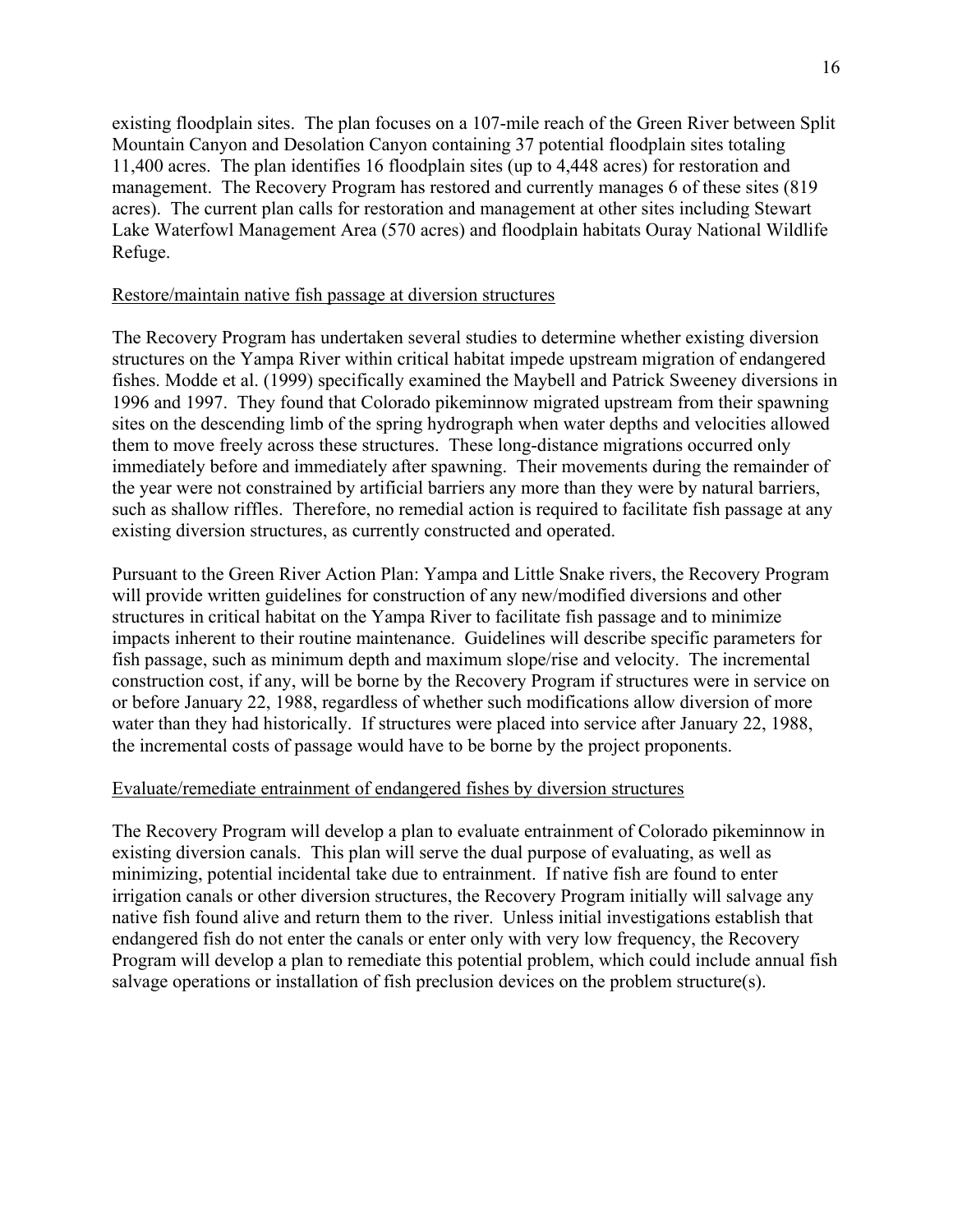# **Manage genetic diversity/augment or restore populations**

Maintaining the genetic integrity of wild and captive-reared endangered fishes is important to their recovery and to preventing irreversible losses of genetic diversity. The Recovery Program developed the following genetic management goals: 1) prevent immediate extinction; 2) conserve genetic diversity through recovery efforts that will establish viable wild stocks by removing or significantly reducing factors that caused the population declines; 3) maintain the genetic diversity of captive-reared fish; and 4) produce genetically diverse fish for augmentation efforts (Czapla 1999). However, supplemental stocking with endangered fish propagated from captive brood stocks is not intended to replace natural reproduction and recruitment.

In 1999, the CDOW developed a plan to stock bonytail in the Yampa and Green rivers in Colorado. This stocking plan was revised in 2001 (CDOW 2001). Restoring bonytail through stocking above Lodore Canyon on the Green River and within the lower reaches of the Yampa is a high priority for the CDOW. Stocking began in 2000, with a total of 23,000 juvenile bonytail stocked to date in the Green River near Brown's Park, Colorado, and in the Yampa River near its confluence with the Green River at Echo Park. Both sites are within Dinosaur National Monument (DNM), and stocking is carried out by the CDOW with the cooperation of the National Park Service (NPS). The State of Utah stocks razorback sucker to the Green River below Split Mountain to supplement the Middle Green/Yampa population. This activity also is a high priority for the Recovery Program.

# **Monitor Populations and Habitat**

Recovery goals have been published for the four Colorado River endangered fish species (USFWS 2002a-d). They include both population and habitat criteria considered necessary for recovery. Monitoring endangered fish populations, as well as those habitats essential to their recovery, is necessary to determine when populations have recovered to the extent that they may be downlisted to threatened status or delisted (i.e., removed from the list of threatened and endangered species). Conversely, if populations of these species decline, additional recovery actions may be needed or existing actions may need to be modified following an adaptive management process. Monitoring also will provide the Service with information relevant to the criteria established to reinitiate formal section 7 consultation on this proposed action.

The Recovery Program will monitor adult Colorado pikeminnow, razorback sucker and humpback chub populations to ascertain the status of these populations (e.g., numerical abundance, age-class structure, evidence of recruitment), using standardized protocols. Larval sampling will determine whether and to what extent these populations are spawning. Survival of stocked fish also will be assessed. Endangered fish population data will be collected fortuitously during nonnative fish management activities; conversely, the status of nonnative fish populations also can be monitored in conjunction with endangered fish population surveys to make the most efficient use of the Recovery Program's limited resources.

A substantial decline in numbers of nonnatives fishes is presumptive evidence of a benefit to the endangered fishes; however, to confirm that nonnative fish management has, in fact, achieved the desired benefits for native species, it will be necessary to examine populations of the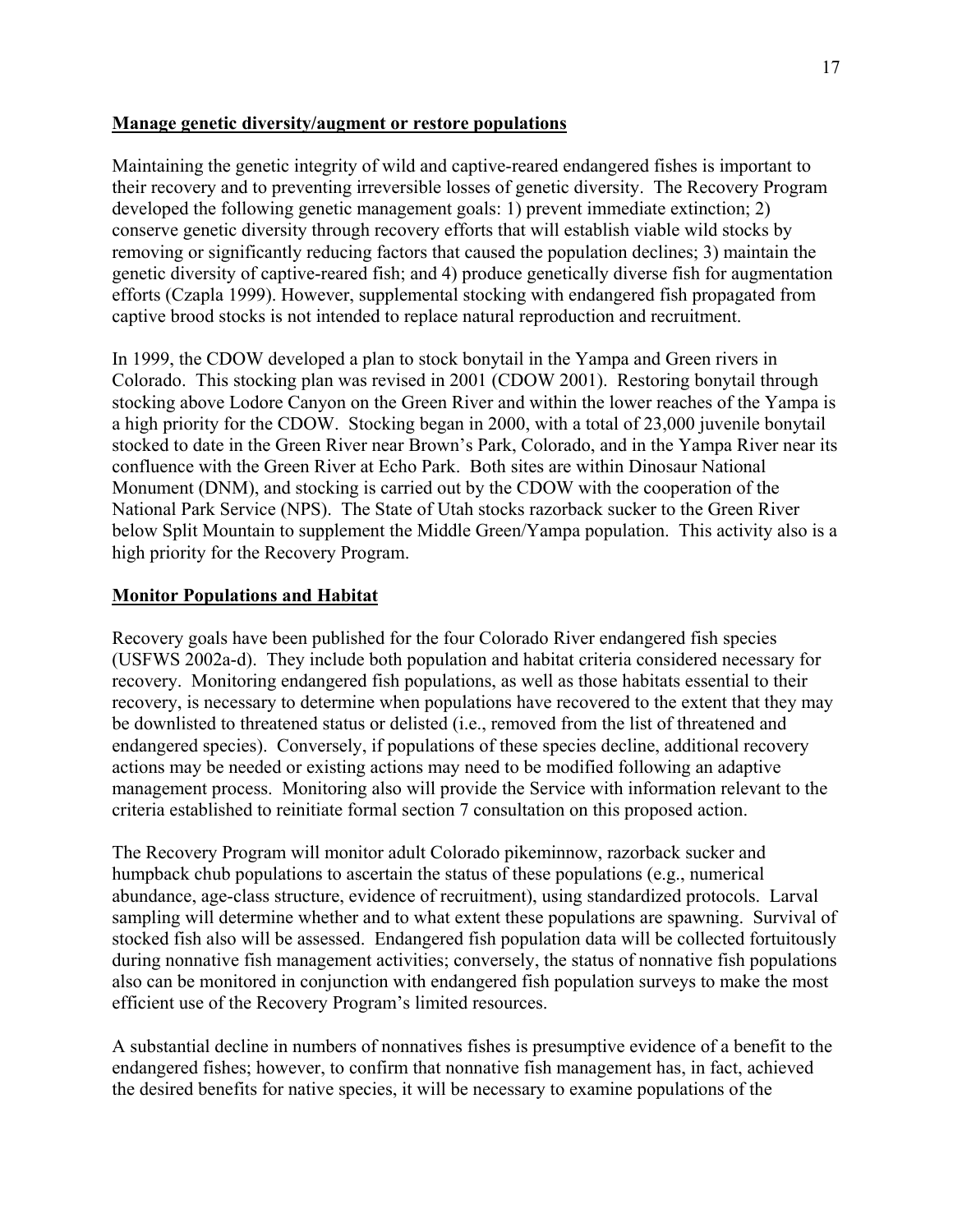endangered fishes, and/or surrogate native species, such as roundtail chub and flannelmouth sucker, which suffer similar impacts due to competition and predation by nonnatives. An increase in their overall abundance, especially younger, smaller life stages, would be indicative of reproduction, larval survival, and potential recruitment into the adult populations, thereby allowing the endangered fish populations to become self-sustaining.

The Recovery Program initiated an investigation in 2004 to study underlying geomorphic processes relevant to the formation and maintenance of backwater habitats in both the Colorado and Green rivers. The Recovery Program identified priorities for habitat monitoring by summarizing past geomorphic research and conducting workshops to gather information from geomorphologists and biologists. The goal of the workshops was to identify important river reaches and fluvial processes where there is insufficient data to make management decisions. The Yampa River at Deerlodge Park and the Green River at Jensen, Utah, were ranked as high priority among other reaches to begin habitat monitoring. The Recovery Program will coordinate with the U.S. Geological Survey (USGS) to review and compile past data at the priority sites and begin collection of suspended sediment data at USGS stream flow gages on the Green River at Jensen, Utah, and on the Gunnison River at Whitewater, Colorado. Other sediment sampling stations will be added as additional funding becomes available. Based on the results of the USGS data the Recovery Program will design and implement a long-term basinwide habitat monitoring program.

# STATUS OF THE SPECIES AND CRITICAL HABITAT

# **Colorado Pikeminnow**

# Species/Critical Habitat Description

The Colorado pikeminnow is the largest cyprinid fish (minnow family) native to North America and evolved as the main predator in the Colorado River system. It is an elongated pike-like fish that during predevelopment times may have grown as large as 6 feet in length and weighed nearly 100 pounds (Behnke and Benson 1983). Today, Colorado pikeminnow rarely exceed 3 feet in length or weigh more than 18 pounds; such fish are estimated to be 45-55 years old (Osmundson et al. 1997). The mouth of this species is large and nearly horizontal with long slender pharyngeal teeth (located in the throat), adapted for grasping and holding prey. The diet of Colorado pikeminnow longer than 3 or 4 inches consists almost entirely of other fishes (Vanicek and Kramer 1969). Males become sexually mature earlier and at a smaller size than do females, though all are mature by about age 7 and 500 mm (20 inches) in length (Vanicek and Kramer 1969, Seethaler 1978, Hamman 1981). Adults are strongly countershaded with a dark, olive back, and a white belly. Young are silvery and usually have a dark, wedge-shaped spot at the base of the caudal fin.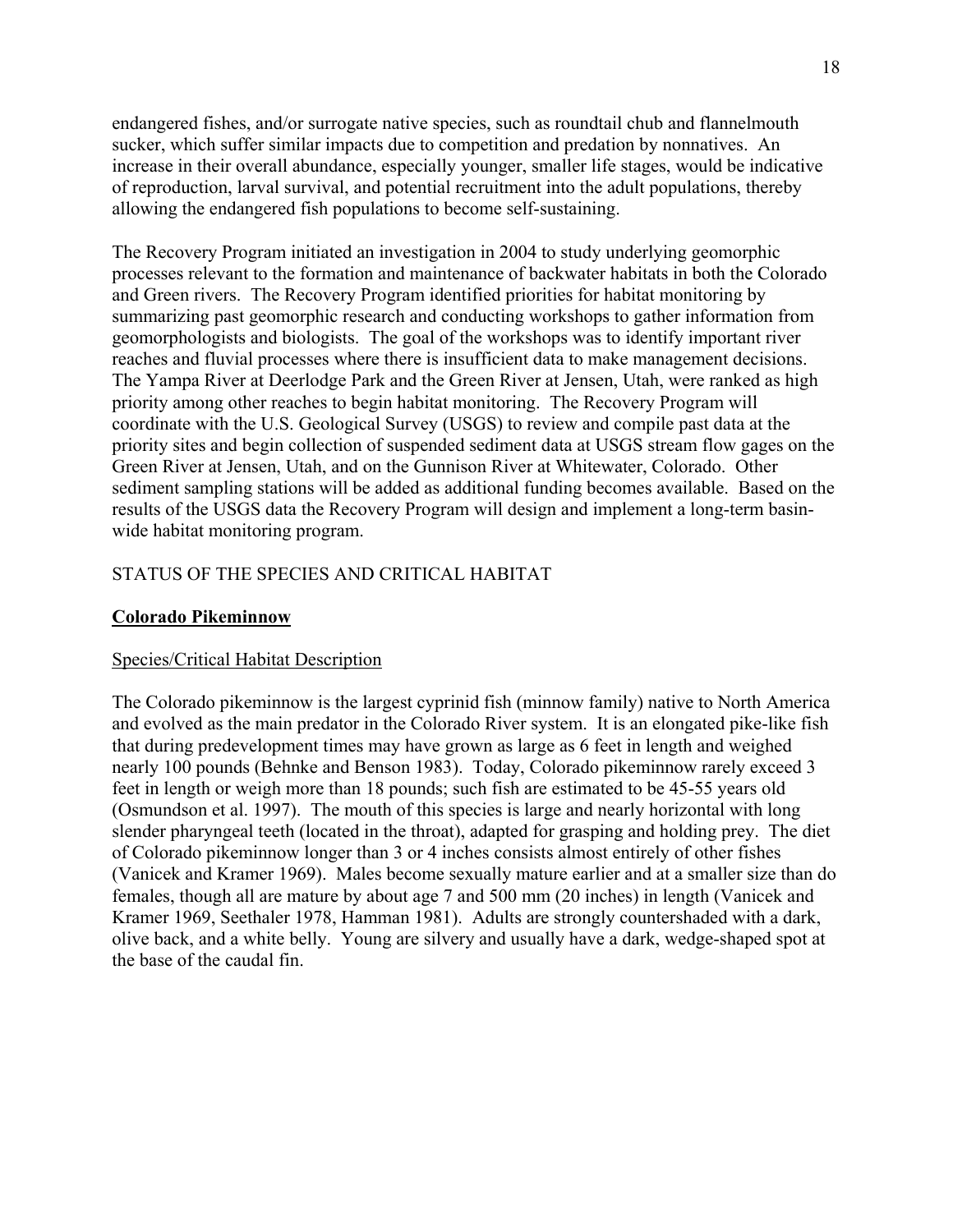Critical habitat was designated on March 21, 1994 (59 FR 13374) within the historic range of the Colorado River in the following sections of the Yampa and Green rivers:

Yampa River: The river and its 100-year floodplain from the State Highway 394 bridge in T. 6 N., R. 91 W., section 1 (6th Principal Meridian) to the confluence with the Green River in T. 7 N., R. 103 W., section 28 (6th Principal Meridian).

Green River: The river and its 100 year floodplain from the confluence with the Yampa River in T. 7 N., R. 103 W., section 28 ( $6<sup>th</sup>$  Principal Meridian) to the confluence with the Colorado River in T. 30 S., R. 19 E., section 7 (Salt Lake Meridian).

The Service has identified water, physical habitat, and the biological environment as the primary constituent elements of critical habitat (59 FR 13374). Water includes a quantity of water of sufficient quality delivered to a specific location in accordance with a hydrologic regime required for the particular life stage for each species. The physical habitat includes areas of the Colorado River system that are inhabited or potentially habitable for use in spawning and feeding, as a nursery, or serve as corridors between these areas. In addition, oxbows, backwaters, and other areas in the 100-year floodplain, when inundated, provide access to spawning, nursery, feeding, and rearing habitats. Food supply, predation, and competition are important elements of the biological environment.

### Status and Distribution

Based on early fish collection records, archaeological finds, and other observations, the Colorado pikeminnow was once found throughout warmwater reaches of the entire Colorado River Basin down to the Gulf of California, and including reaches of the upper Colorado River and its major tributaries, the Green River and its major tributaries, and the Gila River system in Arizona (Seethaler 1978). Colorado pikeminnow apparently were never found in colder, headwater areas. The species was abundant in suitable habitat throughout the entire Colorado River Basin prior to the 1850s (Seethaler 1978). By the 1970s they were extirpated from the entire lower basin (downstream of Glen Canyon Dam) and portions of the upper basin as a result of major alterations to the riverine environment. Having lost some 75 to 80 percent of its former range due to habitat loss, the Colorado pikeminnow was federally listed as an endangered species in 1967 (Miller 1961, Moyle 1976, Tyus 1991, Osmundson and Burnham 1998). Full protection under the Act of 1973, occurred on January 4, 1974.

Colorado pikeminnow are presently restricted to the Upper Colorado River Basin and inhabit warmwater reaches of the Colorado, Green, and San Juan rivers and associated tributaries. The Colorado pikeminnow recovery goals (USFWS 2002a) identify occupied habitat of wild Colorado pikeminnow as follows: the Green River from Lodore Canyon to the confluence of the Colorado River; the Yampa River downstream of Craig, Colorado; the Little Snake River from its confluence with the Yampa River upstream into Wyoming; the White River downstream of Taylor Draw Dam; the lower 89 miles of the Price River; the lower Duchesne River; the upper Colorado River from Palisade, Colorado, to Lake Powell; the lower 34 miles of the Gunnison River; the lower mile of the Dolores River; and 150 miles of the San Juan River downstream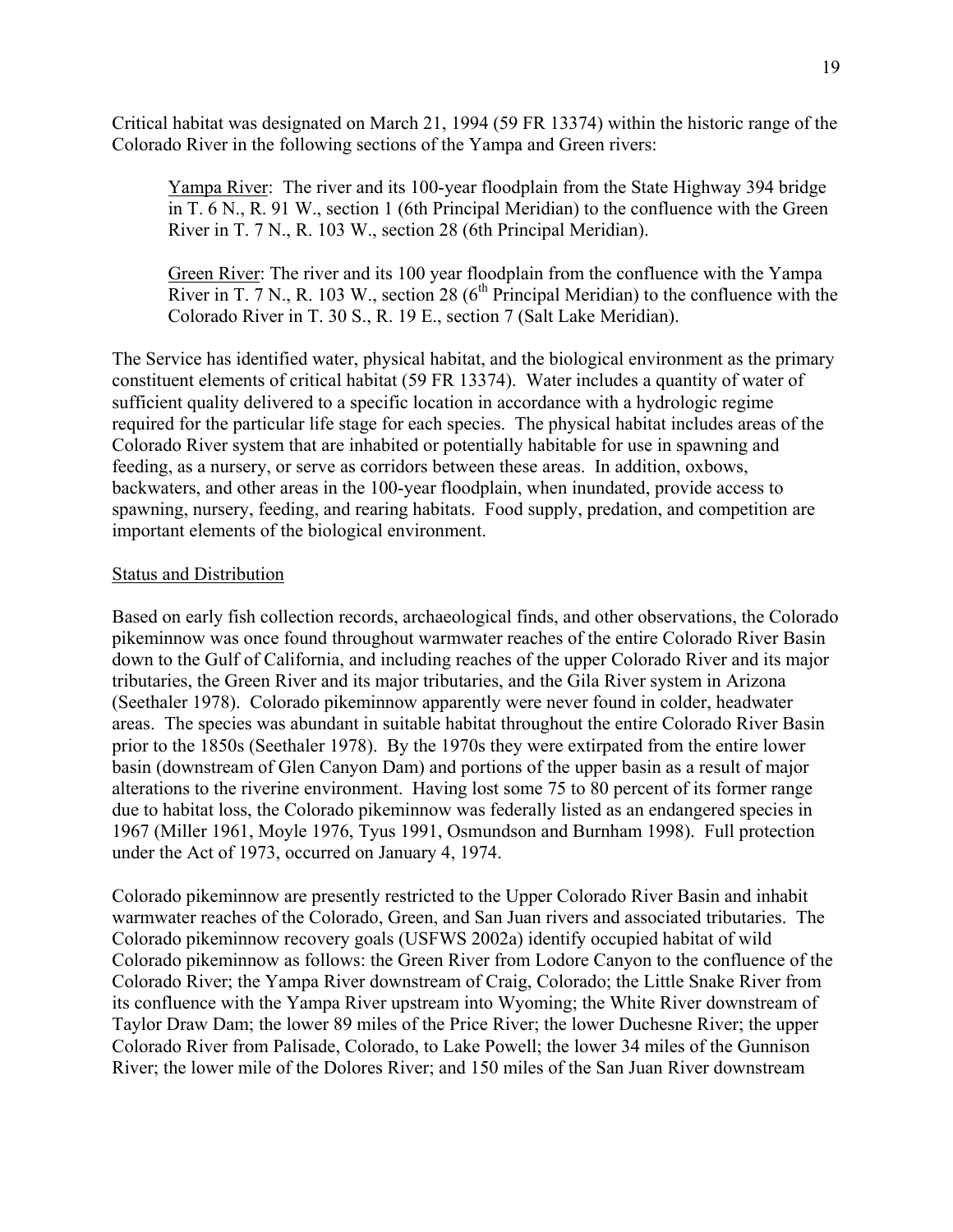from Shiprock, New Mexico, to Lake Powell. Table 3 summarizes the present distribution of Colorado pikeminnow in the Green River subbasin.

Major declines in Colorado pikeminnow populations occurred during the dam-building era of the 1930s through the 1960s. Behnke and Benson (1983) summarized the decline of the natural ecosystem, pointing out that dams, impoundments, and water use practices drastically modified the river's natural hydrology and channel characteristics throughout the Colorado River Basin. Dams on the mainstem broke the natural continuum of the river ecosystem into a series of disjunct segments, blocking native fish migrations, reducing temperatures downstream of dams, creating lacustrine habitat, and providing conditions that allowed competitive and predatory nonnative fishes to thrive both within the impounded reservoirs and in the modified river segments that connect them. The highly modified flow regime in the lower basin coupled with the introduction of nonnative fishes decimated populations of native fish.

Major declines of native fishes first occurred in the lower basin where large dams were constructed from the 1930s through the 1960s. In the upper basin, the following major dams were not constructed until the 1960s: Glen Canyon Dam on the mainstem Colorado River, Flaming Gorge Dam on the Green River, Navajo Dam on the San Juan River, and the Aspinall Unit Dams on the Gunnison River. To date, some native fish populations in the Upper Basin have managed to persist, while others have become nearly extirpated. River segments where native fish have declined more slowly than in other areas are those where the hydrologic regime most closely resembles the natural condition, such as the Yampa River, where adequate habitat for important life phases still exists, and where migration corridors are unblocked and allow connectivity among life phases.

| River               | Occupied Habitat/Rivermiles                            | Limits of Distribution                                                                                                                                                                    |  |  |  |  |
|---------------------|--------------------------------------------------------|-------------------------------------------------------------------------------------------------------------------------------------------------------------------------------------------|--|--|--|--|
| Green               | Lodore Canyon to Colorado River<br>confluence (360 RM) | Releases from Flaming Gorge Dam have<br>been warmed and species has naturally<br>expanded upstream into Lodore Canyon;<br>species distributed downstream to Colorado<br>River confluence. |  |  |  |  |
| Yampa               | Craig, CO, to Green River<br>confluence (141 RM)       | Present distribution similar to historic.                                                                                                                                                 |  |  |  |  |
| <b>Little Snake</b> | <b>Wyoming to Yampa River</b><br>confluence (50 RM.)   | Habitat is marginal; flows are reduced;<br>historic distribution unknown.                                                                                                                 |  |  |  |  |
| White               | Taylor Draw Dam to Green River<br>confluence (62 RM)   | Upstream distribution blocked by Taylor<br>Draw Dam.                                                                                                                                      |  |  |  |  |
| Price               | Lower 89 RM above Green River<br>confluence            | Streamflow reduced; barriers occur above<br>current distribution.                                                                                                                         |  |  |  |  |
| Duchesne            | Lower 6 RM above Green River<br>confluence             | Streamflow reduced; barriers occur above<br>current distribution.                                                                                                                         |  |  |  |  |

|  |  | Table 3. Present Distribution of Colorado pikeminnow Green River subbasin (USFWS 2002a) |  |  |  |  |  |  |  |  |
|--|--|-----------------------------------------------------------------------------------------|--|--|--|--|--|--|--|--|
|--|--|-----------------------------------------------------------------------------------------|--|--|--|--|--|--|--|--|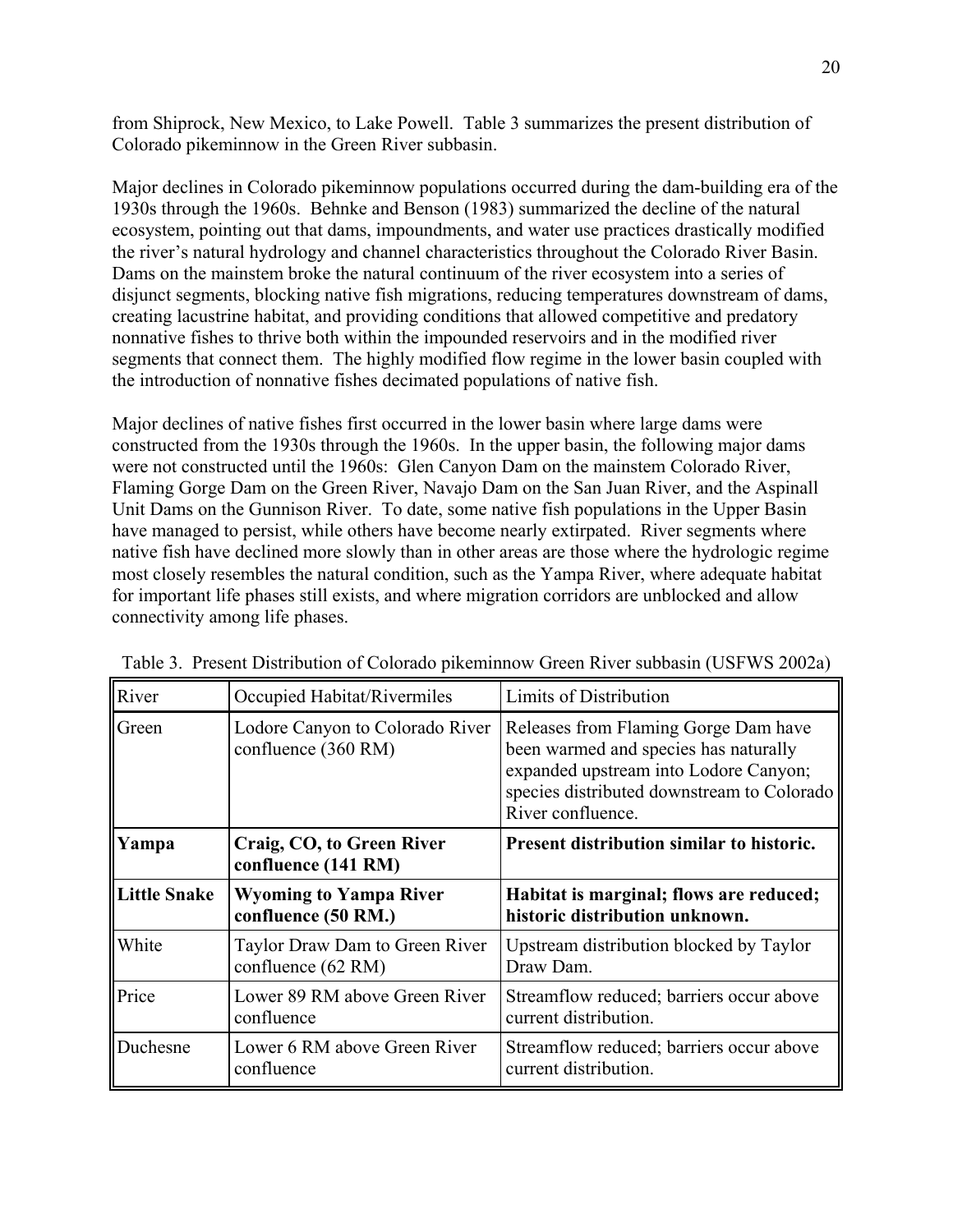## Threats to the Species

The primary threats to Colorado pikeminnow are stream flow regulation and habitat modification; competition with and predation by nonnative fishes; and pesticides and pollutants (USFWS 2002a). The existing habitat, altered by these threats, has been modified to the extent that it impairs essential behavior patterns, such as breeding, feeding, and sheltering. These impairments are described in further detail below.

Stream flow regulation includes main stem dams that cause the following adverse effects to Colorado pikeminnow and its habitat:

- 1. block migration corridors
- 2. changes in flow patterns, reduced peak flows and increased base flows
- 3. release cold water, making temperature regimes less than optimal
- 4. change river habitat into lake habitat
- 5. retain sediment that is important for forming and maintaining backwater habitats

In the Upper Basin, 435 miles of Colorado pikeminnow habitat has been lost by reservoir inundation from Flaming Forge Reservoir on the Green River, Lake Powell on the Colorado River, and Navajo Reservoir on the San Juan River. Cold water releases from these dams have eliminated suitable habitat for native fishes, including Colorado pikeminnow, from river reaches downstream for approximately 50 miles below Flaming Gorge Dam and Navajo Dam. In addition to main stem dams, many dams and water diversion structures occur in and upstream from critical habitat that reduce flows and alter flow patterns, which adversely affect critical habitat. Diversion structures in critical habitat divert fish into canals and pipes where the fish are permanently lost to the river system. It is unknown how many endangered fish are lost in irrigation systems, but in some years, in some river reaches, majority of the river flow is diverted into unscreened canals. High spring flows maintain habitat diversity, flush sediments from spawning habitat, increase invertebrate food production, form gravel and cobble deposits important for spawning, and maintain backwater nursery habitats (McAda 2000; Muth et al. 2000). Peak spring flows in the Green River at Jensen, Utah, have decreased 13–35 percent and base flows have increased 10–140 percent due to regulation by Flaming Gorge Dam (Muth et al. 2000).

Predation and competition from nonnative fishes have been clearly implicated in the population reductions or elimination of native fishes in the Colorado River Basin (Dill 1944, Osmundson and Kaeding 1989, Behnke 1980, Joseph et al. 1977, Lanigan and Berry 1979, Minckley and Deacon 1968, Meffe 1985, Propst and Bestgen 1991, Rinne 1991). Data collected by Osmundson and Kaeding (1991) indicated that during low water years nonnative minnows capable of preying on or competing with larval endangered fishes greatly increased in numbers. More than 50 nonnative fish species were intentionally introduced in the Colorado River Basin prior to 1980 for sportfishing, forage fish, biological control and ornamental purposes (Minckley 1982, Tyus et al. 1982, Carlson and Muth 1989). Nonnative fishes compete with native fishes in several ways. The capacity of a particular area to support aquatic life is limited by physical habitat conditions. Increasing the number of species in an area usually results in a smaller population of most species. The size of each species population is controlled by the ability of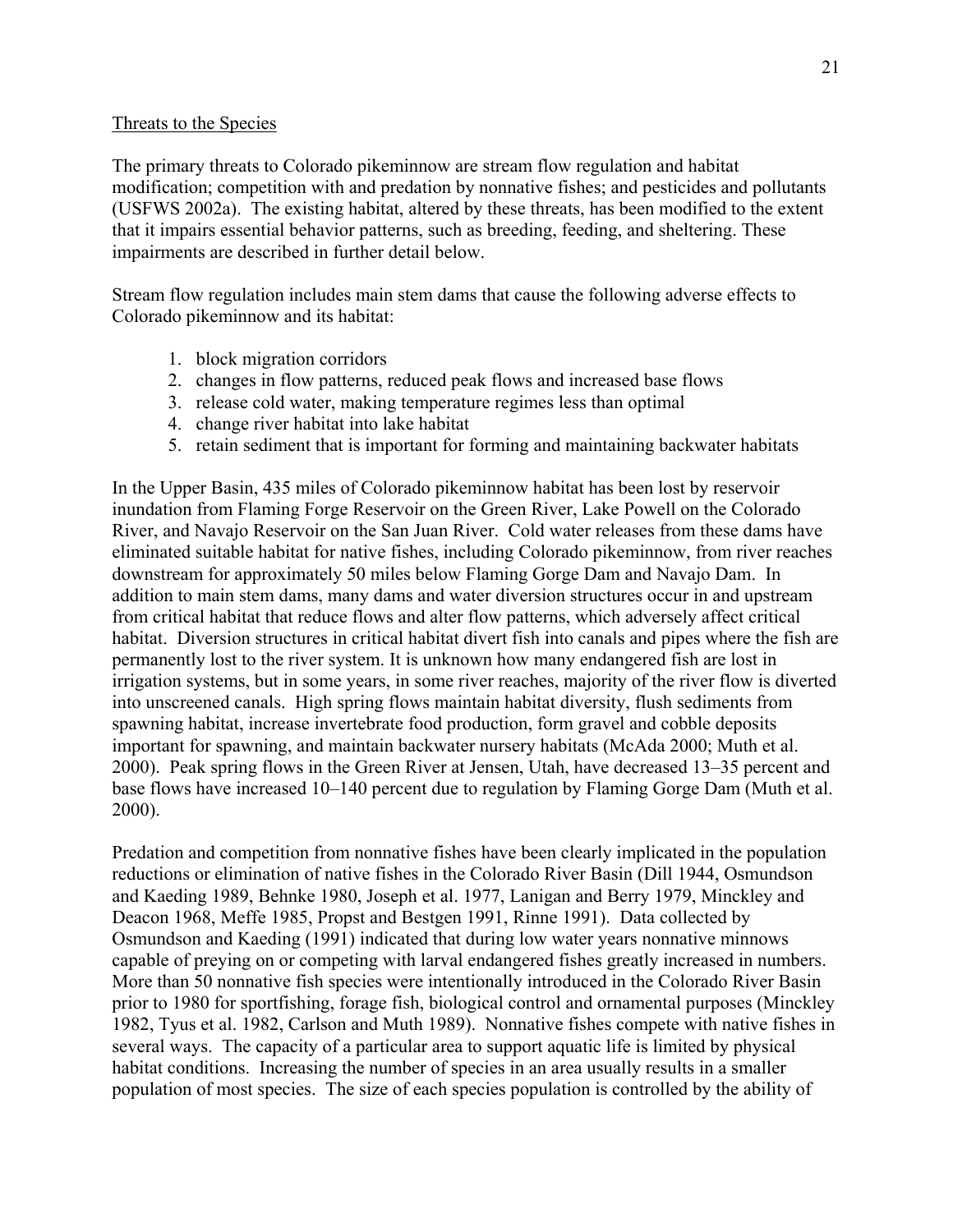each life stage to compete for space and food resources and to avoid predation. Some life stages of nonnative fishes appear to have a greater ability to compete for space and food and to avoid predation in the existing altered habitat than do some life stages of native fishes. Tyus and Saunders (1996) cite numerous examples of both indirect and direct evidence of predation on razorback sucker eggs and larvae by nonnative species.

Threats from pesticides and pollutants include accidental spills of petroleum products and hazardous materials; discharge of pollutants from uranium mill tailings; and high selenium concentration in the water and food chain (USFWS 2002a). Accidental spills of hazardous material into critical habitat can cause immediate mortality when lethal toxicity levels are exceeded. Pollutants from uranium mill tailings cause high levels of ammonia that exceed water quality standards. High selenium levels may adversely affect reproduction and recruitment (Hamilton and Wiedmeyer 1990; Stephens et al. 1992; Hamilton and Waddell 1994; Hamilton et al. 1996; Stephens and Waddell 1998; Osmundson et al. 2000a).

#### Life History

The following excerpt from the Colorado pikeminnow recovery goals (USFWS 2002a) provides a summary of Colorado pikeminnow life history.

The Colorado pikeminnow is a long-distance migrator; adults move hundreds of miles to and from spawning areas, and require long sections of river with unimpeded passage. Adults require pools, deep runs, and eddy habitats maintained by high spring flows. These high spring flows maintain channel and habitat diversity, flush sediments from spawning areas, rejuvenate food production, form gravel and cobble deposits used for spawning, and rejuvenate backwater nursery habitats. Spawning occurs after spring runoff at water temperatures typically between 18 and 23  $^{\circ}$ C. After hatching and emerging from spawning substrate, larvae drift downstream to nursery backwaters that are restructured by high spring flows and maintained by relatively stable base flows. Flow recommendations have been developed that specifically consider flow-habitat relationships in habitats occupied by Colorado pikeminnow in the upper basin, and were designed to enhance habitat complexity and to restore and maintain ecological processes. The following is a description of observed habitat uses in the Upper Colorado River Basin.

Colorado pikeminnow live in warm-water reaches of the Colorado River mainstem and larger tributaries, and require uninterrupted stream passage for spawning migrations and dispersal of young. The species is adapted to a hydrologic cycle characterized by large spring peaks of snow-melt runoff and low, relatively stable base flows. High spring flows create and maintain in-channel habitats, and reconnect floodplain and riverine habitats, a phenomenon described as the spring flood-pulse (Junk et al. 1989; Johnson et al. 1995). Throughout most of the year, juvenile, subadult, and adult Colorado pikeminnow use relatively deep, low-velocity eddies, pools, and runs that occur in nearshore areas of main river channels (Tyus and McAda 1984; Valdez and Masslich 1989; Tyus 1990, 1991; Osmundson et al. 1995). In spring, however, Colorado pikeminnow adults use floodplain habitats, flooded tributary mouths, flooded side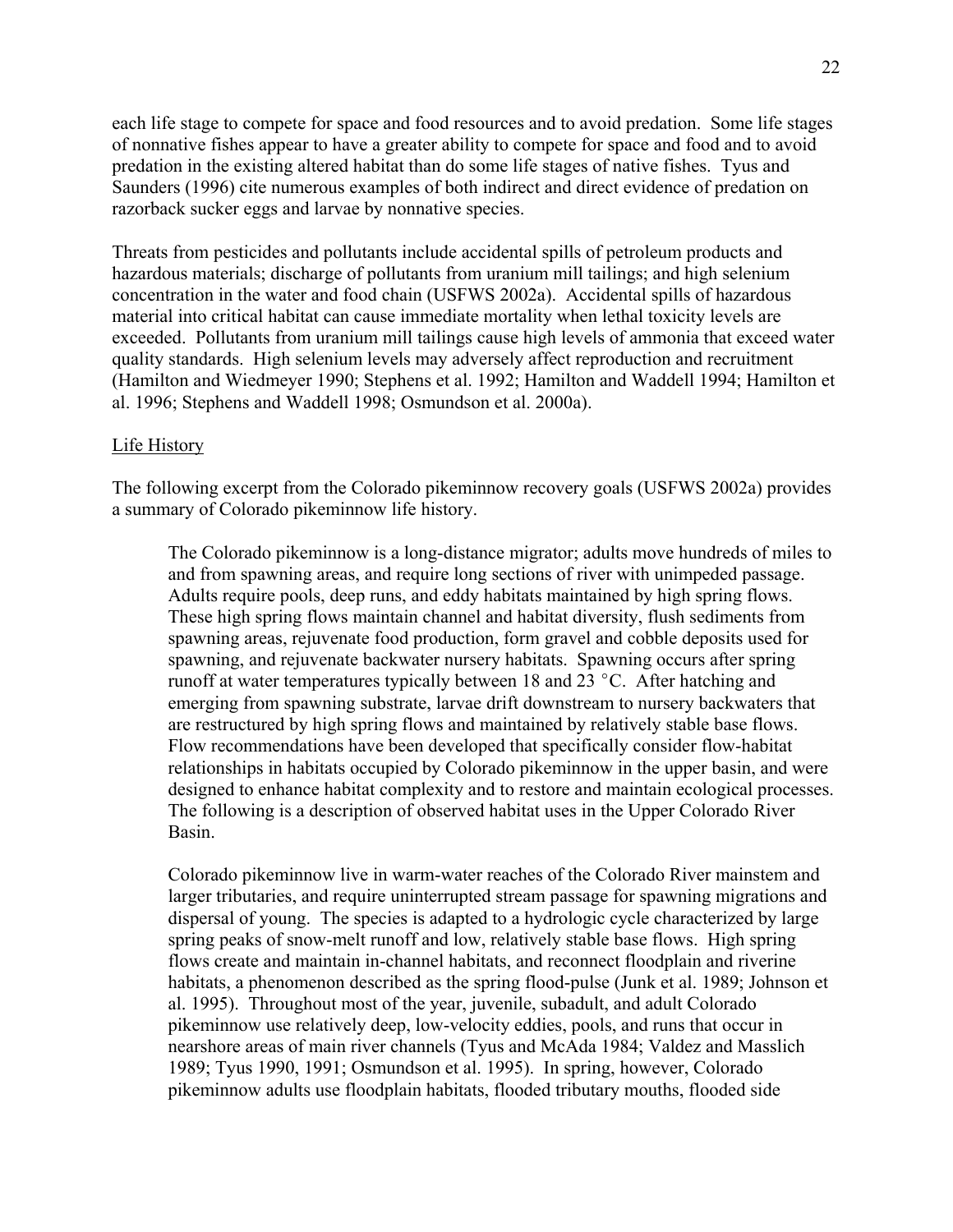canyons, and eddies that are available only during high flows (Tyus 1990, 1991; Osmundson et al. 1995). Such environments may be particularly beneficial for Colorado pikeminnow because other riverine fishes gather in floodplain habitats to exploit food and temperature resources, and may serve as prey. Such low-velocity environments also may serve as resting areas for Colorado pikeminnow. River reaches of high habitat complexity appear to be preferred.

Because of their mobility and environmental tolerances, adult Colorado pikeminnow are more widely distributed than other life stages. Distribution patterns of adults are stable during most of the year (Tyus 1990, 1991; Irving and Modde 2000), but distribution of adults changes in late spring and early summer, when most mature fish migrate to spawning areas (Tyus and McAda 1984; Tyus 1985, 1990, 1991; Irving and Modde 2000). High spring flows provide an important cue to prepare adults for migration and also ensure that conditions at spawning areas are suitable for reproduction once adults arrive. Specifically, bankfull or much larger floods mobilize coarse sediment to build or reshape cobble bars, and they create side channels that Colorado pikeminnow sometimes use for spawning (Harvey et al. 1993).

Colorado pikeminnow spawning sites in the Green River subbasin have been well documented. The two principal locations are in Yampa Canyon on the lower Yampa River and in Gray Canyon on the lower Green River (Tyus 1990, 1991). These reaches are 42 and 72 km long, respectively, but most spawning is believed to occur at one or two short segments within each of the two reaches. Another spawning area may occur in Desolation Canyon on the lower Green River (Irving and Modde 2000), but the location and importance of this area has not been verified. Although direct observation of Colorado pikeminnow spawning was not possible because of high turbidity, radiotelemetry indicated spawning occurred over cobble-bottomed riffles (Tyus 1990). High spring flows and subsequent post-peak summer flows are important for construction and maintenance of spawning substrates (Harvey et al. 1993). In contrast with the Green River subbasin, where known spawning sites are in canyon-bound reaches, currently suspected spawning sites in the upper Colorado River subbasin are at six locations in meandering, alluvial reaches (McAda 2000).

After hatching and emerging from the spawning substrate, Colorado pikeminnow larvae drift downstream to backwaters in sandy, alluvial regions, where they remain through most of their first year of life (Holden 1977; Tyus and Haines 1991; Muth and Snyder 1995). Backwaters and the physical factors that create them are vital to successful recruitment of early life stages of Colorado pikeminnow, and age-0 Colorado pikeminnow in backwaters have received much research attention (e.g., Tyus and Karp 1989; Haines and Tyus 1990; Tyus 1991; Tyus and Haines 1991; Bestgen et al. 1997). It is important to note that these backwaters are formed after cessation of spring runoff within the active channel and are not floodplain features. Colorado pikeminnow larvae occupy these in-channel backwaters soon after hatching. They tend to occur in backwaters that are large, warm, deep (average, about 0.3 m in the Green River), and turbid (Tyus and Haines 1991). Recent research (Day et al. 1999a, 1999b; Trammell and Chart 1999) has confirmed these preferences and suggested that a particular type of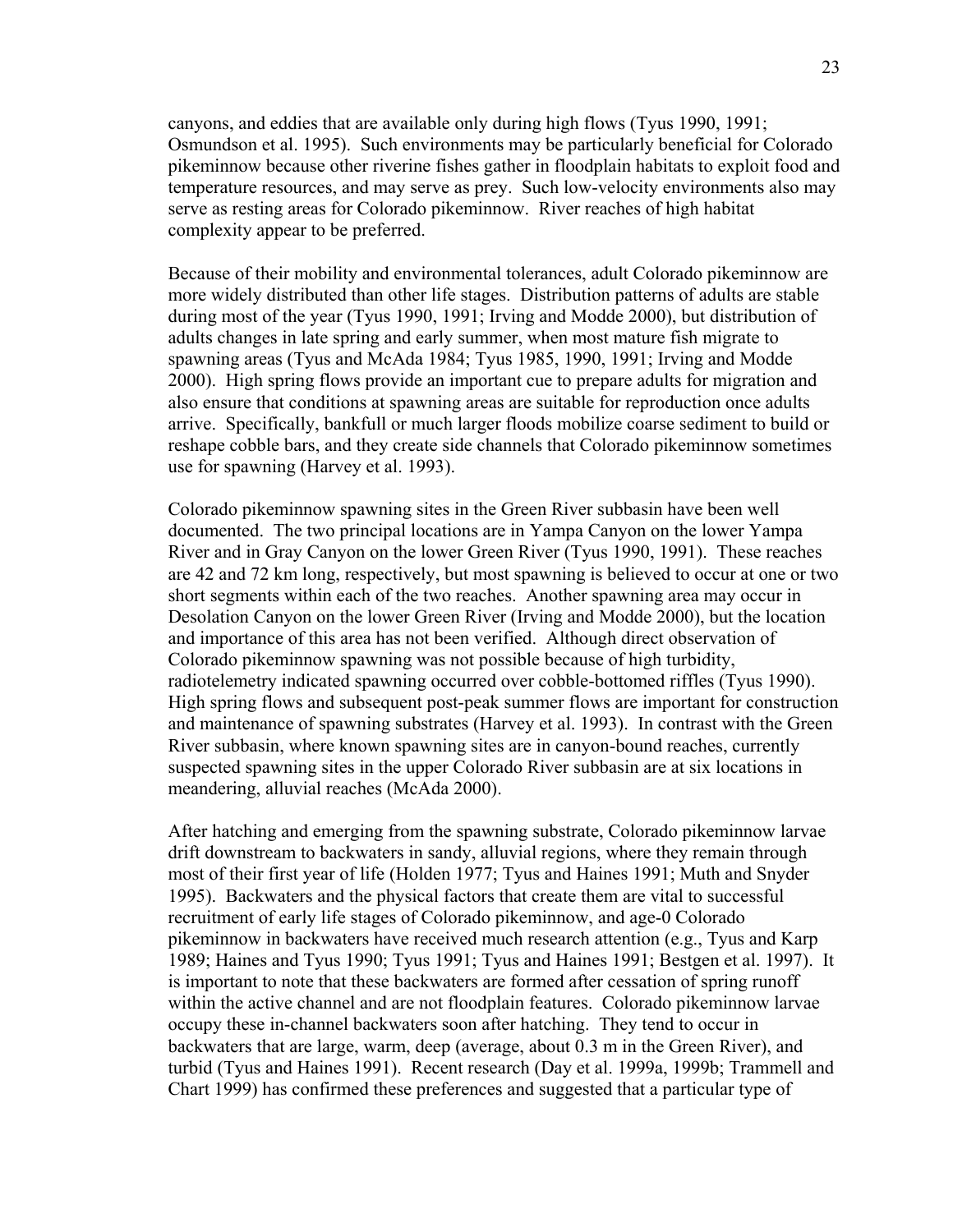backwater is preferred by Colorado pikeminnow larvae and juveniles. Such backwaters are created when a secondary channel is cut off at the upper end, but remains connected to the river at the downstream end. These chute channels are deep and may persist even when discharge levels change dramatically. An optimal river-reach environment for growth and survival of early life stages of Colorado pikeminnow has warm, relatively stable backwaters, warm river channels, and abundant food (Muth et al. 2000).

#### Population Dynamics

Preliminary population estimates presented in the Recovery Goals (USFWS 2002a) for the three Colorado pikeminnow populations (Green River Subbasin, Upper Colorado River Subbasin, San Juan River Subbasin) ranged from 6,600 to 8,900 wild adults. These numbers provided a general indication of the total wild adult population size at the time the Recovery Goals were developed, however, it was also recognized that the accuracy of the estimates vary among populations. Monitoring of Colorado pikeminnow populations is ongoing, and sampling protocols and the reliability of the population estimates are being assessed by the Service and cooperating entities. A recent draft report on the status of Colorado pikeminnow in the Green River Basin (Bestgen et al. 2004) presented population estimates for adult (>450 mm total length (TL)) and recruit-sized (400 – 449 mm TL) Colorado pikeminnow. The Service recognizes that at this time, the report is draft and the analysis of the data is preliminary, however, the Service finds this is the best scientific information available regarding current population status in the Green River Basin. The draft report suggests that over the study period (2001 to 2003) there was a decline in abundance of Colorado pikeminnow in the Green River Basin from 3,338 (95 percent confidence interval, 2815 to 3861) animals in 2001 to 2,324 (95 percent confidence interval 1395 to 3252) animals in 2003. In the Yampa River estimates of adult abundance declined from 322 animals in 2000 to 250 animals in 2003. Adult abundance estimates in the White River declined from 1,115 animals in 2000 to 465 animals in 2003 and recruit-sized estimates declined from 44 animals in 2000 to zero in 2003. In the middle Green River (Yampa River confluence to Desolation Canyon) abundance estimates for adults ranged from 1,629 animals in 2000 to 747 animals in 2003 and estimates of abundance of recruit-sized fish ranged from 103 animals in 2000 to 50 animals in 2003. Estimates for the Desolation-Gray Canyon reach of the Green River ranged from 681 adults in 2001 to 585 adults in 2003 and recruit-sized estimates ranged from 162 animals in 2001 to 64 animals in 2003. In the lower Green River (Green River, Utah to the confluence of the Colorado River) abundance estimates were 366 adults in 2001 and 273 adults in 2003 and recruit-sized estimates ranged from 70 in 2001 to 104 in 2003. Studies indicate that significant recruitment of Colorado pikeminnow may not occur every year, but occurs in episodic intervals of several years (Osmundson and Burnham 1998).

The demographic criteria for the Green River subbasin presented in the Recovery Goals for removing Colorado pikeminnow from the endangered species list is a self-sustaining, reproducing population of more than 2,600 adults. The estimated minimum viable population needed to ensure long-term genetic and demographic viability is 2,600 self-sustaining, reproducing adults (USFWS 2002a).

The estimate of adult Colorado pikeminnow associated with the spawning site in Yampa Canyon in the lower 32 km of the Yampa River is approximately 1,400 fish. The estimate for the Three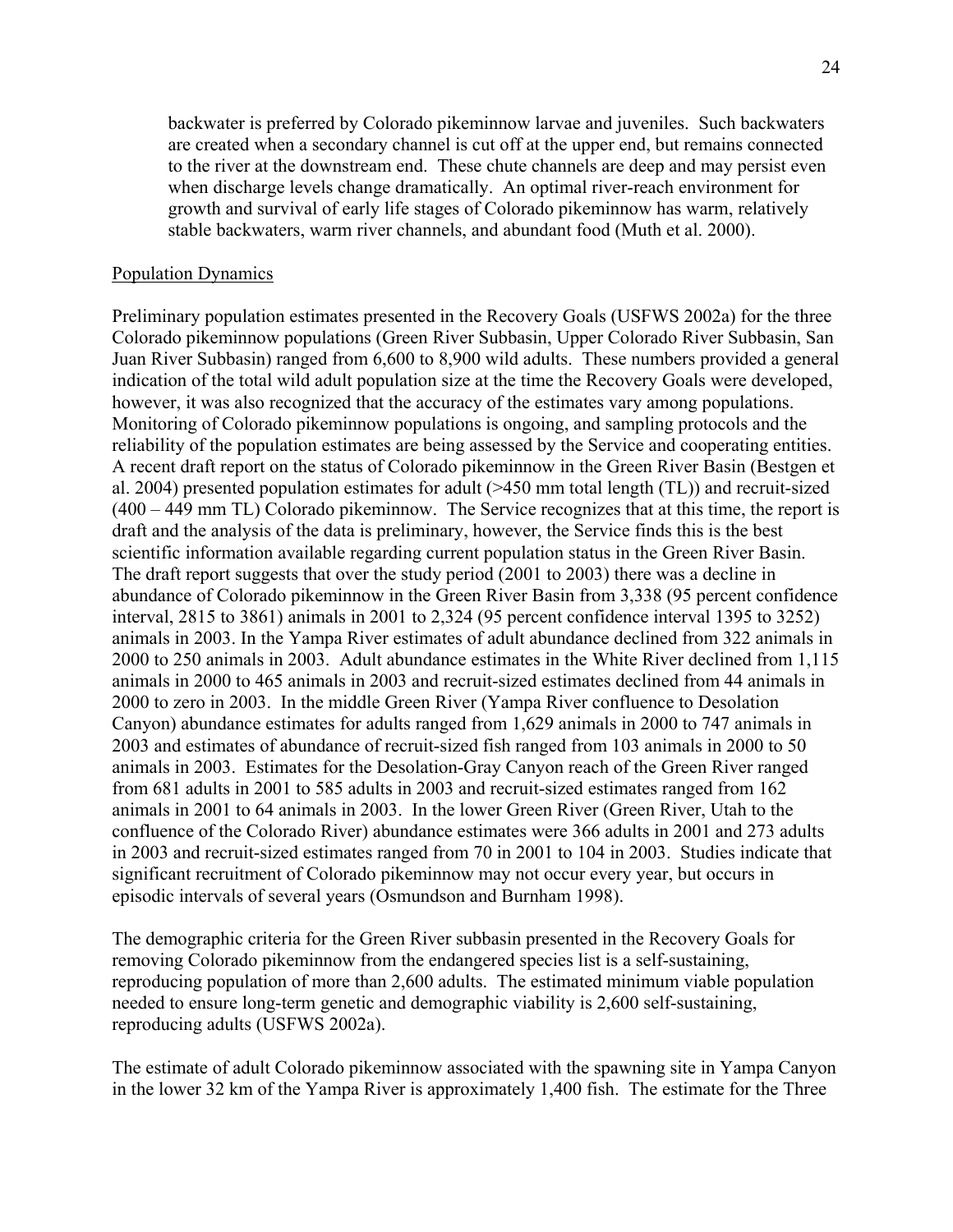Fords spawning site in Gray Canyon in the lower Green River is approximately 1,000 adults (Crowl and Bouwes 1998). Because some Colorado pikeminnow from the Green River migrate into the Yampa River to spawn, the Colorado pikeminnow in the Yampa River are considered part of the Green River subbasin population.

All life stages of Colorado pikeminnow in the Green River demonstrate wide variations in abundance at seasonal, annual, or longer time scales, but reasons for shifts in abundance are poorly understood. Bestgen et al. (1998) captured drifting larvae produced from the two main spawning areas in the Green River system and found order-of-magnitude differences in abundance from year to year. They reported that low- or high-discharge years were often associated with poor reproduction but could not ascribe a specific cause-effect mechanism (Bestgen et al. 1998). In general, similar numbers of age-0 fish were found in autumn in the middle Green River, in spite of different-sized cohorts of larvae produced each summer in the Yampa River. Conversely, numbers of Colorado pikeminnow larvae produced in the lower Green River were similar among years but resulted in variable age-0 fish abundance in autumn.

### Status of Colorado pikeminnow and Critical Habitat in the Action Area

The Colorado pikeminnow is a year-round resident of the Yampa and Green rivers, and occurs seasonally in the Little Snake River (Marsh et al. 1991; Wick et al. 1991). Spawning habitat in the Yampa River below the confluence with the Little Snake River is one of the known spawning sites in the Green River subbasin and has been identified as important habitat for Colorado pikeminnow (Bestgen et al. 1998, Tyus 1990).

In the Green River Basin, radio-telemetry studies have shown that distribution of adults changes in late spring and early summer when most mature fish migrate to spawning areas in the lower Yampa River in Yampa Canyon and the lower Green River in Gray Canyon (Tyus and McAda 1984; Tyus 1985; Tyus 1990; Tyus 1991; Irving and Modde 2000). Those fish remain in spawning areas for 3–8 weeks before returning to home ranges. Because adult Colorado pikeminnow converge on spawning areas from throughout the Green River system to reproduce at these two known localities, migration cues are an important part of the reproductive life history. In general, adults begin migrating in late spring or early summer. Migrations began earlier in low-flow years and later in high-flow years (Tyus and Karp 1989; Tyus 1990; Irving and Modde 2000). Migrations to the Yampa River spawning area occur coincident with, and up to 4 weeks after, peak spring runoff when water temperatures are usually  $14-16$  °C (Tyus 1990; Irving and Modde 2000). Rates of movement for individuals are not precisely known, but 2 individuals made the approximately 400 km migration from the White River below Taylor Draw Dam to the Yampa River spawning area in less than 2 weeks. Alteration of the natural hydrograph may alter the environmental cues triggering these spawning migrations.

High magnitude flows of infrequent occurrence are necessary to create and maintain spawning habitat. Infrequent intense flooding redistributes and creates spawning bars (O'Brien 1984). Annual lower-level flooding followed by recessional flows dissect and secondarily redistribute gravels, preparing them for spawning (Harvey et al. 1993). These studies conducted at a known spawning location in Yampa Canyon show that both processes are important for habitat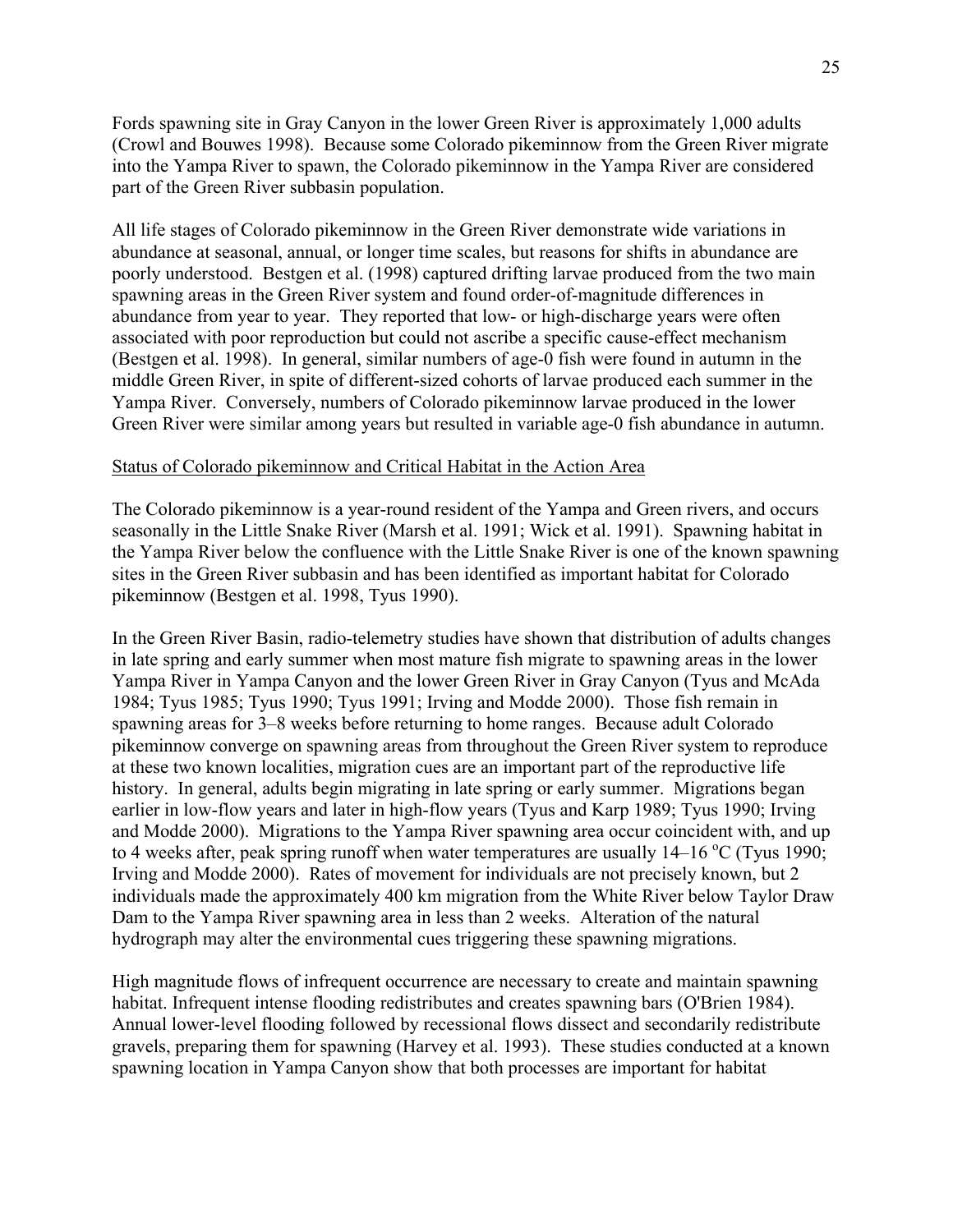maintenance and activities that reduce or re-time the annual peak or reduce the frequency of high magnitude flows are likely to reduce essential spawning habitat in amount and quality.

Similar to adults, distribution of early life stages of Colorado pikeminnow is dynamic on a seasonal basis and linked to habitat in the mainstem Green River downstream of spawning areas. After hatching and emergence from spawning substrate, larvae are dispersed downstream. A larva may drift for only a few days, but larvae occur in main channels of the Yampa and Green rivers for 3–8 weeks depending on length of the annual reproductive period (Nesler et al. 1988; Tyus and Haines 1991; Bestgen et al. 1998). The Yampa River spawning area consistently produces more larvae than the spawning area in the lower Green River (Bestgen et al. 1998).

Currently, two primary reaches of Colorado pikeminnow nursery habitat are present in the Green River system. The upper one occurs from near Jensen, Utah, downstream to the Duchesne River confluence. The lower one occurs from near Green River, Utah, downstream to the Colorado River confluence (Tyus and Haines 1991; McAda et al. 1994a; McAda et al. 1994b; McAda et al. 1997). Larvae from the lower Yampa River are thought to mostly colonize backwaters in alluvial valley reaches between Jensen, Utah, and the Ouray National Wildlife Refuge. Most floodplain habitat along the current-day Green River is concentrated in this reach. Although the density of age-0 fish in autumn was usually higher in the lower than in the middle Green River (Tyus and Haines 1991; McAda et al. 1994a), differences in habitat quantity may have confounded abundance estimates. The reach of the Green River defined mostly by Desolation and Gray Canyons also provides nursery habitat for Colorado pikeminnow (Tyus and Haines 1991; Day et al. 1999b). These backwaters are especially important during the Colorado pikeminnow's critical first year of life.

Backwaters and physical factors that create them are vital to successful recruitment of early life stages of Colorado pikeminnow. Occasional very high spring flows are needed to transport sediment and maintain or increase channel complexity. Sediment transport from the Little Snake River provides an estimated 60 percent of the total sediment supply to the Green River and is important to maintain equilibrium channel morphology and ensure continued creation and maintenance of backwater nursery habitats for Colorado pikeminnow and humpback chub (Hawkins and O'Brien 2001). During high-discharge events, the elevation of sand bars increases and if high flows persist through summer, few backwaters are formed (Tyus and Haines 1991). Post-runoff low flows sculpt and erode sand bars and create complex backwater habitat critical for early life stages of all native fishes, particularly Colorado pikeminnow. Deeper, chutechannel backwaters are preferred by age-0 Colorado pikeminnow in the Green River (Tyus and Haines 1991; Day and Crosby 1997, Day et al. 1999a; Trammell and Chart 1999). Alterations to the amount and timing of flows defining the natural hydrology and sediment transport processes may inhibit the processes that create and maintain these habitats.

Past research indicated that certain discharge levels may optimize backwater habitat availability below Jensen for age-0 Colorado pikeminnow (Pucherelli et al. 1990; Tyus and Haines 1991; Tyus and Karp 1991). However, many geomorphic processes are dynamic over time and driven by the level of spring flows, the frequency of large floods, and post-peak discharge levels (Bell et al. 1998; Rakowski and Schmidt 1999). Consequently, flows to achieve optimum backwater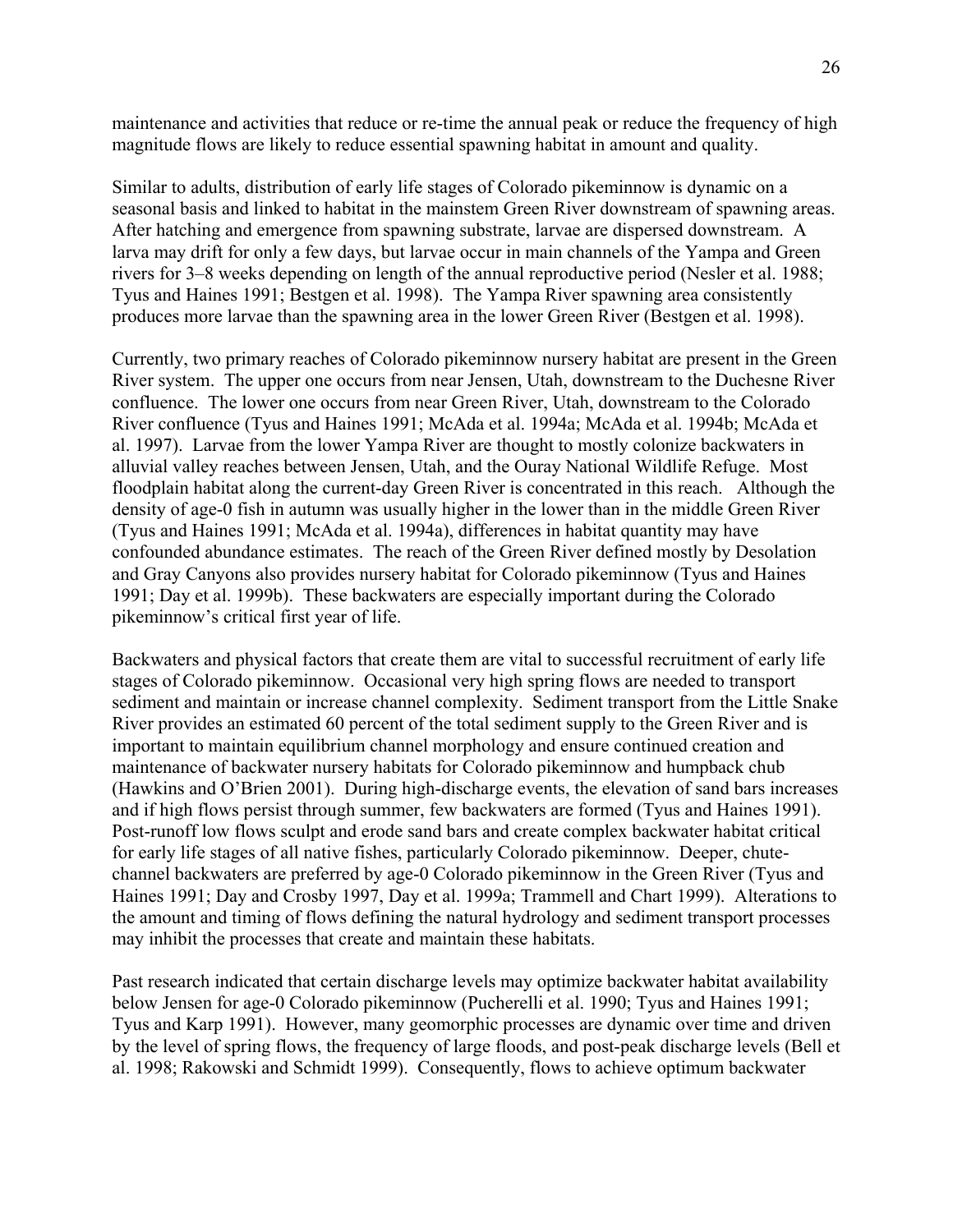availability may be different each year and dependent upon year-to-year bar topography (Rakowski and Schmidt 1999).

# **Razorback Sucker**

# Species/Critical Habitat Description

Like all suckers (family Catostomidae, meaning "down mouth"), the razorback sucker has a ventral mouth with thick lips covered with papillae and no scales on its head. In general, suckers are bottom browsers, sucking up or scraping off small invertebrates, algae, and organic matter with their fleshy, protrusible lips (Moyle 1976). The razorback sucker is the only sucker with an abrupt sharp-edged dorsal keel behind its head. The keel becomes more massive with age. The head and keel are dark, the back is olive-colored, the sides are brownish or reddish, and the abdomen is yellowish white (Sublette et al. 1990). Adults often exceed 3 kg (6 pounds) in weight and 600 mm (2 feet) in length. Like pikeminnow, razorback suckers are long-lived, living 40-plus years.

Critical habitat was designated in 1994 within the 100-year floodplain of the razorback sucker's historical range in the following area of the upper Colorado River (59 F.R. 13374). The primary constituent elements are the same as critical habitat for Colorado pikeminnow described above.

Colorado: Moffat County. The Yampa River and its 100-year floodplain from the mouth of Cross Mountain Canyon in T. 6 N., R. 98 W., section 23 (6th Principal Meridian) to the confluence with the Green River in T. 7 N., R. 103 W., section 28 (6th Principal Meridian).

Utah: Uintah County; and Colorado: Moffat County. The Green River and its 100-year floodplain from the confluence with the Yampa River in T. 7 N., R. 103 W., section 28 (6th Principal Meridian) to Sand Wash in T. 11 S., R. 18 E., section 20 (6th Principal Meridian).

Utah: Uintah, Carbon, Grand, Emery, Wayne, and San Juan Counties. The Green River and its 100-year floodplain from Sand Wash at river mile 96 at T. 11 S., R. 18 E., section 20 (6th Principal Meridian) to the confluence with the Colorado River in T. 30 S., R. 19 E., section 7 (6th Principal Meridian).

# Status and Distribution

On March 14, 1989, the Service was petitioned to conduct a status review of the razorback sucker. Subsequently, the razorback sucker was designated as endangered under a final rule published on October 23, 1991 (56 FR 13374). The final rule stated "Little evidence of natural recruitment has been found in the past 30 years, and numbers of adult fish captured in the last 10 years demonstrate a downward trend relative to historic abundance. Significant changes have occurred in razorback sucker habitat through diversion and depletion of water, introduction of nonnative fishes, and construction and operation of dams" (56 F.R. 13374). Recruitment of razorback suckers to the population continues to be a problem.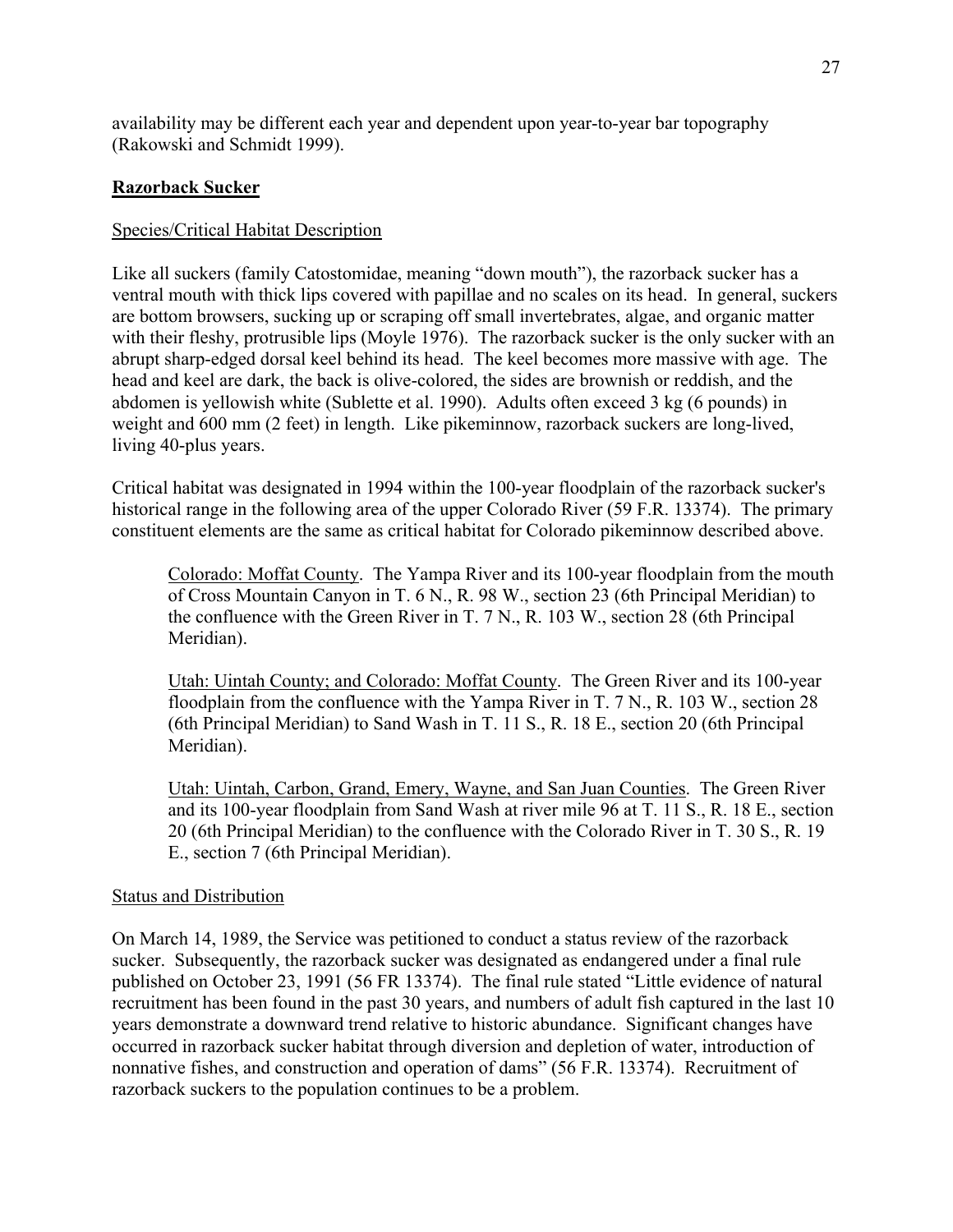Historically, razorback suckers were found in the mainstem Colorado River and major tributaries in Arizona, California, Colorado, Nevada, New Mexico, Utah, Wyoming, and in Mexico (Ellis 1914; Minckley 1983). Bestgen (1990) reported that this species was once so numerous that it was commonly used as food by early settlers and, further, that commercially marketable quantities were caught in Arizona as recently as 1949. In the Upper Basin, razorback suckers were reported in the Green River to be very abundant near Green River, Utah, in the late 1800s (Jordan 1891). An account in Osmundson and Kaeding (1989) reported that residents living along the Colorado River near Clifton, Colorado, observed several thousand razorback suckers during spring runoff in the 1930s and early 1940s. In the San Juan River drainage, Platania and Young (1989) relayed historical accounts of razorback suckers ascending the Animas River to Durango, Colorado, around the turn of the century.

A marked decline in populations of razorback suckers can be attributed to construction of dams and reservoirs, introduction of nonnative fishes, and removal of large quantities of water from the Colorado River system. Dams on the mainstem Colorado River and its major tributaries have segmented the river system, blocked migration routes, and changed river habitat into lake habitat. Dams also have drastically altered flows, temperatures, and channel geomorphology. These changes have modified habitats in many areas so that they are no longer suitable for breeding, feeding, or sheltering. Major changes in species composition have occurred due to the introduction of numerous nonnative fishes, many of which have thrived due to human-induced changes to the natural riverine system. These nonnative fishes prey upon and compete with razorback suckers.

Currently, the largest concentration of razorback sucker remaining in the Colorado River Basin is in Lake Mohave on the border of Arizona and California. Estimates of the wild stock in Lake Mohave have fallen precipitously in recent years from 60,000 as late as 1991, to 25,000 in 1993 (Marsh 1993, Holden 1994), to about 9,000 in 2000 (USFWS 2002b). Until recently, efforts to introduce young razorback sucker into Lake Mohave have failed because of predation by nonnative species (Minckley et al. 1991, Clarkson et al. 1993, Burke 1994). While limited numbers of razorback suckers persist in other locations in the Lower Colorado River, they are considered rare or incidental and may be continuing to decline.

In the Upper Colorado River Basin, above Glen Canyon Dam, razorback suckers are found in limited numbers in both lentic (lake-like) and riverine environments. The largest populations of razorback suckers in the upper basin are found in the upper Green and lower Yampa rivers (Tyus 1987). In the Colorado River, most razorback suckers occur in the Grand Valley area near Grand Junction, Colorado; however, they are increasingly rare. Osmundson and Kaeding (1991) reported that the number of razorback sucker captures in the Grand Junction area has declined dramatically since 1974. Between 1984 and 1990, intensive collecting effort captured only 12 individuals in the Grand Valley (Osmundson and Kaeding 1991). The wild population of razorback sucker is considered extirpated from the Gunnison River (Burdick and Bonar 1997).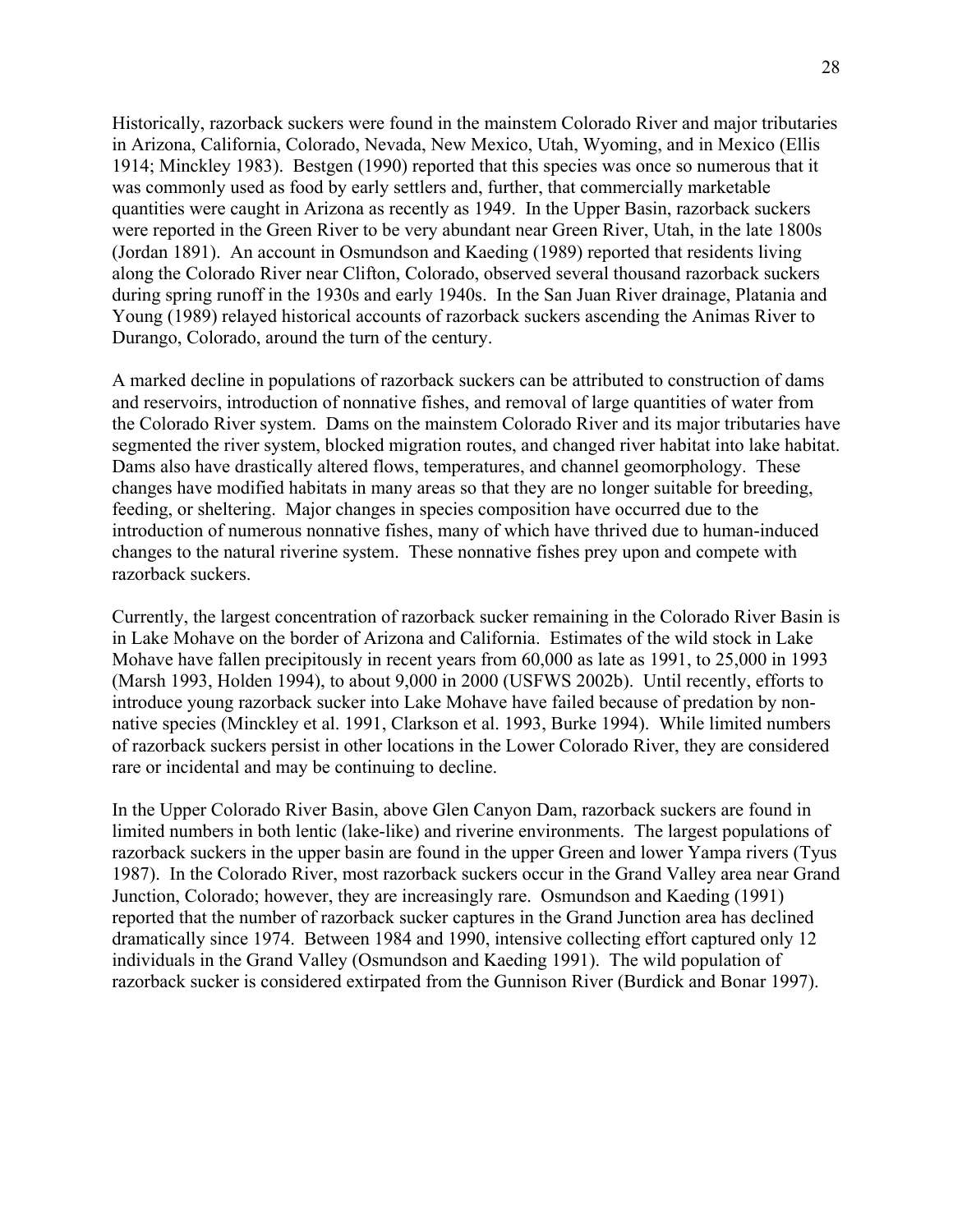| River    | Occupied Habitat/Rivermiles                                                                                                                               | Limits of Distribution                                                                                                                                               |  |  |  |  |
|----------|-----------------------------------------------------------------------------------------------------------------------------------------------------------|----------------------------------------------------------------------------------------------------------------------------------------------------------------------|--|--|--|--|
| Green    | Lodore Canyon to Colorado River<br>confluence $(360 \text{ RM})$ : ~100 adults from<br>Yampa River to Duchesne River;<br>population augmentation ongoing. | Coldwater releases from Flaming Gorge<br>Dam previously restricted distribution;<br>warmed releases may allow for range<br>expansion upstream into historic habitat. |  |  |  |  |
| Yampa    | Craig, CO to Green River confluence<br>(141 RM); few wild fish remaining.                                                                                 | <b>Present in low numbers in historic</b><br>habitat.                                                                                                                |  |  |  |  |
| White    | Taylor Draw Dam to Green River<br>(62 RM.); few wild fish remaining.                                                                                      | Found in low numbers; distribution<br>upstream blocked by Taylor Draw Dam.                                                                                           |  |  |  |  |
| Duchesne | Lower 1.2 RM above Green River; few<br>wild fish remaining.                                                                                               | Found as small aggregations at river<br>mouth during spring runoff.                                                                                                  |  |  |  |  |

Table 4. Present distribution of razorback sucker in the Green River subbasin (USFWS 2002b)

Razorback suckers are in imminent danger of extirpation in the wild. As Bestgen (1990) pointed out:

*Reasons for decline of most native fishes in the Colorado River Basin have been attributed to habitat loss due to construction of mainstream dams and subsequent interruption or alteration of natural flow and physio-chemical regimes, inundation of river reaches by reservoirs, channelization, water quality degradation, introduction of nonnative fish species and resulting competitive interactions or predation, and other man-induced disturbances (Miller 1961, Joseph et al. 1977, Behnke and Benson 1983, Carlson and Muth 1989, Tyus and Karp 1989). These factors are almost certainly not mutually exclusive, therefore it is often difficult to determine exact cause and effect relationships.* 

The virtual absence of any recruitment suggests a combination of biological, physical, and/or chemical factors that may be affecting the survival and recruitment of early life stages of razorback suckers. Within the Upper Basin, recovery efforts endorsed by the Recovery Program include the capture and removal of razorback suckers from all known locations for genetic analyses and development of discrete brood stocks. These measures have been undertaken to develop refugia populations of the razorback sucker from the same genetic parentage as their wild counterparts such that, if these fish are genetically unique by subbasin or individual population, then separate stocks will be available for future augmentation. Such augmentation may be a necessary step to prevent the extinction of razorback suckers in the Upper Basin.

# Threats to the Species

The primary threats to razorback sucker are stream flow regulation and habitat modification; competition with and predation by nonnative fishes; and pesticides and pollutants (USFWS 2002b). The existing habitat, altered by these threats, has been modified to the extent that it impairs essential behavior patterns, such as breeding, feeding, and sheltering. The threats to razorback sucker are essentially the same threats identified for Colorado pikeminnow.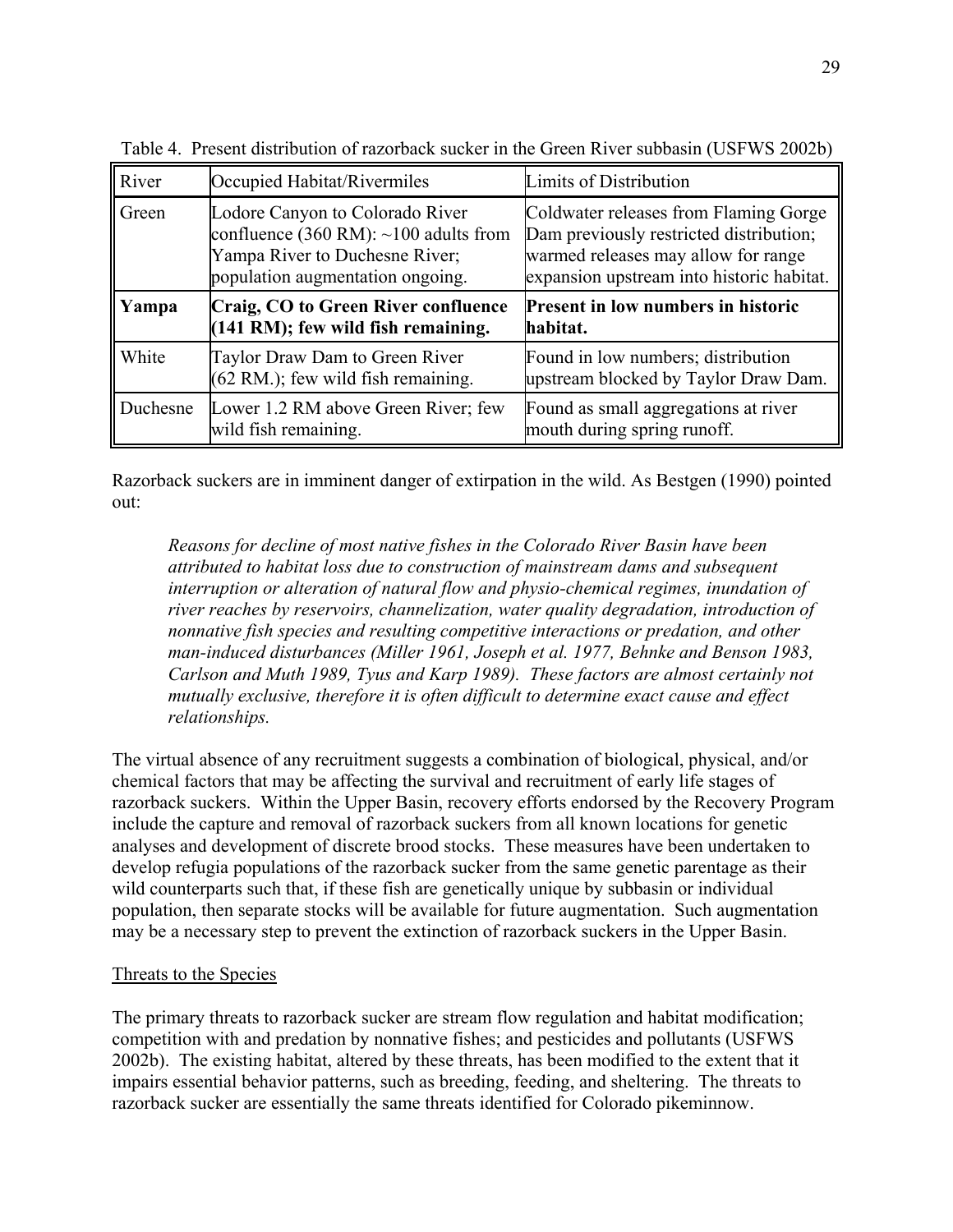#### Life History

McAda and Wydoski (1980) and Tyus (1987) reported springtime aggregations of razorback suckers in off-channel habitats and tributaries; such aggregations are believed to be associated with reproductive activities. Tyus and Karp (1990) and Osmundson and Kaeding (1991) reported off-channel habitats to be much warmer than the mainstem river and that razorback suckers presumably moved to these areas for feeding, resting, sexual maturation, spawning, and other activities associated with their reproductive cycle. Prior to construction of large mainstem dams and the suppression of spring peak flows, low velocity, off-channel habitats (seasonally flooded bottomlands and shorelines) were commonly available throughout the Upper Basin (Tyus and Karp 1989; Osmundson and Kaeding 1991). Dams changed riverine ecosystems into lakes by impounding water, which eliminated these off-channel habitats in reservoirs. Reduction in spring peak flows eliminates or reduces the frequency of inundation of off-channel habitats. The absence of these seasonally flooded riverine habitats is believed to be a limiting factor in the successful recruitment of razorback suckers in their native environment (Tyus and Karp 1989; Osmundson and Kaeding 1991). Wydoski and Wick (1998) identified starvation of larval razorback suckers due to low zooplankton densities in the main channel and loss of floodplain habitats which provide adequate zooplankton densities for larval food as one of the most important factors limiting recruitment.

While razorback suckers have never been directly observed spawning in turbid riverine environments within the Upper Basin, captures of ripe specimens (in spawning condition), both males and females, have been recorded (Valdez et al. 1982a; McAda and Wydoski 1980; Tyus 1987; Osmundson and Kaeding 1989; Tyus and Karp 1989; Tyus and Karp 1990; Osmundson and Kaeding 1991; Platania 1990) in the Yampa, Green, Colorado, and San Juan rivers. Sexually mature razorback suckers are generally collected on the ascending limb of the hydrograph from mid-April through June and are associated with coarse gravel substrates (depending on the specific location).

Outside of the spawning season, adult razorback suckers occupy a variety of shoreline and main channel habitats including slow runs, shallow to deep pools, backwaters, eddies, and other relatively slow velocity areas associated with sand substrates (Tyus 1987; Tyus and Karp 1989; Osmundson and Kaeding 1989; Valdez and Masslich 1989; Osmundson and Kaeding 1991; Tyus and Karp 1990).

Habitat requirements of young and juvenile razorback suckers in the wild are not well known, particularly in native riverine environments. Prior to 1991, the last confirmed documentation of a razorback sucker juvenile in the Upper Basin was a capture in the Colorado River near Moab, Utah (Taba et al. 1965). In 1991, two early juvenile (36.6 and 39.3 mm total length (TL)) razorback suckers were collected in the lower Green River near Hell Roaring Canyon (Gutermuth et al. 1994). Juvenile razorback suckers have been collected in recent years from Old Charley Wash, a wetland adjacent to the Green River (Modde 1996). Between 1992 and 1995 larval razorback suckers were collected in the middle and lower Green River and within the Colorado River inflow to Lake Powell (Muth 1995). In 2002, eight larval razorback suckers were collected in the Gunnison River (Osmundson 2002b). No young razorback suckers have been collected in recent times in the Colorado River.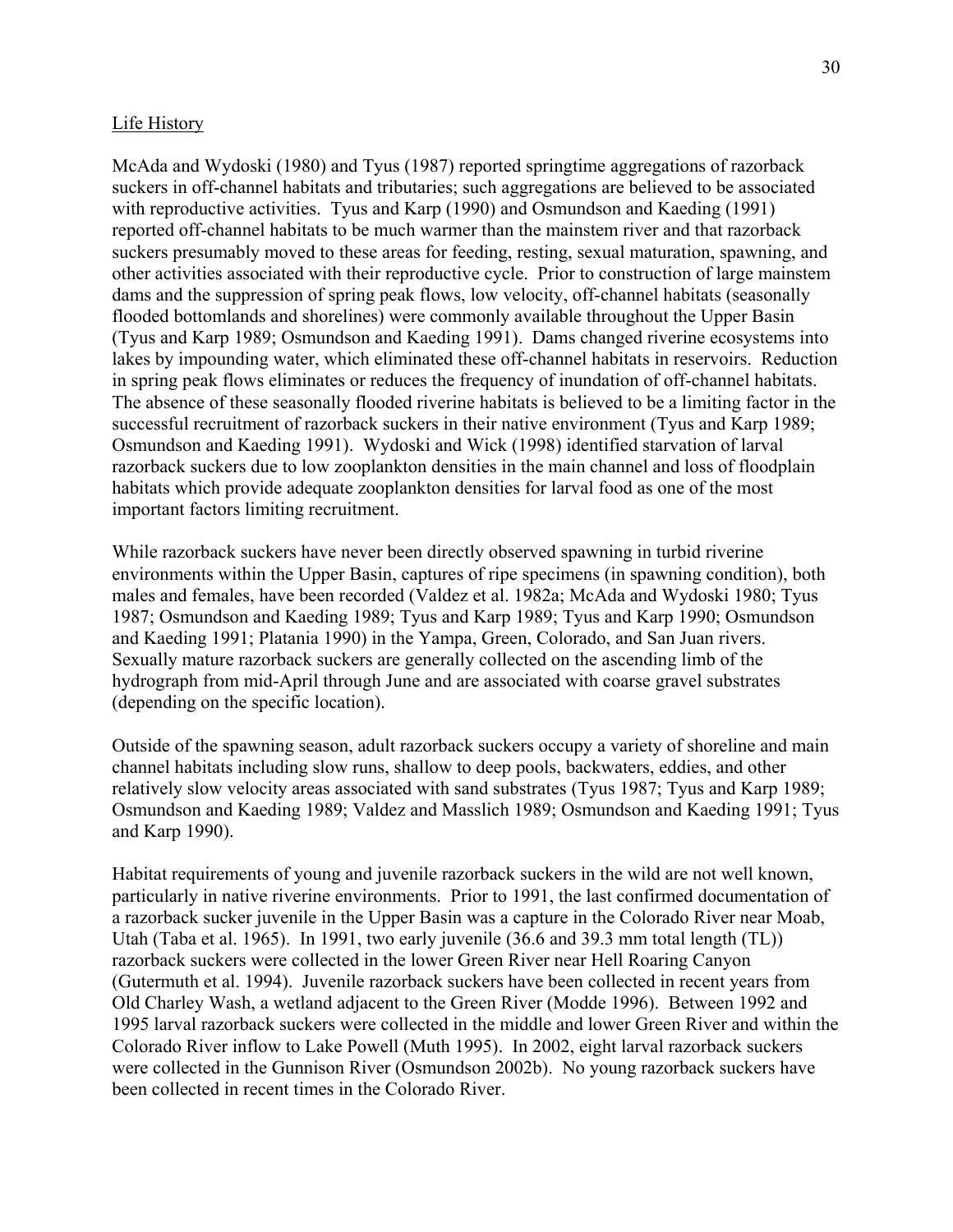# Population Dynamics

The largest concentration of razorback suckers in the Upper Basin exists in low-gradient flatwater reaches of the middle Green River between and including the lower few miles of the Duchesne River and the Yampa River (Tyus 1987; Tyus and Karp 1990; Muth 1995; Modde and Wick 1997; Muth et al. 2000). This area includes the greatest expanse of floodplain habitat in the Upper Colorado River Basin, between Pariette Draw at river mile (RM) 238 and the Escalante Ranch at RM 310 (Irving and Burdick 1995).

Lanigan and Tyus (1989) used a demographically closed model with capture-recapture data collected from 1980 to 1988 and estimated that the middle Green River population consisted of about 1,000 adults (mean, 948; 95 percent confidence interval, 758–1,138). Based on a demographically open model and capture-recapture data collected from 1980 to 1992, Modde et al. (1996) estimated the number of adults in the middle Green River population at about 500 fish (mean, 524; 95 percent confidence interval, 351–696). That population had a relatively constant length frequency distribution among years (most frequent modes were in the 505–515 mm-TL interval) and an estimated annual survival rate of 71 percent. Bestgen et al. (2002) estimated the current population of wild razorback sucker in the middle Green River to be about 100, based on data collected in 1998 and 1999

There are no current population estimates of razorback sucker in the Yampa River due to low numbers captured in recent years.

# Status of Razorback Sucker and Critical Habitat in the Action Area

The lower Yampa River provides adult habitat, spawning habitat, and potential nursery areas occur downstream in the Green River (USFWS 1998). Modde and Smith (1995) reported that adult razorback suckers were collected between RM 13 and RM 0.1 of the Yampa River. They also reported only one juvenile razorback sucker has been collected in the Yampa River. The single fish (389 mm) was collected at RM 39 in June 1994. The Green River from the confluence with the Yampa River to Sand Wash has the largest existing riverine population of razorback sucker (Lanigan and Tyus 1989, Modde et al. 1996). Razorback suckers are rarely found upstream as far as the confluence with the Little Snake River (McAda and Wydoski 1980 and Lanigan and Tyus 1989). Tyus and Karp (1990) located concentrations of ripe razorback suckers at the mouth of the Yampa River during the spring in 1987-1989. Ripe fish were captured in runs associated with bars of cobble, gravel, and sand substrates in water averaging 0.63 m deep and mean velocity of 0.74 m/s.

Razorback suckers are permanent residents of the Green River below its confluence with the Yampa River and are reliant on in-channel habitat for spawning and flooded off-channel habitats for several aspects of their life history. In turn, these habitats are created and maintained by the natural hydrology and sediment transport provided by the Yampa River.

Spring migrations by adult razorback suckers were associated with spawning in historic accounts (Jordan 1891; Hubbs and Miller 1953; Sigler and Miller 1963; Vanicek 1967), and a variety of local and long-distance movements and habitat-use patterns have been subsequently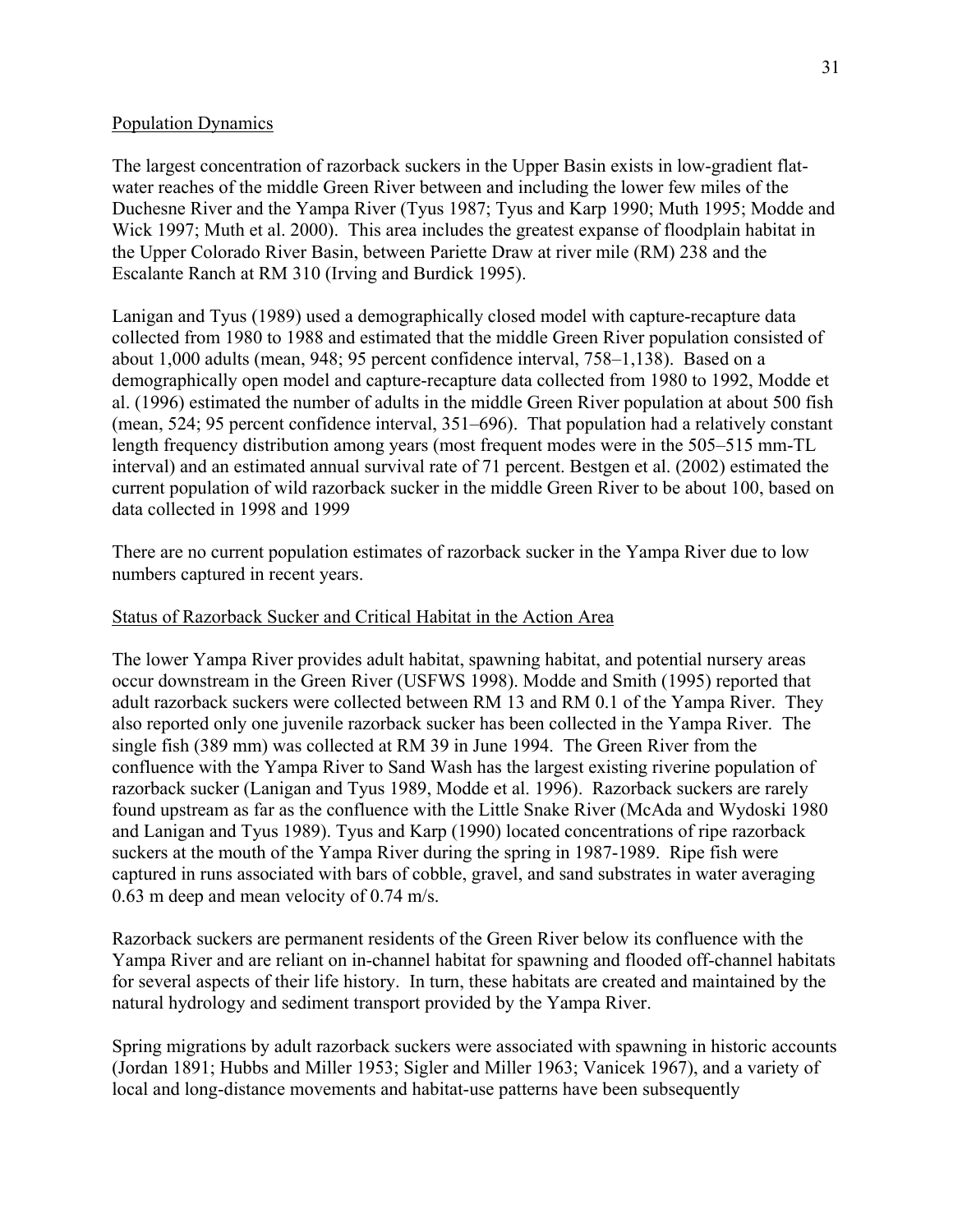documented. Spawning migrations (one-way movements of 30.4–106.0 km) observed by Tyus and Karp (1990) included movements between the Ouray and Jensen areas of the Green River and between the Jensen area and the lower Yampa River. Initial movement of adult razorback suckers to spawning sites was influenced primarily by increases in river discharge and secondarily by increases in water temperature (Tyus and Karp 1990; Modde and Wick 1997; Modde and Irving 1998). Flow and temperature cues may serve to effectively congregate razorback suckers at spawning sites, thus increasing reproductive efficiency and success. Reduction in spring peak flows may hinder the ability of razorback suckers to form spawning aggregations, because spawning cues are reduced (Modde and Irving 1998).

Captures of ripe fish and radio-telemetry of adults in spring and early summer were used to locate razorback sucker spawning areas in the middle Green River. McAda and Wydoski (1980) found a spawning aggregation of 14 ripe fish (2 females and 12 males) over a cobble bar at the mouth of the Yampa River during a 2-week period in early to mid-May 1975. These fish were collected from water about 1 m deep with a velocity of about 1 m/s and temperatures ranging from 7 to 16 °C (mean, 12 °C). Tyus (1987) captured ripe razorback suckers in three reaches: 1) Island and Echo parks of the Green River in Dinosaur National Monument, including the lower mile of the Yampa River; 2) the Jensen area of the Green River from Ashley Creek (RM 299) to Split Mountain Canyon (RM 319); and 3) the Ouray area of the Green River, including the lower few miles of the Duchesne River. The Jensen area contributed 73 percent of the 60 ripe razorback suckers caught over coarse sand substrates or in the vicinity of gravel and cobble bars in those 3 reaches during spring 1981, 1984, and 1986.

Recently, tuberculate or ripe razorback suckers have been collected from reaches of the lower Green River in Labyrinth Canyon near the mouth of the San Rafael River at RM 97 (Tyus 1987, Miller and Hubert 1990, Muth 1995, Chart et al. 1999). Muth et al. (1998) suggested that many of the 439 razorback sucker larvae collected from the lower Green River between RM 28 and 97 during spring and early summer 1993–1996 had been spawned downstream of RM 110 (lower end of the Green River Valley reach), possibly near the mouth of the San Rafael River.

Substantial numbers of razorback sucker adults have been found in flooded off-channel habitats in the vicinity of mid-channel spawning bars shortly before or after spawning. Tyus (1987) located concentrations of ripe fish associated with warm floodplain habitats and in shallow eddies near the mouths of tributary streams. Similarly, Holden and Crist (1981) reported capture of 56 adult razorback suckers in the Ashley Creek-Jensen area of the middle Green River from 1978 to 1980, and about 19 percent of all ripe or tuberculate razorback suckers collected during 1981–1989 (*N* = 57) were from flooded lowlands (e.g., Old Charlie Wash and Stewart Lake Drain) and tributary mouths (e.g., Duchesne River and Ashley Creek) (Tyus and Karp 1990). Radio-telemetry and capture-recapture data compiled by Modde and Wick (1997) and Modde and Irving (1998) demonstrated that most razorback sucker adults in the middle Green River moved into flooded environments (e.g., floodplain habitats and tributary mouths) soon after spawning. Tyus and Karp (1990, 1991) and Modde and Wick (1997) suggested that use of warmer, more productive flooded habitats by adult razorback suckers during the breeding season is related to temperature preferences (23–25 °C; Bulkley and Pimental 1983) and abundance of appropriate foods (Jonez and Sumner 1954; Vanicek 1967; Marsh 1987; Mabey and Shiozawa 1993; Wolz and Shiozawa 1995; Modde 1997; Wydoski and Wick 1998). Twelve ripe razorback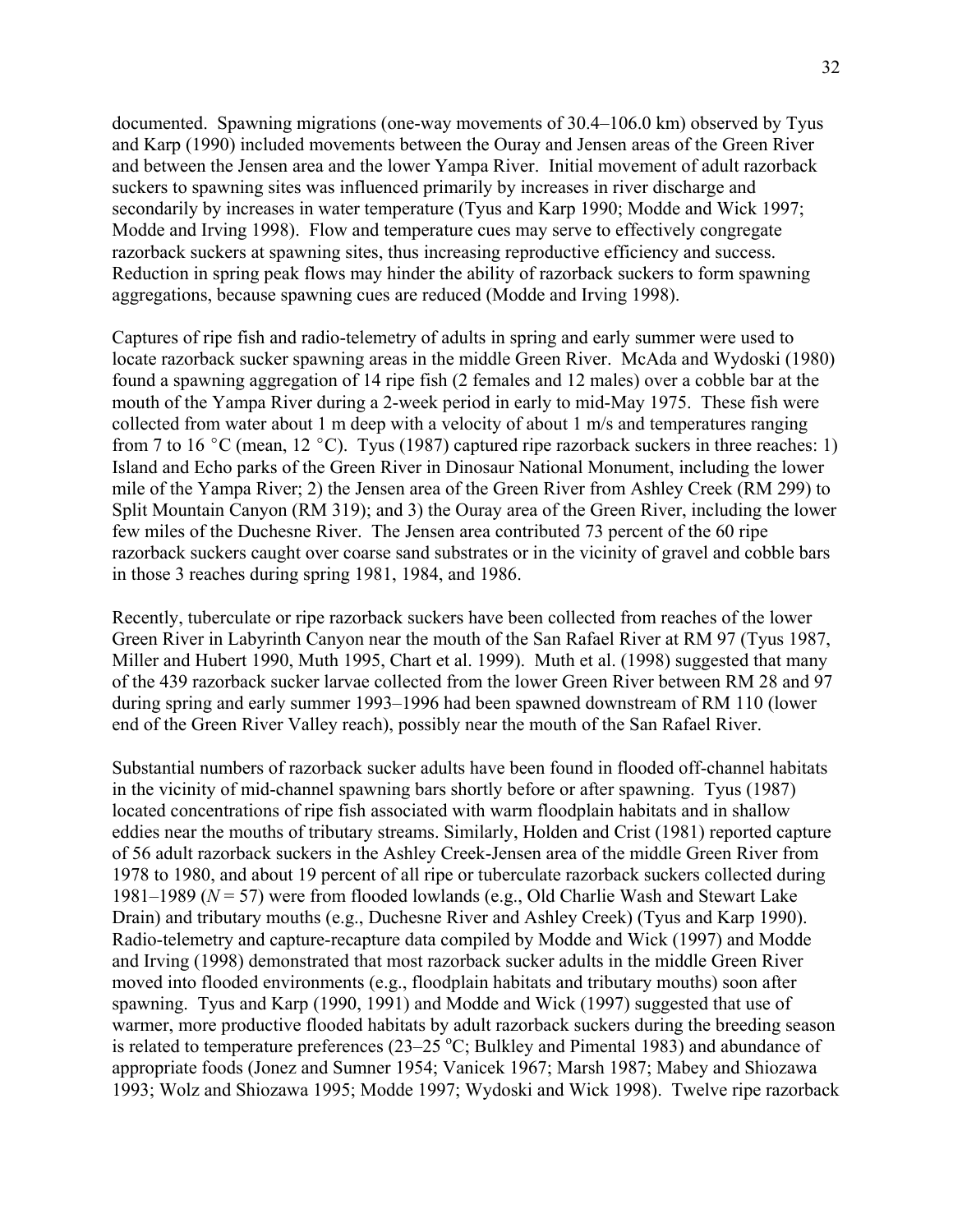suckers were caught in Old Charlie Wash during late May–early June 1986, presumably due to the abundant food in the wetland (Tyus and Karp 1991). Eight adult razorback suckers collected from Old Charlie Wash in late summer 1995 entered the wetland when it was connected to the river during peak spring flows (Modde 1996). Reduced spring flooding caused by lower regulated river discharges, channelization, and levee construction has restricted access to floodplain habitats used by adult razorback suckers for temperature conditioning, feeding, and resting (Tyus and Karp 1990; Modde 1997; Modde and Wick 1997; Wydoski and Wick 1998). The fact that these fish actively seek out this habitat suggests that the conditioning it provides them is important to their continued successful reproduction.

Razorback sucker larvae were collected each year in the Green River during 1992–1996. Over 99 percent ( $N = 1,735$ ) of the larvae caught in the middle Green River during spring and early summer were from reaches including, and downstream of, the presumed spawning area near the Escalante Ranch (Muth et al. 1998). Based on the few larvae  $(N = 6)$  recorded from collections in the Echo Park reach in 1993, 1994, and 1996, reproduction by razorback suckers at the lower Yampa River spawning site appeared minimal, but sampling efforts in the two reaches immediately downstream of that site were comparatively low (Muth et al. 1998). Mean catch per unit effort (CPUE) was highly variable among years and river reaches but it is unclear whether this was a true measure of population abundance or was biased by differences in sampling efficiency (Muth et al. 1998). Numbers of razorback sucker larvae captured per year ranged from 20 in 1992 to 1,217 in 1994 for the middle Green River and from 5 in 1995 to 222 in 1996 for the lower Green River.

Collections in the lower Green River during 1993–1996 produced the first ever captures of razorback sucker larvae from this section of river. In the lower Labyrinth-upper Stillwater Canyon reach, 363 razorback suckers were caught; all from flooded side canyons, washes, backwaters, and side channels. Razorback sucker larvae were collected in the Echo Park area of the Green River in 1993, 1994, 1996, indicating successful spawning in the lower Yampa River (Muth et al. 1998).

Historically, floodplain habitats inundated and connected to the main channel by overbank flooding during spring-runoff discharges would have been available as nursery areas for young razorback suckers in the Green River. Tyus and Karp (1990) associated low recruitment with reductions in floodplain inundation since 1962 (closure of Flaming Gorge Dam), and Modde et al. (1996) associated years of high spring discharge and floodplain inundation in the middle Green River (1983, 1984, and 1986) with subsequent suspected recruitment of young adult razorback suckers. These floodplain habitats are essential for the survival and recruitment of larval fish. Relatively high zooplankton densities in these warm, productive habitats are necessary to provide adequate zooplankton densities for larval food. Loss or degradation of these productive floodplain habitats probably represents one of the most important factors limiting recruitment in this species (Wydoski and Wick 1998). The importance of these habitats is further underscored by the relationship between larval growth and mortality due to non-native predators (Bestgen et al. 1997). Predation by adult red shiners on larvae of native catostomids in flooded and backwater habitats of the Yampa, Green, or Colorado Rivers was documented by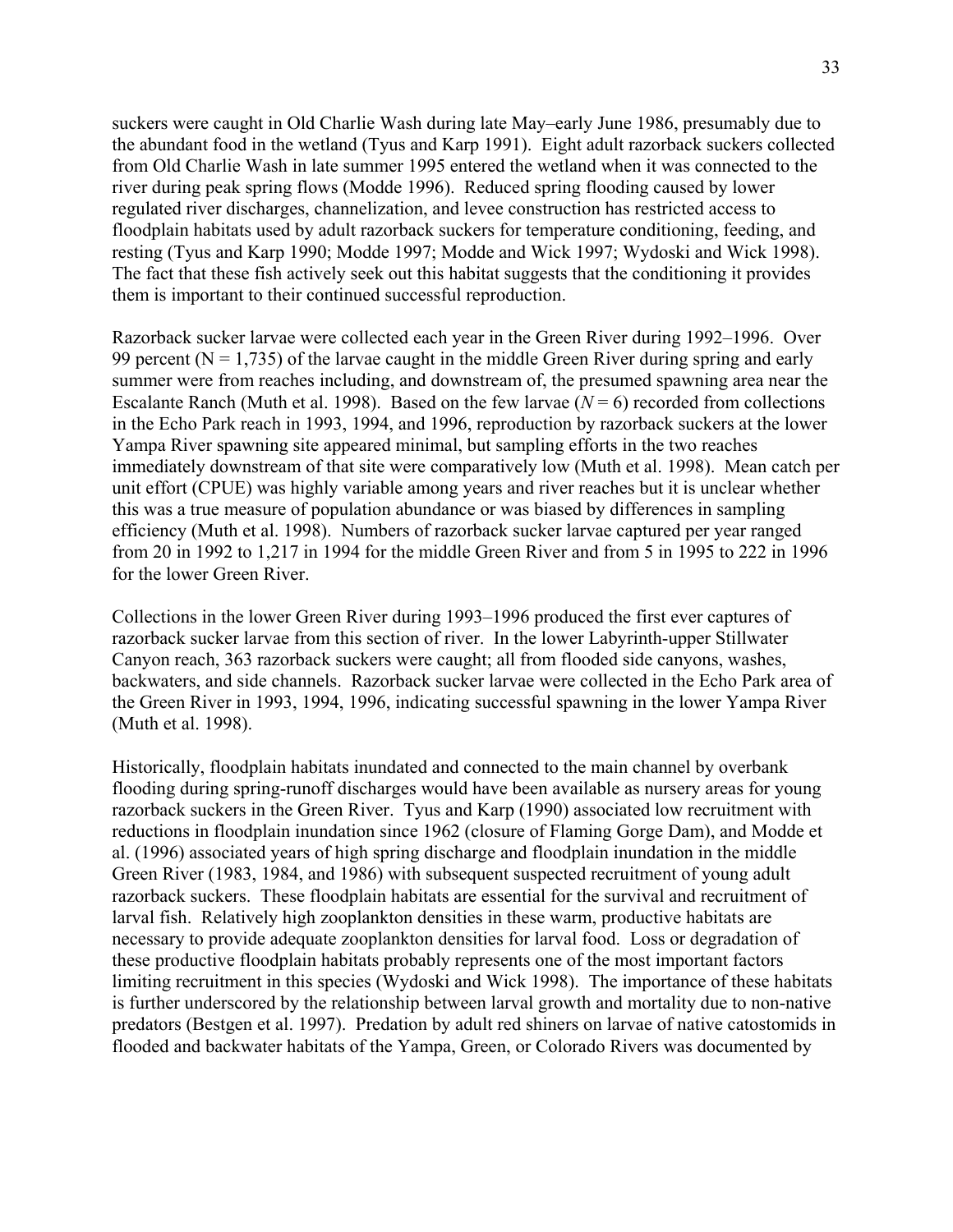Ruppert et al.(1993) and Muth and Wick (1997). Water depletions and changes in timing of flows may reduce the quantity and availability of floodplain habitat, thus reducing larval growth and recruitment.

# **Humpback Chub**

# Species/Critical Habitat Description

The humpback chub is a medium-sized freshwater fish (less than 500 mm) of the minnow family. The adults have a pronounced dorsal hump, a narrow flattened head, a fleshy snout with an inferior-subterminal mouth, and small eyes. It has silvery sides with a brown or olive colored back.

The humpback chub is endemic to the Colorado River Basin and is part of a native fish fauna traced to the Miocene epoch in fossil records (Miller 1946; Minckley et al. 1986). Humpback chub remains have been dated to about 4000 B.C., but the fish was not described as a species until the 1940s (Miller 1946), presumably because of its restricted distribution in remote white water canyons (USFWS 1990). Because of this, its original distribution is not known. The humpback chub was listed as endangered on March 11, 1967.

Until the 1950s, the humpback chub was known only from Grand Canyon. During surveys in the 1950s and 1960s humpback chub were found in the upper Green River including specimens from Echo Park, Island Park, and Swallow Canyon (Smith 1960, Vanicek et al. 1970). Individuals were also reported from the lower Yampa River (Holden and Stalnaker 1975b), the White River in Utah (Sigler and Miller 1963), Desolation Canyon of the Green River (Holden and Stalnaker 1970) and the Colorado River near Moab (Sigler and Miller 1963).

Critical habitat was designated in 1994 within the humpback chub's historical range in the following sections of the upper Colorado River (59 F.R. 13374). The primary constituent elements are the same as those described for the Colorado pikeminnow.

Colorado, Moffat County. The Yampa River from the boundary of Dinosaur National Monument in T. 6 N., R. 99 W., section 27 (6th Principal Meridian) to the confluence with the Green River in T. 7 N., R. 103 W., section 28 (6th Principal Meridian).

Utah, Uintah County; and Colorado, Moffat County. The Green River from the confluence with the Yampa River in T. 7 N., R. 103 W., section 28 (6th Principal Meridian) to the southern boundary of Dinosaur National Monument in T. 6 N., R. 24 E., section 30 (Salt Lake Meridian).

Utah, Uintah and Grand Counties. The Green River (Desolation and Gray Canyons) from Sumner's Amphitheater in T. 12 S., R. 18 E., section 5 (Salt Lake Meridian) to Swasey's Rapid in T. 20 S., R. 16 E., section 3 (Salt Lake Meridian).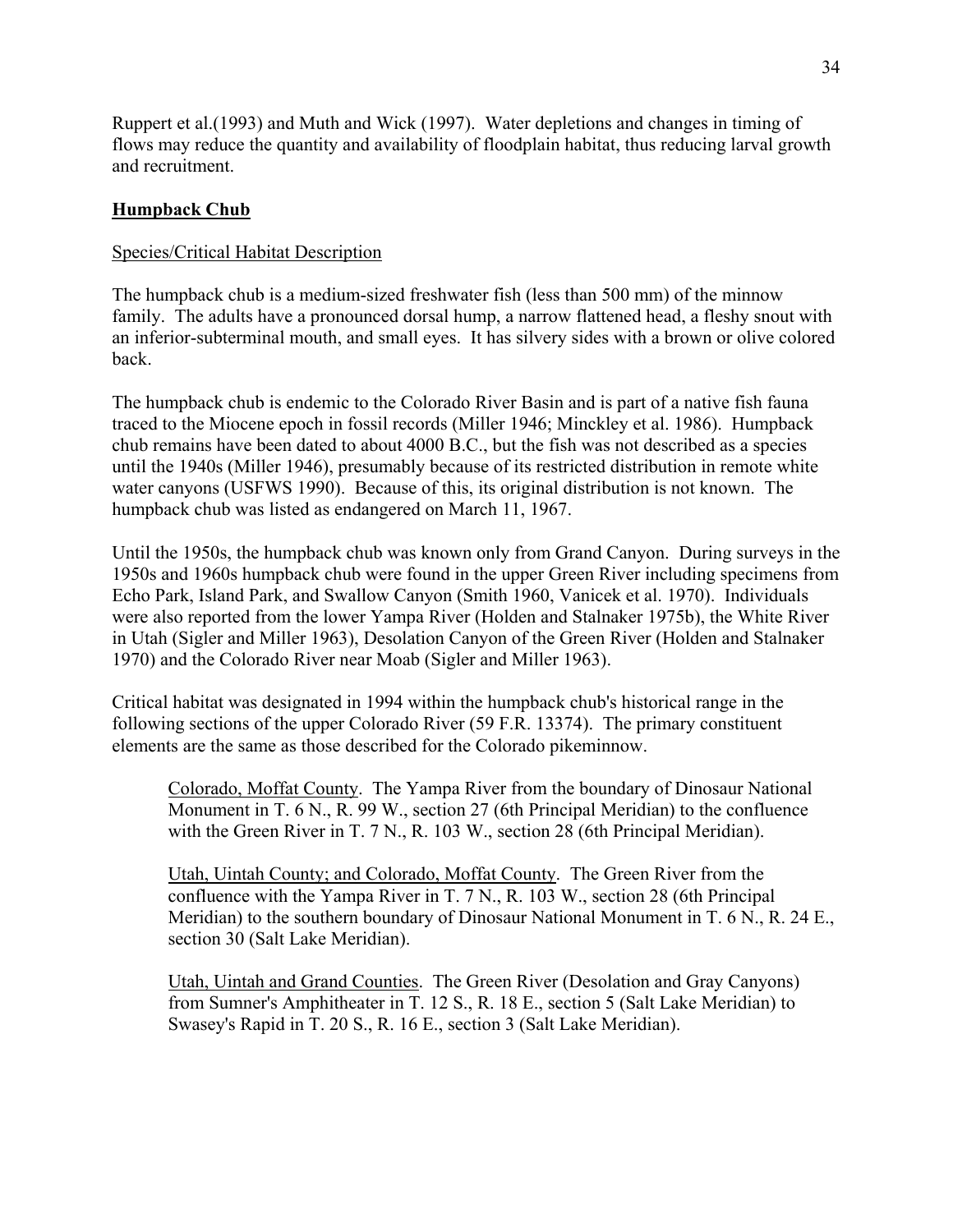#### Status and Distribution

Although historic data are limited, the apparent range-wide decline in humpback chubs is likely due to a combination of factors including alteration of river habitats by reservoir inundation, changes in stream discharge and temperature, competition with and predation by introduced fish species, and other factors such as changes in food resources resulting from stream alterations (USFWS 1990).

Failure to recognize *Gila cypha* as a species until 1946 complicated interpretation of historic distribution of humpback chubs in the Green River (Douglas et al. 1989, 1998). Best available information suggests that before Flaming Gorge Dam, humpback chubs were distributed in canyon regions throughout much of the Green River, from the present site of Flaming Gorge Reservoir downstream through Desolation and Gray canyons (Vanicek 1967; Holden and Stalnaker 1975a; Holden 1991). In addition, the species occurred in the Yampa and White rivers. Pre-impoundment surveys of the Flaming Gorge Reservoir basin (Bosley 1960; Gaufin et al. 1960; McDonald and Dotson 1960; Smith 1960) reported both humpback chubs and bonytails from the Green River near Hideout Canyon, now inundated by Flaming Gorge Reservoir.

Historic collection records of humpback chub exist from the Yampa and White rivers, both tributaries to the Green River. Tyus (1998) verified the presence of seven humpback chubs in collections of the University of Colorado Museum, collected from the Yampa River in Castle Park between 19 June and 11 July 1948. A single humpback chub was found in the White River near Bonanza, Utah, in June 1981 (Miller et al. 1982b), and a possible bonytail-humpback chub intergrade was also captured in July 1978 (Lanigan and Berry 1981).

Present concentrations of humpback chub in the Upper Basin occur in canyon-bound river reaches ranging in length from 3.7 km (Black Rocks) to 40.5 km (Desolation and Gray Canyons). Humpback chubs are distributed throughout most of Black Rocks and Westwater Canyons (12.9 km), and in or near whitewater reaches of Cataract Canyon (20.9 km), Desolation and Gray Canyons (65.2 km), and Yampa Canyon (44.3 km), with populations in the separate canyon reaches ranging from 400 to 5,000 adults (see population dynamics). The Utah Division of Wildlife Resources has monitored the fish community in Desolation and Gray Canyons since 1989 and has consistently reported captures of age-0, juvenile, and adult *Gila,* including humpback chub, indicating a reproducing population (Chart and Lentsch 1999b). Distribution of humpback chubs within Whirlpool and Split Mountain Canyons is not presently known, but it is believed that numbers of humpback chub in these sections of the Green River are low.

The Yampa River is the only tributary to the Green River presently known to support a reproducing humpback chub population. Between 1986 and 1989, Karp and Tyus (1990) collected 130 humpback chubs from Yampa Canyon and indicated that a small but reproducing population was present. Continuing captures of juveniles and adults within Dinosaur National Monument indicate that a population persists in Yampa Canyon (T. Modde, U.S. Fish and Wildlife Service, personal communication). Small numbers of humpback chub also have been reported in Cross Mountain Canyon on the Yampa River and in the Little Snake River about 10 km upstream of its confluence with the Yampa River (Wick et al. 1981; Hawkins et al. 1996).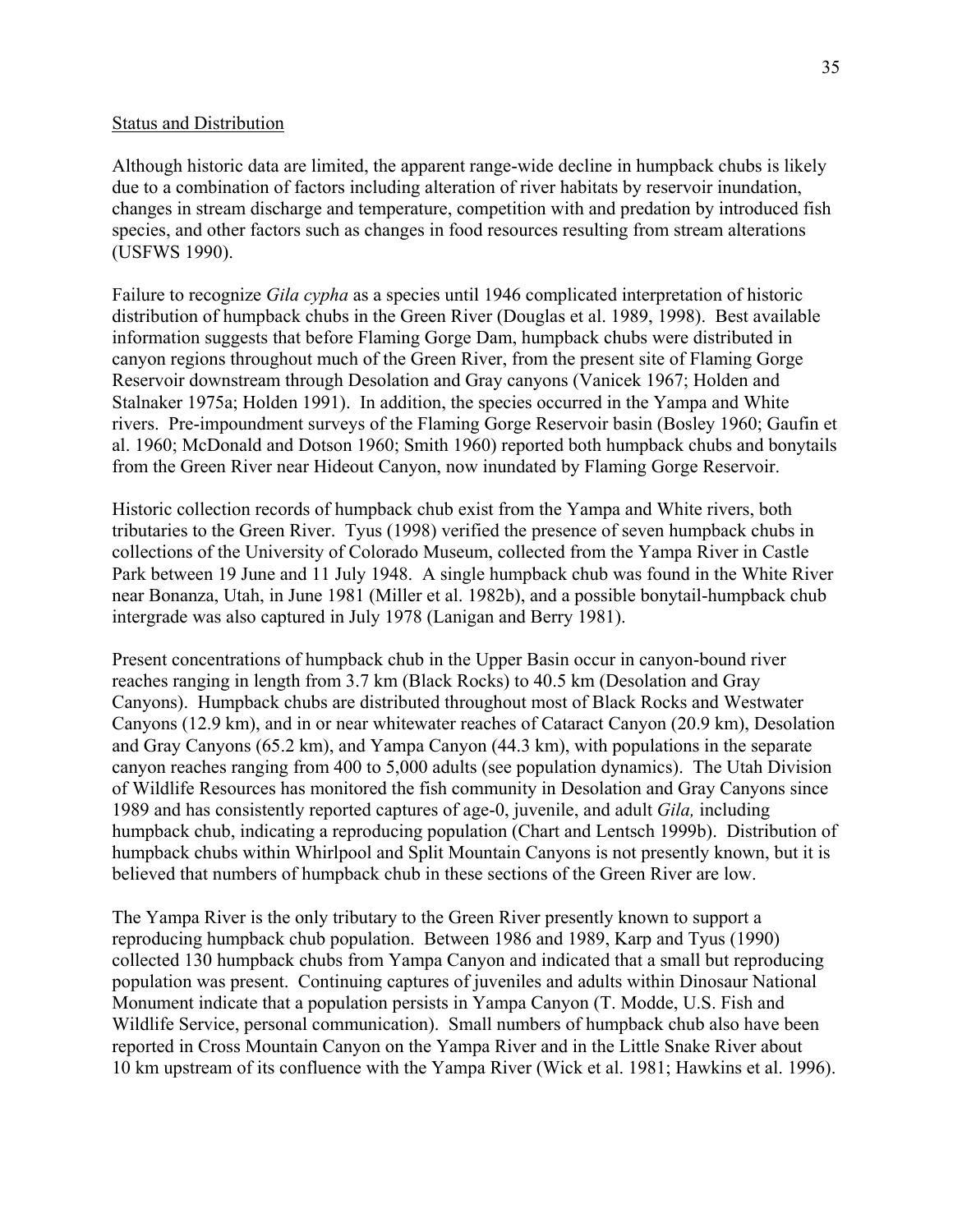## Threats to the Species

The primary threats to humpback chub are stream flow regulation and habitat modification; competition with and predation by nonnative fishes; parasitism; hybridization with other native *Gila* species; and pesticides and pollutants (USFWS 2002c). The existing habitat, altered by these threats, has been modified to the extent that it impairs essential behavior patterns, such as breeding, feeding, and sheltering. The threats to humpback chub in relation to flow regulation and habitat modification, predation by nonnative fishes, and pesticides and pollutants are essentially the same threats identified for Colorado pikeminnow.

The humpback chub population in the Grand Canyon is threatened by predation from nonnative trout in the Colorado River below Glen Canyon Dam. This population is also threatened by the Asian tapeworm reported in humpback chub in the Little Colorado River (USFWS 2002c). No Asian tapeworms have been reported in the upper basin populations.

Hybridization with roundtail chub (*Gila robusta*) and bonytail, where they occur with humpback chub, is recognized as a threat to humpback chub. A larger proportion of roundtail chub have been found in Black Rocks and Westwater Canyon during low flow years (Kaeding et al. 1990; Chart and Lentsch 2000), which increase the chances for hybridization.

# Life History

Unlike Colorado pikeminnow and razorback sucker, which are known to make extended migrations of up to several hundred miles to spawning areas in the Green and Yampa rivers, humpback chubs in the Green River do not appear to make extensive migrations (Karp and Tyus 1990). Radio-telemetry and tagging studies on other humpback chub populations have revealed strong fidelity by adults for specific locations with little movement to areas outside of home canyon regions. Humpback chubs in Black Rocks (Valdez and Clemmer 1982), Westwater Canyon (Chart and Lentsch 1999a), and Desolation and Gray Canyons (Chart and Lentsch 1999b) do not migrate to spawn.

Generally, humpback chub show fidelity for canyon reaches and move very little (Miller et al. 1982a; Archer et al. 1985; Burdick and Kaeding 1985; Kaeding et al. 1990). Movements of adult humpback chub in Black Rocks on the Colorado River were essentially restricted to a 1-mile reach. These results were based on the recapture of Carlin-tagged fish and radiotelemetry studies conducted from 1979 to 1981 (Valdez et al. 1982) and 1983 to 1985 (Archer et al. 1985; USFWS 1986; Kaeding et al. 1990).

In the Green River and upper Colorado River, humpback chubs spawned in spring and summer as flows declined shortly after the spring peak (Valdez and Clemmer 1982; Valdez et al. 1982; Kaeding and Zimmerman 1983; Tyus and Karp 1989; Karp and Tyus 1990; Chart and Lentsch 1999a, 1999b). Similar spawning patterns were reported from Grand Canyon (Kaeding and Zimmerman 1983; Valdez and Ryel 1995, 1997). Little is known about spawning habitats and behavior of humpback chub. Although humpback chub are believed to broadcast eggs over midchannel cobble and gravel bars, spawning in the wild has not been observed for this species. Gorman and Stone (1999) reported that ripe male humpback chubs in the Little Colorado River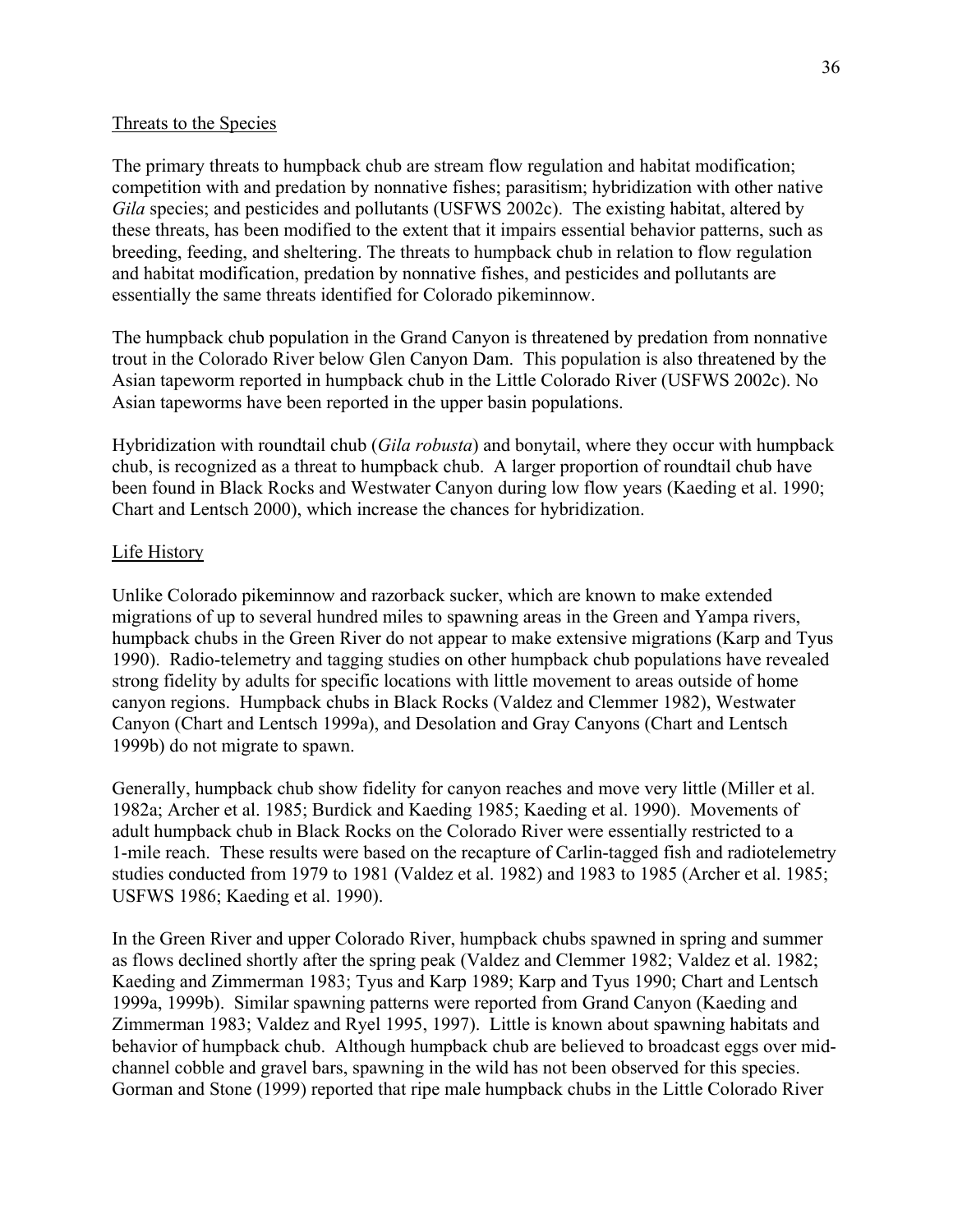aggregated in areas of complex habitat structure (i.e., matrix of large boulders and travertine masses combined with chutes, runs, and eddies, 0.5–2.0 m deep) and were associated with deposits of clean gravel.

Chart and Lentsch (1999b) estimated hatching dates for young *Gila* collected from Desolation and Gray Canyons between 1992 and 1995. They determined that hatching occurred on the descending limb of the hydrograph as early as 9 June 1992 at a flow of 139  $\text{m}^3$ /s and as late as 1 July 1995 at a flow of  $\frac{731 \text{ m}^3}{\text{s}}$ . Instantaneous daily river temperatures on hatching dates over all years ranged from 20 to 22  $^{\circ}$ C.

Newly hatched larvae average 6.3–7.5 mm TL (Holden 1973; Suttkus and Clemmer 1977; Minckley 1973; Snyder 1981; Hamman 1982; Behnke and Benson 1983; Muth 1990), and 1-month-old fish are approximately 20 mm long (Hamman 1982). Unlike Colorado pikeminnow and razorback sucker, no evidence exists of long-distance larval drift (Miller and Hubert 1990; Robinson et al. 1998). Upon emergence from spawning gravels, humpback chub larvae remain in the vicinity of bottom surfaces (Marsh 1985) near spawning areas (Chart and Lentsch 1999a).

Backwaters, eddies, and runs have been reported as common capture locations for young-of-year humpback chub (Valdez and Clemmer 1982). These data indicate that in Black Rocks and Westwater Canyon, young utilize shallow areas. Habitat suitability index curves developed by Valdez et al. (1990) indicate young-of-year prefer average depths of 2.1 feet with a maximum of 5.1 feet. Average velocities were reported at 0.2 feet per second.

Valdez et al. (1982) Wick et al. (1979) and Wick et al. (1981) found adult humpback chub in Black Rocks and Westwater Canyons in water averaging 50 feet in depth with a maximum depth of 92 feet. In these localities, humpback chub were associated with large boulders and steep cliffs.

# Population Dynamics

The humpback chub Recovery Goals (USFWS 2002c) provided the following preliminary population estimates for adults in the six populations:

 Black Rocks, Colorado River, Colorado-900–1,500 Westwater Canyon, Colorado River, Utah-2,000–5,000 Yampa Canyon, Yampa River, Colorado-400–600 Desolation/Gray Canyons, Green River, Utah-1,500 Cataract Canyon, Colorado River, Utah-500 Grand Canyon, Colorado River and Little Colorado River, Arizona-2,000–4,700

Monitoring humpback chub populations is ongoing, and sampling protocols and reliability of population estimates are being assessed by the Service and cooperating entities. The demographic criteria of the Recovery Goals (USFWS 2002c) for downlisting the humpback chub to "threatened," call for maintaining the six populations and at least one core population in both the Upper and Lower Colorado River Basins of >2,100 adults that are self-sustaining with recruitment.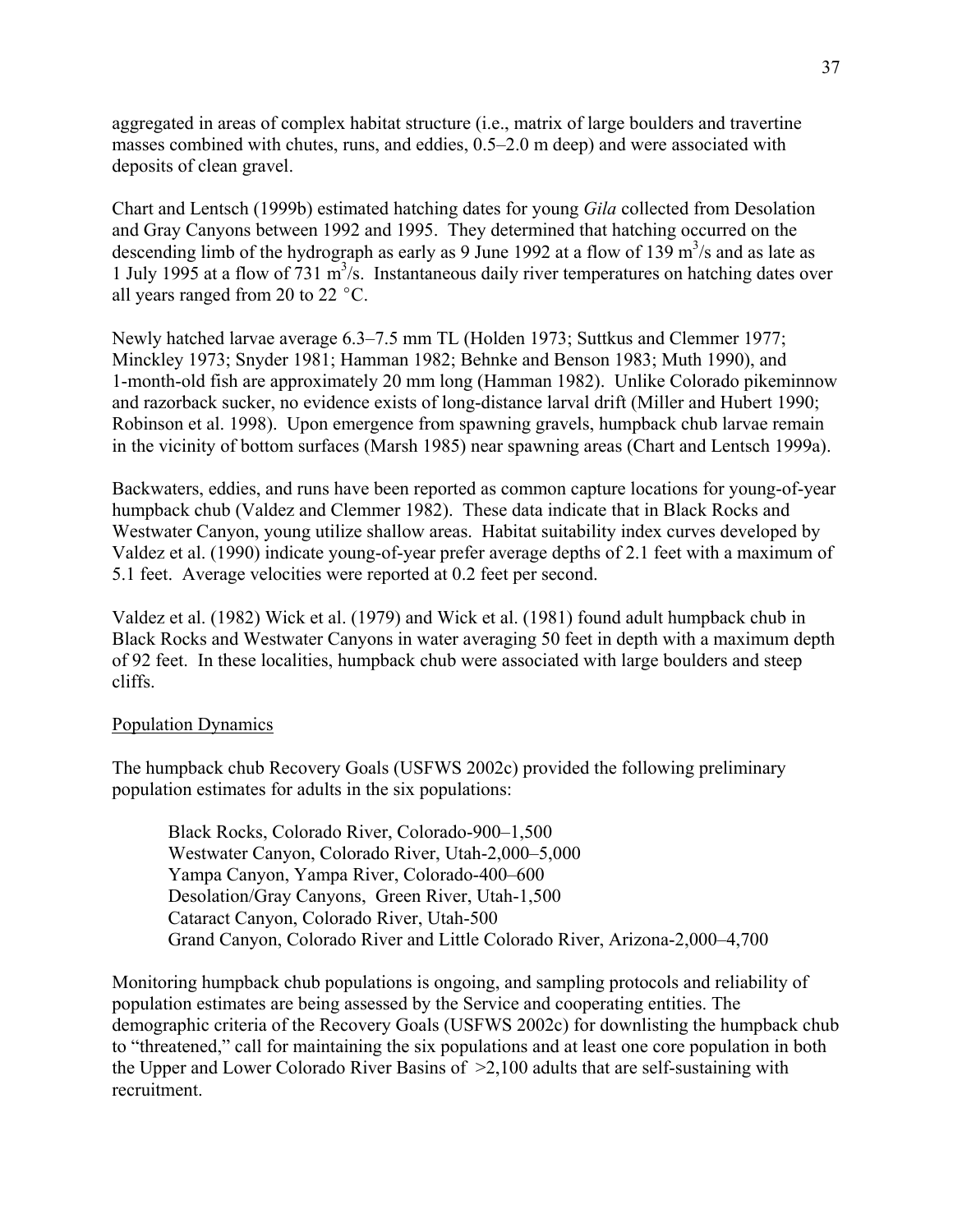# Status of Humpback Chub and Critical Habitat in the Action Area

separate populations.

Tyus and Karp (1991) found that in the Yampa and Green rivers in Dinosaur National Monument, humpback chubs spawn during spring and early summer following peak flows at water temperatures of about 20  $^{\circ}$ C. They estimated that the spawning period for humpback chub ranges from May into July, with spawning occurring earlier in low-flow years and later in highflow years; spawning was thought to occur only during a 4–5 week period (Karp and Tyus 1990). Similar to the Yampa and Green rivers, peak hatch of *Gila* larvae in Westwater Canyon on the Colorado River appears to occur on the descending limb of the hydrograph following spring runoff at maximum daily water temperatures of approximately 20 to 21  $^{\circ}$ C (Chart and Lentsch 1999a). Tyus and Karp (1989) reported that humpback chubs occupy and spawn in and near shoreline eddy habitats and that spring peak flows were important for reproductive success because availability of these habitats is greatest during spring runoff.

High spring flows that simulate the magnitude and timing of the natural hydrograph provide a number of benefits to humpback chubs in the Yampa and Green rivers. Bankfull and overbank flows provide allochthonous energy input to the system in the form of terrestrial organic matter and insects that are utilized as food. High spring flows clean spawning substrates of fine sediments and provide physical cues for spawning. High flows also form large recirculating eddies used by adult fish. High spring flows (50 percent exceedance or greater) have been implicated in limiting the abundance and reproduction of some nonnative fish species under certain conditions (Chart and Lentsch 1999a, 1999b) and have been correlated with increased recruitment of humpback chubs (Chart and Lentsch 1999b).

Critical habitat for humpback chub includes canyon reaches of the Yampa and Green rivers. Yampa Canyon has not been affected by stream flow regulation like Split Mountain, Desolation, and Gray Canyons on the Green River. However, Yampa Canyon has recently been invaded by high numbers of smallmouth bass changing the biological environment of critical habitat.

# **Bonytail**

# Species/Critical Habitat Description

Bonytail are medium-sized (less than 600 mm) fish in the minnow family. Adult bonytail are gray or olive colored on the back with silvery sides and a white belly. The adult bonytail has an elongated body with a long, thin caudal peduncle. The head is small and compressed compared to the rest of the body. The mouth is slightly overhung by the snout and there is a smooth low hump behind the head that is not as pronounced as the hump on a humpback chub.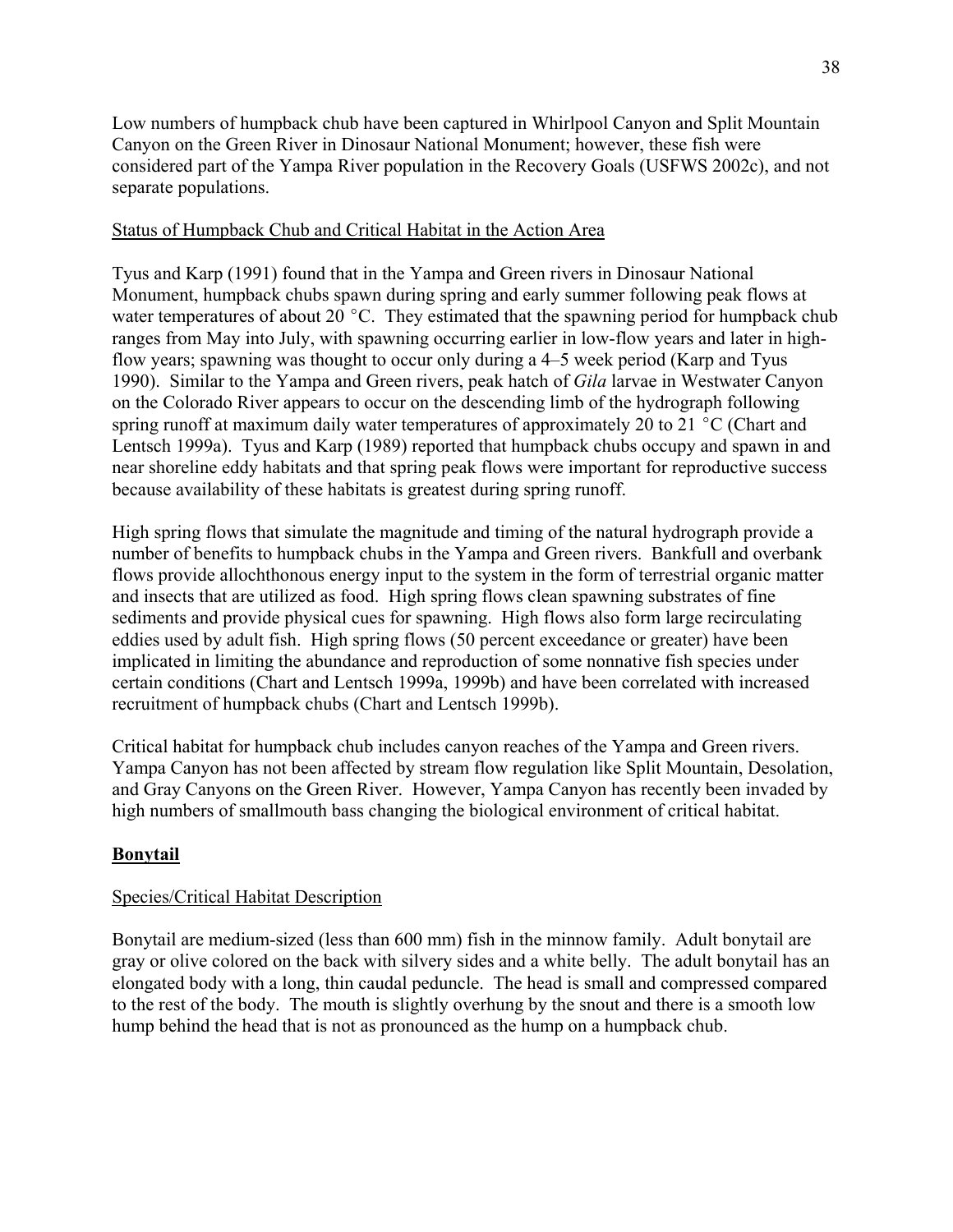Critical habitat was designated in 1994 within the bonytail's historical range in the following sections of the upper Colorado River (59 F.R. 13374). The primary constituent elements are the same as those described for the Colorado pikeminnow.

Colorado, Moffat County. The Yampa River from the boundary of Dinosaur National Monument in T. 6 N., R. 99 W., section 27 (6th Principal Meridian) to the confluence with the Green River in T. 7 N., R. 103 W., section 28 (6th Principal Meridian).

Utah, Uintah County; and Colorado, Moffat County. The Green River from the confluence with the Yampa River in T. 7 N., R. 103 W., section 28 (6th Principal Meridian) to the boundary of Dinosaur National Monument in T. 6 N., R. 24 E., section 30 (Salt Lake Meridian).

Utah, Uintah and Grand Counties. The Green River (Desolation and Gray Canyons) from Sumner's Amphitheater in T. 12 S., R. 18 E., section 5 (Salt Lake Meridian) to Swasey's Rapid (river mile 12) in T. 20 S., R. 16 E., section 3 (Salt Lake Meridian).

# Status and Distribution

The bonytail is the rarest native fish in the Colorado River. Little is known about its specific habitat requirements or cause of decline, because the bonytail was extirpated from most of its historic range prior to extensive fishery surveys. It was listed as endangered on April 23, 1980. Currently, no documented self-sustaining populations exist in the wild. Formerly reported as widespread and abundant in mainstem rivers (Jordan and Evermann 1896), its populations have been greatly reduced. Remnant populations presently occur in the wild in low numbers in Lake Mohave and several fish have been captured in Lake Powell and Lake Havasu (USFWS 2002d). The last known riverine area where bonytail were common was the Green River in Dinosaur National Monument, where Vanicek (1967) and Holden and Stalnaker (1970) collected 91 specimens during 1962-1966. From 1977 to 1983, no bonytail were collected from the Colorado or Gunnison rivers in Colorado or Utah (Wick et al. 1979, 1981; Valdez et al. 1982; Miller et al. 1984). However, in 1984, a single bonytail was collected from Black Rocks on the Colorado River (Kaeding et al. 1986). Several suspected bonytail were captured in Cataract Canyon in 1985-1987 (Valdez 1990). Current stocking plans for bonytail identify the middle Green River and the Yampa River in Dinosaur National Monument as the highest priority for stocking in Colorado and the plan calls for 2,665 fish to be stocked per year over the next six years (Nesler et al. 2003).

Threats to the species include stream flow regulation, habitat modification, predation by introduced nonnative fish species, hybridization, and pesticides and other pollutants (USFWS 2002d).

# Threats to the Species

The primary threats to bonytail are stream flow regulation and habitat modification; competition with and predation by nonnative fishes; hybridization with other native *Gila* species; and pesticides and pollutants (USFWS 2002d). The existing habitat, altered by these threats, has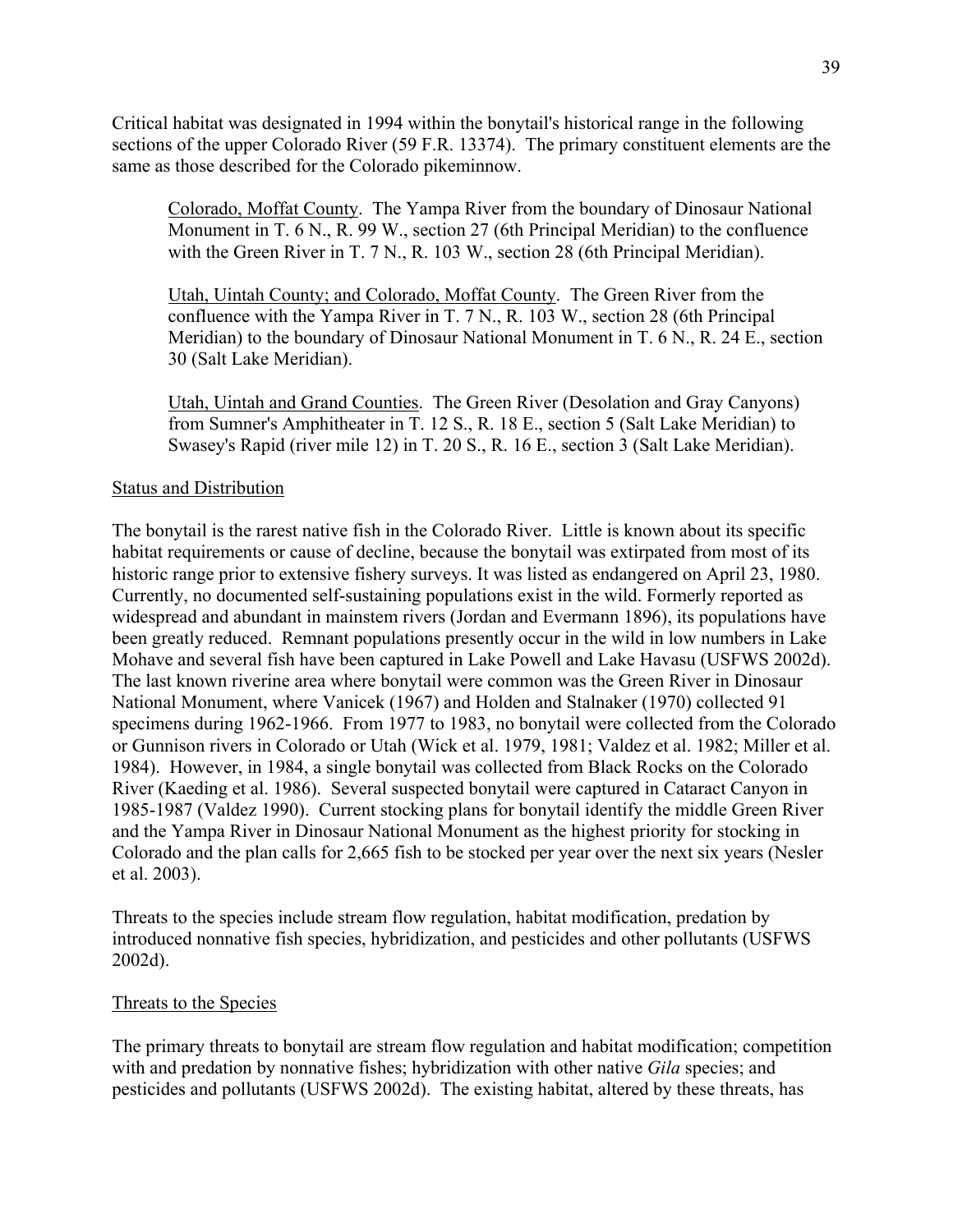been modified to the extent that it impairs essential behavior patterns, such as breeding, feeding, and sheltering. The threats to bonytail in relation to flow regulation and habitat modification, predation by nonnative fishes, and pesticides and pollutants are essentially the same threats identified for Colorado pikeminnow. Threats to bonytail in relation to hybridization are essentially the same threats identified for humpback chub.

## Life History

The bonytail is considered a species that is adapted to mainstem rivers, where it has been observed in pools and eddies (Vanicek 1967; Minckley 1973). Spawning of bonytail has never been observed in a river, but ripe fish were collected in Dinosaur National Monument during late June and early July suggesting that spawning occurred at water temperatures of about 18  $^{\circ}$ C (Vanicek and Kramer 1969). Similar to other closely related *Gila* species, bonytail probably spawn in rivers in spring over rocky substrates; spawning has been observed in reservoirs over rocky shoals and shorelines.

#### Population Dynamics

Bonytail are so rare that it is currently not possible to conduct population estimates. A stocking program is being implemented to reestablish populations in the upper Colorado River basin. The Recovery Goals (USFWS 2002d) call for reestablished populations in the Green River and upper Colorado River subbasins, each with >4,400 adults that are self-sustaining with recruitment.

## Status of Bonytail and Critical Habitat in the Action Area

The only known bonytail that presently occur in the Yampa River are the individuals recently reintroduced at Echo Park, near the confluence with the Green River. In July of 2000 approximately 5,000 juveniles (5 to 10 cm) were stocked. Between 1998 and 2003, the number of bonytail stocked in the Green River subbasin was 189,438 fish, with majority of the fish being juveniles at the time of stocking.

Critical habitat for bonytail includes canyon reaches of the Yampa and Green rivers. Yampa Canyon has not been affected by stream flow regulation like Split Mountain, Desolation, and Gray canyons on the Green River. However, Yampa Canyon has recently been invaded by high numbers of smallmouth bass changing the biological environment of critical habitat.

# IMPORTANCE OF THE YAMPA RIVER

The Yampa River, a principal tributary to the Green River in northwest Colorado, is widely regarded as one of the most important tributaries in the Upper Colorado River Basin to the recovery of four endangered fishes. The Yampa River supports remnant populations of three of these species, the humpback chub, Colorado pikeminnow and razorback sucker. In addition, bonytail have been stocked at the confluence of the Yampa and Green rivers to try to re-establish a population of this species. The Yampa River also is considered essential to maintaining suitable habitat conditions for endangered fish populations in the Green River downstream from their confluence (Holden 1978, 1980), due to its relatively unaltered patterns of seasonal flows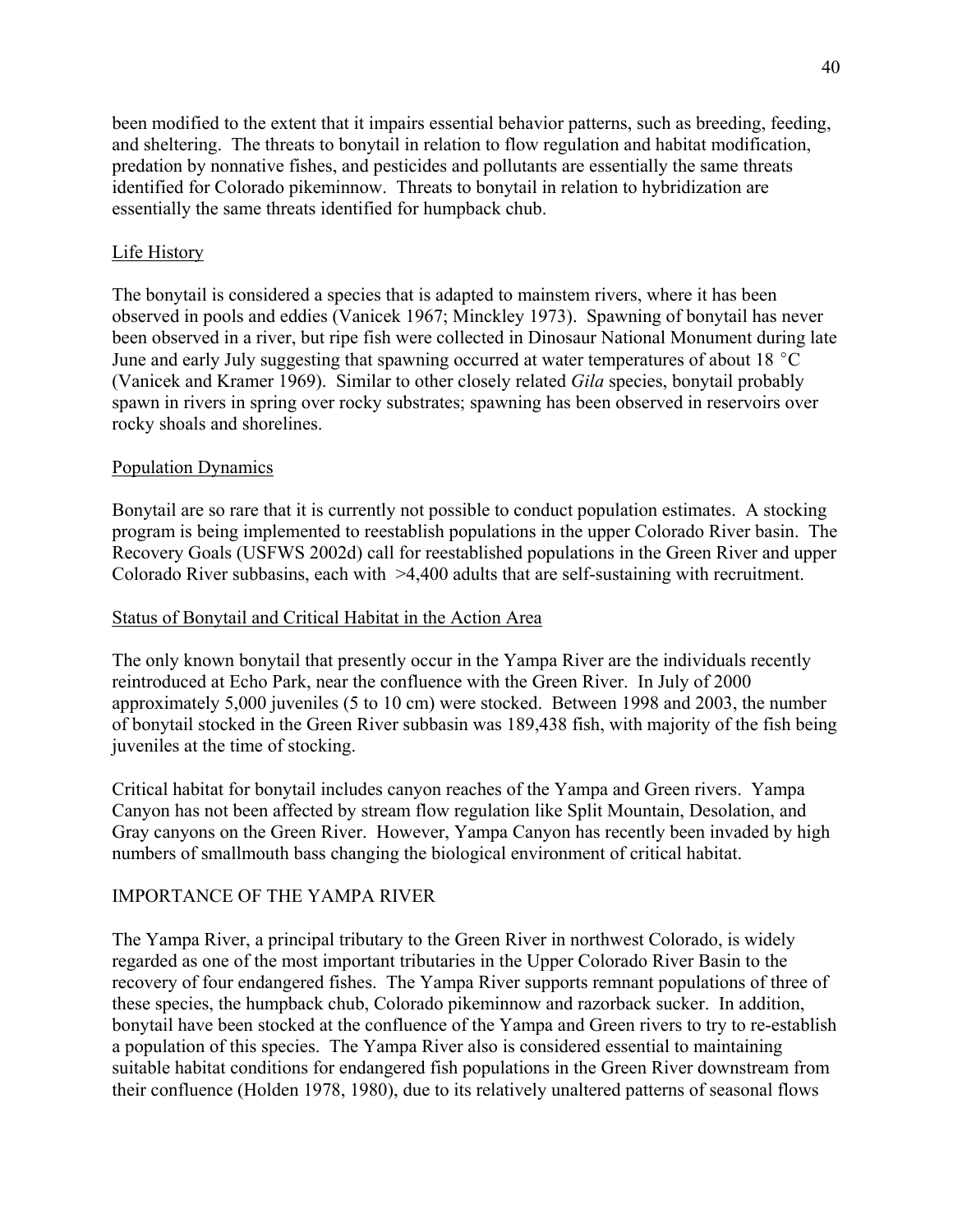and sediment inputs (Andrews 1978, 1986; Tyus and Karp 1989, 1991; Modde and Smith 1995). Tyus and Saunders (2001) ranked the Yampa first out of 13 major tributaries in terms of its potential contribution to recovery.

The Yampa River contributes about the same average annual water volume as the discharge of the Green River above its confluence with the Yampa. Flaming Gorge Dam, located on the Green River about 65 RMs upstream from the Yampa River confluence, impounds a 3.8 MAF reservoir, reducing peak flows and elevating base flows in the Green River downstream from the dam. As the largest tributary to the Green River, the Yampa is important for providing both volume and shape to the Green River hydrograph at Jensen, Utah (Figure 1).

Unlike the Green River, the Yampa River still exhibits a relatively natural hydrograph. Undiminished by large dams and reservoirs or large out-of-basin diversions, the Yampa River is the only stream of its size in the Upper Colorado River Basin where spring peak flows have changed relatively little since water development began near the turn of the  $20<sup>th</sup>$  century. Spring peak flows result from melting snowpack accumulated at higher elevations during the winter. Spring runoff typically begins as early as mid-March and wanes no later than mid-July, with flow maxima at the USGS gage near Maybell, Colorado, occurring between April 25 and June 19. However, more than 60 percent (57 of 94 occurrences) of these peak flows historically occurred within a 3-week period (May 10–31), during which more than one-fourth of the average annual discharge passed the Maybell gage.



Figure 1. Comparison of average annual hydrographs for the Yampa River at Deerlodge Park, Colorado, and the Green River at Greendale and Jensen, Utah (1982–1994)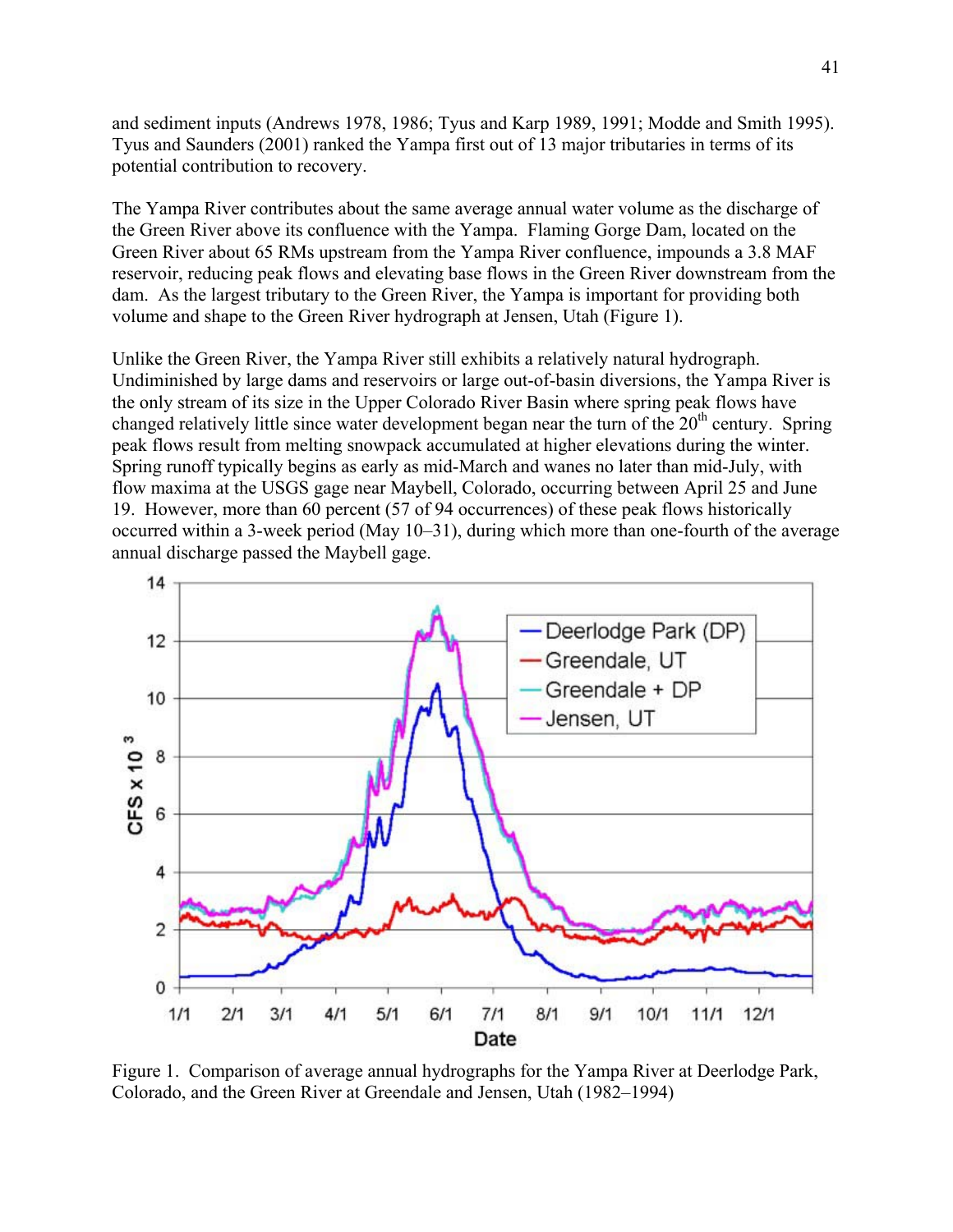Flows in the Yampa River vary both between and within years. From 1916 through 1998, the highest flow recorded at the Maybell gage (24,400 cfs) was recorded on May 17, 1984, whereas the lowest peak flow (3,180 cfs) was recorded on June 5 and June 10, 1977. Flow maxima from 6,000 to 12,000 cfs occurred at Maybell in 56 out of 83 years (67 percent) with an average recurrence interval of 1.5 years. Peak flows greater than 12,000 cfs occurred in 9 of 83 years (11 percent), while peaks less than 6,000 cfs occurred in 18 of 83 years (22 percent). Seasonal extremes range from average spring peaks of about 10,000 cfs to average minimum late-summer base flows of about 140 cfs, roughly two orders of magnitude less than average peak flows. Between years, extremes are even greater, as much as four orders of magnitude, from 24,400 cfs in 1984 to low flows less than 2 cfs in 1934 and 2002, both extremely dry years.

The Little Snake River, the largest tributary to the Yampa River, joins the Yampa at RM 50 in Lily Park, Colorado. Its watershed covers roughly as large an area as that of the Yampa River upstream from their confluence; however, with an average annual discharge of 428 KAF, it yields only about 28 percent of the average annual volume of water (1.5 MAF) the Yampa River historically delivered to the Green River at Echo Park. The principal contribution of the Little Snake River is sediment, accounting for about 77 percent of the average annual sediment load to the Yampa River (O'Brien 1987). High spring flows are important for transporting this sediment through Yampa Canyon to the Green River and beyond. O'Brien (1987) concluded that the sediment budget of the Yampa Canyon is roughly in long-term equilibrium. However, he also stated:

*The effect of reducing the discharge in the Little Snake* [River] *will be to reduce the sediment load in the canyon. Concomitantly, reducing the water supply in the Yampa River upstream of the confluence with the Little Snake River will have the effect of limiting the river's ability to transport the sediment load in the canyon.* 

Since its completion in October 1962, Flaming Gorge Dam has significantly reduced peak flows in the Green River, while increasing base flows. Sediment load at Jensen, Utah, has been reduced 54 percent since Flaming Gorge Dam was completed, because the reservoir acts as a sediment trap for the Green River, which contributed 3.6 million tons of the sediment per year prior to 1962 (Andrews 1986). However, Andrews (1986) also concluded that, since 1962, an equilibrium between sediment supply and transport has existed in the Green River, from the Yampa River downstream to Jensen, which he attributes to the proximity of Flaming Gorge Dam to the Yampa River, a significant source of sediment.

#### FLOW NEEDS FOR ENDANGERED FISHES IN THE YAMPA RIVER

The Yampa River provides critical habitat for all four endangered fish species. The razorback sucker and Colorado pikeminnow spawn in the lower reaches of Yampa Canyon. Yampa Canyon also harbors one of five remaining populations of humpback chub in the Upper Colorado River Basin. In addition to its direct contribution to recovery, the Yampa River provides half of the average annual flow to the Green River below their confluence, as well as a more natural shape to its hydrograph (Figure 1). Relative to other rivers in the Upper Colorado River Basin, flows in the Yampa River have not been significantly impacted by reservoir development or depletions for agriculture, municipalities and industry. Depletions represent roughly 8 percent of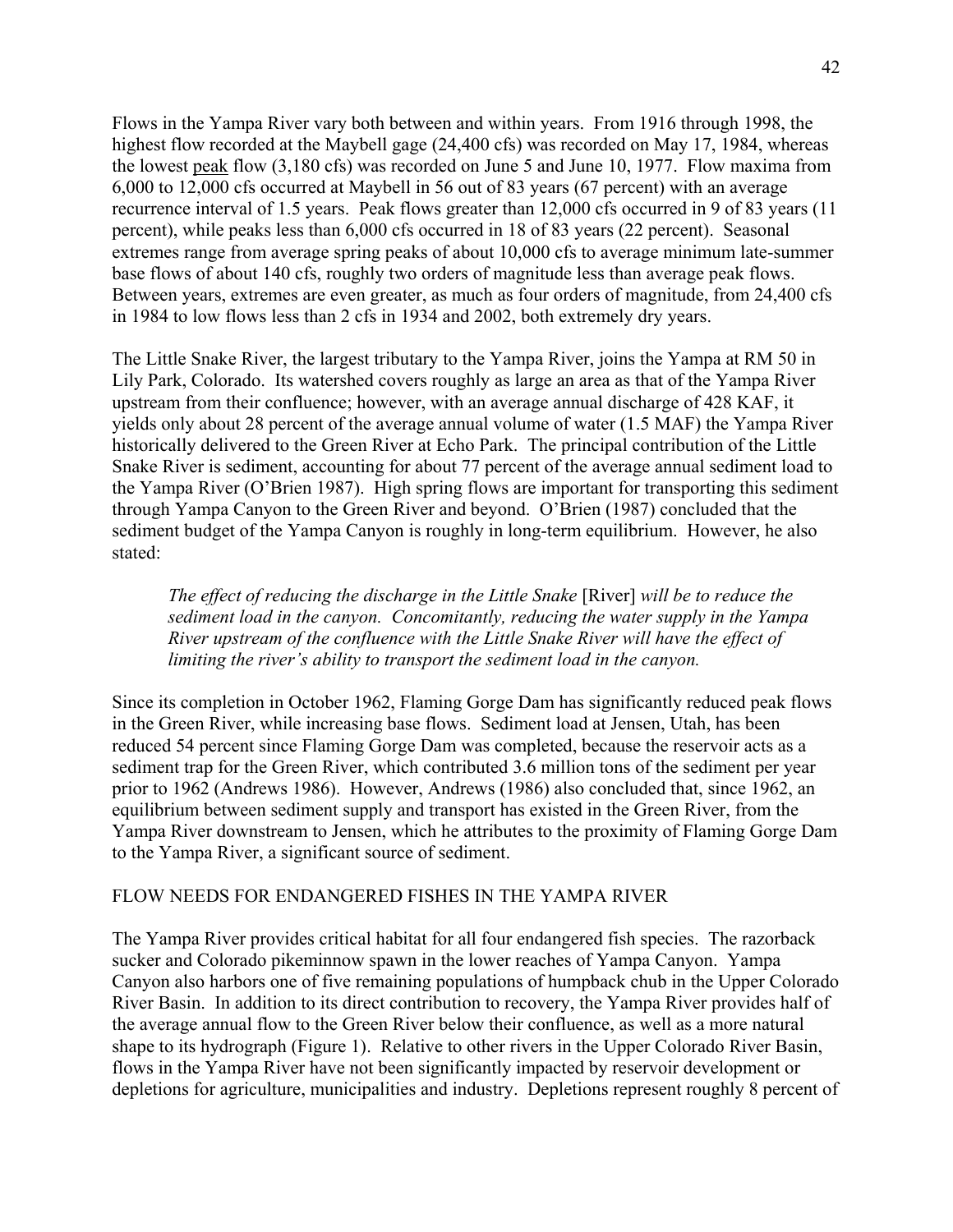the undepleted yield of the river. Agriculture consumes about 68 percent of total depletions. Industrial use is mainly to cool two power plants, Hayden Station and Craig Station. Reservoirs with a total active storage capacity of about 124 KAF take water from the peak of the hydrograph and, in drier years, allocate some of this stored water for use in late summer and early fall, when portions of the rivers may be de-watered. However, absence of significant water storage capacity in the Yampa River Basin may exacerbate critically low flows during late summer through early fall, when flows reach their lowest point. Minimum flows, averaging less than 140 cfs, generally occur in September. Flows as low as 2 cfs have been recorded at Maybell.

The Service first attempted to develop flow recommendations for the Yampa River in 1989 (Tyus and Karp 1989), in which the authors identified the life history and general habitat needs of the Colorado squawfish (now known as the Colorado pikeminnow), humpback chub, razorback sucker and bonytail. The report made some general observations about flows that appeared to be beneficial to the endangered fish based on historical hydrologic conditions. Although the report did not provide any discrete flow recommendations for the Yampa River, it identified a need to maintain both inter- and intra-annual variability typical of historical hydrographs. Flow recommendations were to be developed separately in a stand-alone document.

After completion and acceptance of the Tyus and Karp 1989 report, the Service released what was known as Phase II flow recommendations for the Yampa River on November 9, 1989. To develop monthly flow recommendations at Deerlodge Park, the Phase II report relied upon the biological information from Tyus and Karp (1989) and took into consideration water-project depletions backcast over historical monthly hydrologic records for the Yampa River. The Phase II flow recommendations proved to be too general, and because the recommendations were based on flows at Deerlodge Park, they did not correlate with flows at the Maybell gage, which historically has been used for stream-flow accounting.

Modde and Smith (1995) developed flow recommendations for the Yampa River that updated interim recommendations for the Yampa River promulgated by the Service in 1990 based on a review of biological data on endangered fishes developed by Tyus and Karp (1990). The approach used by Modde and Smith (1995) was selected following the failure of an Instream Flow Incremental Methodology (IFIM) Physical Habitat Simulation (PHABSIM) to demonstrate predicative cause-and-effect relationships between instream flows and distribution of endangered fishes in the Green River Basin (Rose and Hann 1989). Flows recommended in the Modde and Smith 1995 report relied heavily on biological information presented by Tyus and Karp (1989), but also included information generated by endangered fish monitoring activities carried out by the Recovery Program, an instream flow report by Stanford (1993), a comparison of estimated historical and undepleted Yampa River flows at Maybell by O'Brien (1987), and generally accepted, published ecological principles.

The primary goal of the Modde and Smith (1995) recommendations was to maintain a relatively natural hydrograph. High spring flows were identified as necessary to support biological processes, with relatively stable base flows to support fish through the late summer, fall and winter based upon natural variability (Table 5).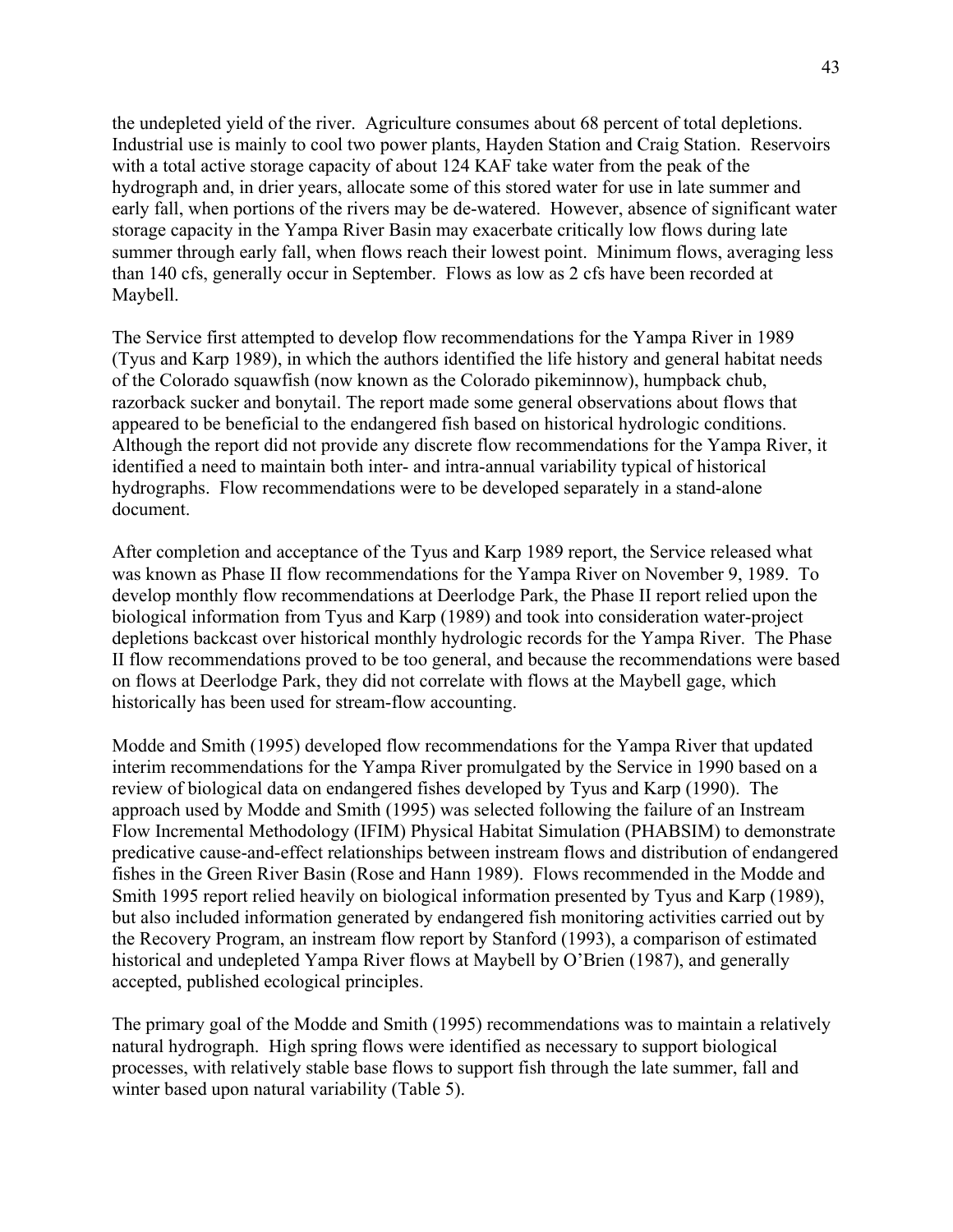|  |  |  |  | NOV   DEC   JAN   FEB   MAR   APR   MAY   JUN   JUL   AUG   SEP   OCT |     |
|--|--|--|--|-----------------------------------------------------------------------|-----|
|  |  |  |  | $172$   157   187   221   305   1150   4153   3326   175   125   45   | -88 |

Table 5. Monthly flow targets (cfs) based on 80 percent exceedance of estimated undepleted daily flows<sup>a</sup> of the Yampa River at Maybell, Colorado (Modde and Smith 1995).

<sup>a</sup> Hydrosphere 1995

In their report entitled, *"Determination of Habitat Availability, Habitat Use, and Flow Needs of Four Endangered Fish in the Yampa River Between August and October"*, Modde et al. (1999) took a new approach to estimate instream flow needs of the endangered fishes in the Yampa River during the base-flow period. After testing several approaches, the authors selected a curvebreak analysis to estimate base-flow targets for the Yampa River. This approach simulated habitat availability at several different base-flow levels to identify the availability of three different meso-habitat types—riffles, runs and pools—as a function of discharge. Riffles are considered to be the most sensitive mesohabitat to changes in stream flow. They also contribute significantly to production of macroinvertebrates that serve as the basis of a food web for the endangered fishes. Therefore, habitat data from riffle transects were used in this analysis. The curve break identifies the stream flow at which that habitat parameter begins declining more rapidly with any further reduction in flow.

Using the curve break methodology, an average curve break of all riffle transects is 93 cfs; therefore, 93 cfs was determined to be the target base flow for the Yampa River from August through October. The study concluded that flows of 93 cfs or greater would be sufficient to maintain instream riffle habitats critical for production of prey organisms for the endangered fishes during this period. However, the study also concluded that flows of this magnitude need only be achieved at their historical frequencies, magnitudes and durations. In other words, Yampa River flows had fallen below 93 cfs in the past and may do so in the future, as long as they do not fall below 93 cfs more frequently or for longer periods than had occurred in the past under otherwise similar hydrologic conditions (Modde et al. 1999).

#### Base-flow Recommendation

By adopting the Modde et al. (1999) August through October base-flow target of 93 cfs, the Service has, in effect, modified its 1995 recommendations (Modde and Smith 1995). Moreover, Yampa River flows at Maybell occasionally have fallen below 93 cfs in July. Therefore, for the purpose of developing a base-flow augmentation strategy, the Service extended the 93 cfs flow target to include July. Furthermore, winter flow needs of the endangered fishes are not as clearly understood and, given these uncertainties, the Service cannot justify extending the 93 cfs flow target beyond October nor reaffirm its 1995 winter flow recommendations based exclusively on statistical analyses of historical data, without any biological nexus. As a contingency against these uncertainties, Service biologists and hydrologists recommended a 33 percent buffer be added to the 93-cfs flow target  $(93 + 31 = 124 \text{ cfs})$  to meet the needs of the endangered fishes from November through February (USFWS 2003).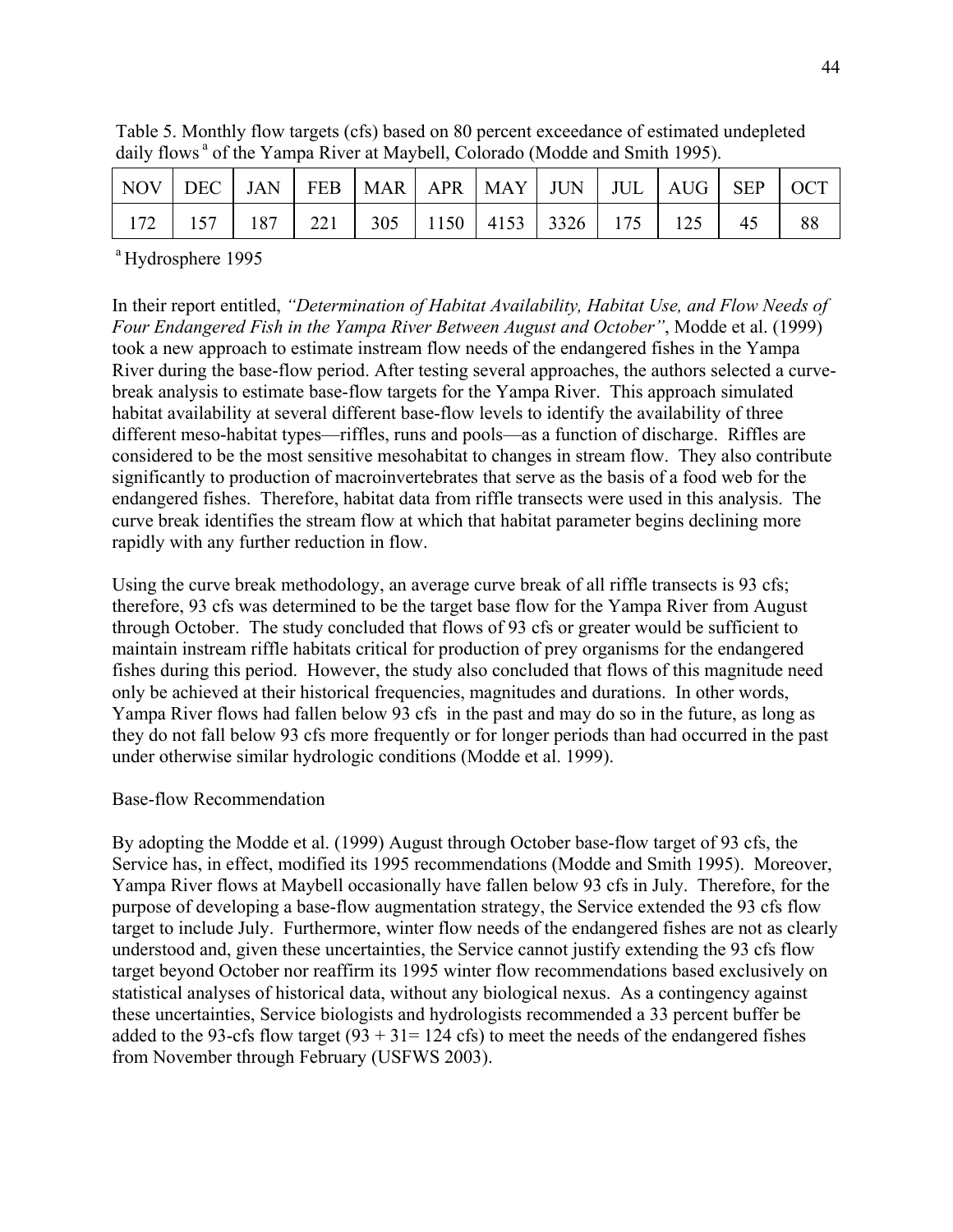To achieve these flow recommendations, a base-flow augmentation plan was developed as part of the proposed action. Modeling based on projections of future water development and using a base-flow augmentation strategy developed by Roehm (2003), indicates that instream flow augmentation would be needed, to some extent, to satisfy a 124 cfs winter flow target in an historical context an average of about 1 in 7 years, whereas some augmentation would be needed an average of 1 in 2 years to satisfy the 93 cfs flow target from July through August.

Value of peak flows to the endangered fishes

Although the Service made no numerical peak-flow recommendations, the value of peak flows to the endangered fishes has been well documented (Day & Crosby 1997; Holden 1978, 1980; Muth et al. 2000; Rakowski & Schmidt 1999; Schmidt 1996; Tyus 1987; Tyus & Karp 1991; Wick 1997). Peak flows are particularly important in creating and maintaining spawning habitats for the endangered fishes in the Yampa, as well as nursery habitats of the Colorado pikeminnow and razorback sucker in the Middle Green River downstream from the Yampa confluence to Ouray, Utah (Andrews 1978, 1986; Elliott et al. 1984; O'Brien 1987). These habitats are critical to the recovery of the Yampa/Green River populations of these fish species.

Stanford (1994) was contracted by the Recovery Program to review these and other flow recommendations in the basin and generally supported the basic recommendations, in addition to recommending further studies. He noted that a high spring peak to base flow ratio is strongly implied by available science and not simply professional judgment. The Yampa River not only contributes as much volume as the Green River, but also provides a more natural shape to the hydrograph downstream from their confluence. A clear understanding of how peak-flow reductions due to depletions and reservoir storage will affect sediment delivery and transport, particularly to and through the Yampa Canyon reach is a key to understand how essential fish habitat is created in the Jensen-Ouray reach of the Green River.

#### ENVIRONMENTAL BASELINE

The environmental baseline for this consultation is not typical, because for the purposes of this analysis, all of the current water depletions included in the Yampa Plan are part of the action. The environmental baseline, according to ESA regulations, typically includes the past and present impacts of all Federal, State, and private actions and other human activities in the action area; the anticipated impacts of all proposed Federal projects in the action area that have already undergone formal section 7 consultation; and the impact of State or private actions contemporaneous with the consultation process. Environmental baselines do not include the effects of the Federal action(s) under review in the consultation. Therefore, all water depletions as outlined in the description of the proposed action, are not included in this environmental baseline. The environmental baseline for this consultation is represented by river flow conditions with the impacts of human depletion actions taken out and shall be referred to in this biological opinion as "baseline flow conditions." Because of the large scope of this programmatic biological opinion, it is not possible to determine the extent of existing or future Federal discretion for all current and new water depletions covered by this opinion. It is likely that most water depletion projects have or will have a Federal action associated with them and will rely on the Recovery Program to avoid the likelihood of jeopardy and adverse modification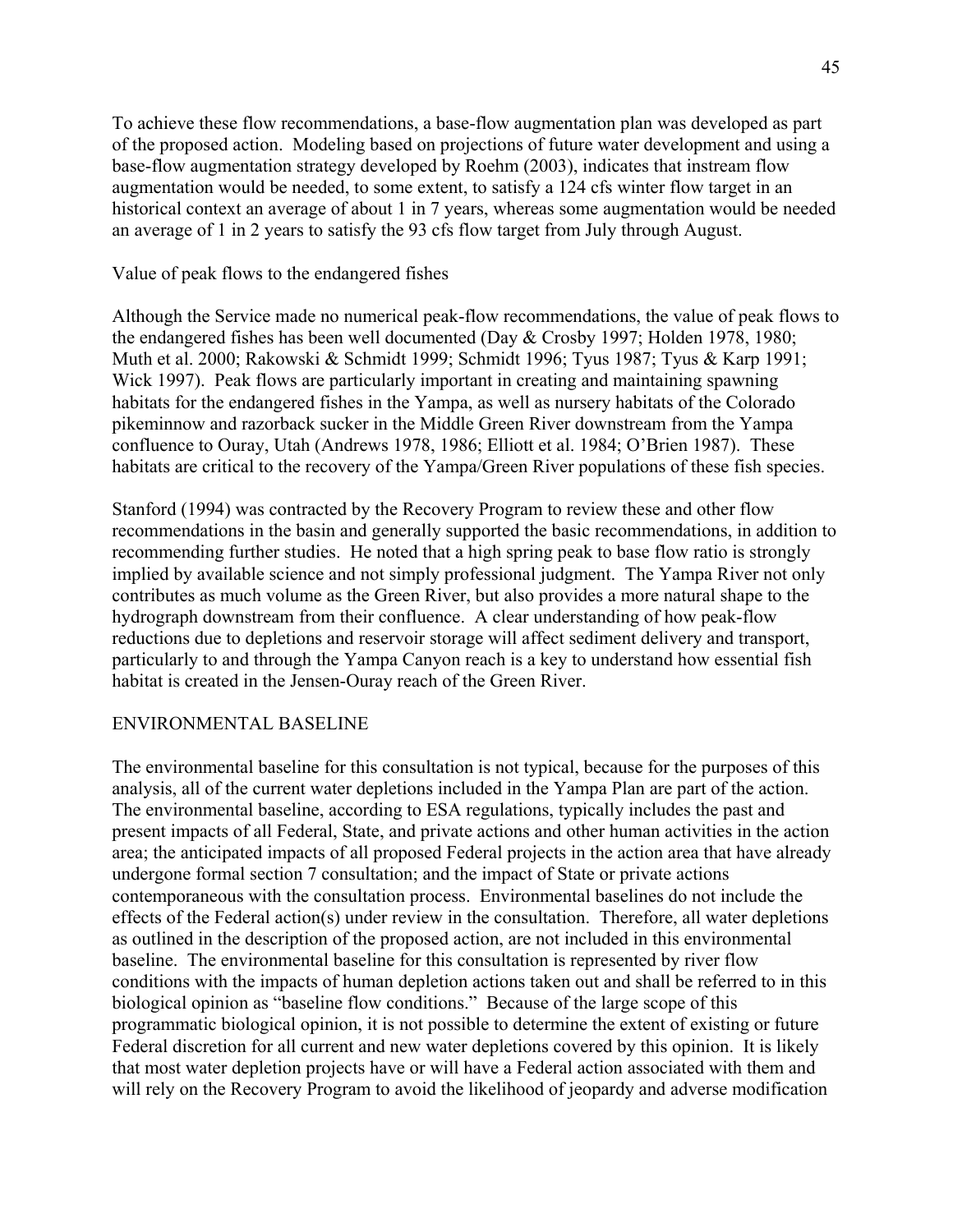of critical habitat. Other impacts, such as those due to the presence of nonnative fish, dams, other fish barriers, water quality, and bank stabilization, are assumed to be in place under baseline conditions. The purpose of using "baseline flow conditions" in this analysis is to adequately characterize the affects of existing and new water depletions included in the Yampa Plan. This baseline does not confer any obligation on the Federal action agencies to restore the river to a condition similar to that existing prior to human depletion actions. Baseline flow conditions were modeled as described below.

Because there was no hydrologic record prior to settlement and subsequent development of surface water resources near the turn of the 20<sup>th</sup> Century, we have no direct evidence of hydrologic conditions as they existed prior to the advent of depletions. The existing hydrologic record was used to simulate the undepleted baseline for this consultation by adding estimated depletions back into the historic hydrograph. The Colorado River Decision Support System (CRDSS) was used to estimate depletions from the Yampa River in Colorado during a 90-year period of record (October 1908-September 1998). The CRDSS includes the State of Colorado's Stream Simulation Model, which is a monthly or daily water allocation and accounting model capable of making comparative analyses for the assessment of various historic and future water management policies in a river basin. While the model is capable of doing daily operations, daily data does not exist in sufficient quantity to operate on a daily basis. It is designed to be applied to any river basin by inputting appropriate data. The State Model's operation, like the stream itself, is governed by its hydrology, water rights, and the associated structures and operating rules. The State Model is capable of simulating stream diversions, instream demands, reservoir operations and river flows on a monthly basis for any stream system using user specified data.

One major component of the model is the Base Flow module, which produces a set of stream flows that would have occurred in the basin without a user specified level of human development. When the effects of depletions are removed, the results would represent baseline flow conditions. However, the CRDSS monthly time-step does not provide enough resolution for the purposes of this analysis. A daily time-step is needed to more precisely describe differences between historic and undepleted hydrographs. To accomplish this, unitless daily values were interpolated between simulated CRDSS values of monthly discharge for both historic and undepleted flow conditions. Each pair of daily values was compared, and the undepleted value expressed as a percentage of the historic value (e.g., undepleted=103 percent historic). Each of these daily percentages was multiplied by its corresponding daily average gaged flow to approximate flow conditions that would have occurred under identical hydrologic conditions but without depletions. This process produced undepleted hydrographs similar in appearance to their historic counterparts, though undepleted flows were somewhat greater.

Using these simulated undepleted data, average monthly maximum baseline flow conditions for the Yampa River during wet (0–30 percent exceedance), average (31–70 percent exceedance) and dry (71–100 percent exceedance) hydrologic conditions at Maybell and Deerlodge Park (Figures 2 and 3, respectively). Baseline flow conditions provided higher spring peaks and lower base flows. In wet years, May peak flows averaged in excess of 13,000 cfs at Maybell and 19,000 cfs at Deerlodge Park. Appendix B describes modeling assumptions used to make the model runs. The results of these runs were used to develop the following figures and tables.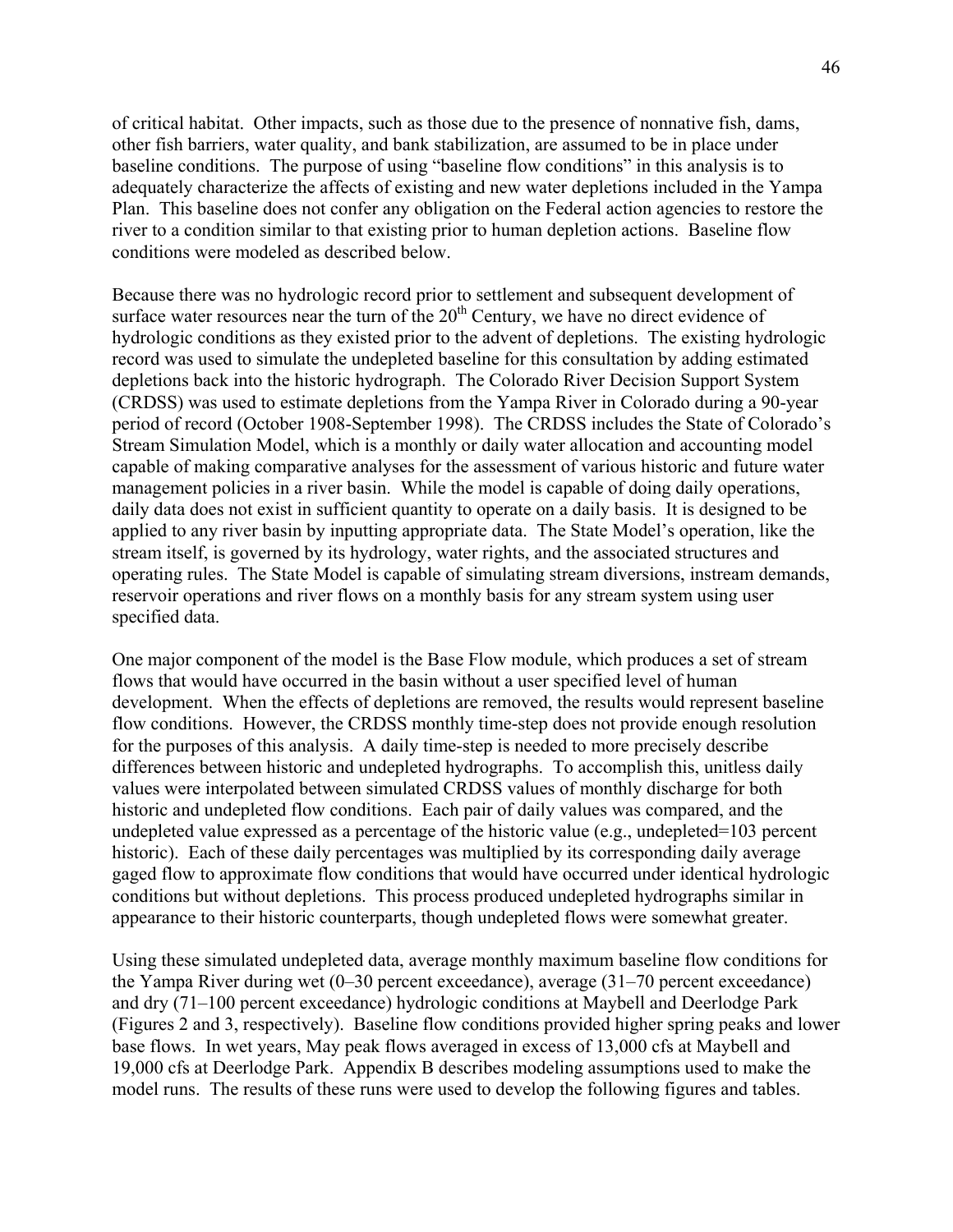Undepleted hydrologic data for the Little Snake River were simulated by adding depletions back into the historic gage data at Lily Park, Colorado. This simulation produced average monthly maximum baseline flow conditions during wet (0–30 percent exceedance), average (31–70 percent exceedance) and dry (71–100 percent exceedance) hydrologic conditions (Figure 4).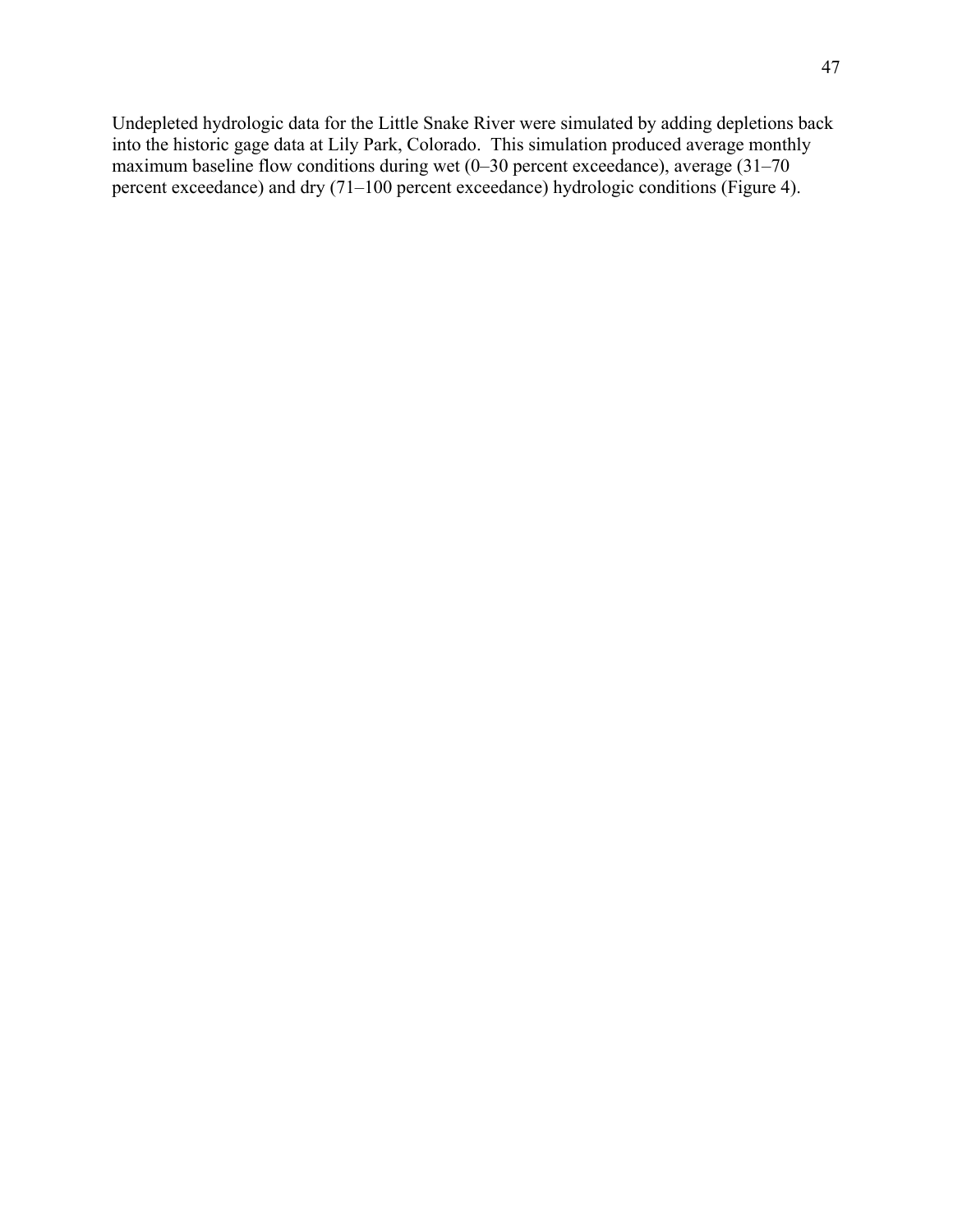# **YAMPA RIVER AT MAYBELL** 0 4000 8000 12000 16000 20000 JAN FEB MAR APR MAY JUN JUL AUG SEP OCT NOV DEC **MONTH P E A K FLO W (CFS)** WET (0-30% exceedance) AVERAGE (31-70% exceedance) DRY (71-100% exceedance)

Figure 2. Average daily undepleted peak flows in the Yampa River at Maybell by month as a function of annual hydrologic conditions.



Figure 3. Average daily undepleted peak flows in the Yampa River at Deerlodge Park by month as a function of annual hydrologic conditions.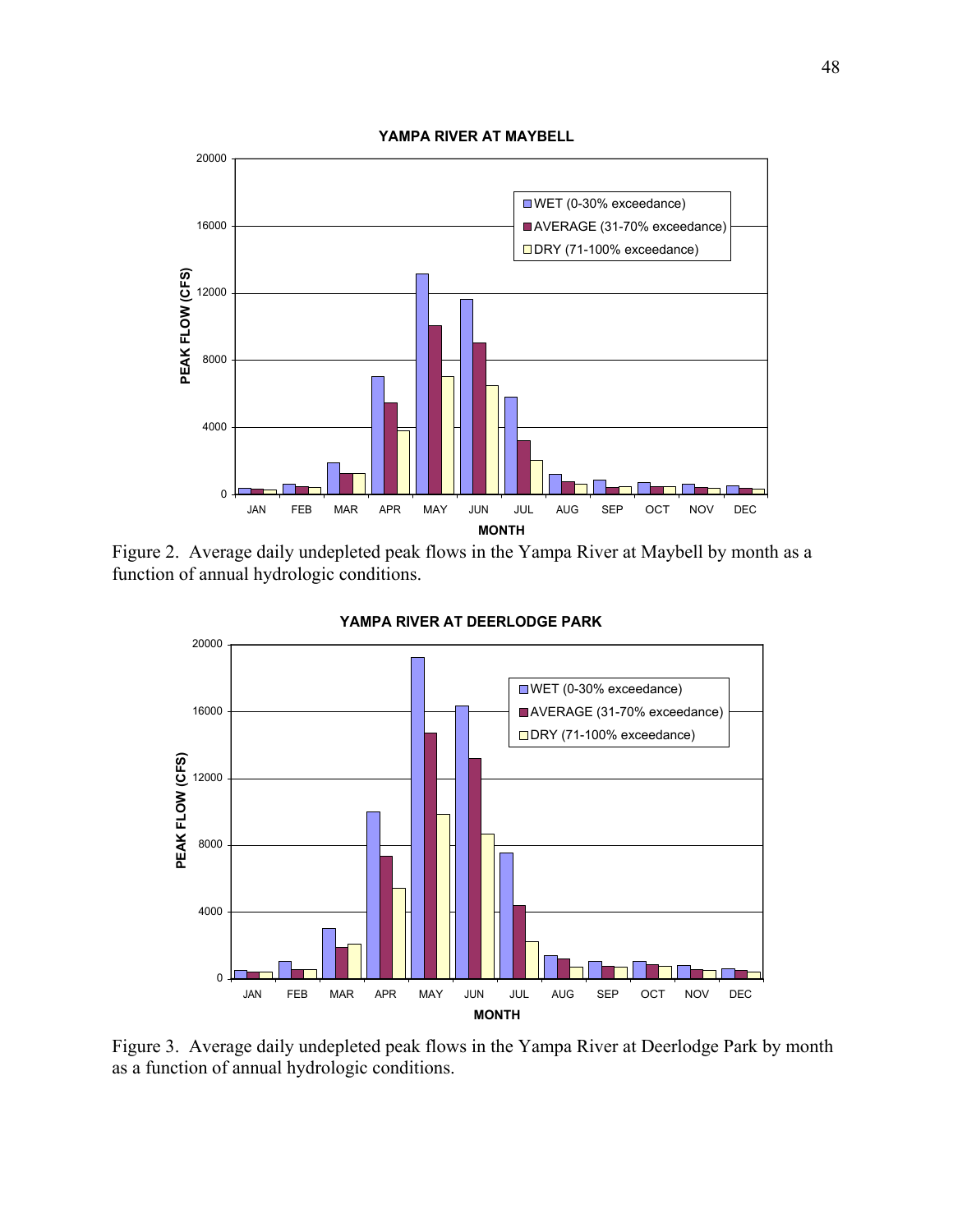

Figure 4. Average daily undepleted peak flows in the Little Snake River at Lily Park by month as a function of annual hydrologic conditions.

Status of the Species Within the Action Area

Information regarding the four fish species under more natural flow conditions is limited to a few technical papers (Abbott 1861, Baird and Girard 1853, Chamberlain 1904, Cope and Yarrow 1875, Ellis 1914, Evermann and Rutter 1895, Girard 1856, Jordan 1891, Jordan and Evermann 1896) and historical photos and accounts of senior citizens interviewed in 1991 (Quartarone 1995). The technical papers generally document the wide spread distribution and report some endangered species common throughout the Colorado River Basin (humpback chub were not even described until 1946 (Miller 1946)). However, this historical information is limited to taxonomic and distributional data. Very little was known about the life history of these species prior to the 1960's (Miller 1964). Moreover, it is difficult to determine the status of the endangered fishes under baseline flow conditions, because other factors, such as nonnative fish, dams, fish barriers, dikes, bank stabilization, and other habitat modifications are assumed to be in place. These other factors have all been identified as negatively impacting the endangered fishes. Limited information exists regarding the four species under more natural flow conditions, but this information would not necessarily include the negative impacts of nonnative fish, dams, fish barriers, dikes, or bank stabilization.

Factors Affecting Species Environment within the Action Area

The Service assumes that baseline (i.e., undepleted) flow conditions would provide improved habitat for the endangered fishes compared to existing or projected future flow conditions.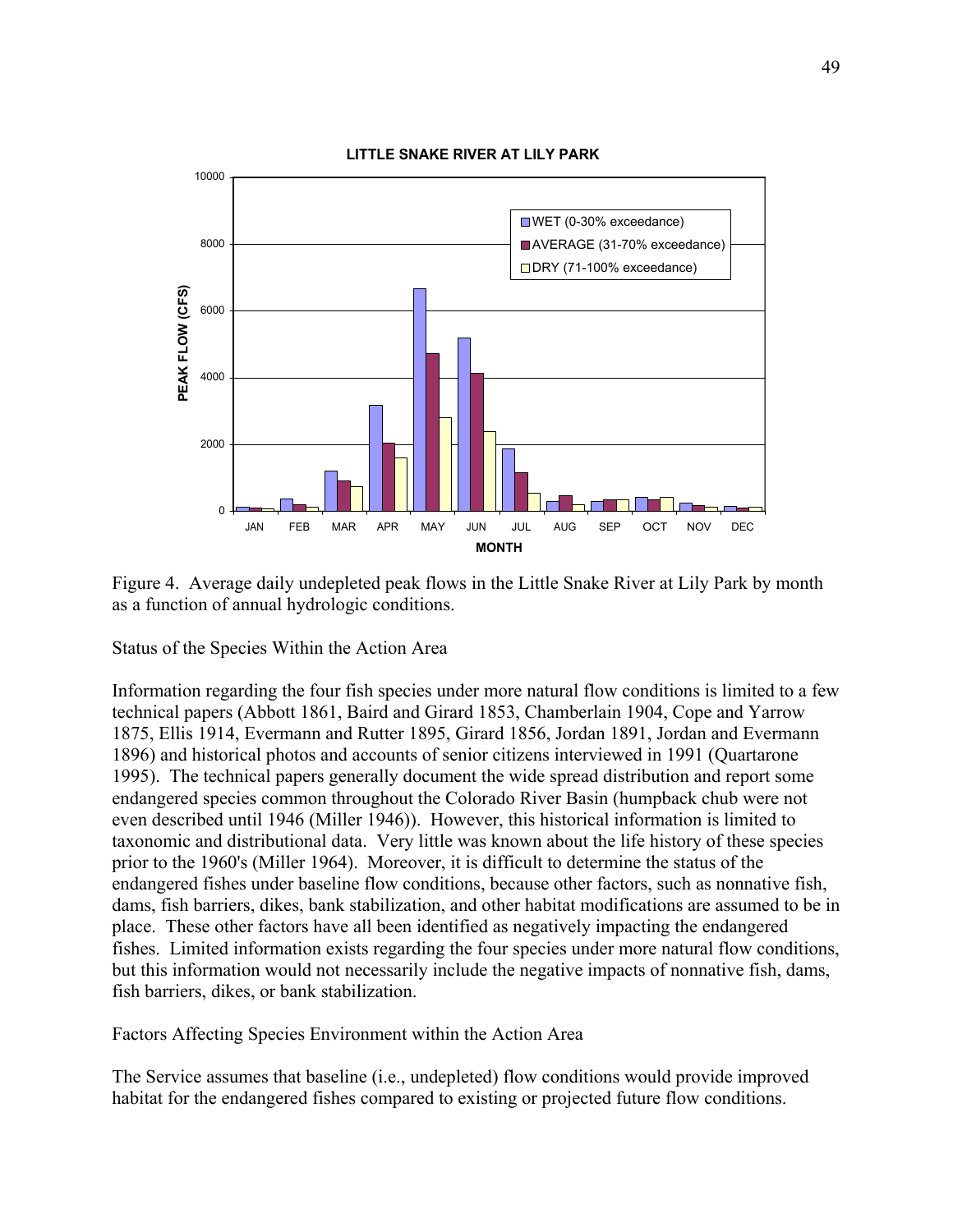However, even with baseline flow conditions, other limiting factors for the endangered fishes exist under the environmental baseline. Under the modeled baseline flow conditions, competition and predation from nonnative fishes would be a factor. Also, under the modeled baseline flow conditions, it is likely that many floodplain habitats would be diked off and bank stabilization would be in place. Impacts from dams, such as changes in water temperatures, water quality and sediment loads, and other barriers to fish movement would alter habitat conditions for endangered fishes.

# EFFECTS OF THE ACTION

#### Factors to be Considered

The Service concludes that water depletions are a major factor contributing to the reductions in the populations of the Colorado pikeminnow, humpback chub, bonytail, and razorback sucker. Other major factors include impacts of dams, competition from and predation by nonnative fishes, changes in flow and temperature regimes, and changes in river channel (which are also related to water depletions). These reductions in populations and loss of habitat caused the Service to list these species as endangered and to implement programs to conserve the species. Implementation of the Recovery Actions outlined in the proposed action are designed to offset depletion impacts to the Yampa River downstream to, and including, the Green River below their confluence.

Removing water from the river system reduces the ability of the river to create and maintain important habitats and reduce the frequency and duration of availability of these habitats, as described below. Food supply, predation, and competition are important elements of the biological environment. Food supply is a function of nutrient supply and productivity. High spring flows inundate bottomland habitats and increase the nutrient supply and productivity of the river environment. Reduction of high spring flows by water storage reservoirs that store water during spring peak flows may reduce food supply. The Service concludes that water depletions adversely affect all four species of endangered fishes and the primary constituent elements of their critical habitat.

The proposed implementation of the Recovery Action Plan would have beneficial effects on the four listed Colorado River fishes and their critical habitats within the action area. These benefits include: augmentation of late summer/fall base flows in the Yampa River; habitat restoration in the Green River; and fish passage, entrainment prevention, nonnative fish management, and propagation and stocking of endangered fishes in both rivers.

#### Analyses for Effects of the Action

#### *Water Quantity*

New and existing water depletions from the Yampa River and its tributaries have and will cause discrete, identifiable, additive, adverse impacts to the Colorado River endangered fishes. As shown in the following flow analysis, the action subject to consultation has and will cause flow depletions that alter baseline flow regimes. The proposed action includes continuation of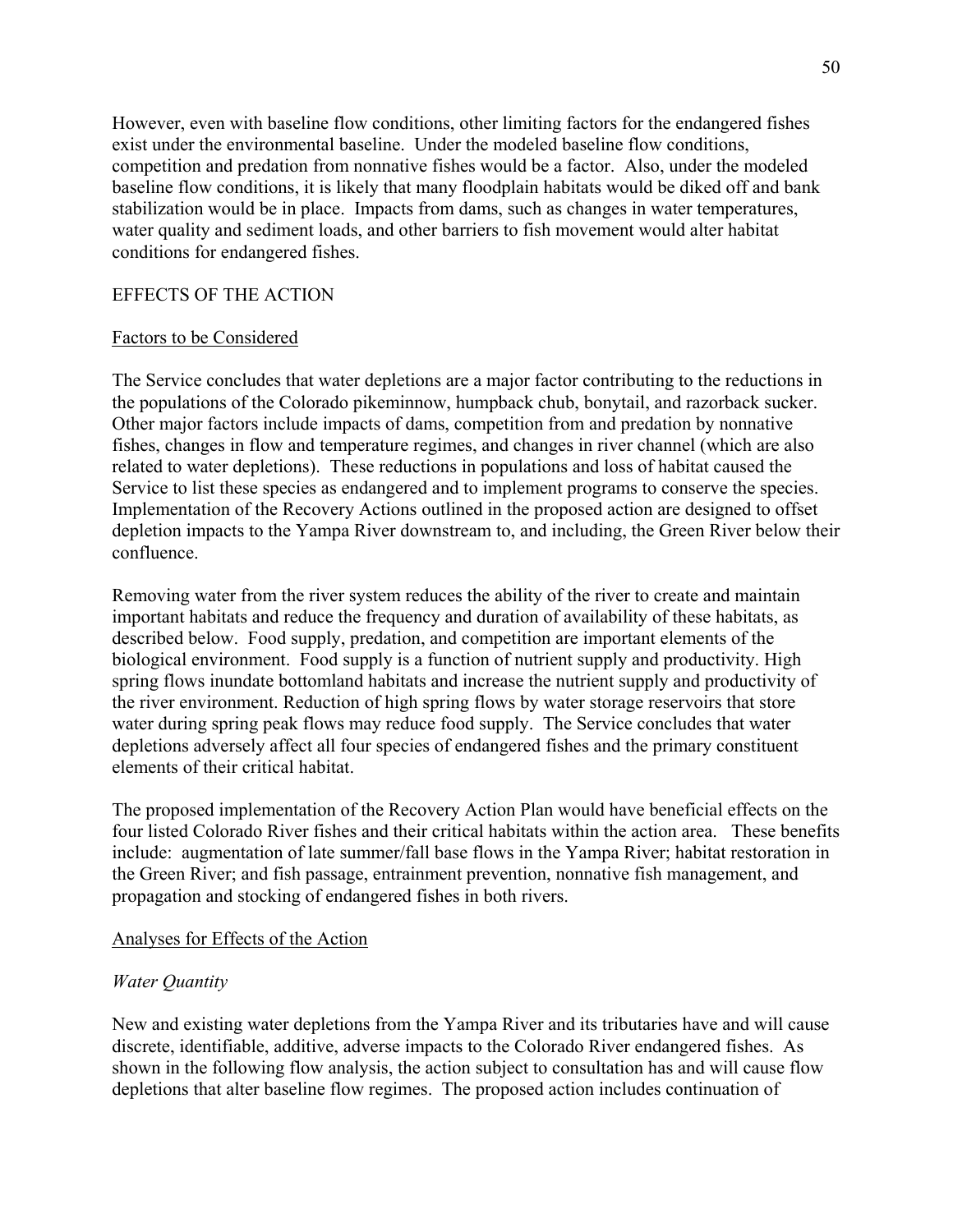existing annual depletions of about 168 KAF (125 KAF in Colorado and 43 KAF in Wyoming). In addition, new depletions beyond existing levels up to 53 KAF (30 KAF per year in Colorado and 23 KAF per year in Wyoming) are expected in the foreseeable future (total annual depletions of about 155 KAF in Colorado and 66 KAF in Wyoming). Existing and projected future depletions are defined under the description of the proposed action (Tables 1 and 2).

To determine the effects of the existing and future levels of depletions on water quantity and alteration of the hydrologic regime, an analysis of flow changes was conducted. This analysis compares existing and future conditions against the environmental baseline conditions (flow conditions without depletions).

The CRDSS was used to model Colorado depletions under existing and supply-limited projected future demand conditions. These demands are distributed both temporally and spatially. These distributions were based on patterns of demand, as well as on when water would be available. Although Wyoming depletions have not been distributed, we would expect them to follow a temporal pattern similar to Colorado depletions.

Because there are no stream-flow records prior to the advent of water development in the Yampa Basin, the CRDSS also was used to simulate undepleted baseline flow conditions. The output of the CRDSS is the total monthly discharge in AF. To simulate daily flow conditions, daily data points for undepleted, historic and future flow conditions were interpolated between each of the monthly data. Each of the undepleted and future daily data was divided by its corresponding historic daily datum, and the resulting ratio was multiplied by the corresponding daily average gaged flow. In this way, annual hydrographs for each of the three demand conditions were produced. See Appendix C for figures that show a comparison of undepleted (baseline), historic (gaged) and future flows during wet, moderately wet, average, moderately dry, and dry hydrologic conditions.

Because there is little reservoir storage relative to undepleted yield in the Yampa Basin, and few large direct-flow diversions, impacts of depletions on peak flows are not significant in wetterthan-average years. Future depletions are not expected to exacerbate these impacts (Appendix C, Figures C1 and C2). Under average and drier conditions, the reduction of peak flows becomes more apparent, although the shape of the hydrograph is not expected to change from that of a typical snowmelt-driven hydrograph (Appendix C, Figures C3 to C5). Percentage reductions in peak flows are greater under drier conditions, although absolute peak-flow reductions may be less than those under wetter-than-average conditions, because water may be less readily available under drier conditions (Appendix C, Table C1).

#### *Augmentation of Late Summer, Fall and Winter Base Flows*

The Colorado River endangered fishes require natural flow regimes, with high flows during spring snow melt and low flows through out the rest of the year. Peak flows are essential for habitat formulation and maintenance in both the Yampa and Green Rivers. Adequate base flows are also important to maintain suitable habitat conditions on the Yampa River during low flow periods. Because reservoir storage to meet consumptive demand in the Yampa River Basin is limited, depletions are expected to have a proportionately greater impact on base flows,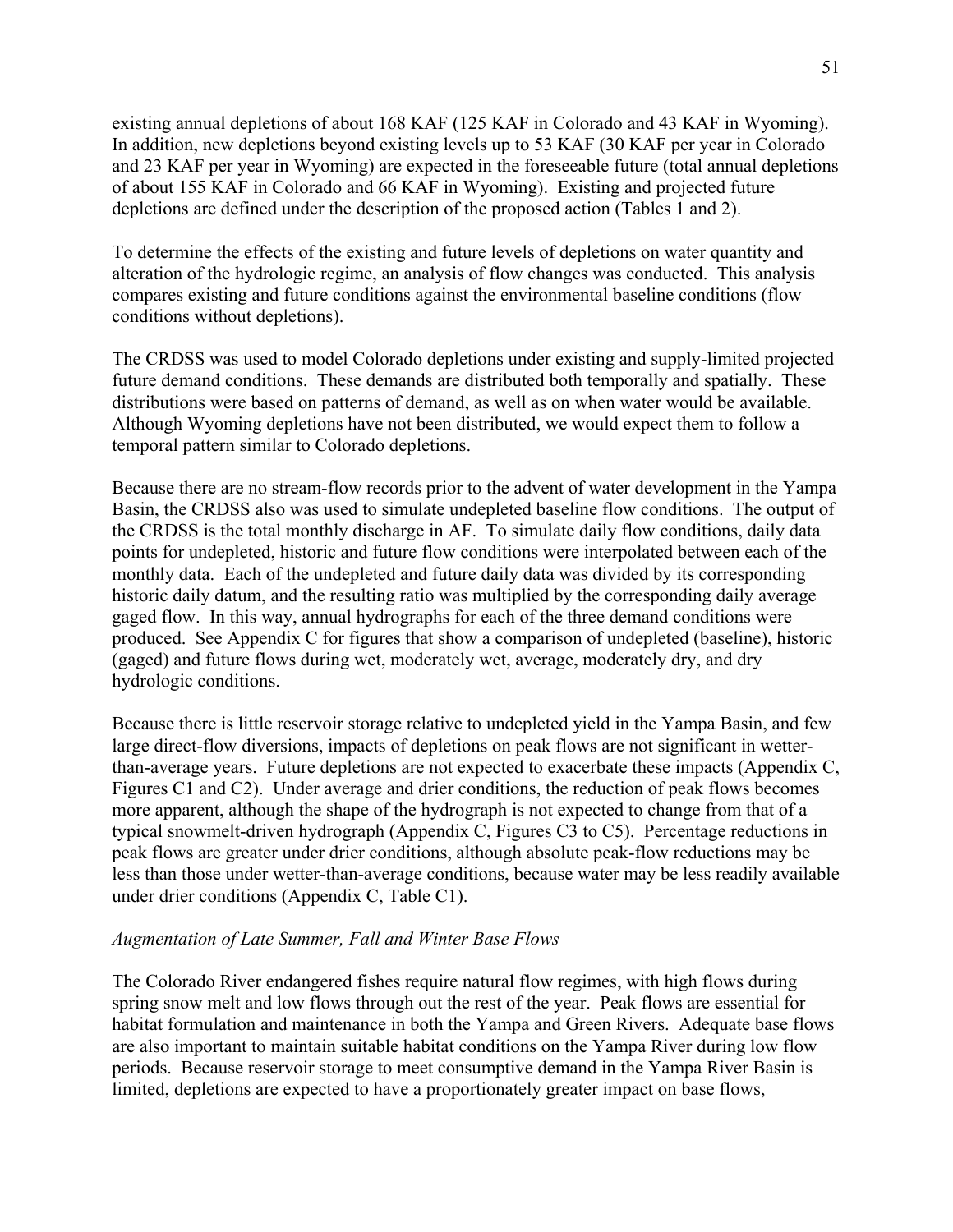particularly July through October, than on peak flows. Percentage reductions in base flows are greater than those of peak flows, although absolute peak-flow reductions from baseline flow conditions may be greater than absolute base-flow reductions. For this reason, base-flow augmentation is one of the key measures of the proposed action to minimize the impacts of depletions. Up to 6,000 AF of water per year will be available to augment instream flows between July 1 and March 1. In addition, up to 1,000 AF will be available to compensate for bed and evaporation losses. The goal of the augmentation strategy is to emulate historic flow conditions with respect to flow targets of 93 cfs summer-fall and 124 cfs in winter. Under the proposed action, water would be released from storage in Elkhead Reservoir at a prescribed rate when flows fall below a specified level (78 cfs summer-fall and 109 cfs winter). Augmentation would continue at the prescribed rate until augmented flows exceed a specified level (138 cfs summer-fall and 169 cfs winter) or until the full 7,000 AF of the augmentation water supply is exhausted. Flows generally fall below these thresholds only in average or drier years. An augmentation rate of 50 cfs would provide 2 months (61 days) of continuous augmentation. In the driest years, the prescribed rate of release would be reduced to 33 cfs, thereby extending the duration of augmentation to 3 months (92 days). Appendix C, Figures C6 to C7 demonstrate the effect of this augmentation strategy on base flows. Increasing flows during the base flow period increases usable habitat by providing adequate water depth, wetted river width, and appropriate velocities for endangered fishes in the Yampa River.

Under most hydrologic conditions, Yampa River flows would be augmented at a delivered rate of 50 cfs using up to 7,000 AF of water stored in Elkhead Reservoir (Appendix C, Figure C6). However, under extremely dry conditions, such as those experienced in 1934, 1977, and 2002, the available water supply would have been exhausted by early to mid-September at this rate even though the need for augmentation may continue into October (Appendix C, Figure C7). By reducing the augmentation rate to 33 cfs, duration of augmentation can be extended to satisfy the need for augmentation, dictated by the previously described augmentation protocol. Moreover, even at this reduced rate of augmentation, Appendix C, Figure C7 shows that augmented projected future flows exceed historic flows and, therefore, satisfy the flow recommendations of Modde et al. (1999). Because augmentation will result in future flows that exceed historic flows under some conditions, the listed fishes will benefit from the proposed action by an increase in suitable habitat.

# *Water Quality*

This biological opinion is limited to addressing water depletions above the confluence of the Green River (water quantity) and their effects in the action area; however, changes in water quantity also may affect water quality, in both the Yampa and Green rivers which is a primary constituent element of critical habitat. Waste streams that enter the Yampa River from community wastewater treatment systems, coal-mining, gas and oil development, and other point sources, as well as from non-point sources such as irrigation return flows, can result in increased concentrations of heavy metals, selenium, salts, PAHs, pesticides, and other contaminants. Increases in water depletions will cause associated reductions in assimilative capacity and dilution potential for any contaminants which enter critical habitat in the Yampa and Green rivers.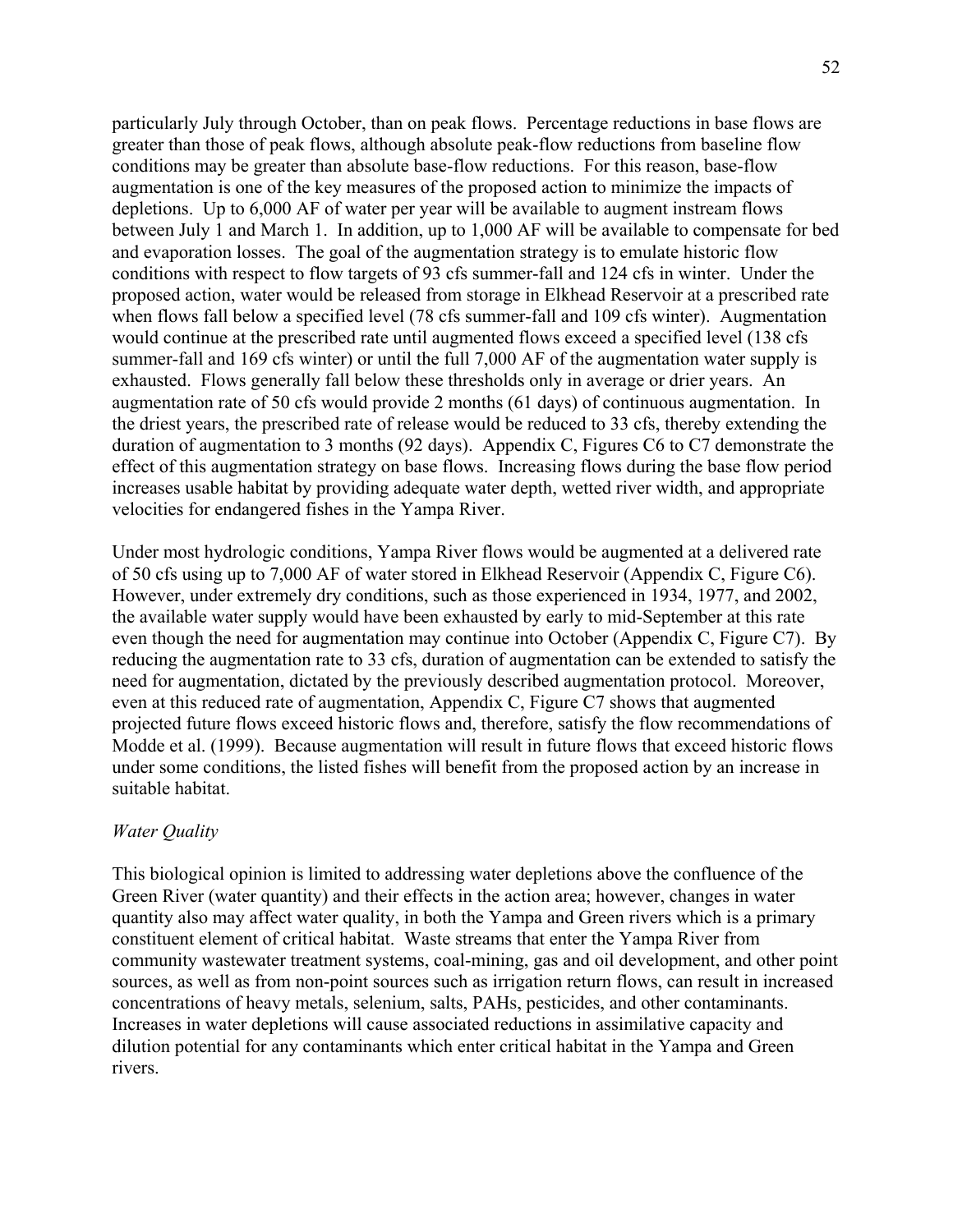Stephens and Waddell (1998) and Chafin et al. (2001) presented the fact that the Yampa River is the first substantial contributor of selenium to the Green River. An increase in selenium concentrations in the Yampa and Green rivers would likely result in an increase in the bioaccumulation of these contaminants in the food chain, which could adversely affect the reproduction and survival of endangered fishes. Selenium toxicity thresholds in fish and wildlife tissues are as follows: 4 ug/g dry weight in whole body fish, 8 ug/g dry weight in muscle tissue, 10 ug/g in fish eggs, 3 ug/g for food items (eaten by fish and wildlife) and 6 ug/g for bird eggs (Lemly 1996, USDI 1998). Selenium concentrations found in biota in the middle Green River are presented in Stephens et al. 1988,1991 and 1992. Selenium may be of particular concern due to its effects on fish reproduction and its tendency to concentrate in low-velocity areas that are important habitats for Colorado pikeminnow and razorback suckers. Selenium concentrations in the Jensen, Utah, area of the Green River exceed concentrations shown to impact fish and wildlife elsewhere (Stephens and Waddell 1998, USFWS 2002b).

Expansion of oil and gas development in the Yampa and Green River Basins may also result in increased contaminants in the Yampa and Green rivers. Polyaromatic hydrocarbons (PAHs) are compounds that may reach aquatic environments in domestic and industrial sewage effluents, in surface runoff from land, from deposition of airborne particulates from power plants, and particularly from spillage of petroleum and petroleum products into water bodies (Eisler 1987). Fish exposure to PAHs has been associated with liver damage and tumors (Eisler 1987). Bile samples taken from suckers collected in the Yampa River after a diesel spill in 1997 contained high PAH concentrations, demonstrating exposure (Barb Osmundson, unpublished data). Water depletions associated with oil and gas development in the Yampa River Basin are part of the proposed action.

The Recovery Program is intended to offset water quality impacts associated with flow reductions (USFWS 1987). These impacts include changes in temperature, salinity and turbidity, as well as the reduced dilution factor associated with depletions. However, the Recovery Program is not intended to offset any point or non-point discharges of pollutants, which will have to be offset or avoided by other means, including discharges of irrigation water with elevated levels of selenium. While the Recovery Program will not change discharges of irrigation water, the Recovery Program will offset water quality impacts associated with flow reductions by augmentation of late summer, fall, and winter base flows. This augmentation will increase dilution and assimilative capacity of the Yampa and Green rivers, reducing concentration of selenium and other contaminants.

#### *Physical Habitat*

Water depletions during spring runoff affect physical habitat in several ways. High spring flows are very important for creating and maintaining complex channel geomorphology and suitable spawning substrates, and in creating and providing access to off-channel habitats. In the Yampa/Green River system, peak flows are particularly important for transporting and depositing sediment in the preferred low-velocity nursery habitats of the Colorado pikeminnow and razorback sucker.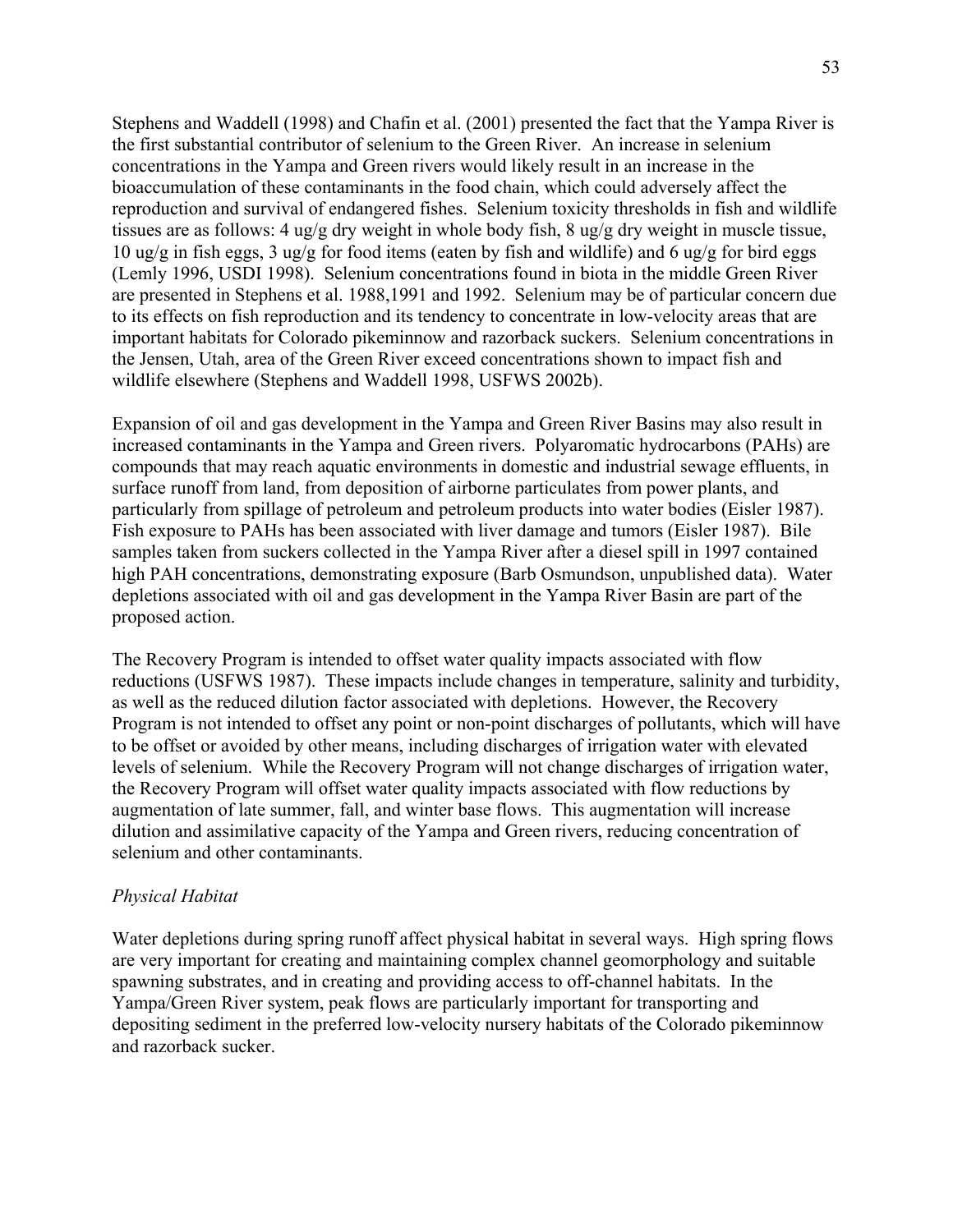The ascending limb and peak of the spring hydrograph are considered to be important for transporting sediment, preparing spawning beds and providing cues to Colorado pikeminnow that spawn in Yampa Canyon. Most sediment would be transported in wet and moderately wet years. During drier-than-average years, little sediment would be transported, because critical discharge generally would not be achieved regardless of depletions. The Little Snake, provides 69 percent of the sediment to the Yampa River at Deerlodge Park, whereas the Yampa River above the confluence of the Little Snake River contributes only 27 percent (Andrews 1978). Without this sediment from the Little Snake, little downstream transport of sediment would occur regardless of flows in the Yampa River mainstem.

#### According to O'Brien (1987):

*The potential for water resource development in the upper basins of the Little Snake and Yampa rivers must be carefully evaluated because of the complex interdependence of the sediment load and water discharge in both rivers. While sediment load is beneficial to maintaining substrate conditions for viable spawning, an adequate sediment supply must be maintained for beach replenishment and riparian vegetation in the canyon.*

The same holds true for the Green River downstream from the Yampa, which relies upon the Yampa (and ultimately the Little Snake River) for roughly 60 percent of the sediment that builds and maintains floodplain nursery habitats in the Jensen–Ouray reach of the Green River (Andrews 1986).

Andrews (1980) determined the effective discharges for a number of river reaches in the Yampa River Basin. He defined effective discharge as "the discharge that transported the most sediment during the period of record..." Andrews' effective discharge was 9,111 cfs for the Yampa River at Maybell and 4,485 cfs for the Little Snake River at Lily Park. Andrews found that the average durations of those discharges was 2.5 percent of the time at Maybell and 1.1 percent of the time at Lily Park. Using historic gage data from 1922–1997 and the CRDSS-estimated discharge data under undepleted and future demand conditions, Table 6 provides a comparison of the effects of depletions on durations of the effective discharge under various hydrologic conditions.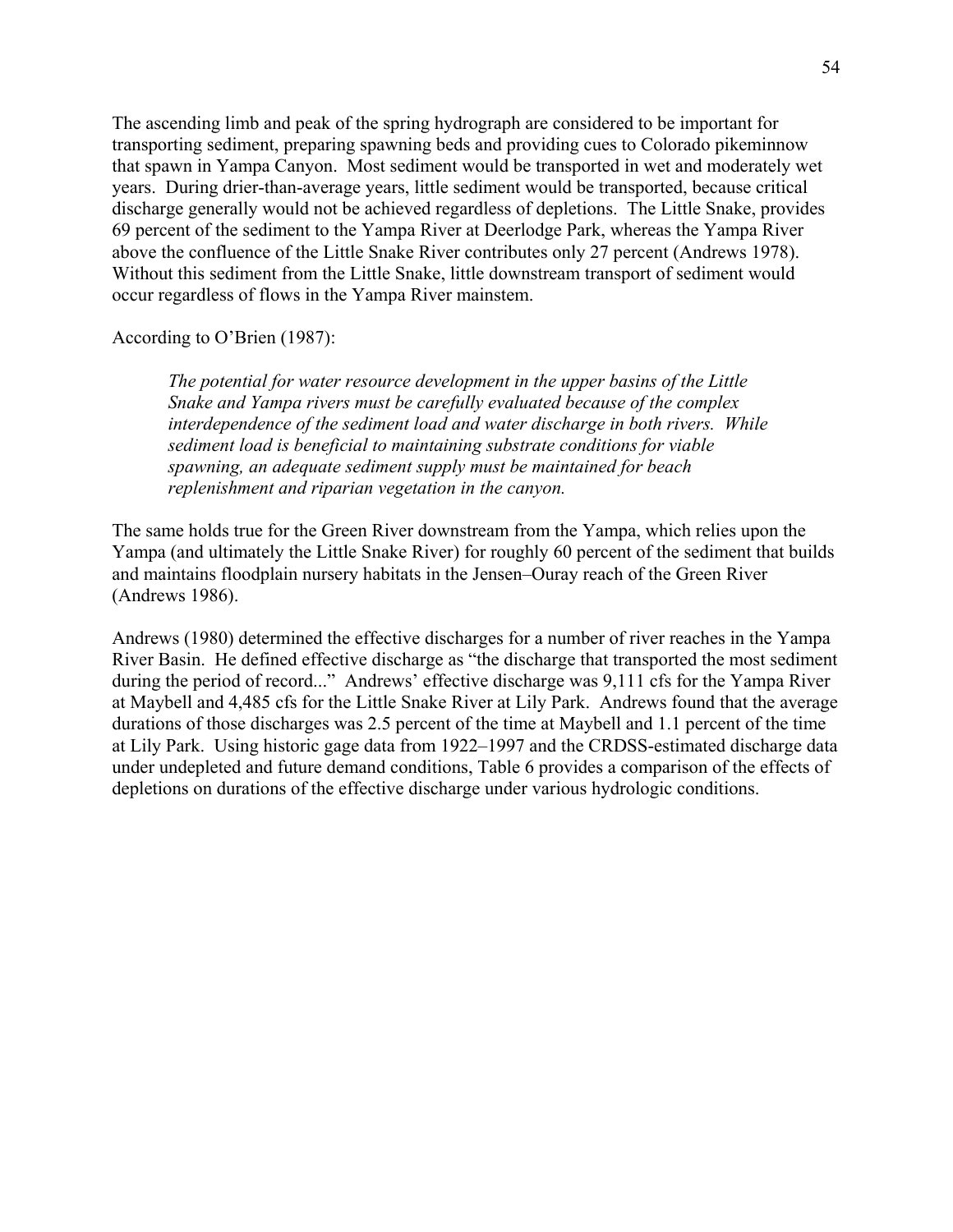|              |                                  |           | Undepleted |           | Historic | Future (2045) |          |  |
|--------------|----------------------------------|-----------|------------|-----------|----------|---------------|----------|--|
|              | Hydrologic Category <sup>b</sup> | Days/year | $%$ year   | Days/year | $%$ year | Days/year     | $%$ year |  |
| Maybell      | Wet $(n = 8)$                    | 34        | 9.3%       | 30        | 8.2%     | 30            | 8.2%     |  |
|              | Mod. Wet $(n = 15)$              | 19        | 5.2%       | 13        | 3.6%     | 12            | 3.3%     |  |
|              | Average $(n = 30)$               | 8         | $2.2\%$    | 6         | 1.6%     | 5             | $1.4\%$  |  |
|              | Mod. Dry ( $n = 15$ )            | 2         | $0.5\%$    |           | $0.3\%$  | $\Omega$      | $0.1\%$  |  |
|              | Dry $(n = 8)$                    | $\Omega$  | $0.0\%$    | $\theta$  | $0.0\%$  | $\Omega$      | $0.0\%$  |  |
|              | Wgt. Avg. $(n = 76)$             | 11        | 3.0%       | 8         | $2.2\%$  | 8             | $2.2\%$  |  |
| Park<br>Lily | Wet $(n = 8)$                    | 24        | 6.6%       | 19        | 5.2%     | 14            | 3.8%     |  |
|              | Mod. Wet $(n = 15)$              | 11        | 3.0%       | 8         | $2.2\%$  | 5             | 1.4%     |  |
|              | Average $(n = 30)$               | 6         | 1.6%       | 4         | 1.1%     |               | $0.3\%$  |  |
|              | Mod. Dry $(n = 15)$              | $\theta$  | $0.0\%$    | $\Omega$  | $0.0\%$  |               | $0.0\%$  |  |
|              | Dry $(n = 8)$                    | $\theta$  | $0.0\%$    | $\Omega$  | $0.0\%$  |               | $0.0\%$  |  |
|              | Wgt. Avg. $(n = 76)$             |           | 1.9%       | 5         | 1.4%     | 3             | 0.8%     |  |

Table 6. Effective discharge average durations under various hydrologic/demand conditions<sup>a</sup>

<sup>a</sup> Based on gaged historic and CRDSS-estimated undepleted and future hydrographs for 76-year period of record (January 1, 1922 – December 31, 1997)

 $b$  Wet (<10 percent exceedance), Mod. Wet (>10–30 percent exceedance), Average (>30–70 percent exceedance),

Mod. Dry (>70–90 percent exceedance), Dry (>90 percent exceedance)

Historically, the effective discharge was exceeded only 1.6 percent of the time at Maybell and 1.1 percent of the time at Lily Park during average hydrologic conditions. Even under undepleted demand conditions, the effective discharge would have been exceeded 2.2 percent of the time at Maybell and 1.6 percent of the time at Lily Park during average hydrologic conditions, and only 0.5 percent of the time at Maybell during moderately dry conditions. Effective discharge has never been exceeded during drier-than-average conditions at Lily Park. Overall, effective discharge was exceeded 3 percent of the time at Maybell and 1.9 percent of the time at Lily Park under undepleted conditions, compared with 2.2 percent at Maybell under both historic and future conditions, and 1.4 percent and 0.8 percent at Lily Park under historic and future conditions, respectively. Water depletions included in the proposed action will reduce the effective discharge and sediment transport by small percentages. Reduction in sediment transport reduces the ability to form nursery habitats downstream in the Green River.

O'Brien (1987) found that annual sediment loads at Deerlodge Park were equivalent to those at Mathers Hole. Moreover, he concluded "... sediment transported through the canyon was in approximate long-term equilibrium with the upstream supply." The Little Snake River supplies 69 percent of the sediment to Deerlodge Park (Andrews 1980), but sediment transport beyond Deerlodge Park is constrained by flow conditions (O'Brien 1987). Therefore, the sediment load at Deerlodge Park constitutes the sediment supply to Yampa Canyon. Predicted sediment transport capacity at Mathers Hole is greater than at Deerlodge Park, because of its steeper slope. However, because there are no significant sources of sediment downstream from Deerlodge Park, the sediment load at Mathers Hole is constrained by the ability of the upstream alluvial reach to supply that sediment (O'Brien 1987).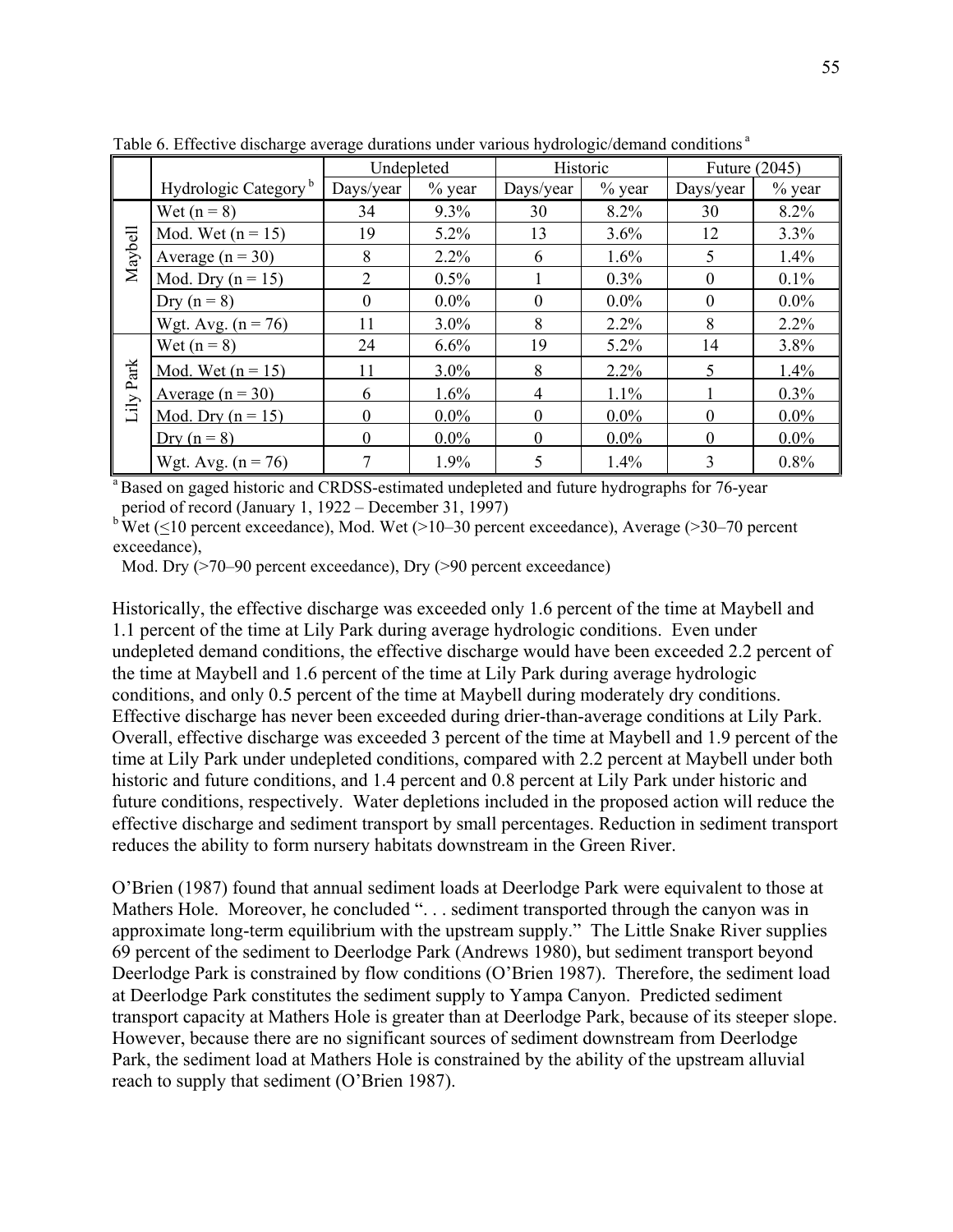Bedload, sediment transported along the riverbed rather than in suspension, is less than 1 percent of the total load. Suspended sediment accounts for more than 99 percent of the total load and, therefore, was used to reflect the total historic load (O'Brien 1987). Quantities of sediment that would be transported by gauged and CRDSS-simulated hydrographs through several key river reaches under various demand and hydrologic conditions (Appendix C, Figure C8) were estimated using flow-transport relationships developed by O'Brien (1987). This approach also provides an assessment of sediment balance between these reaches.

Average annual sediment transport in all reaches and hydrologic categories is reduced under historic and projected future demand conditions relative to comparable undepleted conditions (Appendix C, Figure C8). However, the differences in sediment transport were less apparent at Maybell, due to the relatively flat slope of its flow-sediment relationship. Within each reach and demand condition, absolute changes in sediment transport were greatest during wet years, whereas the percentage of change was greatest during dry years.

Relative to undepleted conditions, estimated future annual sediment supply is reduced by as little as 10 percent at Maybell under wet hydrologic conditions and by as much as 47 percent at Lily Park under dry conditions. Even though estimates of sediment supplied to Yampa Canyon is reduced, estimated supply and transport capacity remain roughly in balance under all conditions. That is, the reduction in the amount of sediment delivered to the head of Yampa Canyon is comparable to the reduction in the amount of sediment transported through the canyon. Sediment load at Deerlodge Park and Mathers Hole also are reduced from about 11 percent under wet conditions to about 31 percent under dry conditions. These estimates are not supplylimited, but are based solely on site-specific regression formulae (Appendix C, Figure C8) and gauged daily average flows (Q). They are well within the observed variability of measured sediment loads (O'Brien 1984). Historically, supplies of sediment to and transport through the Yampa Canyon appear to be in long-term equilibrium. Moreover, existing and proposed depletions do not appear to threaten this equilibrium in the foreseeable future (2045). Therefore, impacts to spawning bars and beaches in Yampa Canyon should be minimal.

#### *Habitat Restoration*

The habitat restoration element of the Recovery Program will enhance, restore, and protect natural floodplain habitat through easement/acquisition of floodplain property, dike removal, and physical manipulation of habitat. Floodplain habitats are primarily located on the Green River downstream of the Yampa River confluence. Floodplain habitats inundated and connected to the main channel by high spring flows are typically warmer and substantially more productive than the adjacent river and have abundant vegetative cover. Floodplain habitat has been identified as important for adult Colorado pikeminnow during the pre-spawning period and for all life stages of razorback sucker. Restoration of bottomland habitat is providing pre-spawning staging habitat for Colorado pikeminnow. It will also provide pre-spawning, post-spawning, and nursery habitat for razorback sucker. Bottomland habitats have not been identified as important to humpback chub. Not enough information is available to determine potential benefits to bonytail.

The lack of availability of seasonally flooded habitats has been identified as a major factor in the decline of razorback sucker populations. Wydoski and Wick (1998) concluded that zooplankton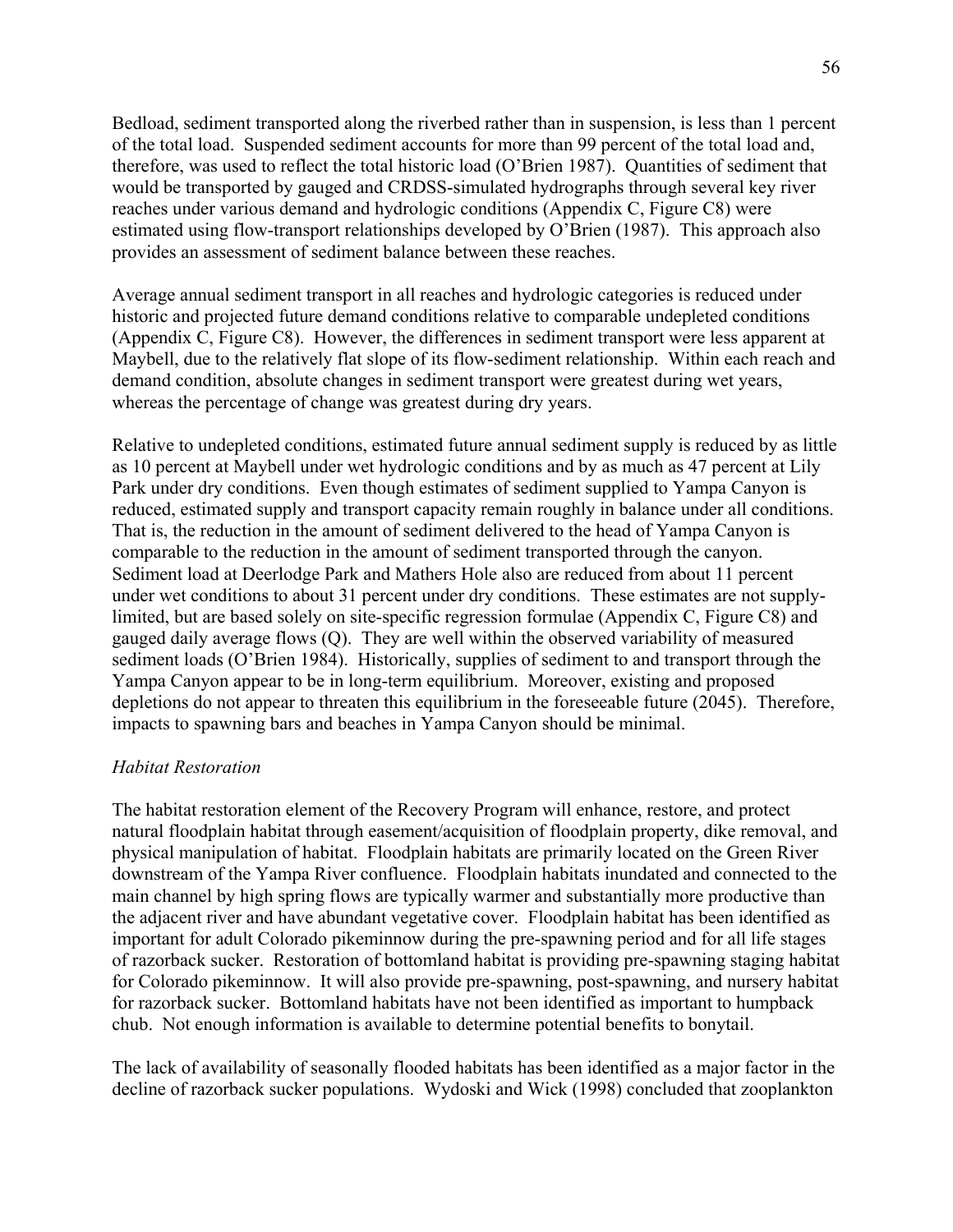densities in the main channel of the Green River never reached densities required for larval razorback sucker to survive. However, they consistently found zooplankton densities necessary for survival in floodplain habitats. Because razorback suckers spawn on the ascending limb of the spring runoff hydrograph, when main channel food organism densities are extremely low, Wydoski and Wick (1998) concluded that starvation may be a factor in larval razorback mortality. Wydoski and Wick (1998) also concluded that floodplain habitat with vegetative cover provides protection from nonnative predators for larval and juvenile razorbacks. The Service believes that restoring floodplain habitats will increase densities of zooplankton and benthic invertebrates to provide adequate quantity and quality of food organisms for larval razorback sucker growth and survival; and the vegetative cover provided in floodplain habitat will help reduce predation by nonnative fishes.

The Recovery Program recently developed a floodplain management plan for the Green River subbasin (Valdez and Nelson 2004) to provide restoration and management strategies for existing floodplain sites. The plan focuses on a 107-mile reach of the Green River between Split Mountain Canyon and Desolation Canyon where there are 37 potential floodplain sites totaling 11,400 acres. The plan identifies 16 floodplain sites (4,448 acres) for restoration and management, the Recovery Program has restored and currently manages 6 of these sites (819 acres). The plan will be implemented in three phases. Phase I will provide restoration and management at Thunder Ranch (330 acres) and Stewart Lake Waterfowl Management Area (570 acres). Phase II will provide restoration and management of two sites at Ouray National Wildlife Refuge (1,162 acres), with potential for restoration of additional sites on the Refuge. Phase III involves restoration of five additional sites totaling 3,936 acres. The Green River subbasin floodplain management plan is one action of the Recovery Action Plan which is an adaptive management plan. Additional information and changing priorities sometimes require modification of the Recovery Action Plan. Therefore, the Recovery Action Plan is reviewed annually and updated and changed when necessary. Therefore, it is possible that the specifics of the Green River subbasin floodplain management plan could be changed through the Recovery Action Plan annual review process.

A model was developed to determine the amount of floodplain depressions necessary to provide nursery and rearing habitat to support a self-sustaining population of razorback sucker in the Green River subbasin (Valdez 2004). The model estimates that an average of 2,032 acres of floodplain depressions will be required. Existing restoration and management and implementation of Phase I and II of the floodplain management plan will provide a total of 2,551 acres at 9 sites.

#### *Biological Environment*

Food supply, predation, and competition are important elements of the biological environment. Stocking of nonnative fishes and the modification of flow regimes, water temperatures, sediment levels, and other habitat conditions caused by water depletions has contributed to the establishment of nonnative fishes in the Yampa and Green rivers. Nonnative fishes often are stocked in and enter rivers from off-channel impoundments. In the Yampa River Basin, northern pike and smallmouth bass have escaped from Elkhead Reservoir in the past and now are believed to support self-sustaining populations in the river. Channel catfish had been stocked into the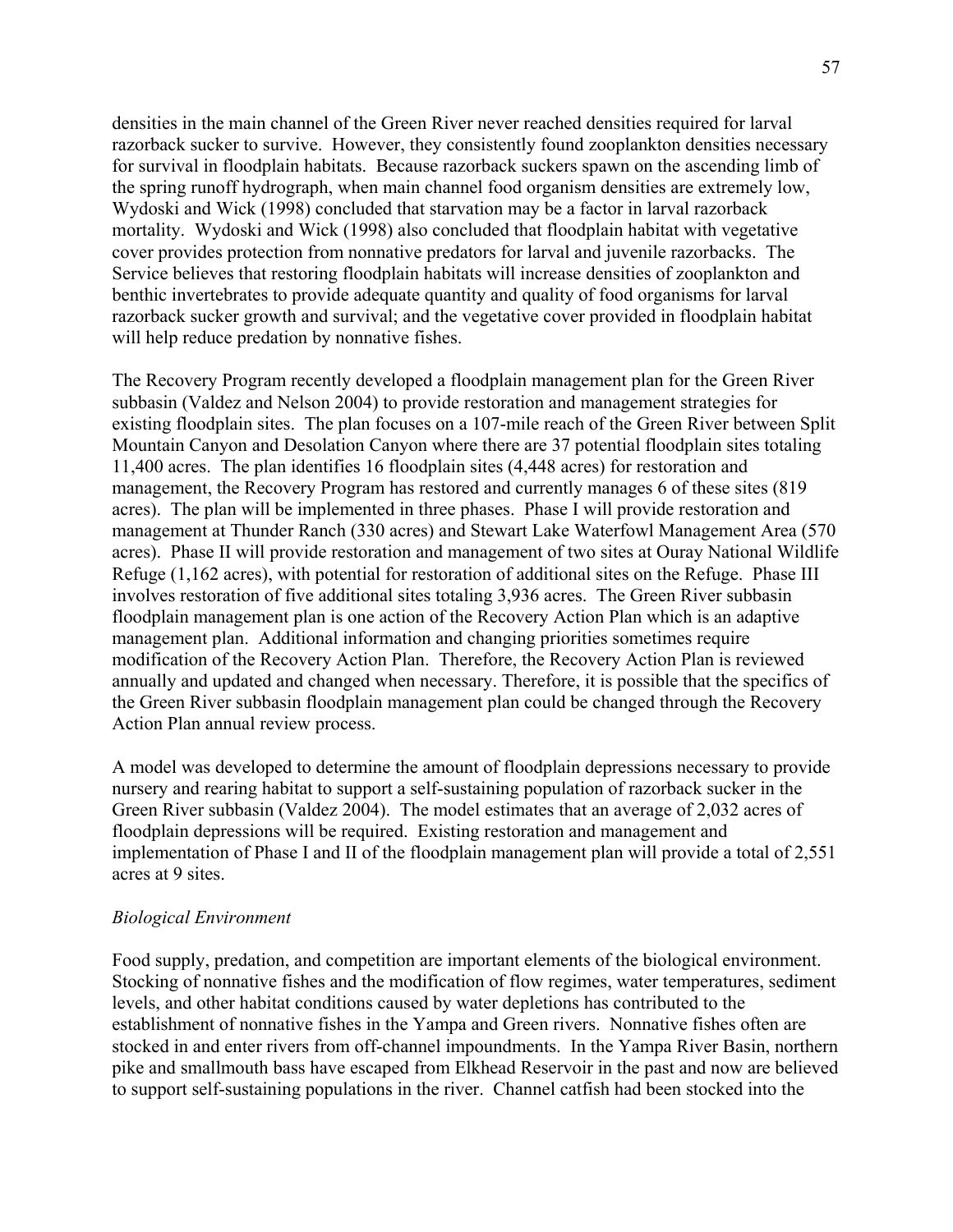Yampa River and are widely distributed in critical habitat reaches. The periodic introduction of these nonnative fishes into a river allows them to bypass limitations to reproduction, growth, or survival that they might encounter in the river. Consequently, populations of nonnative fishes in the river are enhanced. Endangered and other native species in the river experience greater competition and predation as a result. Tyus and Saunders (1996) concluded that nonnative fish play a significant role in the decline of the Colorado River endangered fishes.

## *Nonnative Fish Management*

The Recovery Program recently finalized the *Nonnative Fish Management Policy* that states "management of nonnative fish species will initially follow an experimental approach to develop effective strategies and identify the levels of management necessary to minimize of remove threats to the endangered fishes." An assessment of data every year will determine future nonnative fish management strategies. Currently the nonnative species of greatest concern are: northern pike (*Esox lucius*), smallmouth bass (*Micropterus dolomieui*), and channel catfish (*Ictalurus punctatus*).

The implementation of the Nonnative Fish Stocking Procedures (USFWS 1996) will help reduce competition and predation from nonnative fish by prohibiting these species from being stocked into waters occupied by the endangered fishes. Further reduction of nonnative fishes should come with the State of Colorado's removal of bag limits on all nonnative warmwater sportfishes within critical habitat.

In the recent past, the Recovery Program has removed northern pike from the Yampa River upstream from Yampa Canyon, while removing channel catfish from Yampa Canyon. Northern pike have been translocated into off-channel ponds and reservoirs where they are available to anglers, but unlikely to return to the river. In 2003, this effort was expanded to include smallmouth bass, which were translocated to Elkhead Reservoir. Although the ongoing nonnative management actions are not expected to eradicate these species from the river, the expectation is that their populations will be reduced sufficiently to allow endangered fish populations to expand.

A Fisheries Management Plan is being developed for Elkhead Reservoir, but it has not yet been finalized. This plan is expected to incorporate measures for nonnative fish control and management of sportfish in the reservoir, including a stipulation that smallmouth bass, translocated from the Yampa River may be stocked into Elkhead Reservoir, along with hatcheryproduced bluegill, black crappie, and trout. Northern pike, largemouth bass and channel catfish would not be stocked unless approved by all signatories of the Nonnative Fish Stocking **Procedures** 

As outlined in the description of the proposed action, to prevent escapement of nonnative fishes from Elkhead Reservoir the Recovery Program proposes to screen all controlled releases of water up to 550 cfs through the tower outlet (480 cfs) and service outlet (70 cfs) with  $\frac{1}{4}$ -inch wedge-wire screens. To provide operational flexibility and redundancy, the tower will be fitted with three gated intakes: one bottom intake; one intermediate intake; and one upper intake. All three tower intakes and the service intake will be screened. The Recovery Program will continue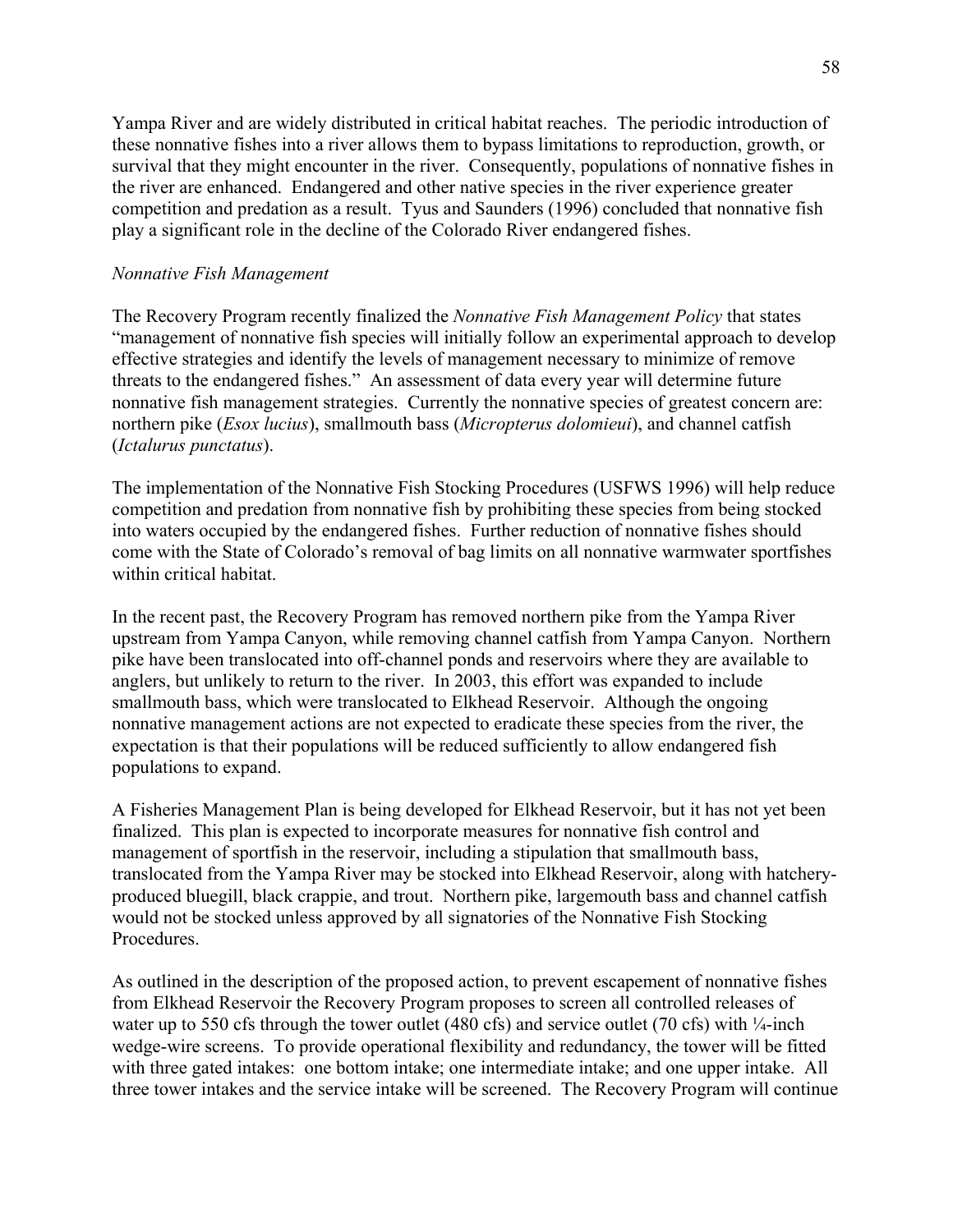to monitor the escapement of fish from the spillway and install anchors for a spillway net while the reservoir is drawn down for construction. Future installation of a spillway net will be considered based on results of spillway escapement monitoring and nonnative fish control efforts in the Yampa River.

# *Propagation*

Recovery Program propagation activities will provide endangered fishes for augmentation of populations and provide refugia to insure various stocks of endangered fishes will not be lost. Propagation facilities have been or will be expanded at the Ouray National Fish Hatchery, Wahweap, and in the Grand Valley. In addition, the State of Colorado recently completed the Mumma Native Aquatic Species Facility near Monte Vista.

Populations of razorback sucker and bonytail are so low in the Upper Colorado River Basin that augmentation of populations is an essential tool for species recovery. Both species have been stocked into the Green River in recent years. Bonytail also have been stocked in the Yampa River near its mouth. All stocking is implemented in accordance with state stocking plans approved by the Service.

# Critical Habitat Response to the Proposed Action

As identified earlier, the primary constituent elements of critical habitat for the Colorado River endangered fishes are water, physical habitat, and the biological environment (59 F.R. 13374). Water includes a quantity of water of sufficient quality delivered to a specific location in accordance with a hydrologic regime required for the particular life stage for each species. The physical habitat includes areas of the Colorado River system that are inhabited or potentially habitable for use in spawning and feeding, as a nursery, or serve as corridors between these areas. In addition, oxbows, backwaters, and other areas in the 100-year floodplain, when inundated, provide access to spawning, nursery, feeding, and rearing habitats. Food supply, predation, and competition are important elements of the biological environment.

# *Water and Physical Habitat*

Depletions from the Yampa River have and will continue to have adverse impacts on the endangered fishes and their habitats in the Yampa and Green river systems. Compared to other tributaries of the Colorado and Green rivers, there is little reservoir storage in the Yampa River Basin to reduce peak flows or augment base flows. As a result, although flows are diminished across the entire annual hydrograph relative to baseline flow conditions, the Yampa River hydrograph will retain its natural, snowmelt-driven shape. It is this characteristic of the Yampa River that makes it particularly important to the endangered fishes, providing shape to the hydrograph of the Green River, as well.

Peak flows are particularly important for transporting sediment. Adequate sediment transport is important because cobble and gravel deposits free of silt and sand are preferred spawning sites of the endangered fishes (Tyus 1990; Harvey et al. 1993; Harvey and Mussetter 1994; Wick 1997), and backwaters (the preferred nursery habitat of young Colorado pikeminnow) are maintained by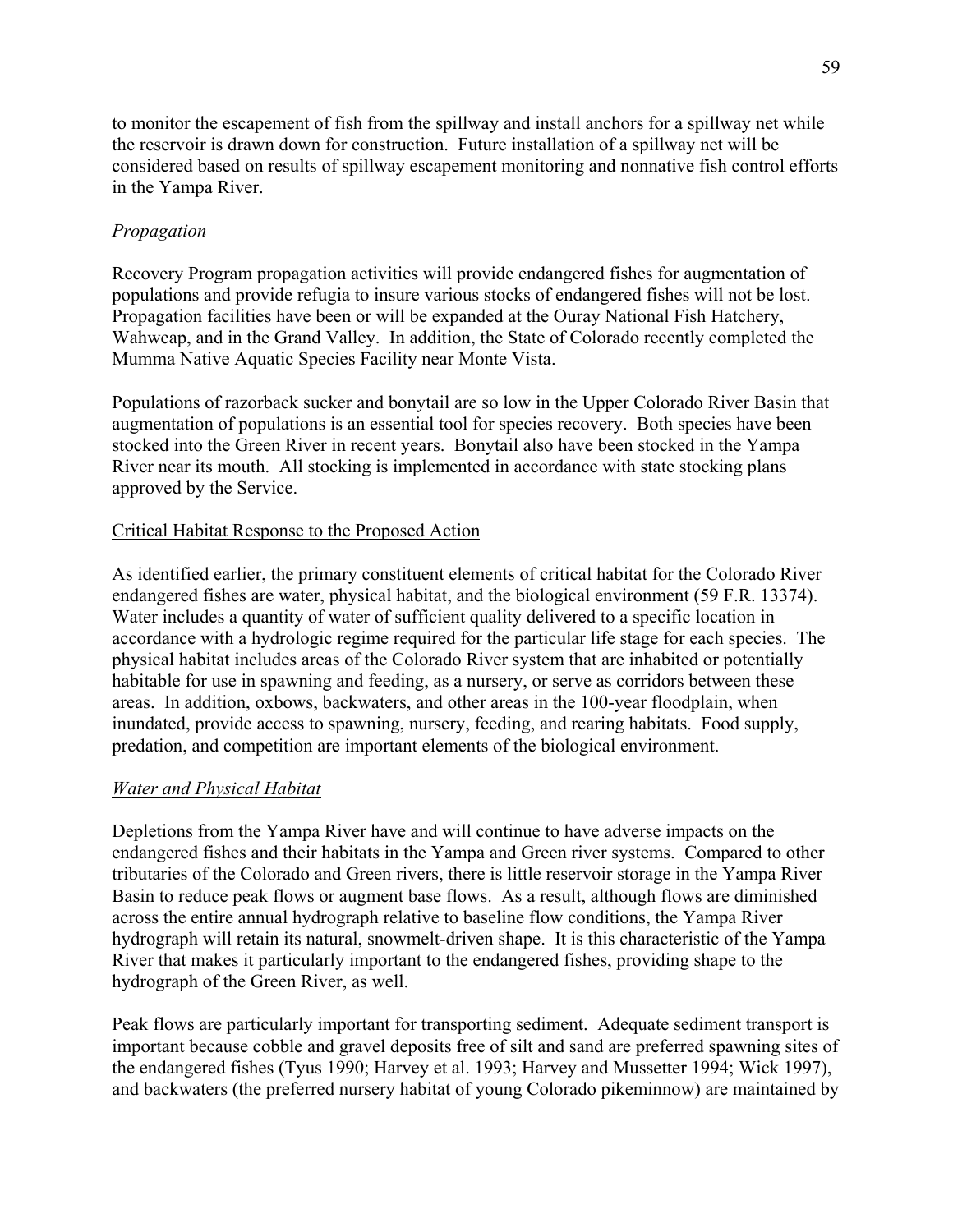periodic removal of accumulated sediments and rejuvenation of deposits that provide the structure for formation of the habitat after spring flows recede (Rakowski and Schmidt 1999, Osmundson et al. 1995). The Service believes that improving spawning and nursery habitats should result in increased reproductive success and survival of young fish (i.e., enhanced recruitment) which, over time, should lead to increases in endangered fish populations.

The Yampa River may experience extremely low flow conditions in dry years, historically as little as 2 cfs at Maybell, with average annual flow minima of about 130–140 cfs during an 83 year period (1916–1998). Base-flow augmentation is a key measure of the proposed action to minimize the impacts of depletions, allowing for base flows to be augmented 33–50 cfs depending on hydrologic conditions. In summer and fall, augmentation will provide minimum flows of 33–138 cfs, the upper limit of which would curtail augmentation until unaugmented flows again dropped to 78 cfs or less. In winter, base flows would be augmented to provide minimum flows of 33–169 cfs, at which upper point augmentation would be curtailed until flows again fell to 109 cfs. Base-flow augmentation should improve habitat conditions for the endangered fishes during this critical period. Elkhead Reservoir was selected to serve as the augmentation water supply largely because of its proximity to critical habitat, thereby minimizing transit losses and lag time, and its ability to deliver the full 7,000 AF (including transit losses) every year that augmentation is needed without significantly impacting peak flows in the Yampa River.

Without implementing the proposed augmentation plan, recommended summer/fall base-flow targets for the Yampa River would not be met in drier-than-average years in the face of current or projected future depletions. With the base-flow augmentation plan, base-flow targets for August–October (93 cfs) and November–February (124 cfs) in their historical context will be met in all but the extremely dry years. Base-flow recommendations are intended to maintain habitats of sufficient quality and quantity to sustain populations of adult Colorado pikeminnow and humpback chub within the Yampa River. Razorback sucker do not use the Yampa River during this period, and there is too little information about the distribution and habitat preferences of the bonytail to ascertain its flow needs. However, the recommended flows are intended to maintain riffle habitats that are important for production of macroinvertebrates, the basis of a food web on which all four endangered fishes rely. Osmundson et al. (1995) found that adult Colorado pikeminnow mostly use pools and backwaters during winter in the 15-Mile Reach of the Colorado River. Although there is less certainty with respect to the winter flow needs of Yampa River fishes, winter flows with the proposed action should provide adequate depth in these habitats for overwinter survival.

The proposed action is not designed to offset the adverse impacts of Flaming Gorge Dam on peak flows in the Green River system. However, peak-flow recommendations for the Green River at Jensen, Utah, "were developed in part, on the basis of the assumption that future changes in flow temperature, and sediment regimes of the Yampa River and other Green River tributaries will be consistent with existing or known pending biological opinions (Muth et al. 2000). To maximize peak flows in the Green River, these recommendations call for water to be released from Flaming Gorge Dam to coincide with and reinforce peak flows from the Yampa River. Habitat restoration measures underway or proposed in the Green River floodplain should improve habitat conditions for drifting larvae of Colorado pikeminnow and razorback sucker.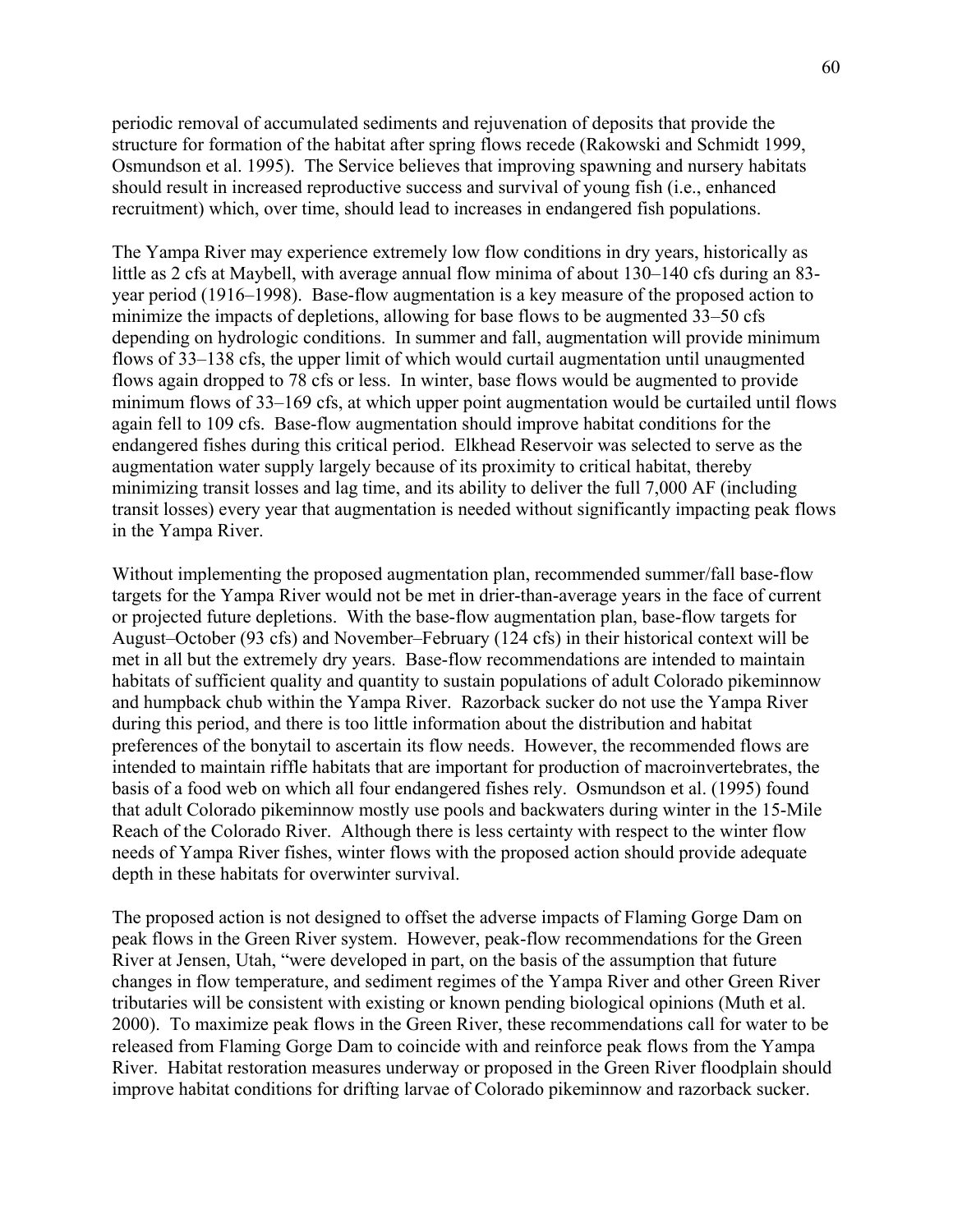The benefits of these measures will be enhanced if Flaming Gorge peak-flow recommendations are met, which is an assumption underlying this biological opinion.

The proposed action included implementation of the *Green River Subbasin Floodplain Management Plan.* The Service believes that providing floodplain habitats in the Green River with adequate depth and reduced nonnative predators and/or competitors will likely increase survival of young Colorado pikeminnow and, in particular, razorback sucker, thereby potentially resulting in stronger year classes and enhanced levels of recruitment.

# *Biological Environment*

The fish communities of most rivers in the Upper Colorado River Basin are dominated by nonnative fishes; these fishes have been identified as contributing to reductions in distribution and abundance of native fishes (Carlson and Muth 1989). Because introduced species vary in body size, environmental tolerances and habitat preferences, and have wide distributions, high abundance, and diets ranging from herbivory to piscivory, they are potential competitors with or predators on nearly all life stages of native fishes, but particularly young life stages in nursery habitats. Lentsch et al. (1996) and Tyus and Saunders (1996) emphasized the need for nonnative fish control to achieve recovery of the endangered fishes and presented options for controlling nonnative fishes in the Upper Basin that included more restrictive stocking protocols, more liberalized harvest regulations, mechanical removal, chemical eradication, and management of flows to benefit native fishes and suppress the abundance of nonnative fishes.

Nonnative fishes are considered to pose the greatest threat to the endangered fishes in the Yampa River. Nonnatives of greatest concern in the Yampa River Basin are channel catfish, northern pike, and smallmouth bass, because of known or suspected negative interactions with native fishes (Hawkins and Nesler 1991; Nesler 1995). Tyus and Saunders (1996; 2001) recommended several strategies and actions for the Yampa River to deal with these issues including development of a fisheries and conservation management plan emphasizing public relations and acceptable alternative fishing opportunities, and controlling the escapement of nonnative fishes from Elkhead Reservoir.

The following nonnative fish control measures are part of the proposed action: 1) implementing nonnative fish stocking procedures; 2) removing angler bag and possession limits in Colorado; 3) removing and translocating northern pike and smallmouth bass; 4) controlling escapement of nonnative fishes from Elkhead Reservoir 5) lethally removing channel catfish from Yampa Canyon. Effective implementation of these actions will depend on the support of the CDOW and local citizens. Ongoing Recovery Program projects to actively control nonnative fishes in the Yampa River include lethal removal of channel catfish from Yampa Canyon and removal and translocation of northern pike and smallmouth bass upstream from Yampa Canyon to Hayden, Colorado. The purpose of the September 1996 *Procedures for Stocking Nonnative Fish Species in the Upper Colorado River Basin* (USFWS 1996) is to ensure that all future stocking of nonnative fishes will be consistent with recovery of the endangered fishes. Relaxation of bag limits for nonnative sportfish in critical habitat is intended to increase harvest by anglers. Nonnative fish control activities implemented by the Recovery Program should improve the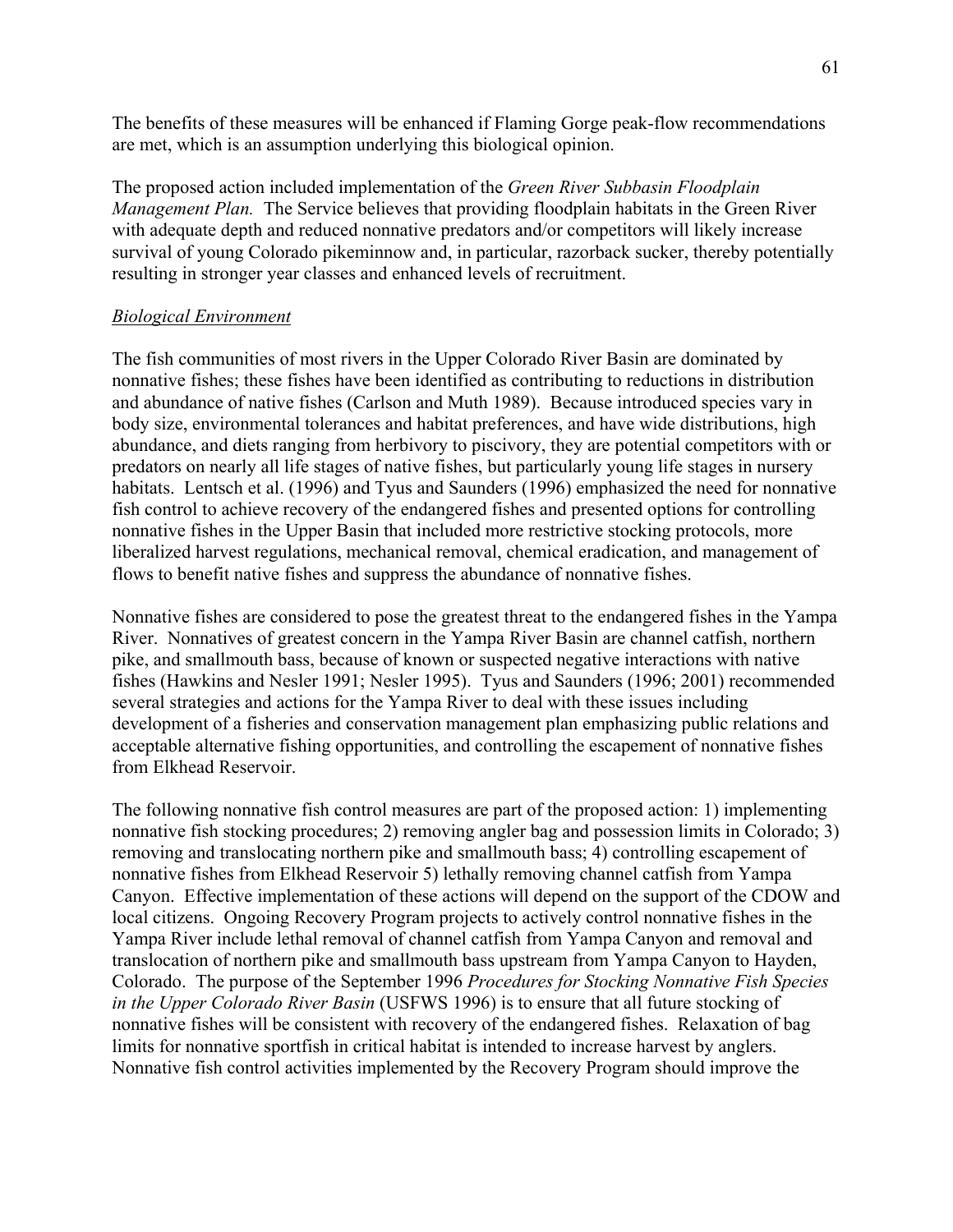quality of habitat for all endangered fishes by reducing predation and competition for food and space, resulting in enhanced native fish population abundance.

The proposed action also includes monitoring populations of both the endangered fishes and nonnative fishes. A reduction in nonnative fish populations may not produce an immediate, measurable positive response in endangered fish populations due to the longevity of the endangered fishes, as well as the co-occurrence of other confounding factors affecting their populations. However, a decline in targeted nonnative fish populations would be considered evidence of the potential beneficial effect of nonnative fish management on endangered fish populations by reducing competition and predation by these nonnative species. Population response criteria will be developed as described in the terms and conditions of the incidental take statement in this biological opinion to determine, among other things, whether a decline in nonnative fish populations has occurred and the likely benefit of that decline on endangered and other native species.

# Species Response to the Proposed Action

Ongoing or planned Recovery Program actions for the endangered fishes in the Yampa River include augmentation of base flows, implementing control measures for nonnative fishes, restoring floodplain habitat in the Green River, and augmenting endangered fish populations through stocking to assist in reestablishing viable populations (particularly bonytail and razorback sucker). The Service has concluded that although the flow-related recovery actions will not be sufficient to fully offset all the adverse effects of historic and new water depletions, it is expected that a combination of flow and non-flow management activities will provide suitable habitat for increasing numbers of the endangered fishes and likely restore, maintain and protect critical habitat to adequately offset such depletions and to minimize take, including harm. The life history of the endangered fishes suggests that populations are recruitment-limited (Wydoski and Wick 1998); therefore, ensuring adequate levels of recruitment appears to be the key for their recovery. The expected long-term response of the endangered fishes to habitat restoration and population augmentation (where needed) will be a function of the enhancement of populations through increases in abundance, expansion of current distributions, and restoration of viable population structure (i.e., all life stages present and successful recruitment of young to adult stocks).

Criteria to determine positive or negative fish population responses based on Colorado pikeminnow will be developed as described in the terms and conditions of the incidental take statement in this biological opinion. When population estimates for wild adult humpback chub are finalized, they will also be used to determine population response. Colorado pikeminnow and humpback chub will serve as surrogates for razorback sucker and bonytail, until population estimates for those species are possible.

Habitat restoration and augmentation of populations through stocking to provide sufficient numbers of fish to take full advantage of restored habitats are key elements for recovery of the endangered fishes. Floodplain habitats inundated and connected to the main channel by high spring flows are typically warmer and substantially more productive than the adjacent river and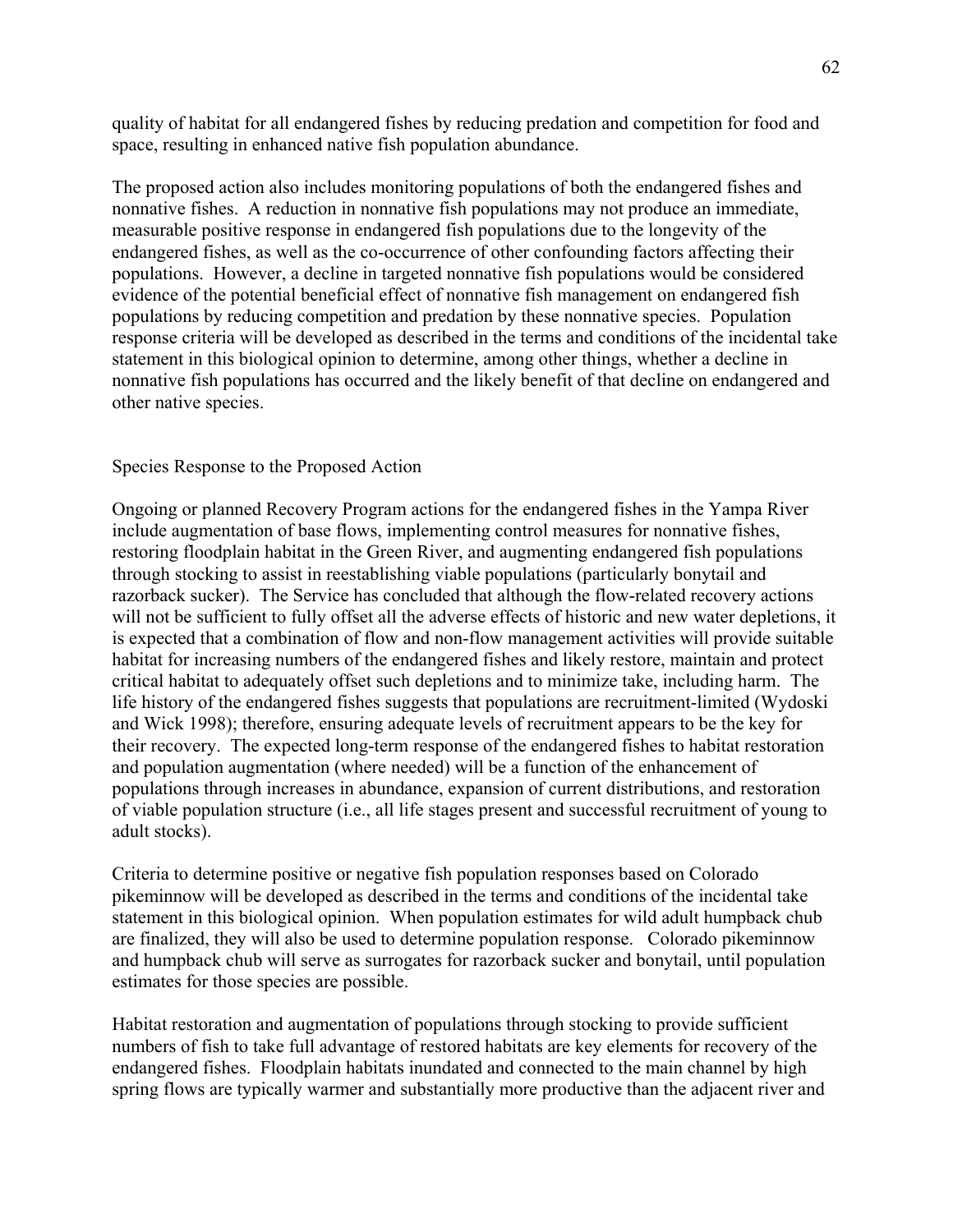have abundant vegetative cover. These habitats apparently are important growth and conditioning areas for all life stages of razorback sucker (also used by adult Colorado pikeminnow), but are critical for survival of early life stages (Wydoski and Wick 1998; Muth et al. 1998). The decline of razorback sucker in the Upper Colorado River Basin has been linked to recruitment failure, and recovery of the species seems unlikely without restoration of floodplain habitats. Enhanced growth of young razorback suckers in warm, food-rich floodplain habitats may increase overall survival by reducing the effects of size-dependent processes on survival, such as shortening the period of vulnerability to predation by nonnative fishes (Muth et al. 1998).

The Service concludes that the effect of implementation of the recovery actions will be an increase in the populations of all four species of endangered fish. The Service believes the above recovery actions must be accomplished on schedule to halt further habitat degradation and promote restoration of important habitats and enhancement of endangered fish populations. The Service anticipates that the combination of flow and non-flow recovery actions will increase populations of endangered fishes and restore critical habitat. The Service will use fish population responses to determine if the recovery actions are producing the desired positive results, but, because the endangered fishes are long-lived, detection of responses to recovery actions may take several years. Ultimately, the anticipated long-term species response to the recovery actions is attainment of recovery goals.

# CUMULATIVE EFFECTS

Cumulative effects include the effects of future State, local or private actions that are reasonably certain to occur in the action area considered in this biological opinion. Future Federal actions that are unrelated to the proposed action are not considered in this section because they require separate consultation pursuant to section 7 of the Endangered Species Act. The Service is not aware of any future non-Federal actions not included in this action under consultation involving water depletions that are reasonably certain to occur in the action area.

# **CONCLUSION**

After reviewing the current status of the endangered fishes, the environmental baseline for the action area, the effects of the proposed action and the cumulative effects, it is the Service's biological opinion that the proposed action is not likely to jeopardize the continued existence of the Colorado pikeminnow, razorback sucker, bonytail, or humpback chub and is not likely to destroy or adversely modify the designated critical habitat of these species. The implementation of the Yampa Plan and its associated Recovery Action Plan elements are expected to result in beneficial effects to critical habitat on the Yampa River and Green River downstream from its confluence with the Yampa River and induce a positive species response. These beneficial effects include:

- augmentation of late summer/fall base flows in the Yampa River that will provide improved habitat quantity and quality for adult endangered fishes
- restoration of bottomland habitat in the Green River that will provide nursery habitat for razorback sucker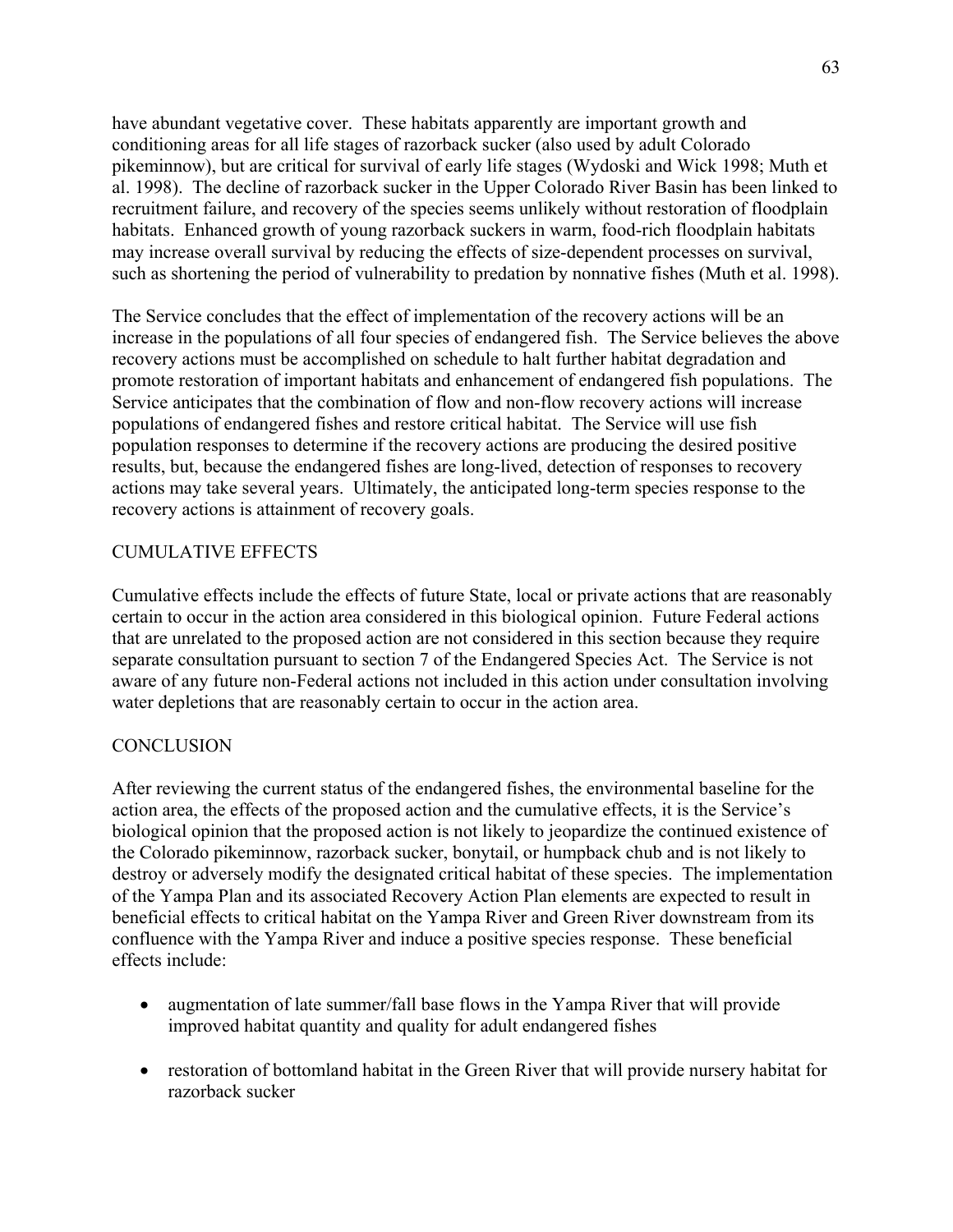- implementation of measures to prevent endangered fishes from being lost to the river system in diversion canals
- implementation of nonnative fish management to reduce competition and predation with endangered fishes
- propagation and stocking of endangered fishes to increase numbers of endangered fishes in the Green and Yampa rivers

Water depletions included in the Yampa Plan will cause adverse effects to the subject endangered fishes and their designated critical habitat. However, with the implementation of the Recovery Action Plan elements the adverse effects are not likely to jeopardize the continued existence of the species. Implementation of the subject elements will avoid direct or indirect alteration of critical habitat that appreciably diminishes the value of critical habitat for the conservation of the endangered fishes.

# INCIDENTAL TAKE

Section 9 of the Act and Federal regulation pursuant to section 4(d) of the ESA prohibit the take of endangered and threatened species, respectively, without a special exemption. Take is defined as to harass, harm, pursue, hunt, shoot, wound, kill, trap, capture or collect, or to attempt to engage in any such conduct. Harm is further defined by the Service to include significant habitat modification or degradation that results in death or injury to listed species by significantly impairing essential behavioral patterns including breeding, feeding, or sheltering. Harass is defined by the Service as intentional or negligent actions that create the likelihood of injury to listed species to such an extent as to significantly disrupt normal behavior patterns which include, but are not limited to breeding, feeding or sheltering. Incidental take is defined as take that is incidental to, and not the purpose of, the carrying out of an otherwise lawful activity. Under the terms of section  $7(b)(4)$  and section  $7(o)(2)$ , taking that is incidental to and not intended as part of the agency action is not considered to be prohibited taking under the ESA provided that such taking is in compliance with the terms and conditions of this incidental take statement.

The measures described below are nondiscretionary, and must be undertaken so that they become binding conditions of any Federal discretionary activity, for the exemption in section 7(o)(2) to apply. The participating Federal Agencies have a continuing duty to monitor the activity covered by this incidental take statement. If the Recovery Program 1) fails to assume and implement the terms and conditions or 2) fails to retain oversight to ensure compliance with the terms and conditions, the protective coverage of section  $7(0)(2)$  may lapse for the projects covered by this incidental take statement.

The Service anticipates that take in the form of harm will occur in association with current and future water depletions. Colorado pikeminnow, humpback chub, bonytail, and razorback sucker are harmed from the reduction of water in their habitats resulting from the project in the following manner: 1) individuals using habitats diminished by the proposed water depletions could be more susceptible to predation and competition from nonnative fish; 2) habitat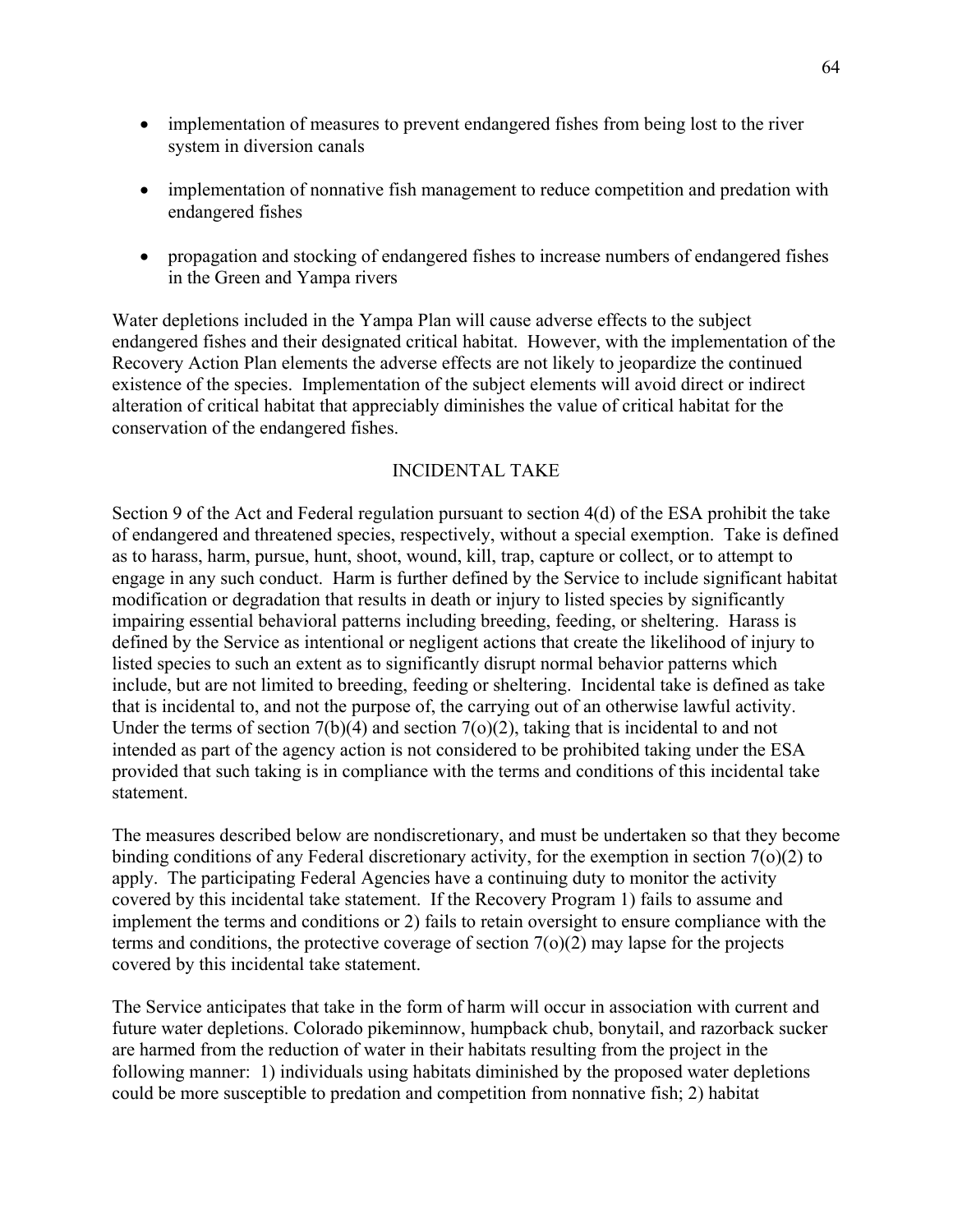conditions may be rendered unsuitable for breeding and raising of young because reduced flows would impact habitat formulation and maintenance as described in the biological opinion.

In addition, take is anticipated to occur when water is diverted from the river for irrigation, municipal, and industrial water systems addressed in this biological opinion. This incidental take is expected to be in the form of mortality because any fish that enter canals or other water diversions that serve agricultural areas or irrigation, municipal, and industrial facilities may not survive if they are stranded when water is no longer diverted. Take is also anticipated from predation and/or competition by nonnative fishes with the four listed fishes, if nonnative fishes escape from Elkhead Reservoir during or after construction of reservoir enlargement. The purpose of the reservoir enlargement is to provide flows for endangered fishes in the Yampa River during low water periods. Any incidental take associated with other recovery actions has been or will be addressed during project specific environmental compliance. The Recovery Program will be responsible for providing any required reasonable and prudent measures to minimize incidental take.

#### AMOUNT OR EXTENT OF TAKE

Water depletions cause incidental take in the form of harm by reducing habitat availability and habitat maintenance capability of the Yampa and Green rivers as described in the "effects of the action" section in the accompanying biological opinion. Estimating the number of individuals of these species that would be taken as a result of water depletions is difficult to quantify for the following reasons: 1) determining whether an individual failed to breed as a result of water depletions versus natural causes would be extremely difficult to determine; 2) finding a dead or injured listed fish would be difficult, due to the large size of the project area and because carcasses are subject to scavenging; 3) natural fluctuations in river flows and species abundance may mask project effects, and 4) effects that reduce fecundity are difficult to quantify. According to Service policy, as stated in the Endangered Species Consultation Handbook (March 1998) (Handbook), some detectable measure of effect should be provided, such as the relative occurrence of the species or a surrogate species in the local community, or amount of habitat used by the species, to serve as a measure for take. Take also may be expressed as a change in habitat characteristics affecting the species, such as water quality or flow (Handbook, pp. 4-47 to 4-48). Because estimating the number of individuals of the four listed fishes that could be taken by the water depletions addressed in this biological opinion is difficult, we have developed a surrogate measure to estimate the amount of anticipate take to listed fish in the form of harm. The surrogate we are using is the reduction of water that would occur from the proposed action. We exempt all take in the form of harm that would occur from an average annual 167,854 AF of existing water depletions and an average annual 53,532 AF of future water depletions. Water depletions above the amount addressed in this biological opinion would exceed the anticipated level of incidental take and are not exempt from the prohibitions of section 9 of the ESA. The method for determining the actual level of new depletions is described in Appendix D.

Adult Colorado pikeminnow may be taken by entrainment in unscreened irrigation diversions on the reach of the Yampa River from Deerlodge Park upstream to Craig. In the Grand Valley of the Colorado River, endangered fishes have been found in irrigation canals. However, these canals divert considerably more volume than any diversion on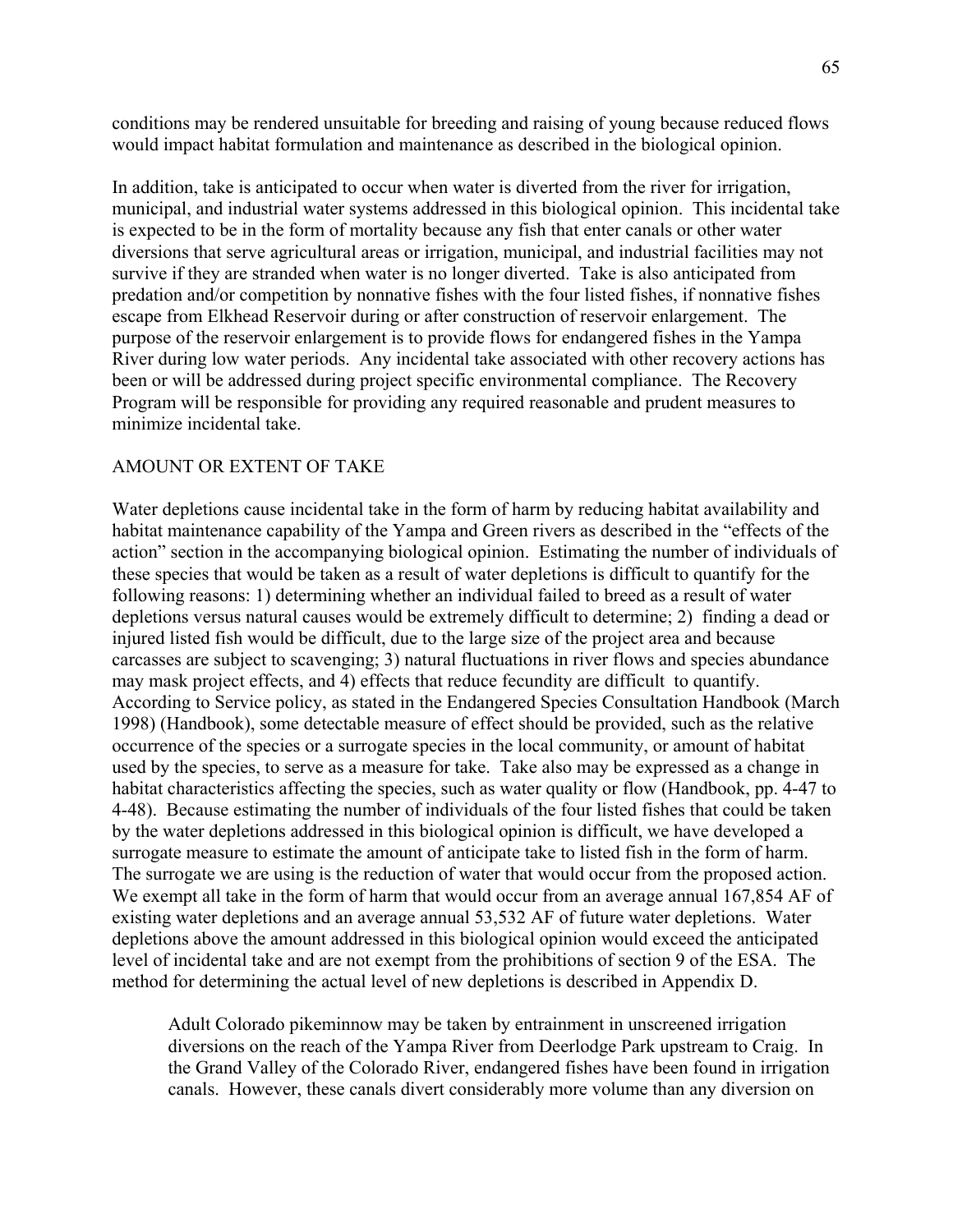the Yampa River, therefore fewer fish are anticipated to be entrained in irrigation canals on the Yampa River than on the Colorado River. Adult Colorado pikeminnow may also be taken by entrainment in irrigation canals or through municipal or industrial water delivery systems from Craig, Colorado, downstream to Dinosaur National Monument. The Service does not anticipate incidental take of larval or young-of-the-year Colorado pikeminnow in irrigation, municipal, or industrial water delivery systems, because these life stages do not occur above Dinosaur National Monument. Razorback sucker, humpback chub and bonytail are unlikely to occur upstream from Yampa Canyon and therefore, unlikely to be incidentally taken. However, Green River populations of razorback sucker are being augmented with hatchery-raised fish. In addition, bonytail also are being stocked near the mouth of the Yampa River. Therefore, at such time as there are sufficient numbers of adult razorback sucker and/or bonytail in the middle Green/Yampa rivers to disperse upstream into the Yampa River, incidental take of these species by entrainment may need to be re-evaluated.

The Service finds that the anticipated amount of incidental take associated with irrigation, municipal, and industrial water delivery systems will be difficult to detect because finding a dead or impaired specimen is unlikely; the water may be very turbid, making it difficult for fish of any size to be easily observed, and any stranded fish will be susceptible to predators and scavengers. However, the anticipated incidental take for Colorado pikeminnow >300 mm was estimated as follows.

Numerous diversions and pumps occur the Yampa River from Craig to Lily Park, mostly for agricultural purposes. Many of these diversions and pumps are very small and pose little threat to fish >300 mm, because fish of this size are not likely to enter small canals or be impinged on pump screens. Large municipal and industrial diversions are located upstream from critical habitat. However, at least one major irrigation diversion below Craig, the Maybell Canal, is large enough for adult pikeminnow to enter.

The Service anticipates an annual incidental take of less than one percent of the current adult Colorado pikeminnow population below Craig. Recent preliminary populations estimates for Colorado pikeminnow in the Yampa River below Craig are 253 adults (Bestgen et al. 2004). Therefore, the current level of anticipated incidental take is less than 3 adult Colorado pikeminnow per year. As population estimates change (either up or down), the level of anticipated incidental take would change proportionately.

Incidents of predation by northern pike on endangered fishes have been observed in both the Yampa and Green rivers. Other nonnative predators, such as smallmouth bass and channel catfish, also present a threat to endangered fishes due to both predation and competition for food and space. Evidence of attempted predation includes bite marks observed on Colorado pikeminnow that escaped from northern pike and remains of Colorado pikeminnow and razorback sucker found in the stomachs of northern pike (J. Hawkins, pers. comm.; K. Christopherson, pers. comm.). There has been no direct observation of predation on humpback chub or bonytail, but given their smaller adult sizes it is highly likely that these species also suffer predation by northern pike, as well as smallmouth bass and channel catfish. Smallmouth bass and channel catfish are not considered capable of preying on large adult Colorado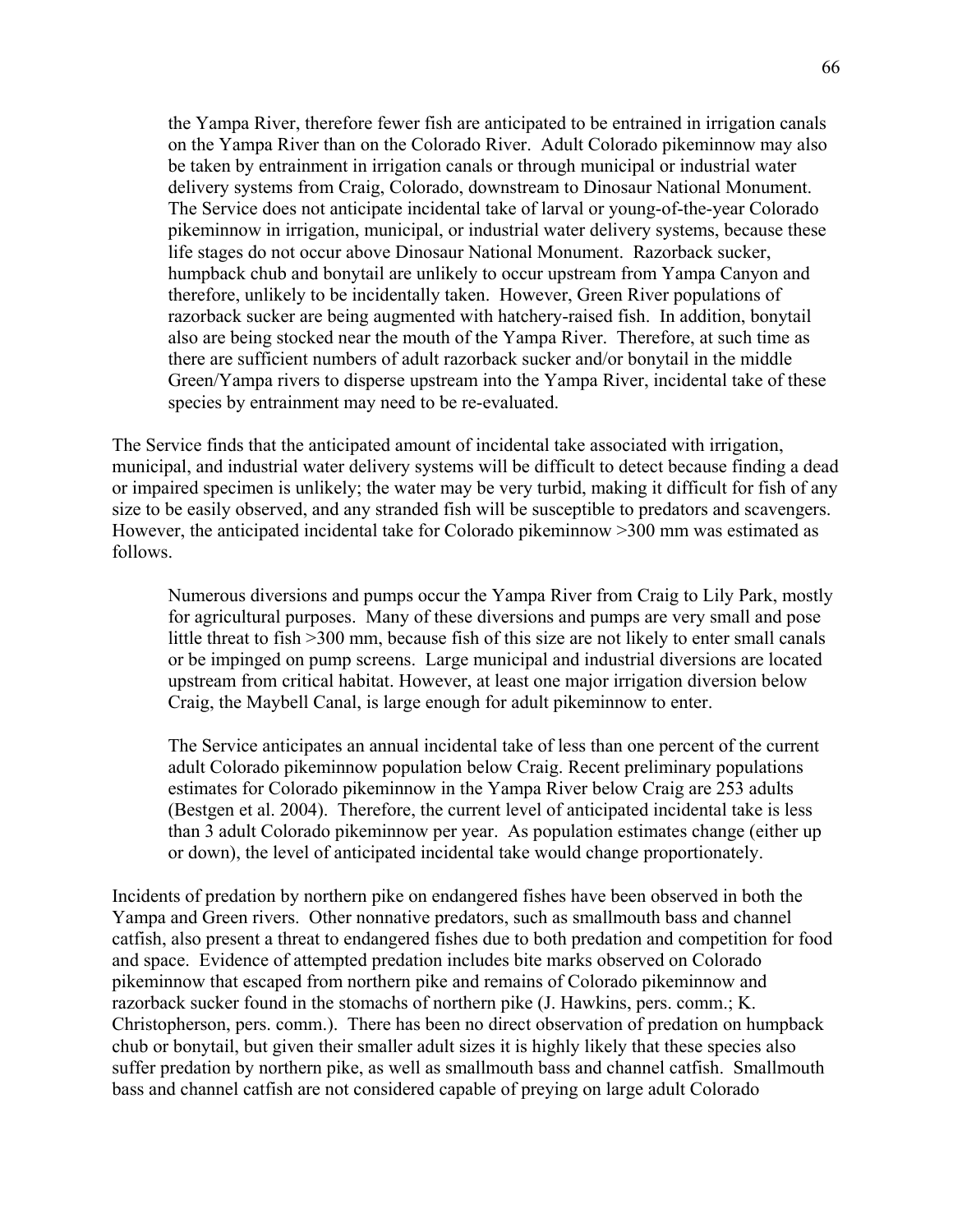pikeminnow or razorback sucker. However, they could prey upon smaller life stages of these species, as well.

Quantification of take due to predation by nonnative fishes is difficult. Only recently ingested endangered fishes are likely to be found in nonnative predators. The two endangered fishes that were directly observed to be taken by northern pike were found only serendipitously. The Colorado pikeminnow was so large that its caudal fin protruded from the mouth of the northern pike, and the razorback sucker was found only because it had been stocked and its implanted PIT tag was detected through the gut of the northern pike.

Incidental take could result from nonnative fish management activities sponsored by the Recovery Program. Injury or mortality can result from capturing fish by electrofishing, netting, and angling. Take associated with research and fishery management activities are addressed under ESA section  $10(a)(1)(A)$  permits (scientific collecting permits).

In addition, actions taken by anglers in accordance with state fishing regulations can result in injury or mortality of endangered fishes. The State of Colorado relaxed bag and possession limits for nonnative sportfish taken from the Yampa River, and is encouraging anglers to participate in an activity that could harm the endangered fishes, particularly the Colorado pikeminnow due to inadvertent capture and subsequent handling prior to release. This provision is applicable only to take that is incidental to the otherwise lawful activity of sportfishing; it confers no protection from the prohibitions of section 9 of the ESA due to willful, malicious acts that result in injury or death to protected species. The relaxed bag and possession limits are considered part of the Yampa Plan and part of the State of Colorado's commitment to nonnative fish management within critical habitat of the endangered fishes. Therefore, harming or killing endangered fishes by angling in the Yampa River is exempt from the prohibitions of section 9 of the ESA.

If Elkhead Reservoir is enlarged, take may occur during construction, when the reservoir would be drawn down to facilitate construction. Northern pike were originally stocked in Elkhead Reservoir in 1977 and have escaped into the Yampa River (T. Nesler, pers.comm.). When Elkhead Reservoir was drawn down in the early 1980s it is thought that large numbers of northern pike escaped the reservoir. Results of recent studies indicate black crappie and bluegill are the dominant species escaping over the Elkhead Reservoir spillway (Nesler and Miller 2003). These species are predominantly lake dwelling fish and are rarely captured in the Yampa River. Nonnative fishes potentially could escape from the reservoir during the construction period. However, to minimize escapement, the existing controlled outlet would be screened prior to initially drawing down the reservoir, and the spillway would also be screened prior to the 2005 spring runoff. After construction, the new spillway would not be screened; therefore, escapement of nonnative fishes from the reservoir would be possible over the new spillway. Part of the proposed action includes screening the new outlet works at Elkhead Reservoir, operating the controlled outlet(s) to minimize spillway discharge, and monitoring fish escapement over the spillway.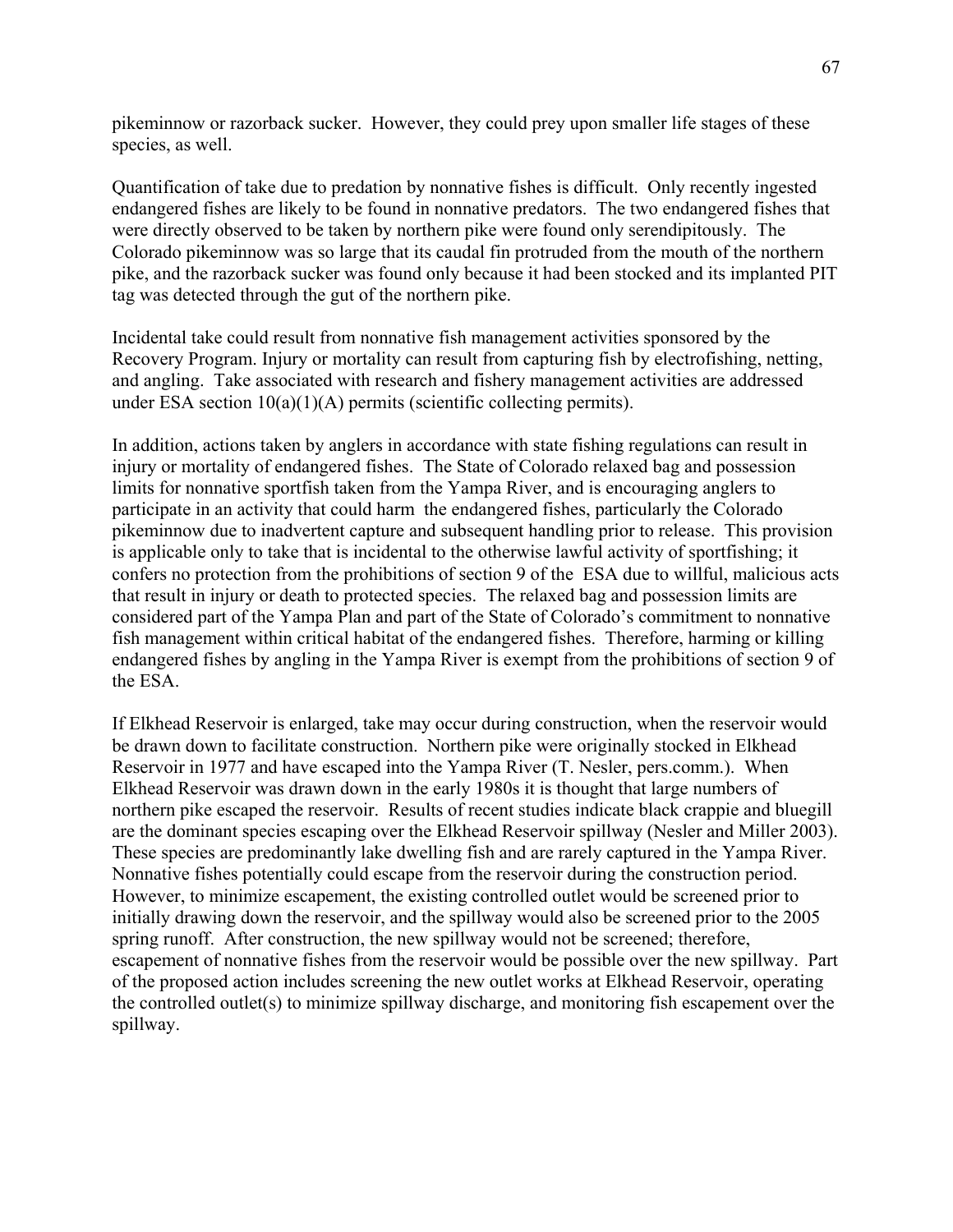# REASONABLE AND PRUDENT MEASURES

The implementation of the Recovery Program and the specific actions outlined in the Yampa Plan are intended to recover the listed species and minimize impacts of water depletions, therefore, the recovery action items outlined in the biological opinion will also serve as reasonable and prudent measures for minimizing the take that results from the water depletions addressed in the biological opinion. To reduce the level of incidental take of adult and subadult Colorado pikeminnow, the following reasonable and prudent measures have been developed to minimize take:

- 1. The Recovery Program will monitor all new water depletion projects over 100 AF/year to determine impacts to peak flows on the Yampa River.
- 2. The Recovery Program will evaluate the level of incidental take due to entrainment of Colorado pikeminnow by diversion canals within critical habitat on the Yampa River.
- 3. If found appropriate in the evaluation, the Recovery Program will implement measures to reduce take at diversion canals within critical habitat on the Yampa River.
- 4. The Recovery Program will continue efforts to minimize the impacts of nonnative fishes on the four listed fish species.
- 5. The Recovery Program will continue to coordinate a targeted public outreach program to inform local stakeholders of the nonnative fish management activities and to educate anglers.
- 6. Within one year of the issuance of this biological opinion, the Recovery Program will develop criteria to determine positive or negative population responses for Colorado pikeminnow. When population estimates for wild humpback chub are finalized, they will be used to determine population response. These two species will serve as surrogates for bonytail and razorback sucker until population estimates for those species are possible. In addition, the status of nonnative fish populations will be used to assess the effectiveness of nonnative fish control activities in reducing the abundance of nonnative fishes, and the status of native fish populations will be used to assess any response of the native fish community to reductions in the abundance of nonnative fishes.
- 7. The Recovery Program will provide an annual assessment of Yampa River recovery actions.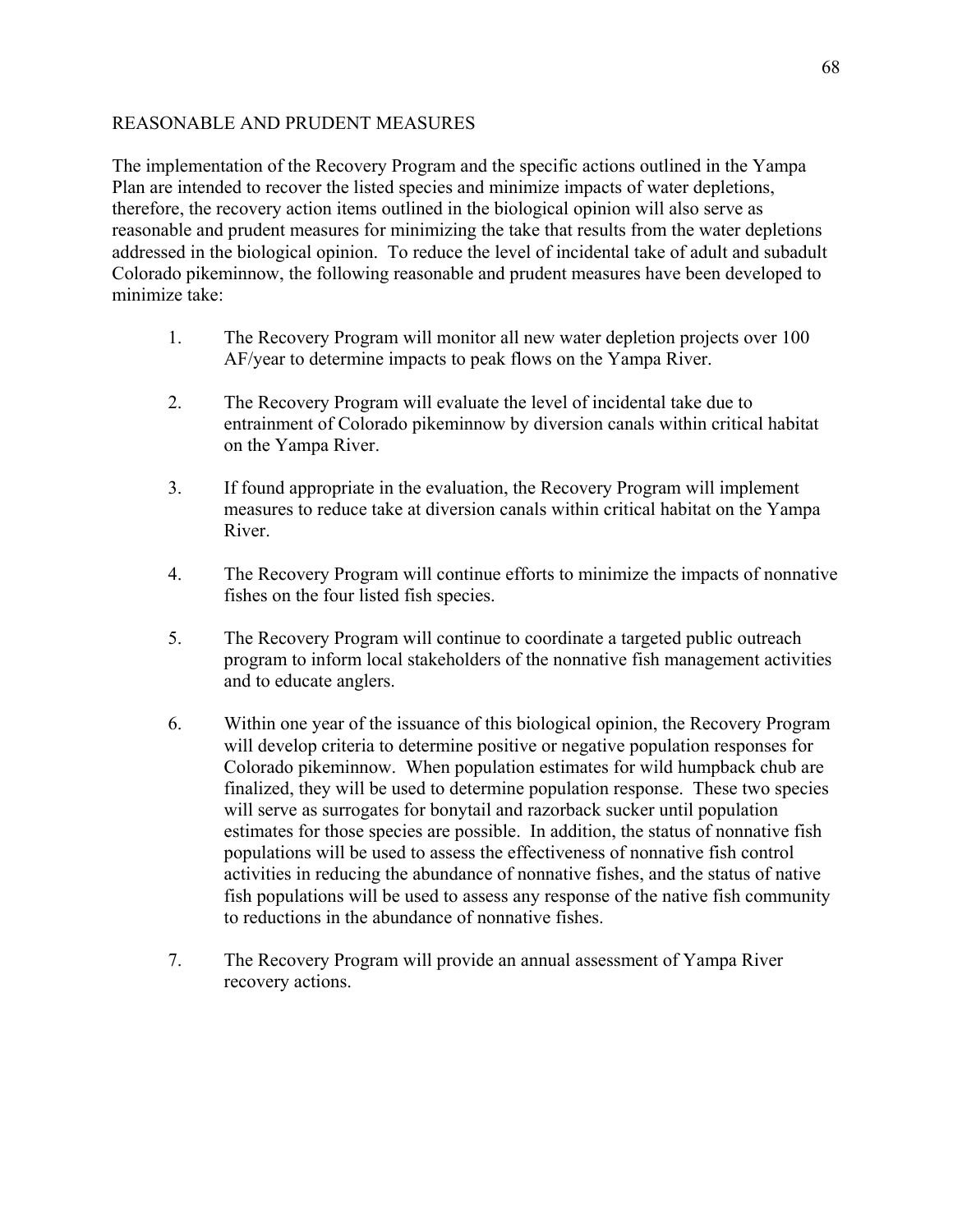## EFFECT OF THE TAKE

In the accompanying biological opinion, the Service determined that the anticipated level of incidental take is not likely to result in jeopardy to the species or destruction or adverse modification of critical habitat with full implementation of recovery actions.

# TERMS AND CONDITIONS

In order to be exempt from the prohibitions of section 9 of the Act, the following terms and conditions, which implement the reasonable and prudent measures described above, must be satisfied. These terms and conditions are nondiscretionary.

- 1. The Recovery Program will use the CRDSS hydrologic model to track and analyze all new water depletion projects over 100 AF/year to determine impacts to peak flows on the Yampa River in critical habitat. The Recovery Program will provide the results of the analysis to the Service.
- 2. The Recovery Program will develop a plan to monitor the amount of take due to entrainment by December 31, 2005, and add it to the Recovery Action Plan. Specific implementation elements and timing will be determined in the plan. At a minimum, and as an initial effort, this assessment will involve a survey of the Maybell Canal, following the end of the irrigation season. Such a survey will serve a dual purpose of evaluating take and, if any endangered fishes are found, salvaging surviving individuals and returning them to the river alive. Because endangered fishes are rare upstream from Yampa Canyon, other native species >300 mm in length may serve as surrogates for the endangered fishes. The rate of entrainment would be determined based on the number of individuals of endangered or surrogate species recovered from the canal versus an estimate of population densities in the river. The evaluation of take will include recommendations for minimization of take at diversion canals in critical habitat.
- 3. If found appropriate in the evaluation and after approval by the Service, the Recovery Program will implement one or both of the following:
	- i. Design and construct fish preclusion devices to prevent or reduce adult and subadult fish (>300 mm TL) from entering diversion canal(s).
	- ii. Undertake annual fish salvage activities to recover any endangered fish that may be trapped in diversion canals and return these fish to the river alive.
- 4. The CDOW is in the process of developing a Lake Management Plan for Elkhead Reservoir. The Recovery Program will ensure completion of a Final Lake Management Plan for Elkhead Reservoir, that has been approved by the Service, prior to stocking fish in the reservoir.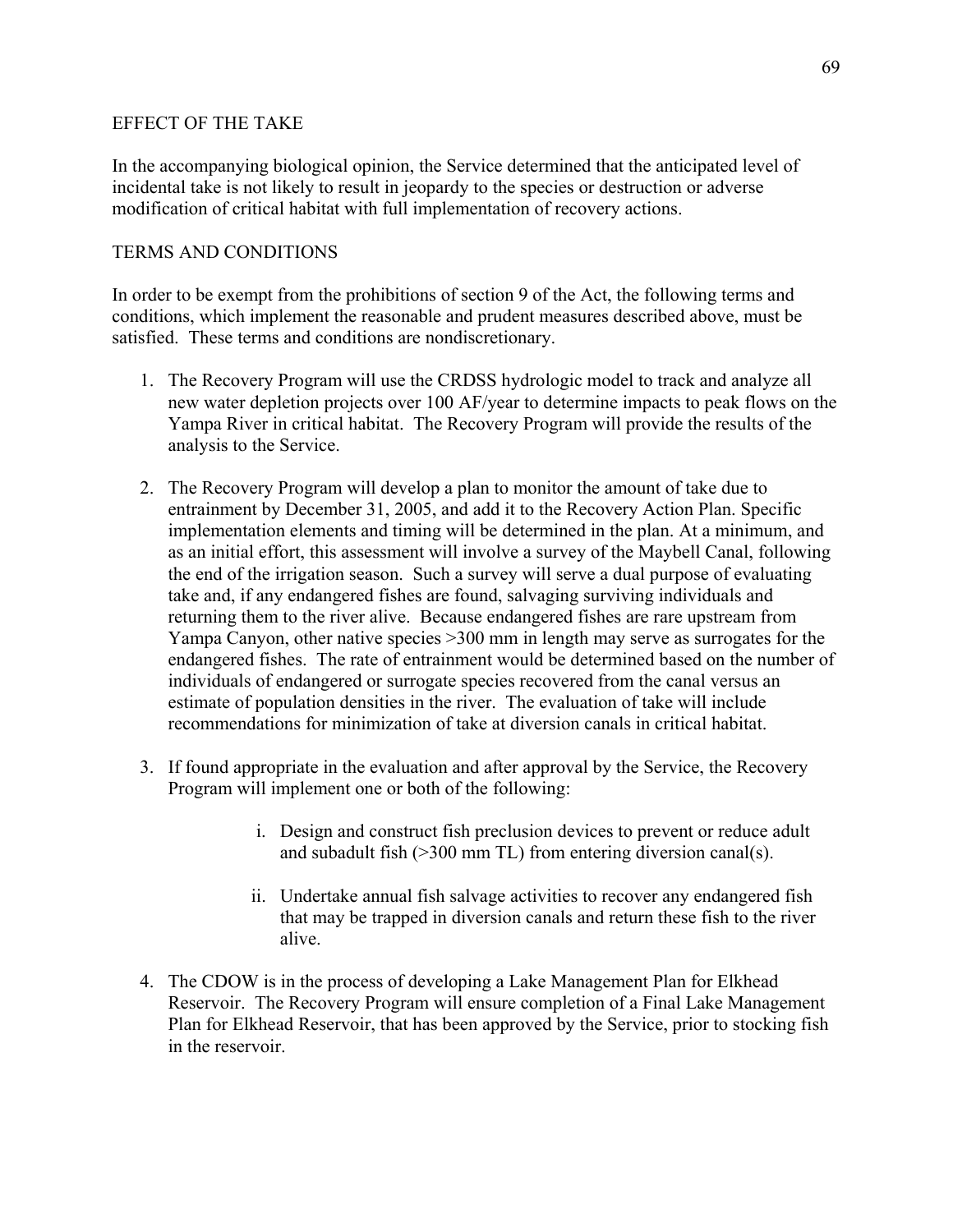- 5. The Recovery Program will strategically place and maintain signs and implement public outreach on the following: how to identify the endangered fishes; proper handling prior to and during release back to the river; and the legal ramifications for failing to exercise due caution and care with respect to these species. The Recovery Program will maintain an active public outreach program to inform local stakeholders of Recovery Program activities in the Yampa River basin.
- 6. The population response criteria will be based on the following factors. Factors a and b will be used as an interim assessment of the status of the species.
	- a. One major element of the proposed action is to implement nonnative fish control measures in the Yampa River. Therefore the Service is anticipating a significant reduction in the nonnative fishes in the Yampa River, especially small mouth bass and northern pike. Data from the nonnative control program will be examined annually with the first data synthesis expected in 2006 to determine if there has been a depletive effect in nonnative fish populations in the Yampa River.
	- b. The Yampa River has seen recent declines in populations of all native fish species. In 2006, the Recovery Program will examine the results of the ongoing the native fish population response study and determine if there has been an increase or decrease in native fish populations in the Yampa River associated with ongoing nonnative fish control actions.
	- c. The Recovery Program is conducting Colorado pikeminnow population estimates for the years 2000–2003 for the Green River subbasin. This includes population estimates for the Lower Green, Middle Green, White and Yampa rivers. These population estimates will be used to determine existing conditions for the purposes of a population response. The Recovery Program is also conducting estimates of the Desolation-Gray and Yampa Canyon populations of humpback chub in the Green River subbasin. The next population estimate will be conducted for the years 2006–2008. The population response criteria will use these population estimates to determine a positive response or a significant decline. Evaluations of stocked razorback sucker and bonytail will be used to develop population criteria for these species.
	- d. The Yampa River contains one of two major spawning areas for the Colorado pikeminnow documented by collection of larval fish. Any indication that reproduction has ceased to occur or has been significantly diminished in the Yampa River would be a factor in determining population response.
	- e. Recruitment to the adult population is an important factor in determining population trends. Therefore, recruitment rates will be incorporated into the population response criteria.
- 7. The Recovery Program shall provide an annual report on the status of recovery actions in the Green and Yampa River Basins. This will include a report on nonnative fish removal,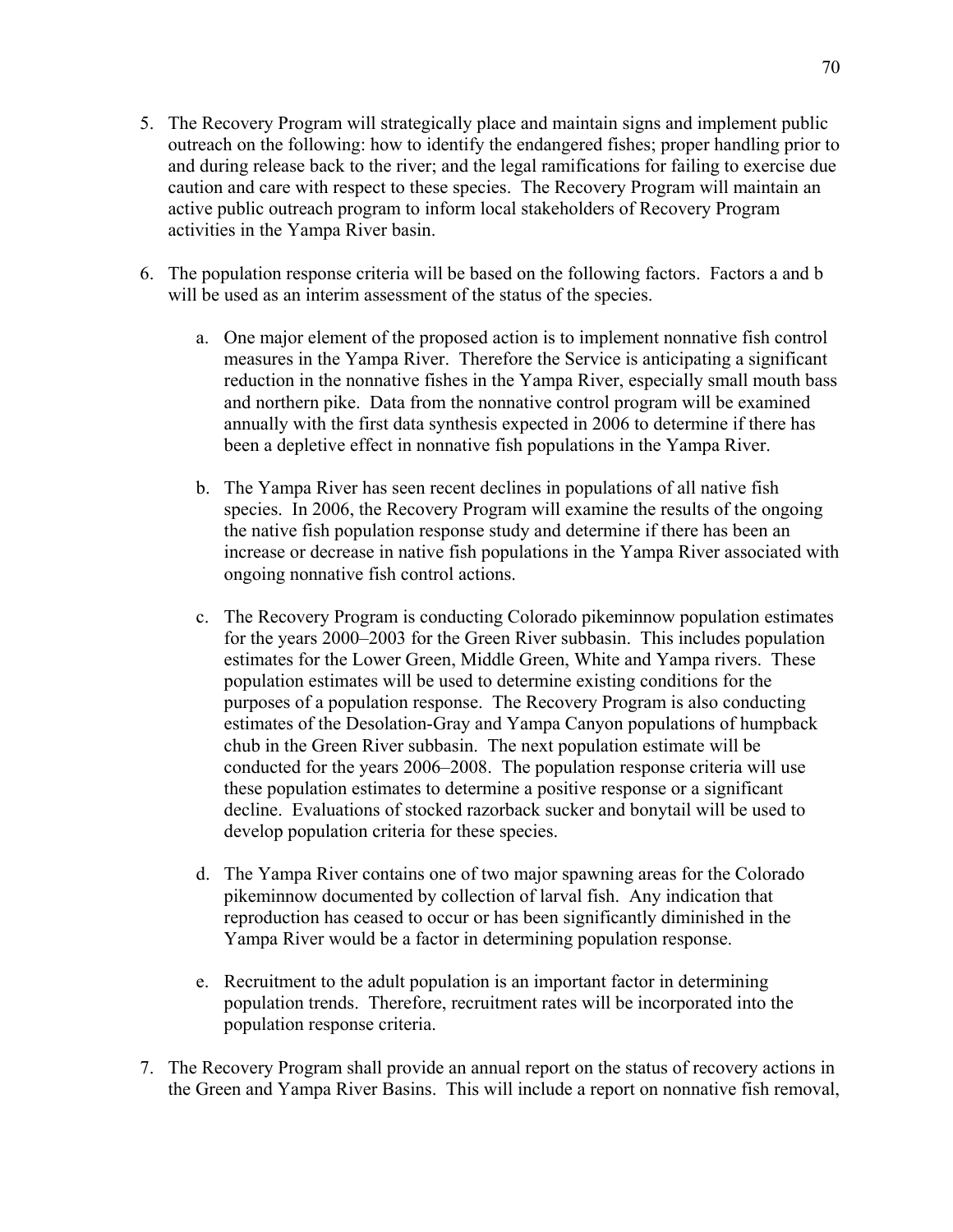its impact on the status of the four listed fish and plans for future management. Based on these annual reports, the Recovery Program will continue native fish monitoring in accordance with Colorado's Aquatic Management Plan and determine a native fish response. Non-endangered native fishes serve as a surrogate for endangered fishes as an indicator of aquatic ecosystem health.

The reasonable and prudent measures, with their implementing terms and conditions, are designed to minimize incidental take at existing facilities in the action area from depletions from the Yampa River above its confluence with the Green River that might otherwise result from the proposed action. Incidental take statements exempt those actions covered by the incidental take statement from the ESA's section 9 prohibitions if the reasonable and prudent measures and the implementing terms and conditions of incidental take statements are satisfied. If, during the course of the action, this level of incidental take is exceeded, such incidental take represents new information requiring reinitiation of consultation to review of the reasonable and prudent measures provided. The Service will consider the causes of the taking and review the need for possible modification of the reasonable and prudent measures.

# INDIVIDUAL CONSULTATIONS UNDER THE UMBRELLA OF THIS PROGRAMMATIC BIOLOGICAL OPINION

This programmatic consultation is on the *Management Plan for Endangered Fishes in the Yampa River Basin*. The Service determined that the Recovery Action Plan items included in the Yampa Plan are sufficient to avoid the likelihood of jeopardy and/or adverse modification of critical habitat for depletion impacts for existing depletions (estimated average annual 168,000 AF/year) and future depletions (53,000 AF/year), as defined in the Yampa Plan. Individual section 7 consultation is required on all future specific Federal actions pursuant to the ESA, to determine if they fit under the umbrella of this programmatic biological opinion. Non-Federal projects with existing depletions (as of the date of this biological opinion) are not required to consult under section 7 until there is a Federal nexus, at which time it will be determined if the project fits under the umbrella of this programmatic biological opinion. The following criteria must be met at the time of individual project consultation to rely on the Recovery Program and be considered under the umbrella of this programmatic consultation:

- 1. A Recovery Agreement must be offered and signed for individual projects depleting more than 100 acre/feet, prior to conclusion of section 7 consultation. An example of a Recovery Agreement is provided in Appendix E.
- 2. For projects involving water depletions less than 100 AF/year, the Federal agency must document the project location, the amount of the water depletion, identify if the depletion is new or historic, and provide the information to the Service when consultation is initiated.
- 3. A fee to fund recovery actions will be submitted as described in the proposed action for new depletion projects greater than 100 AF/year. The current fee is \$16.30 per acre-foot and is adjusted each year for inflation.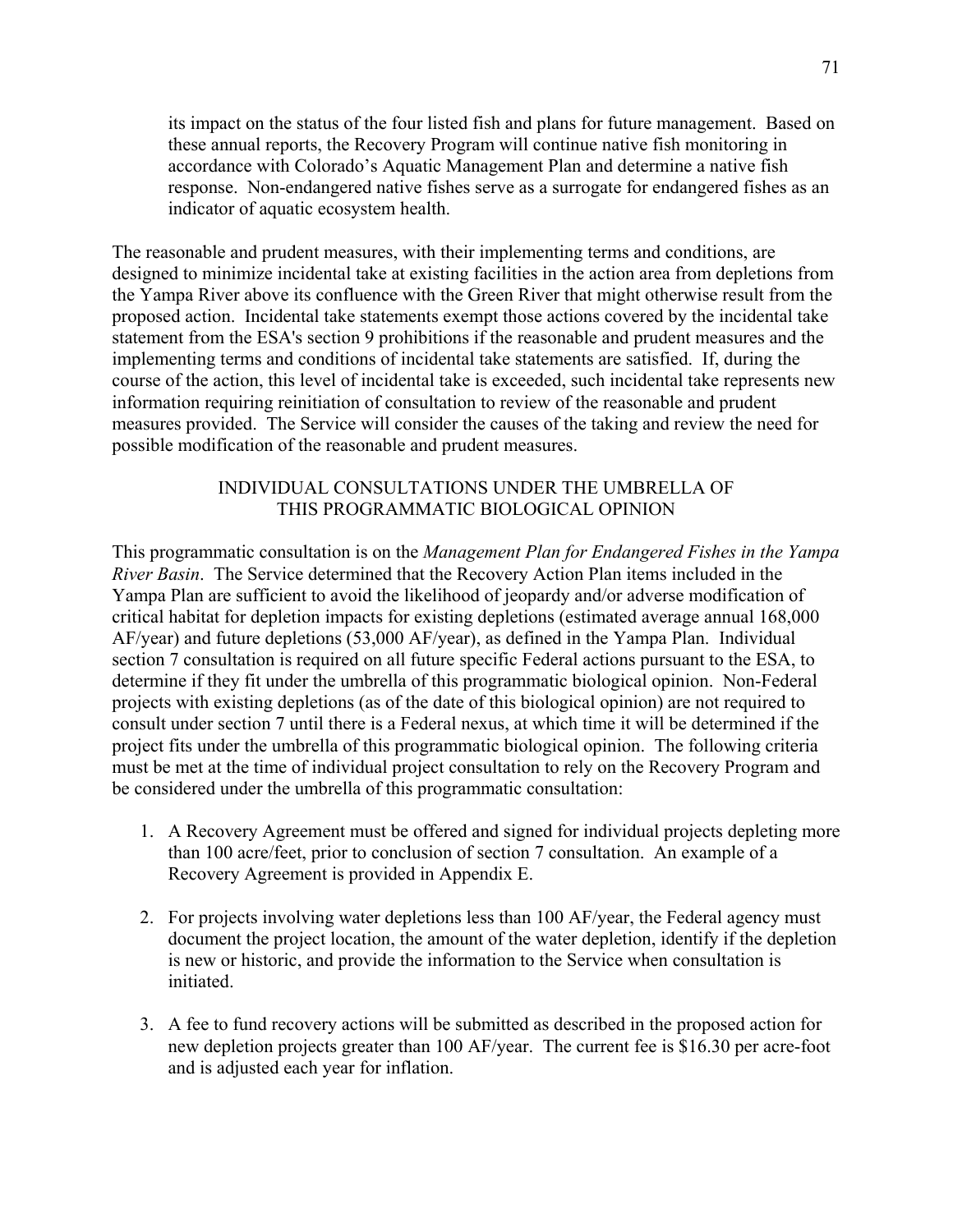- 4. Reinitiation stipulations, described below, will be included in all individual consultations under the umbrella of this programmatic.
- 5. The Service and project proponents will request that discretionary Federal control be retained for all consultations under this programmatic.

Under this opinion, future consultations that meet the criteria would avoid the likelihood of jeopardy and/or adverse modification of critical habitat from depletion impacts. Projects that don't meet the criteria are not part of the proposed action, and therefore will require consultation outside of the Recovery Program.

# CONSERVATION RECOMMENDATIONS

Section 7(a)(1) of the Act directs Federal agencies to utilize their authorities to further the purposes of the Act by carrying out conservation programs for the benefit of endangered and threatened species. Conservation recommendations are discretionary agency activities to minimize or avoid adverse effects of a proposed action on listed species or critical habitat, to help implement recovery plans, or to develop information.

The Service is recommending the following conservation actions:

- 1. As part of the annual assessment of the nonnative fishes control program the Recovery Program should evaluate the need to implement lethal removal of nonnative fishes in and upstream from critical habitat in Colorado. The program already includes this feature in Utah and in Yampa Canyon in Colorado. Lethal removal of nonnative fishes makes nonnative fish control much more efficient and cost effective. The Recovery Program should also evaluate the need for screening other reservoirs upstream from critical habitat that may contribute nonnative fishes to critical habitat and evaluate expanding the river miles of nonnative fish control.
- 2. Install additional SNOTEL sites in the headwater reaches of the Yampa River, Upper Green River and Little Snake River. These will serve to better predict the timing and magnitude of peak flows in these basins and inform the operators of Flaming Gorge Dam to time releases from the dam for maximum effect.
- 3. Install additional stream flow gages in appropriate locations on the Yampa River. These would serve the dual purpose of 1) enhancing the ability of water managers to track water released from storage to augment instream flows and 2) providing information to the CRDSS to better determine the magnitude, timing, and potential impacts of future depletions.
- 4. Evaluate the temporary spillway net proposed for Elkhead Reservoir for potential use of similar technology for nonnative fish control on a permanent or temporary basis at Elkhead Reservoir or other facilities in the Upper Colorado River Basin.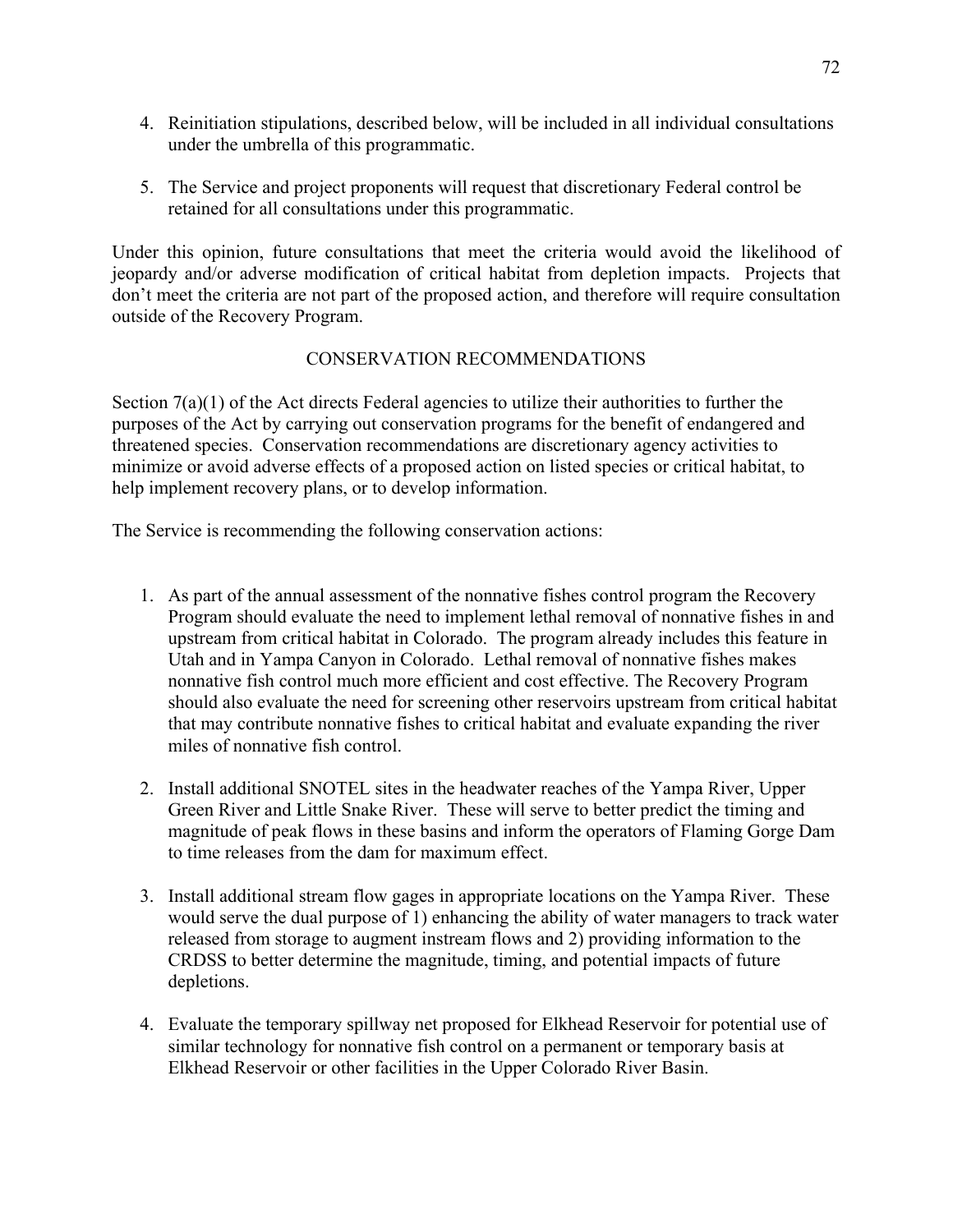In order for the Service to be kept informed of actions minimizing or avoiding adverse effects or benefiting listed species or their habitats, the Service requests notification of the implementation of any conservation recommendations.

## REINITIATION NOTICE

This concludes formal consultation on the subject action. The Recovery Action Plan is an adaptive management plan because additional information, changing priorities, and the development of the States' entitlement may require modification of the Recovery Action Plan. Therefore, the Recovery Action Plan is reviewed annually and updated and changed when necessary and the required time frames include changes in timing approved by means of the normal procedures of the Recovery Program, as explained in the description of the proposed action. Every 2 years, for the life of the Recovery Program, the Service and Recovery Program will review implementation of the Recovery Action Plan actions that are included in this biological opinion to determine timely compliance with applicable schedules. As provided in 50 CFR sec. 402.16, reinitiation of formal consultation is required for new projects where discretionary Federal Agency involvement or control over the action has been retained (or is authorized by law) and under the following conditions:

- 1. The amount or extent of take specified in the incidental take statement for this opinion is exceeded. The implementation of the Recovery actions contained in this opinion will further decrease the likelihood of take caused by water depletion impacts.
- 2. New information reveals effects of the action that may affect listed species or critical habitat in a manner or to an extent not considered in this opinion. In preparing this opinion, the Service describes the positive and negative effects of the action it anticipates and considered in the section of the opinion entitled "EFFECTS OF THE ACTION." New information would include, but is not limited to, not achieving one or more response criteria that will be developed as part of the terms and conditions to minimize incidental take. The Service retains the authority to determine whether a significant decline in population has occurred, but will consult with the Recovery Program's Biology Committee prior to making its determination. In the event that one or more population criteria have not been achieved, the Service is to first rely on the Recovery Program to take timely actions to correct the deficiency.
- 3. The section 7 regulations (50 CFR 402.16 (c)) state that reinitiation of consultation is required if the identified action is subsequently modified in a manner that causes an effect to the listed species or critical habitat that was not considered in the biological opinion. It would be considered a change in the action subject to consultation if the Recovery Action Plan items listed as part of the proposed action (Green River Action Plan: Yampa and Little Snake rivers) in this opinion are not implemented within the required timeframes. Also, the analysis for this biological opinion assumed implementation of the Green River Mainstem Action Plan of the RIPRAP because the Colorado pikeminnow and razorback sucker that occur in the Yampa River use the Green River and are considered one population. The essential elements of the Green River Plan are as follows: 1) provide and protect instream flows; 2) restore floodplain habitat; 3) reduce impacts of nonnative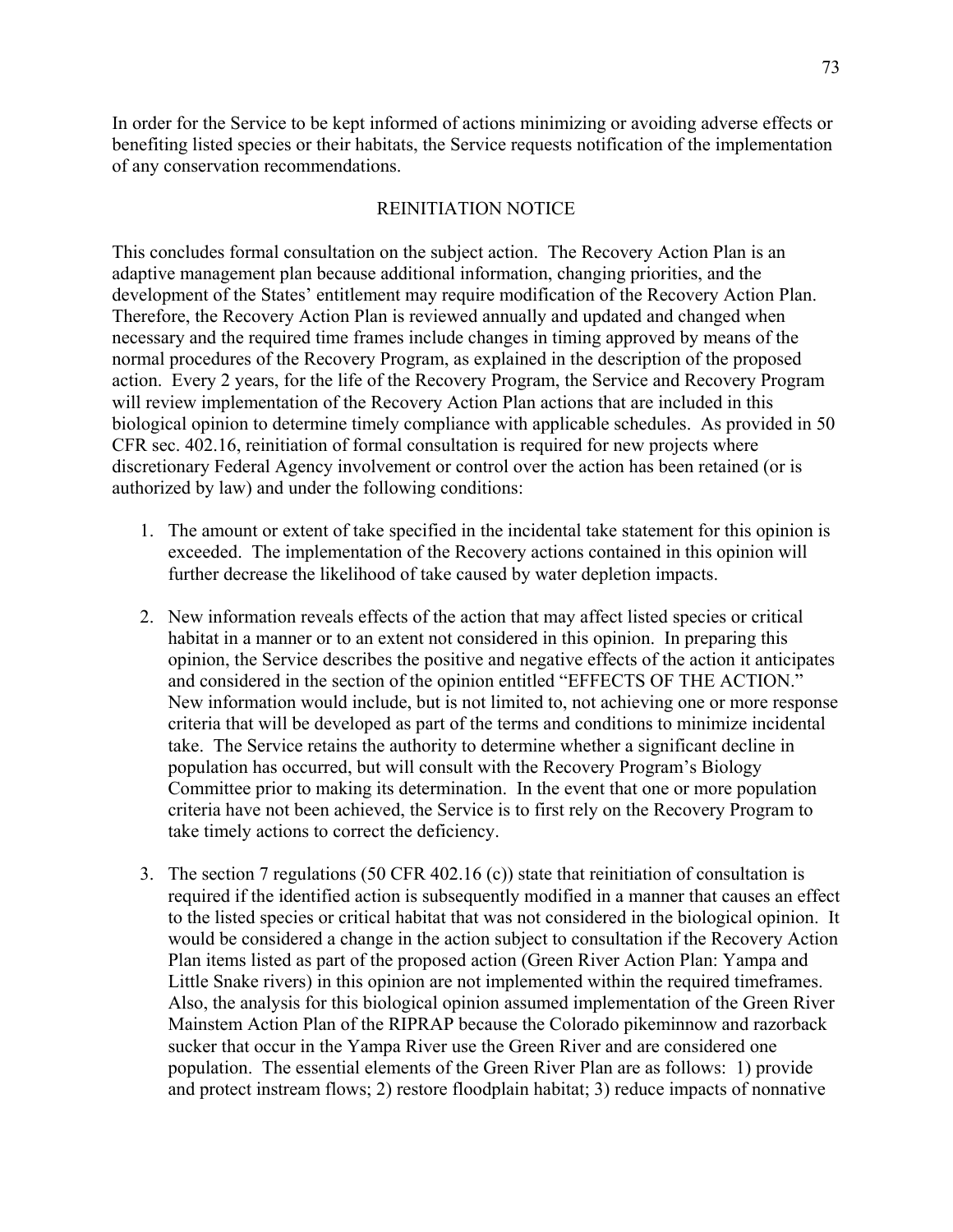fishes; 4) augment or restore populations; and 5) monitor populations and conduct research to support recovery actions. The analysis for the non-jeopardy determination of the Yampa Plan that includes about 53,000 AF/year of new water depletions from the Yampa River Basin relies on the Recovery Program to provide and protect flows on the Green River. Specifically, the analysis for this biological opinion assumed operation of Flaming Gorge Dam to meet the flow recommendations according to the upcoming Record of Decision on the Flaming Gorge Dam Operations environmental impact statement (EIS).

The Service recognizes that the RIPRAP is an adaptive management plan that is modified according to additional information and changing priorities. The plan is reviewed annually and updated when necessary. The required timeframes include changes in timing approved by means of normal procedures of the Recovery Program. In 2006, and every 2 years thereafter, for the life of the Recovery Program, the Service and the Recovery Program will review implementation of the RIPRAP actions to determine timely compliance with applicable schedules.

Also, the analysis for this biological opinion assumed impacts to peak flows based on anticipated future uses of water, if water is used in a substantially different timing regime that adversely affects endangered fishes in a way not considered in this opinion, then reinitiation of consultation is required. The Recovery Program will monitor all new water projects that deplete more than 100 AF/year to determine their impacts to peak flows on the Yampa River. In addition, the Recovery Program will monitor projects individually depleting 100 AF/year or less in cumulative increments of 3,000 AF/year to determine their impacts to peak flows.

4. The Service lists new species or designates new or additional critical habitat, where the level or pattern of depletions covered under this opinion may have an adverse impact on the newly listed species or habitat. If the species or habitat may be adversely affected by depletions, the Service will reinitiate consultation on the programmatic biological opinion as required by its section 7 regulations. The Service will first determine whether the Recovery Program can avoid such impact or can be amended to avoid the likelihood of jeopardy and/or adverse modification of critical habitat for such depletion impacts. If the Recovery Program can avoid the likelihood of jeopardy and/or adverse modification of critical habitat no additional recovery actions for individual projects would be required, if the avoidance actions are included in the Recovery Action Plan. If the Recovery Program is not likely to avoid the likelihood of jeopardy and/or adverse modification of critical habitat then the Service will reinitiate consultation and develop reasonable and prudent alternatives.

If the annual assessment indicates that either the recovery actions specified in this opinion have not been completed or that the status of all four fish species has not sufficiently improved, the Service intends to reinitiate consultation on the Yampa Plan to specify additional measures to be taken by the Recovery Program to avoid the likelihood of jeopardy and/or adverse modification of critical habitat for depletions. If other measures are determined by the Service or the Recovery Program to be needed for recovery prior to the review, they can be added to the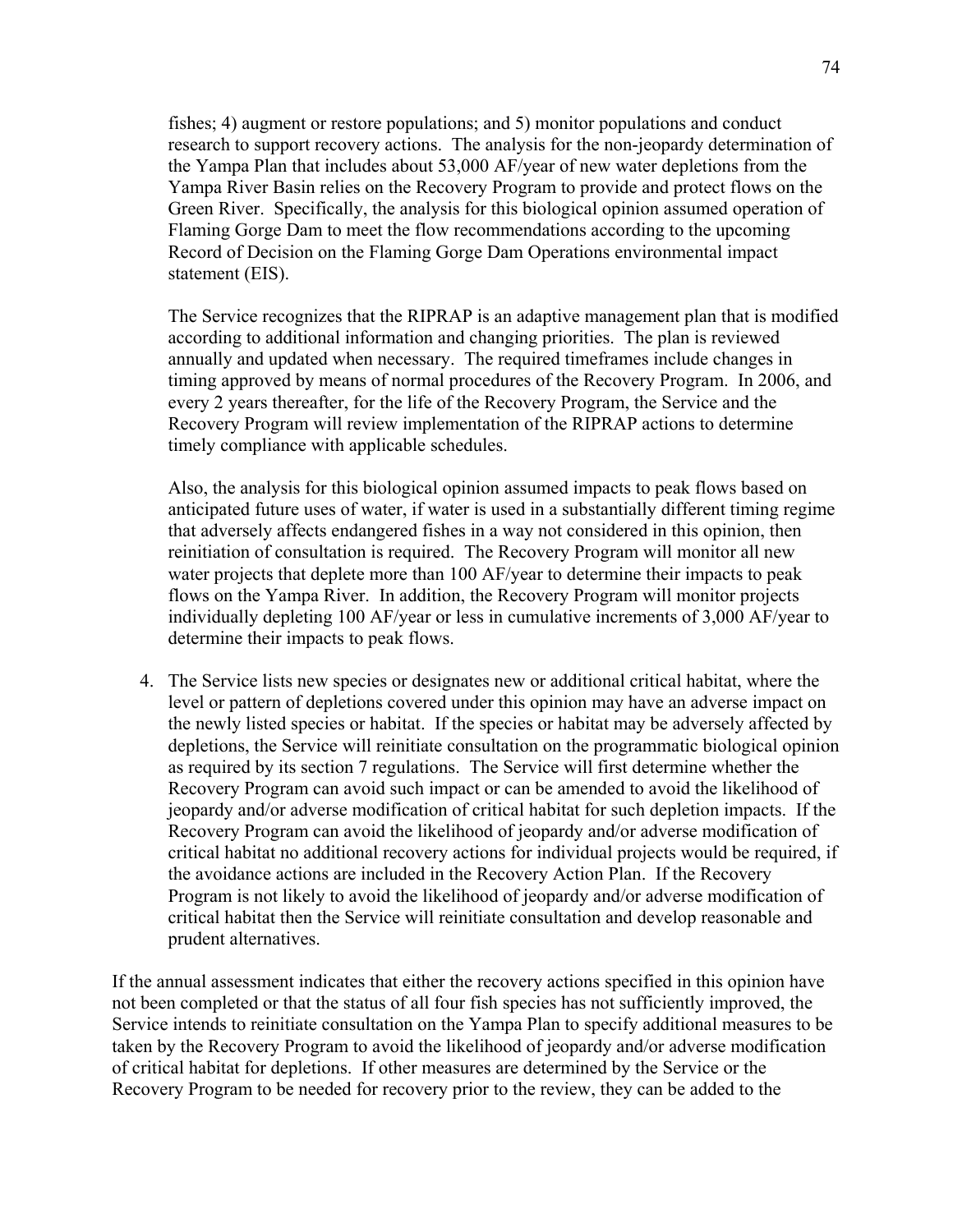Recovery Action Plan according to standard procedures, outlined in that plan. If the Recovery Program is unable to complete those actions which the Service has determined to be required. consultation on projects with a Federal nexus may be reinitiated in accordance with ESA regulations and this opinion's reinitiation requirements. The Service may also reinitiate consultation on the Recovery Program if fish populations do not improve according to the population response criteria to be developed within one year of the issuance of this biological opinion. Failure to maintain a positive response, whenever achieved, will be considered a negative response and subject to reinitiation.

If the Service reinitiates consultation, it will first provide information on the status of the species and recommendations for improving population numbers to the Recovery Program. Only if the Recovery Program does not implement recovery actions to improve the status of the species, will the Service reinitiate consultation with individual projects. The Service intends to reinitiate consultations simultaneously on all depletions.

All individual consultations conducted under this programmatic opinion will contain language requesting the applicable Federal agency to retain sufficient authority to reinitiate consultation should reinitiation become necessary. The recovery agreements to be signed by non-Federal entities who rely on the Recovery Program to avoid the likelihood of jeopardy and/or adverse modification of critical habitat for depletion impacts related to their projects will provide that such non-Federal entities also must request the Federal agency to retain such authority. Non-Federal entities will agree by means of recovery agreements to participate during reinitiated consultations in finding solutions to the problem which triggered the reinitiation of consultation.

Faigh O Morgenwell

 $pc:$ FWS/ES, Grand Junction FWS/UCREFRP, Denver

PGelatt:FinalYPBO#2.doc:010505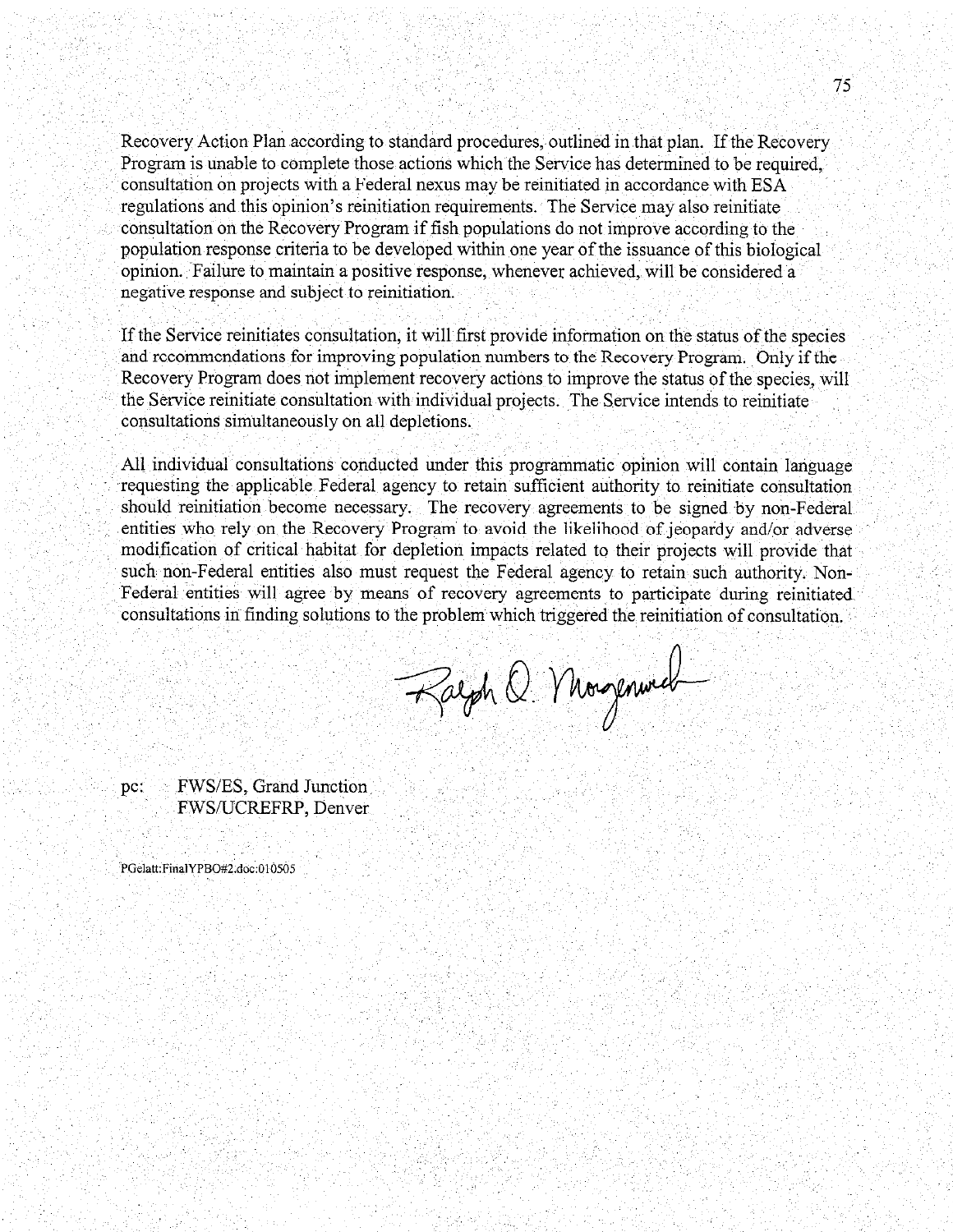## LITERATURE CITED

- Abbott, C.C. 1861. Descriptions of four new species of North American Cyprinidae. Proceedings of the Philadelphia Academy of Natural Sciences 12(1860):473-474.
- Andrews, E.D. 1978. Present and potential sediment yields in the Yampa River Basin, Colorado and Wyoming. U.S. Geological Survey Water-Resources Investigations Report 78–105.
- Andrews, E.D. 1986. Downstream effects of Flaming Gorge Reservoir on the Green River, Colorado and Utah. Geological Society of America Bulletin 97: 1012–1023.
- Archer, D.L., L.R. Kaeding, B.D. Burdick, and C.W. McAda. 1985. A study of the endangered fishes of the Upper Colorado River. Final Report - Cooperative Agreement 14-16-0006- 82-959. U.S. Department of the Interior, Fish and Wildlife Service, Grand Junction, Colorado. 134 pp.
- Baird, S. ., and C. Girard. 1853. Fishes. In Report of an expedition down the Zuni and Colorado Rivers, by Capt. L. Sitgreaves, pp. 148-152. Washington, D.C.: U.S. Senate Executive Document 59, Thirty-third cong., second sess.
- Behnke, R.J. 1980. The impacts of habitat alterations on the endangered and threatened fishes of the Upper Colorado River Basin: A discussion. In Energy Development in the Southwest: Problems of water, fish, and wildlife in the Upper Colorado River Basin. vol. 2, ed. W.O. Spofford. Jr., A.L. Parker, and A.V. Kneese, pp. 182-192. Research Paper R-18. Washington, D.C.: Resources for the Future.
- Behnke, R.J., and D.E. Benson. 1983. Endangered and threatened fishes of the Upper Colorado River Basin. Ext. Serv. Bull. 503A, Colorado State University, Fort Collins. 38 pp.
- Bell, A., D. Berk, and P. Wright. 1998. Green River flooded bottomlands mapping for two water flows in May 1996 and one water flow in June 1997. Technical Memorandum No. 8260-98-07. U.S. Bureau of Reclamation, Technical Service Center, Denver, Colorado.
- Bestgen, K.R. 1990. Status Review of the Razorback Sucker, Xyrauchen texanus. Larval Fish Laboratory #44. Colorado State University, Ft. Collins.
- Bestgen, K.R., D.W. Beyers, G.B. Haines, and J.A. Rice. 1997. Recruitment models for Colorado squawfish: tools for evaluating relative importance of natural and managed processes. Final Report of Colorado State University Larval Fish Laboratory to U.S. National Park Service Cooperative Parks Unit and U.S. Geological Survey Midcontinent Ecological Science Center, Fort Collins, Colorado.
- Bestgen, K.R., R.T. Muth, and M.A. Trammell. 1998. Downstream transport of Colorado squawfish larvae in the Green River drainage: temporal and spatial variation in abundance and relationships with juvenile recruitment. Colorado State University, Ft. Collins. Recovery Program Project Number 32.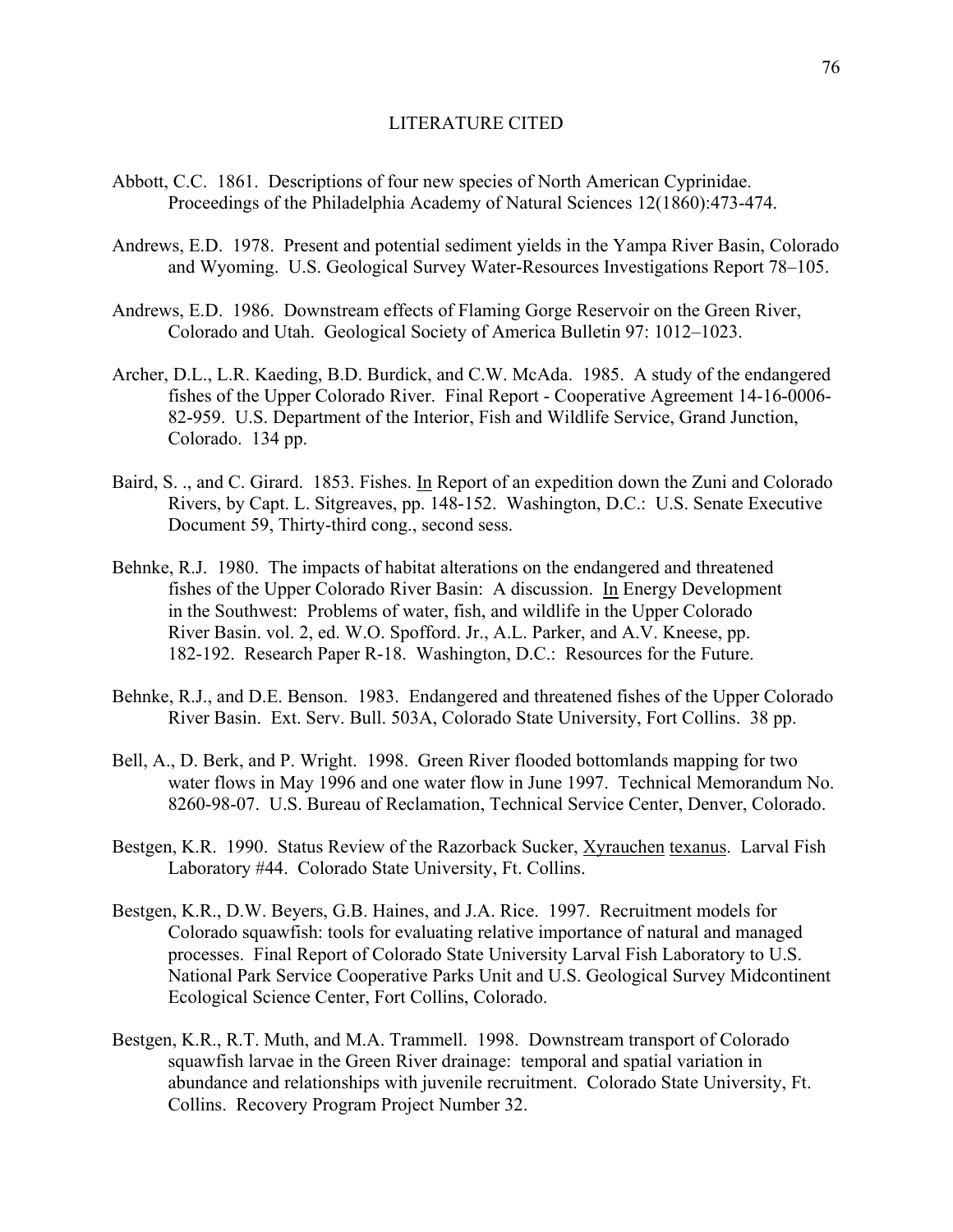- Bestgen, K.R., J.A. Hawkins, G.C. White, K. Christopherson, M. Hudson, M. Fuller, D.C.Kitcheyan, R. Brunson, P. Badame, G.B.Haines, J. Jackson, C.D. Walford, and T.A. Sorensen. 2004. Status of Colorado pikeminnow in the Green River basin, Utah and Colorado. Draft Final Report to the Recovery Program for the Endangered Fishes of the Upper Colorado River, Project Number 22i and 22j. Colorado State University, Fort Collins, Colorado.
- Bosley, C.E. 1960. Pre-impoundment study of the Flaming Gorge Reservoir. Wyoming Game and Fish Commission, Fisheries Technical Report 9:181.
- Bulkley, R.V., and R. Pimentel. 1983. Temperature preference and avoidance by adult razorback suckers. Transactions of the American Fisheries Society 112:601 607
- Burdick, B D., and R.B. Bonar. 1997. Experimental stocking of adult razorback sucker in the upper Colorado and Gunnison Rivers. Final Report to the Recovery Program for the Endangered Fishes of the Upper Colorado River, Project Number 50. U.S. Fish and Wildlife Service, Grand Junction, Colorado.
- Burdick, B.D. and L.R. Kaeding. 1985. Reproductive ecology of the humpback chub and the roundtail chub in the Upper Colorado River. Proceedings of the Annual Conference of Western Association of Game and Fish Agencies. 65:163 (abstract).
- Burke, T. 1994. Lake Mohave native fish rearing program. U.S. Bureau of Reclamation, Boulder City, Nevada.
- Carlson, C.A., and R.T. Muth. 1989. The Colorado River: lifeline of the American Southwest. Pages 220-239 in D.P. Dodge, ed. Proceedings of the International Large River Symposium. Canadian Special Publication of Fisheries and Aquatic Sciences 106, Ottawa.
- Chafin, D.T., D.L. Butler, and P. von Guerard. 2001. Selenium concentrations and loads in the Yampa River Basin, Northwestern Colorado, 1997-98. USGS Fact Sheet 097-01. Grand Jct., CO 81506.
- Chamberlain, F.W. 1904. Unpublished field notes on file at Smithsonian Institution, Washington, D.C. 70 pp.
- Chart, T.E., and L. Lentsch. 1999a. Flow effects on humpback chub (*Gila cypha*) in Westwater Canyon. Final Report of Utah Division of Wildlife Resources to Upper Colorado River Endangered Fish Recovery Program, Denver, Colorado.
- Chart, T.E., and L.D. Lentsch. 1999b. Reproduction and recruitment of *Gila* spp. and Colorado pikeminnow (*Ptychocheilus lucius*) in the middle Green River 1992–1996. Final Report to the Recovery Program for the Endangered Fishes in the Upper Colorado River Basin, Project Number 39. Utah Division of Wildlife Resources, Moab and Salt Lake City.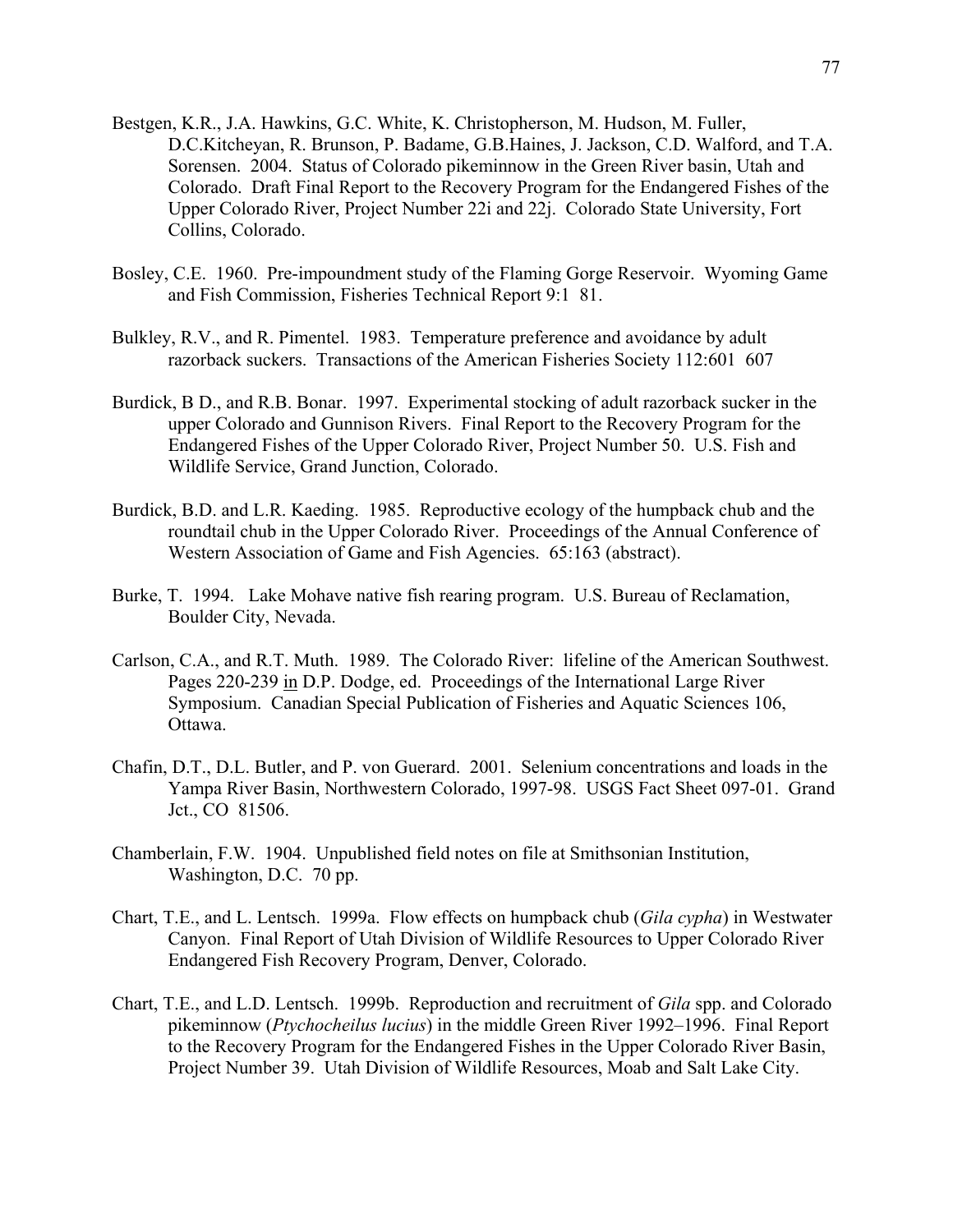- Chart, T.E., D.P. Svendson, and L.D. Lentsch. 1999. Investigation of potential razorback sucker (*Xyrauchen texanus*) and Colorado squawfish (*Ptychocheilus lucius*) spawning in the lower Green River, 1994 and 1995. Final Report to the Recovery Program for the Endangered Fishes in the Upper Colorado River Basin, Project Number 38. Report Number 99-32, Utah Division of Wildlife Resources, Salt Lake City.
- Clarkson, R.W., E.D. Creef, and D.K. McGuinn-Robbins. 1993. Movements and habitat utilization of reintroduced razorback suckers (*Xyrauchen texanus*) and Colorado squawfish (*Ptychocheilus lucius*) in the Verde River, Arizona. Special Report. Nongame and Endangered Wildlife Program, Arizona Game and Fish Department, Phoenix.
- CDOW (Colorado Division of Wildlife). 2001. Stocking plan for the endangered Colorado River fish species in Colorado. Colorado Division of Wildlife, Aquatic Wildlife Section, Denver.
- Cope, E.D. and H.C. Yarrow. 1875. Reports upon the collections of fishes made in portions of Nevada, Utah, California, Colorado, New Mexico, and Arizona during the years 1871, 1872, 1873, and 1874. Report Geographic Geologic Exploration Survey W 100th Meridian (Wheeler Survey) 5 (Zoology): 653-703.
- Crowl, T.A., and N.W. Bouwes. 1998. A population model for four endangered Colorado River fishes. Final Report. Ecology Center, Department of Fisheries and Wildlife, Utah State University, Logan.
- Czapla, T.E. 1999. Genetics management plan (revised). Upper Colorado River Endangered Fish Recovery Program. U.S. Fish and Wildlife Service, Denver.
- Day, K.S., and C. Crosby. 1997. An assessment of young-of-the-year Colorado squawfish (*Ptychocheilus lucius*) use of backwater habitats in the Green River, Utah. Utah Division of Wildlife Resources, Vernal, Utah.
- Day, K.S., K.D. Christopherson, and C. Crosby. 1999a. An assessment of young-of-the-year Colorado pikeminnow (*Ptychocheilus lucius*) use of backwater habitats in the Green River, Utah. Report B *in* Flaming Gorge Studies: assessment of Colorado pikeminnow nursery habitat in the Green River. Final Report of Utah Division of Wildlife Resources to Upper Colorado River Endangered Fish Recovery Program, Denver, Colorado.
- Day, K.S., K.D. Christopherson, and C. Crosby. 1999b. Backwater use by young-of-year chub (*Gila* spp.) and Colorado pikeminnow in Desolation and Gray canyons of the Green River, Utah. Report B *in* Flaming Gorge Studies: reproduction and recruitment of *Gila* spp. and Colorado pikeminnow (*Ptychocheilus lucius*) in the middle Green River. Final Report of Utah Division of Wildlife Resources to Upper Colorado River Endangered Fish Recovery Program, Denver, Colorado.
- Dill, W.A. 1944. The fishery of the lower Colorado River. California Fish and Game 30:109- 211.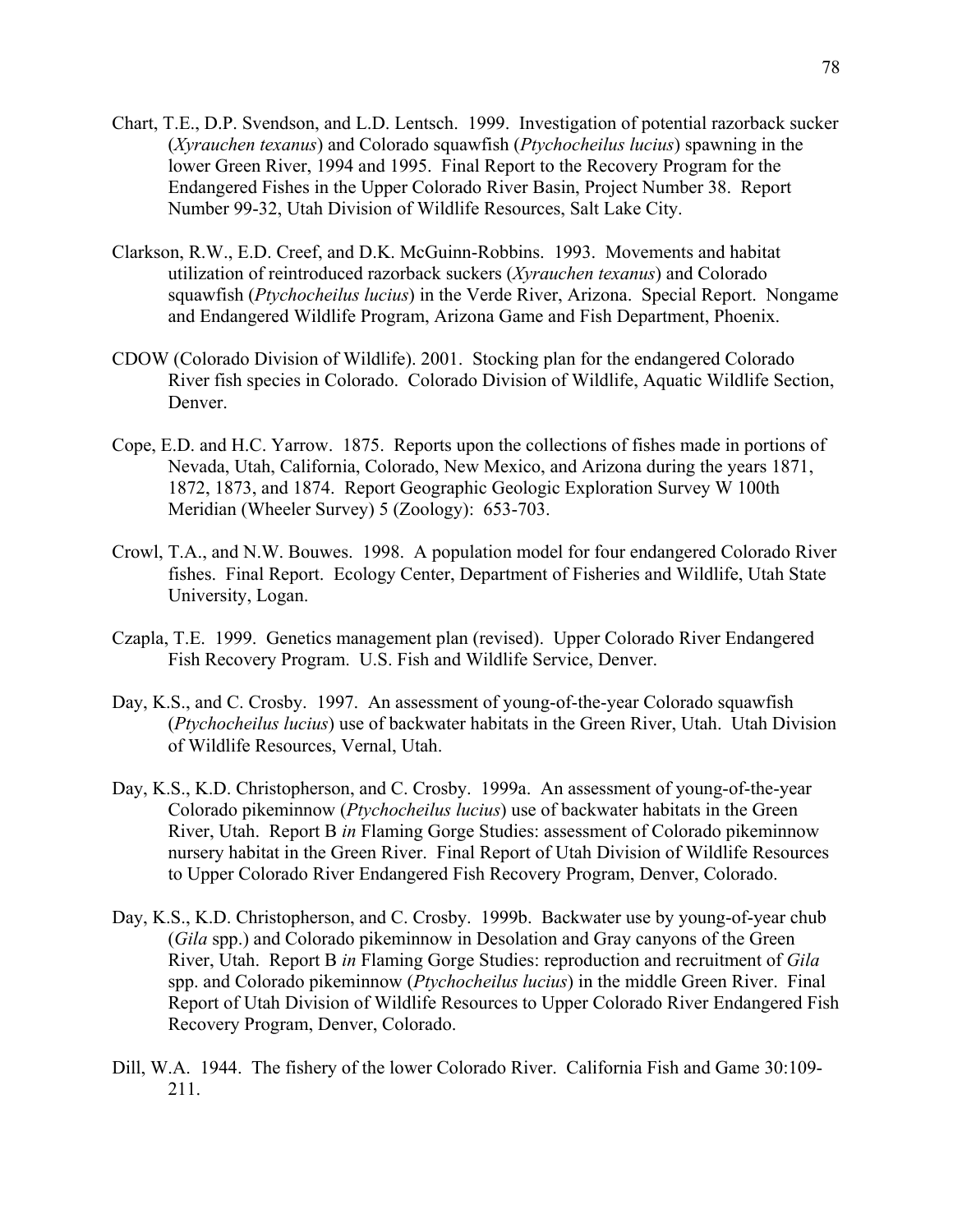- Douglas, M.E., W.L. Minckley, and H.M. Tyus. 1989. Quantitative characters, identification of Colorado River chubs (Cyprinidae: genus *Gila*) and the art of seeing well. Copeia 1993:334 343.
- Douglas, M.E., W.L. Minckley, and H.M. Tyus. 1998. Multivariate discrimination of Colorado Plateau *Gila* spp.: the art of seeing well revisited. Transactions of the American Fisheries Society 127:163 173.
- Elliott, J.G, J.E. Kircher and P. von Guerard. 1984. Sediment transport in the lower Yampa River, northwestern Colorado. U.S. Geological Survey Water-Resources Investigations Report 84-4141. Lakewood, Colorado.
- Ellis, N.M. 1914. Fishes of Colorado. University of Colorado Studies. Vol. 11(1).
- Gaufin, A.R., G.R. Smith, and P. Dotson. 1960. Aquatic survey of the Green River and tributaries within the Flaming Gorge Reservoir basin, Appendix A. Pages 139162 *in* A.M. Woodbury (ed.) Ecological studies of the flora and fauna of Flaming Gorge Reservoir basin, Utah and Wyoming. University of Utah Anthropological Papers 48.
- Girard, C. 1856. Researches Upon the Cyprinoid Fishes Inhibiting the Fresh Waters of the United States of America, West of the Mississippi Valley, from Specimens in the Museum of the Smithsonian Institution. Proceedings of the Academy of Natural Sciences of Philadelphia 8: 165-213.
- Gutermuth, F. ., L.D. Lentsch, and K. . Bestgen. 1994. Collection of Age-0 Razorback Suckers (*Xyrauchen texanus*) in the Lower Green River, Utah. Southwestern Nat., 39 (4).
- Gorman, O.T., and D.M. Stone. 1999. Ecology of spawning humpback chub, *Gila cypha*, in the Little Colorado River near Grand Canyon, Arizona. Environmental Biology of Fishes 55:115133.
- Haines, G.B., and H.M. Tyus. 1990. Fish associations and environmental variables in age-0 Colorado squawfish habitats, Green River, Utah. Journal of Freshwater Ecology 5:427435.
- Hamman, R.L. 1982. Spawning and culture of humpback chub. Progressive Fish-Culturist 44:213-216.
- Hamman, R.L. 1981. Spawning and culture of Colorado squawfish Ptychocheilus lucius in a raceway. In Miller et al. Colorado River Fishery Project Final Report.
- Harvey, M.D., and R.A. Mussetter. 1994. Green River endangered species habitat investigations. Resource Consultants & Engineers, Fort Collins, Colorado. RCE Ref. No. 93-166.02.
- Harvey, M.D., R.A. Mussetter, and E.J. Wick. 1993. Physical process-biological response model for spawning habitat formation for the endangered Colorado squawfish. Rivers 4:114-131.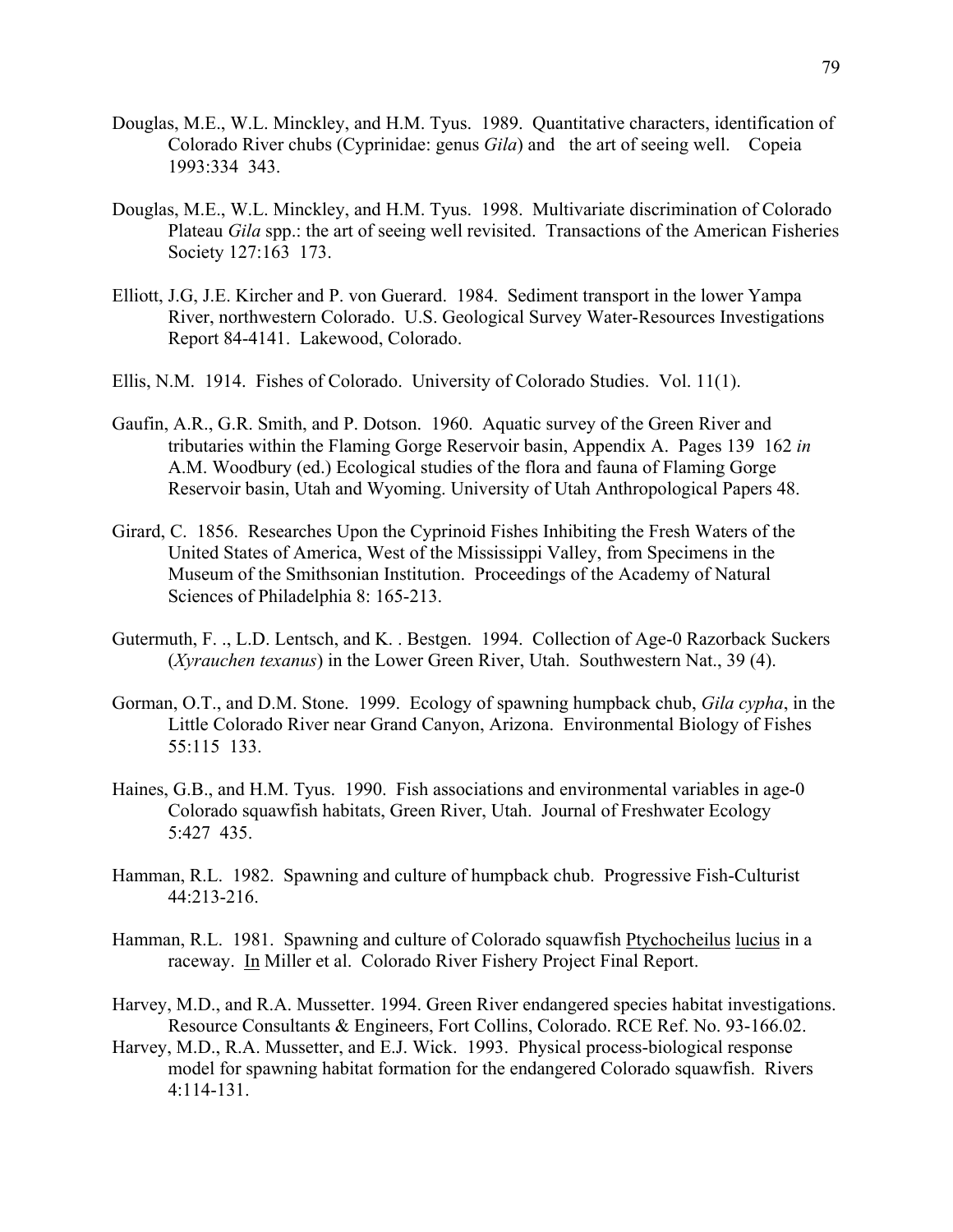- Hawkins, J.A. 2004. Colorado River Recovery Program proposed scopes of work 2004 2006, middle Yampa northern pike and smallmouth bass control, Project No. 98a/125. Report to Upper Colorado River Endangered Fish Recovery Program, Denver.
- Hawkins, J.A., and T. . Nesler. 1991. Nonnative fishes of the upper Colorado River basin: an issue paper. Final Report of Colorado State University Larval Fish Laboratory and Colorado Division of Wildlife to Upper Colorado River Endangered Fish Recovery Program, Denver.
- Hawkins, J.A., and J. O'Brien. 2001. Research plan for developing flow recommendations in the Little Snake River, Colorado and Wyoming, for endangered fishes of the Colorado River Basin. Colorado State University, Larval Fish Laboratory, final report to the Upper Colorado River Endangered Fish Recovery Program. Denver.
- Hawkins, J.A., E.J. Wick, and D.E. Jennings. 1996. Fish composition of the Little Snake River, Colorado, 1994. Final Report of Colorado State University Larval Fish Laboratory to Upper Colorado River Endangered Fish Recovery Program, Denver, Colorado.
- Holden, P.B. 1973. Distribution, abundance, and life history of the fishes of the upper Colorado River basin. Doctoral Dissertation. Utah State University, Logan.
- Holden, P.B. 1977. Habitat requirements of juvenile Colorado River squawfish. Western Energy and Land Use Team, U.S. Fish and Wildlife Service, Fort Collins, Colorado.
- Holden, P.B. 1978. Study of the habitat use and movement of rare fishes in the Green River from Jensen to Green River, Utah. Bio/West, Inc. Logan, Utah.
- Holden, P.B. 1980. Relationship between flows in the Yampa River and success of rare fish populations in the Green River system. Bio/West, Inc. Logan, Utah.
- Holden, P.B. 1991. Ghosts of the Green River: impacts of Green River poisoning on management of native fishes. Pages 43 54 *in* W.L. Minckley and J.E. Deacon (eds.). Battle against extinction: native fish management in the American Southwest. University of Arizona Press, Tucson.
- Holden, P.B. 1994. Razorback sucker investigations in Lake Mead, 1994. Report of Bio/West, Inc., Logan, Utah, to Southern Nevada Water Authority.
- Holden, P.B., and L.W. Crist. 1981. Documentation of changes in the macroinvertebrate and fish populations in the Green River due to inlet modification of Flaming Gorge Dam. Final Report PR-16-5 of Bio/West, Inc., Logan, Utah, to U.S. Fish and Wildlife Service, Salt Lake City, Utah.
- Holden, P.B., and C.B. Stalnaker. 1970. Systematic studies of the cyprinid genus Gila in the Upper Colorado River Basin. Copeia 1970(3):409-420.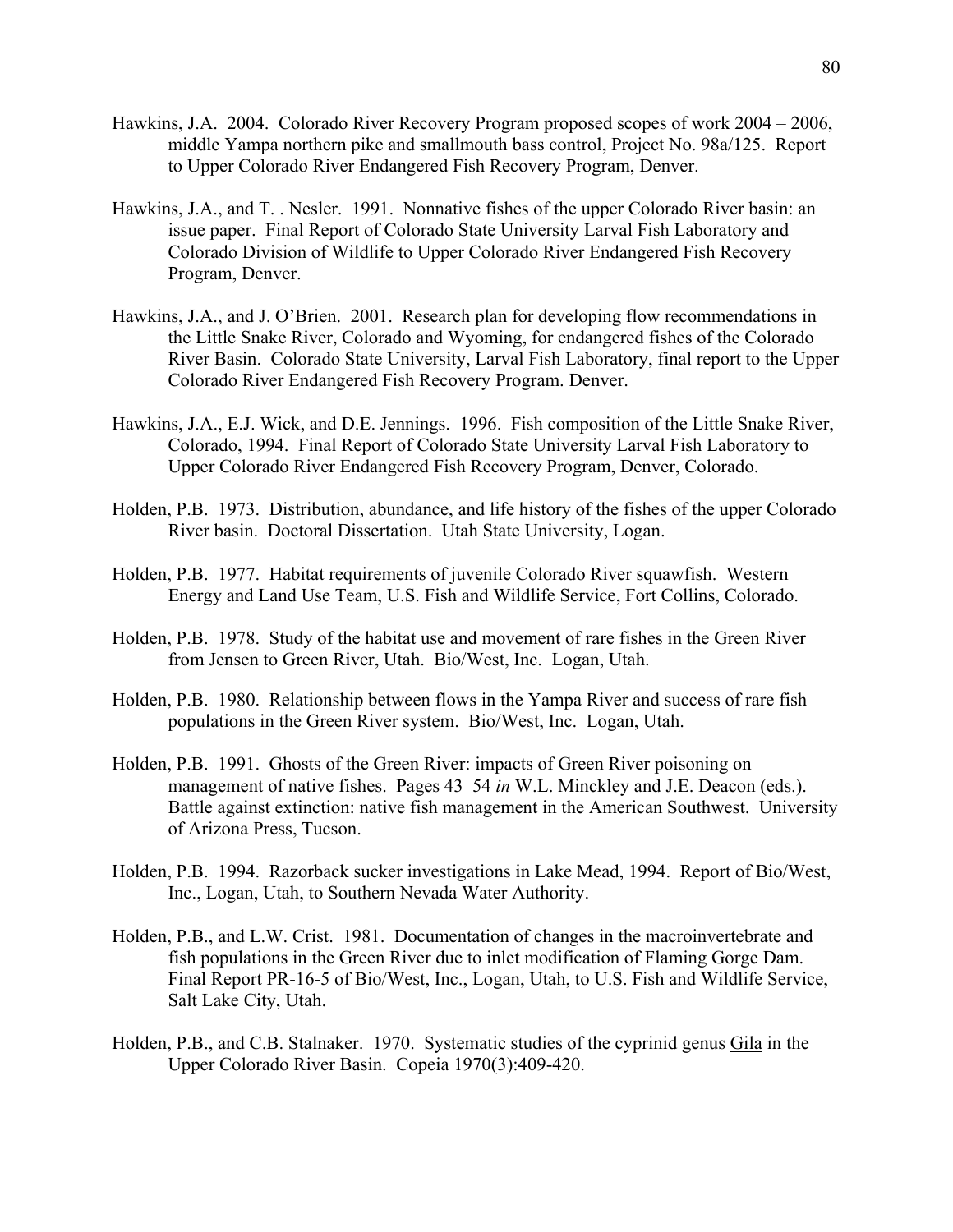- Holden, P.B., and C.B. Stalnaker. 1975a. Distribution and abundance of mainstream fishes of the middle and Upper Colorado River Basins, 1967-1973. Transactions of the American Fisheries Society 104(2):217-231.
- Holden, P.B. and C.B. Stalnaker. 1975b. Distribution of fishes in the Dolores and Yampa River systems of the Upper Colorado Basin. Southwestern Naturalist 19:403-412.
- Hubbs, C.L., and R.R. Miller. 1953. Hybridization in nature between the fish genera *Catostomus* and *Xyrauchen.* Papers of the Michigan Academy of Arts, Science and Letters 38:207 233.
- Irving, D., and B.D. Burdick. 1995. Reconnaissance inventory and prioritization of existing and potential bottomlands in the upper Colorado River basin, 1993–1994. Final Report to the Recovery Program for the Endangered Fishes of the Upper Colorado River. U.S. Fish and Wildlife Service, Vernal, Utah and Grand Junction, Colorado.
- Irving, D., and T. Modde. 2000. Home-range fidelity and use of historical habitat by adult Colorado squawfish (*Ptychocheilus lucius*) in the White River, Colorado and Utah. Western North American Naturalist 60:16 25.
- Johnson, B.L., W.B. Richardson, and T. J. Naimo. 1995. Past, present, and future concepts in large river ecology. BioScience 45:134 141.
- Jonez, A., and R.C. Sumner. 1954. Lakes Mead and Mohave investigations: a comparative study of an established reservoir as related to a newly created impoundment. Final Report. Federal Aid Wildlife Restoration (Dingell-Johnson) Project F-l-R, Nevada Game and Fish Commission, Carson City.
- Jordan, D.S. 1891. Report of explorations in Colorado and Utah during the summer of 1889 with an account of the fishes found in each of the river basins examined. Bulletin of the United States Fish Commission 9:24.
- Jordan, D.S., and B.W. Evermann. 1896. The fishes of North and Middle America. Bulletin U.S. National Museum 47 (1):1240.
- Joseph, T.W., J.A. Sinning, R.J. Behnke, and P.B. Holden. 1977. An evaluation of the status, life history, and habitat requirements of endangered and threatened fishes of the Upper Colorado River system. U.S. Fish and Wildlife Service, Office of Biological Services, Fort Collins, Colorado, FWS/OBS 24, Part 2:183.
- Junk, W.J., P.B. Bailey, and R.E. Sparks. 1989. The flood pulse concept in river-floodplain systems. Canadian Special Publication of Fisheries and Aquatic Sciences 106:110 127
- Kaeding, L.R., B.D. Burdick, P.A. Schrader, and C.W. McAda. 1990. Temporal and Spatial Relations between the Spawning of Humpback Chub and Roundtail Chub in the Upper Colorado River. Trans. Am. Fish Soc. 119:135-144.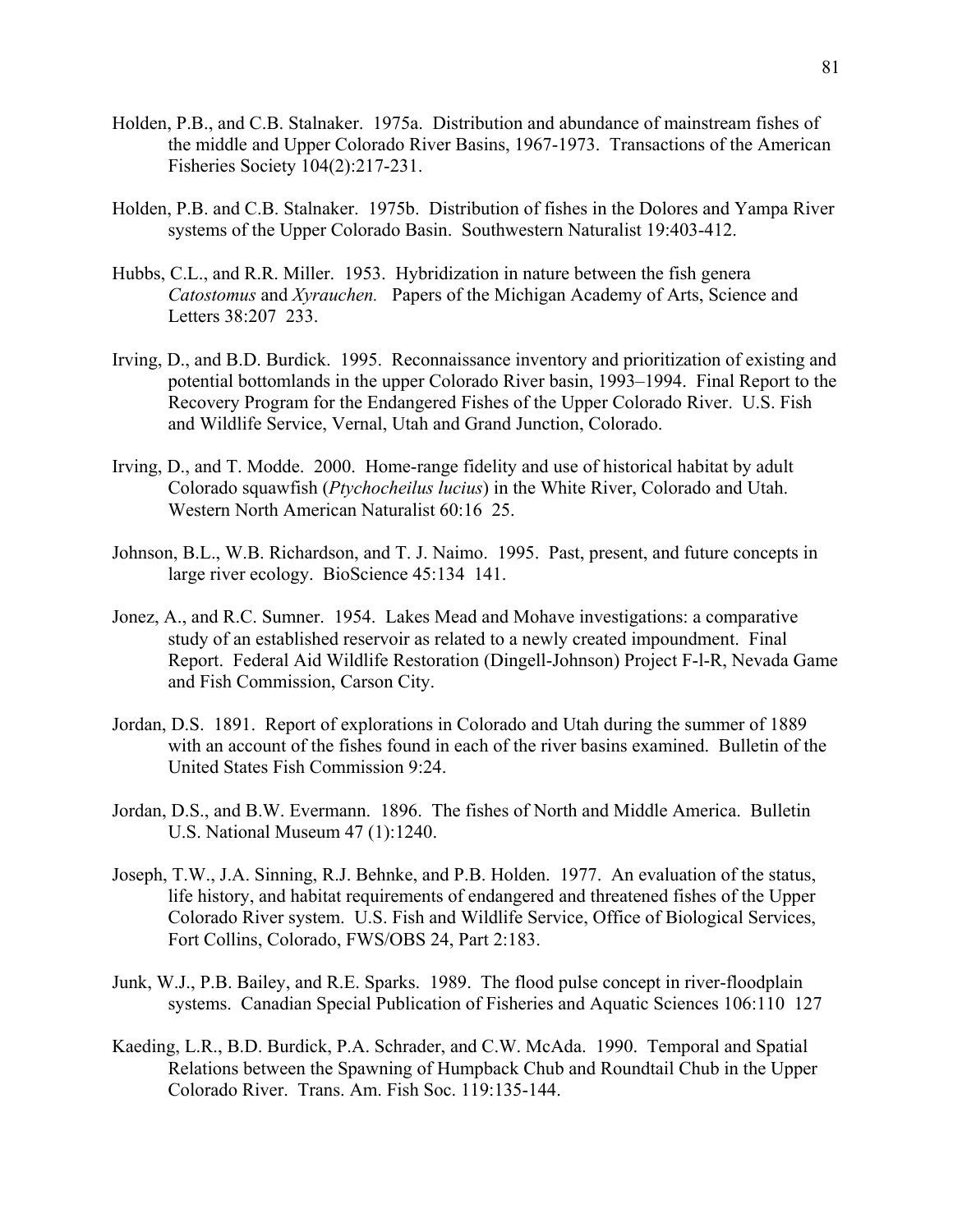- Kaeding, L.R., B.D. Burdick, P.A. Schrader, and W.R. Noonan. 1986. Recent capture of a bonytail chub (Gila elegans) and observations on this nearly extinct cyprinid from the Colorado River. Copeia 1986(4):1021-1023.
- Kaeding, L.R., and M.A. Zimmerman. 1983. Life history and ecology of the humpback chub in the Little Colorado and Colorado Rivers of the Grand Canyon. Transactions of the American Fisheries Society 112:577 594.
- Karp, C.A., and Tyus, H.M. 1990. Humpback chub (*Gila cypha*) in the Yampa and Green Rivers, Dinosaur National Monument, with observations on roundtail chub (*G. robusta*) and other sympatric fishes. Great Basin Naturalist 50:257 264.
- Knutson, F.R. 1992. Letter dated April 17, 1992, to Galen L. Buterbaugh regarding a proposed water management plan pursuant to a March 13, 1980 biological opinion for Craig Station Unit 3 power plant. Tri-State Generation and Transmission Association, Inc. Denver.
- Lanigan, S.H., and C.R. Berry. 1981. Distribution of fishes in the White River, Utah. Southwestern Naturalist 26:389-393.
- Lanigan, S.H., and C.R. Berry, Jr. 1979. Distribution and abundance of endemic fishes in the White River in Utah, final report. Contract #14-16-006-78-0925. U.S. Bureau of Land Management, Salt Lake City, Utah. 84 pp.
- Lanigan, S.H., and H.M. Tyus. 1989. Population size and status of the razorback sucker in the Green River basin, Utah and Colorado. North American Journal of Fisheries Management 9:1.
- Lentsch, L.D., R.T. Muth, P. . Thompson, B.G. Hoskins, and T.A. Crowl. 1996. Options for selective control of nonnative fishes in the upper Colorado River basin. Utah State Division of Wildlife Resources Publication 96-14, Salt Lake City.
- Marsh, P.C. 1985. Effect of Incubation Temperature on Survival of Embryos of Native Colorado River Fishes. Southwestern Naturalist 30(1):129-140.
- Marsh, P.C. 1987. Food of adult razorback sucker in Lake Mohave, Arizona-Nevada. Transactions of the American Fisheries Society 116:117 119.
- Marsh, P.C., M.E. Douglas, W.L. Minckley, and R.J. Timmons. 1991. Rediscovery of Colorado squawfish, *Ptychocheilus lucius* (Cyprinidae), in Wyoming. Copeia 1991:1091 1092.
- Marsh, P.C. 1993. Draft biological assessment on the impact of the Basin and Range Geoscientific Experiment (BARGE) on federally listed fish species in Lake Mead, Arizona and Nevada. Arizona State University, Center for Environmental Studies, Tempe, Arizona.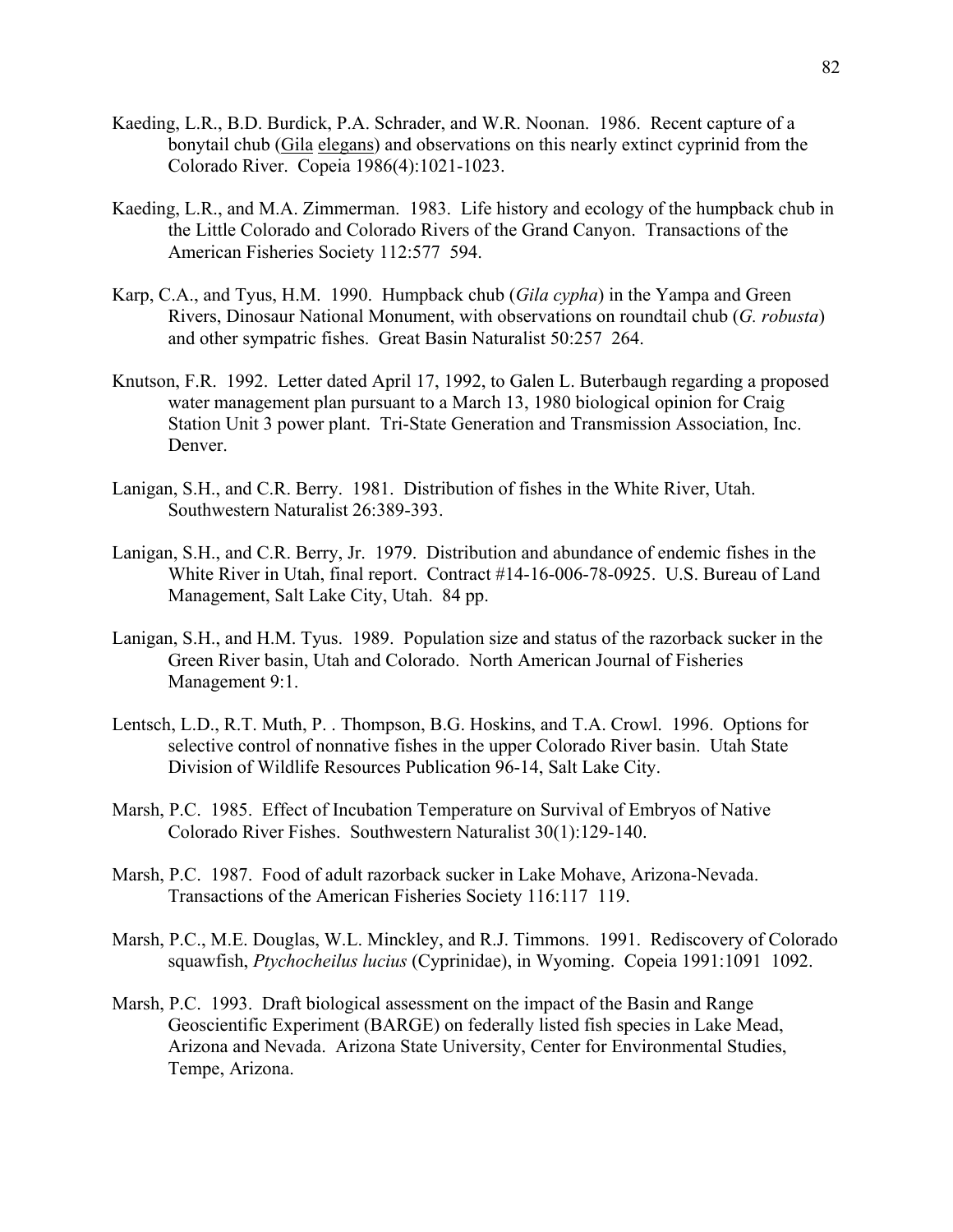- Mabey, L.W., and D.K. Shiozawa. 1993. Planktonic and benthic microcrustaceans from floodplain and river habitats of the Ouray Refuge on the Green River, Utah. Department of Zoology, Brigham Young University, Provo, Utah.
- McAda, C.W. 2000. Flow recommendations to benefit endangered fishes in the Colorado and Gunnison Rivers. Final Report of U.S. Fish and Wildlife Service, Grand Junction, Colorado, to Upper Colorado River Endangered Fish Recovery Program, Denver, Colorado.
- McAda, C.W., J.W. Bates, J.S. Cranney, T.E. Chart, W.R. Elmblad, and T.P. Nesler. 1994a. Interagency Standardized Monitoring Program: summary of results, 19861992. Final Report to Upper Colorado River Endangered Fish Recovery Program, Denver, Colorado.
- McAda, C.W., J.W. Bates, J.S. Cranney, T.E. Chart, M.A. Trammel, and W.R. Elmblad. 1994b. Interagency Standardized Monitoring Program: summary of results, 1993. Annual Report to Upper Colorado River Endangered Fish Recovery Program, Denver, Colorado.
- McAda, C.W., W.R. Elmblad, K.S. Day, M.A. Trammel, and T.E. Chart. 1997. Interagency Standardized Monitoring Program: summary of results, 1996. Annual Report to Upper Colorado River Endangered Fish Recovery Program, Denver, Colorado.
- McAda, C.W., and R.S. Wydoski. 1980. The razorback sucker, Xyrauchen texanus, in the Upper Colorado River Basin, 1974-76. U.S. Fish and Wildlife Service Technical Paper 99. 50 pp.
- McDonald, D.B., and P.A. Dotson. 1960. Pre-impoundment investigation of the Green River and Colorado River developments. *In* Federal aid in fish restoration investigations of specific problems in Utah's fishery. Federal Aid Project No. F-4-R-6, Departmental Information Bulletin No. 60-3. State of Utah, Department of Fish and Game, Salt Lake City.
- Meffe, G.K. 1985. Predation and species replacement on American southwestern fishes: a case study. Southwestern Naturalist 30(2):173-187.
- Miller, A. S., and W. A. Hubert. 1990. Compendium of existing knowledge for use in making habitat management recommendations for the upper Colorado River basin. Final Report of U.S. Fish and Wildlife Service Wyoming Cooperative Fish and Wildlife Research Unit to Upper Colorado River Endangered Fish Recovery Program, Denver, Colorado.
- Miller, R.R. 1946. Gila cypha, a remarkable new species of cyprinid fish from the Colorado River in Grand Canyon, Arizona. Journal of the Washington Academy of Science 36(12):409-415.
- Miller, R.R. 1961. Man and the changing fish fauna of the American Southwest. Papers of the Michigan Academy of Science, Arts, and Letters 46:365-404.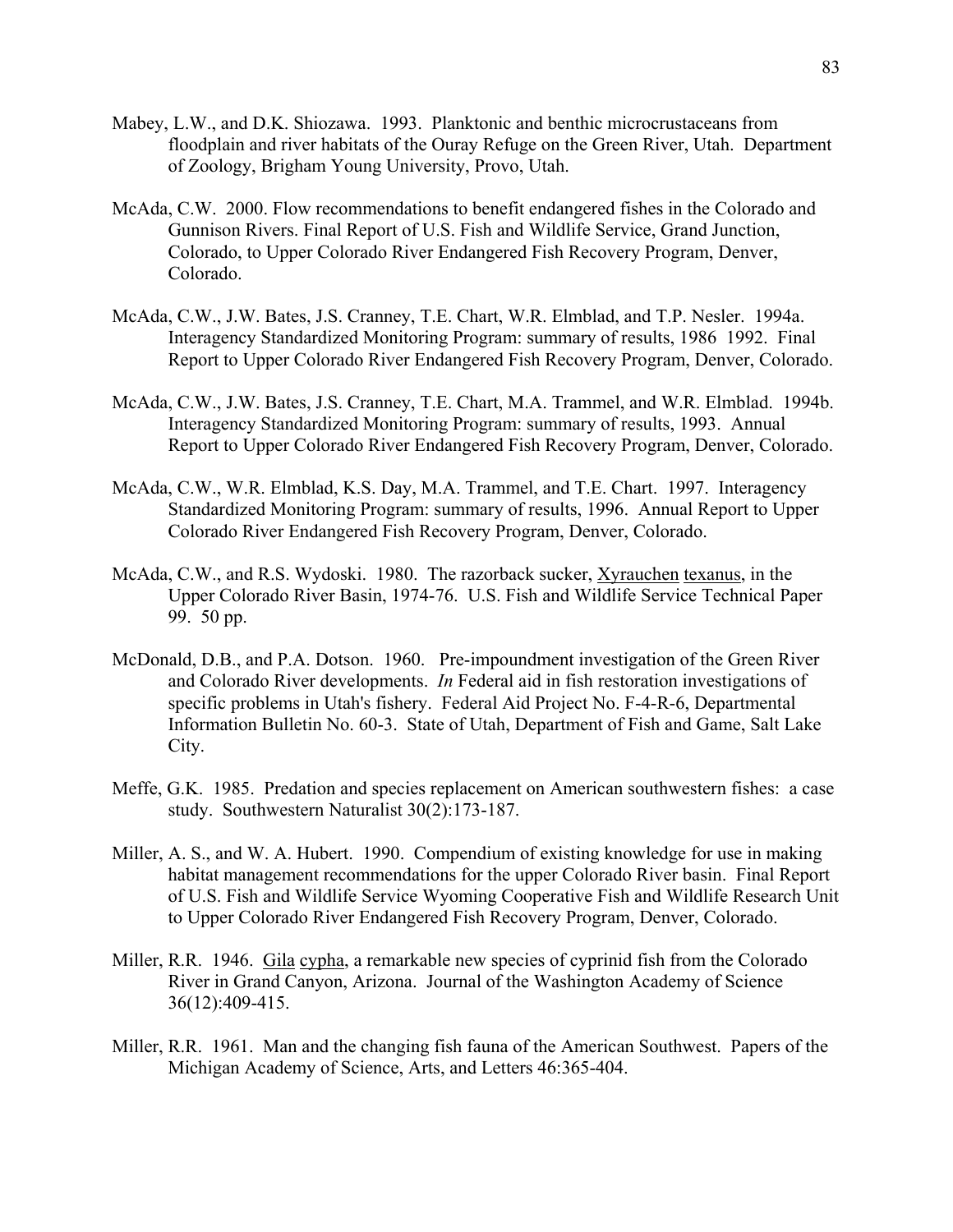- Miller, R. R. 1964. Extinct, rare and endangered American freshwater fishes. Proceedings of the Sixteenth International Congress of Zoology 8, 4 - 16.
- Miller, W.H., J.J. Valentine, D.L. Archer, H.M. Tyus, R.A. Valdez, and L.R. Kaeding. 1982a. Colorado River Fishery Project Final Report Summary. U.S. Fish and Wildlife Service, Salt Lake City, Utah. 42 pp.
- Miller, W.H., D.L. Archer, H.M.Tyus, and R.M. McNatt. 1982b. Yampa River fishes study. Final- Report of U.S. Fish and Wildlife Service and National Park Service, Salt Lake City, Utah.
- Miller, W.H., L.R. Kaeding, H.M. Tyus, C.W. McAda, and B.D. Burdick. 1984. Windy Gap Fishes Study. U.S. Department of the Interior, Fish and Wildlife Service, Salt Lake City, Utah. 37 pp.
- Minckley, W. L. 1973. Fishes of Arizona. Arizona Game and Fish Department, Phoenix. 293 pp.
- Minckley, W. L. 1982. Trophic Interrelations Among Introduced Fishes in the Lower Colorado River, Southwestern United States. California Fish and Game 68: 78-89.
- Minckley, W.L. 1983. Status of the razorback sucker, Xyrauchen texanus (Abbott), in the lower Colorado River Basin. Southwestern Naturalist 28(2):165-187.
- Minckley, W.L., and J.E. Deacon. 1968. Southwest fishes and the enigma of "endangered species". Science, 159:1424-1432.
- Minckley, W.L., D.A. Hendrickson, and C.E. Bond. 1986. Geography of Western North America Freshwater Fishes: Description and Relationships to Intracontinental Tectonism. pp 519-613 In: C.H. Hocutt and E.O. Wiley (eds.). The Zoogeography of North American Freshwater Fishes. Wiley-Interscience, New York, New York.
- Minckley, W.L., P.C. Marsh, J.E. Brooks, J E. Johnson, and B.L. Jensen. 1991. Management toward recovery of razorback sucker (Xyrauchen texanus). in W.L. Minckley and J.E. Deacon, Eds. Battle Against Extinction. University of Arizona Press, Tucson.
- Modde, T. 1996. Juvenile razorback sucker (Xyrauchen texanus) in a managed wetland adjacent to the Green River. Great Basin Naturalist 56:375-376.
- Modde, T. 1997. Fish use of Old Charlie Wash: an assessment of floodplain wetland importance to razorback sucker management and recovery. Final report of U.S. Fish and Wildlife Service, Vernal, Utah, to Colorado River Endangered Fish Recovery Program, Denver, Colorado.
- Modde, T., K.P. Burnham, and E.J. Wick. 1996. Population Status of the Razorback Sucker in the Middle Green River (U.S.A.). Conservation Biology 10 #1: 110-119.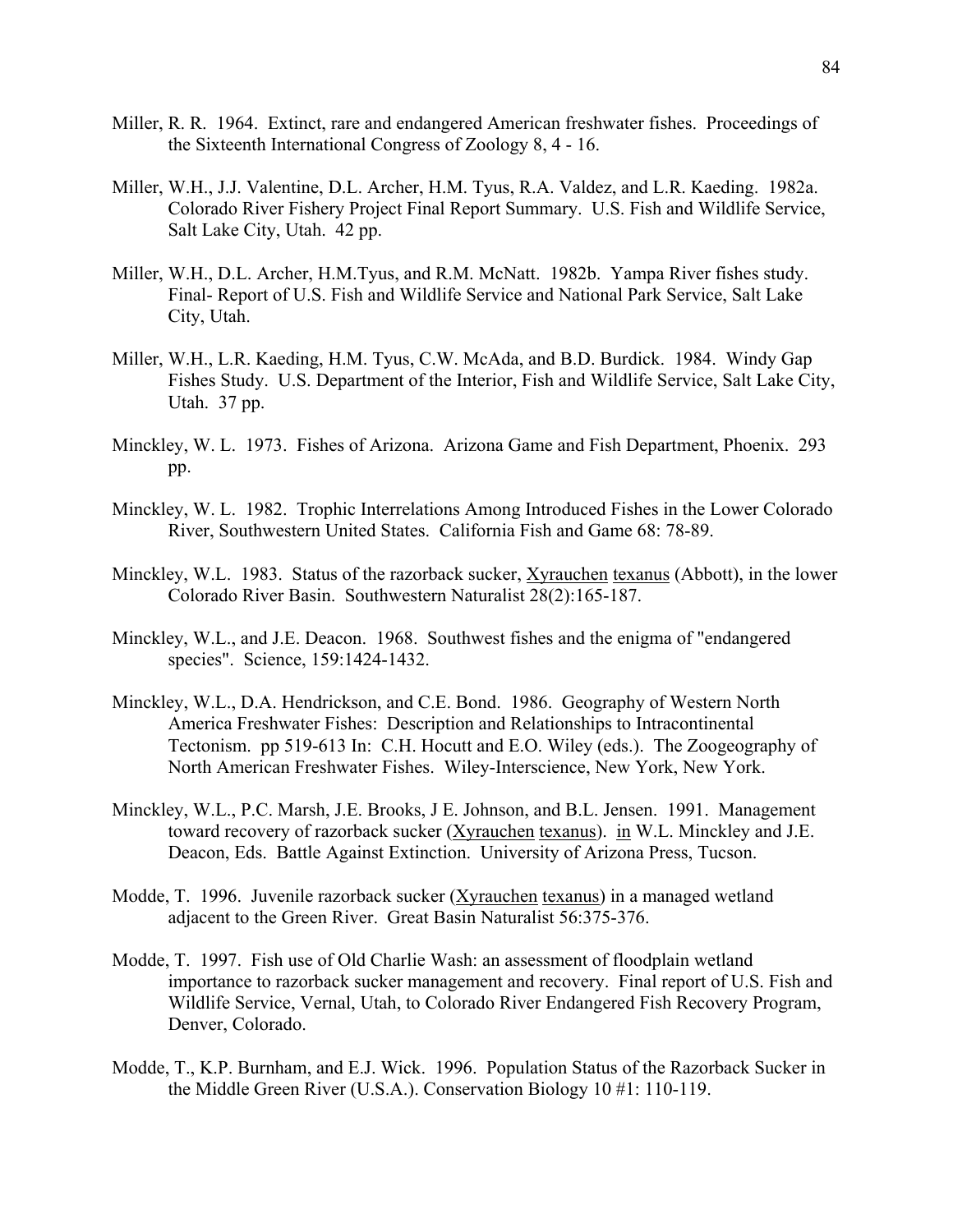- Modde, T., and D.B. Irving. 1998. Use of multiple spawning sites and seasonal movement by razorback sucker in the middle Green River, Utah. North American Journal of Fisheries Management 18:318 326.
- Modde, T., and G. Smith. 1995. Flow recommendations for endangered fishes in the Yampa River. Final Report of U.S. Fish and Wildlife Service, Vernal, Utah, to Upper Colorado River Endangered Fish Recovery Program, Denver, Colorado.
- Modde, T., and E.J. Wick. 1997. Investigations of razorback sucker distribution movements and habitats used during spring in the Green River, Utah. Final Report of U.S. Fish and Wildlife Service, Vernal, Utah, to Upper Colorado River Endangered Fish Recovery Program, Denver, Colorado.
- Modde, T., W. J. Miller, and R. Anderson. 1999. Determination of habitat availability, habitat use, and flow needs of endangered fishes in the Yampa River between August and October. Final Report to Upper Colorado River Endangered Fish Recovery Program. Denver.
- Moyle, P.B. 1976. Inland fishes of California. University of California Press, Berkeley.
- Muth, R.T. 1990. Ontogeny and taxonomy of humpback chub, bonytail, and roundtail chub larvae and early juveniles. Doctoral Dissertation. Colorado State University, Fort Collins.
- Muth, R.T. 1995. Conceptual-framework document for development of a standardized monitoring program for basin-wide evaluation of restoration activities for razorback sucker in the Green and Upper Colorado River systems. Colorado State University Larval Fish Laboratory final report to the Recovery Implementation Program for Endangered Fish Species in the Upper Colorado River Basin, Denver, Colorado.
- Muth, R.T., and D.E. Snyder. 1995. Diets of young Colorado squawfish and other small fish in backwaters of the Green River, Colorado and Utah. Great Basin Naturalist 55:95104.
- Muth, R.T.,and E.J. Wick. 1997. Field studies on larval razorback sucker in Canyonlands National Park and Glen Canyon National Recreation Area, 1993 – 1995. Final Report of Colorado State University Larval Fish Laboratory to U.S. Park Service Rocky Mountain Region, Denver, Colorado.
- Muth, R.T., G.B. Haines, S.M. Meismer, E.J. Wick, T.E. Chart, D.E. Chart, D.E. Snyder, and J.M. Bundy. 1998. Reproduction and early life history of razorback sucker in the Green River, Utah and Colorado, 1992 1996. Final Report of Colorado State University Larval Fish Laboratory to Upper Colorado River Endangered Fish Recovery Program, Denver, Colorado.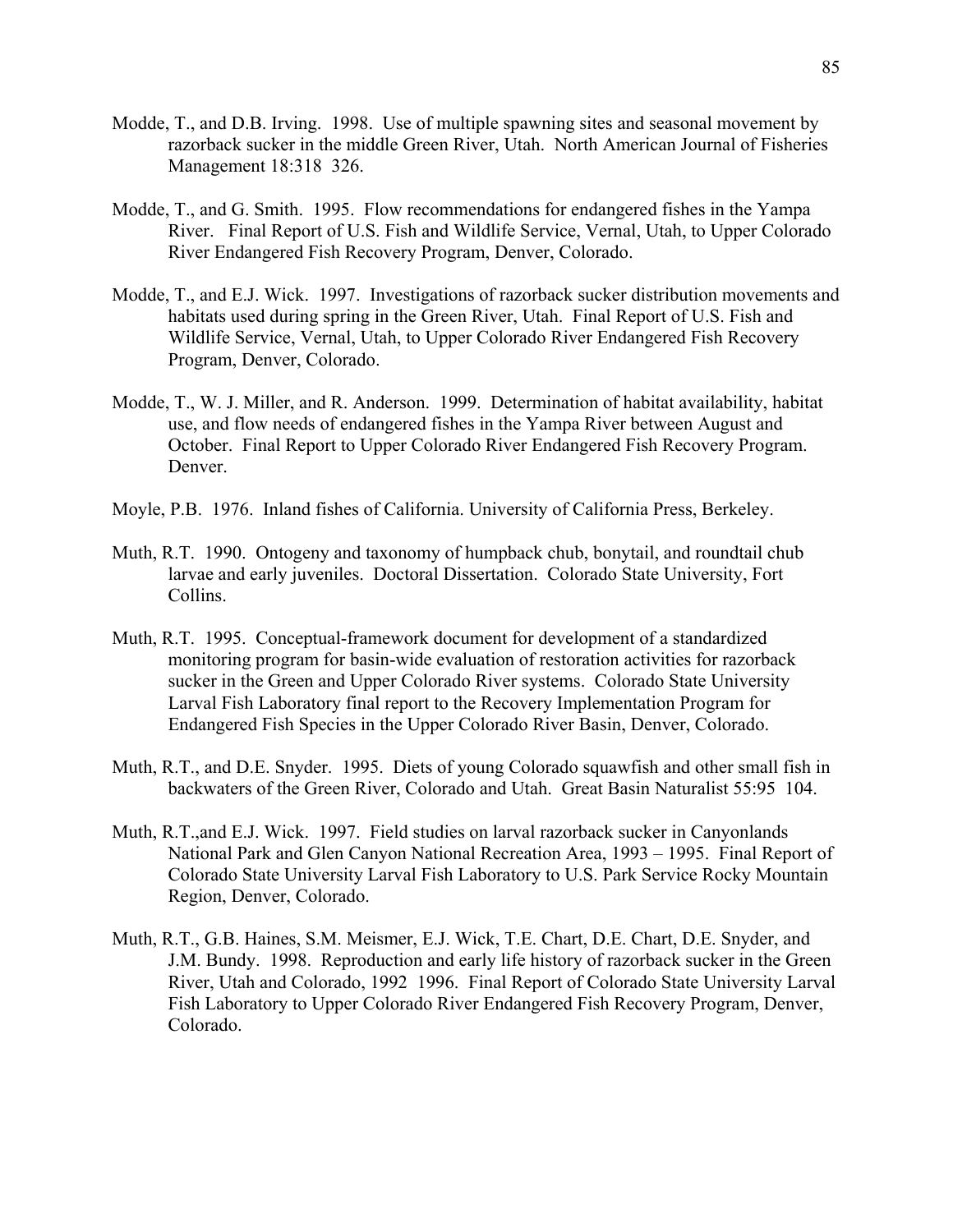- Muth, R.T., L.W. Crist, K.E. LaGory, J.W. Hayse, K.R. Bestgen, T.P. Ryan, J.K. Lyons, R.A. Valdez. 2000. Flow and temperature recommendations for endangered fishes in the Green River downstream of Flaming Gorge Dam. Final Report to Upper Colorado River Endangered Fish Recovery Program, Denver, Colorado.
- Nesler, T. P. 1995. Interactions between endangered fishes and introduced gamefishes in the Yampa River, Colorado, 1987–1991. Colorado Division of Wildlife, Fort Collins.
- Nesler, T.P. and W. J. Miller. 2003. Investigation of nonnative fish escapement from Elkhead Reservoir. Report No. 118. Annual report to Upper Colorado River Endangered Fish Recovery Program, Denver, Colorado.
- Nesler, T.P., K. Christopherson, J.M. Hudson, C.W. McAda, F. Pfeifer, and T.E. Czapla. 2003. An integrated stocking plan for razorback sucker, bonytail, and Colorado pikeminnow for the Upper Colorado River Endangered Fish Recovery Program. Addendum to State Stocking Plans.
- Nesler, T.P., R.T. Muth, and A.F.Wasowicz. 1988. Evidence for baseline flow spikes as spawning cues for Colorado Squawfish in the Yampa River, Colorado. American Fisheries Society Symposium. 5:68-79.
- O'Brien, J.S. 1984. 1983 Yampa River cobble reach morphology investigation. Final Report. U.S. Fish and Wildlife Service, Denver, Colorado. 79 pp.
- O'Brien, J.S. 1987. Analysis of minimum streamflow and sediment transport in the Yampa River, Dinosaur National Monument. Fort Collins, Colorado, Colorado State University (submitted to Nature Conservancy, Boulder, CO).
- Osmundson, D.B. 2002. Dynamics of the upper Colorado River population of Colorado pikeminnow. Draft Final Report of U.S. Fish and Wildlife Service, Grand Junction, Colorado, to Upper Colorado River Endangered Fish Recovery Program, Denver, Colorado.
- Osmundson, D.B., R.J. Ryel, V.L. Lamarra, and J. Pitlick. 2000b. Longitudinal variation in trophic structure of a regulated river: relationships among physical habitat, flow, sediment and biota. Final Report of U.S. Fish and Wildlife Service, Grand Junction, Colorado, to Upper Colorado River Endangered Fish Recovery Program, Denver, Colorado.
- Osmundson, D.B., and K.P. Burnham. 1998. Status and trends of the endangered Colorado squawfish in the upper Colorado River. Transactions of the American Fisheries Society 127:957 970.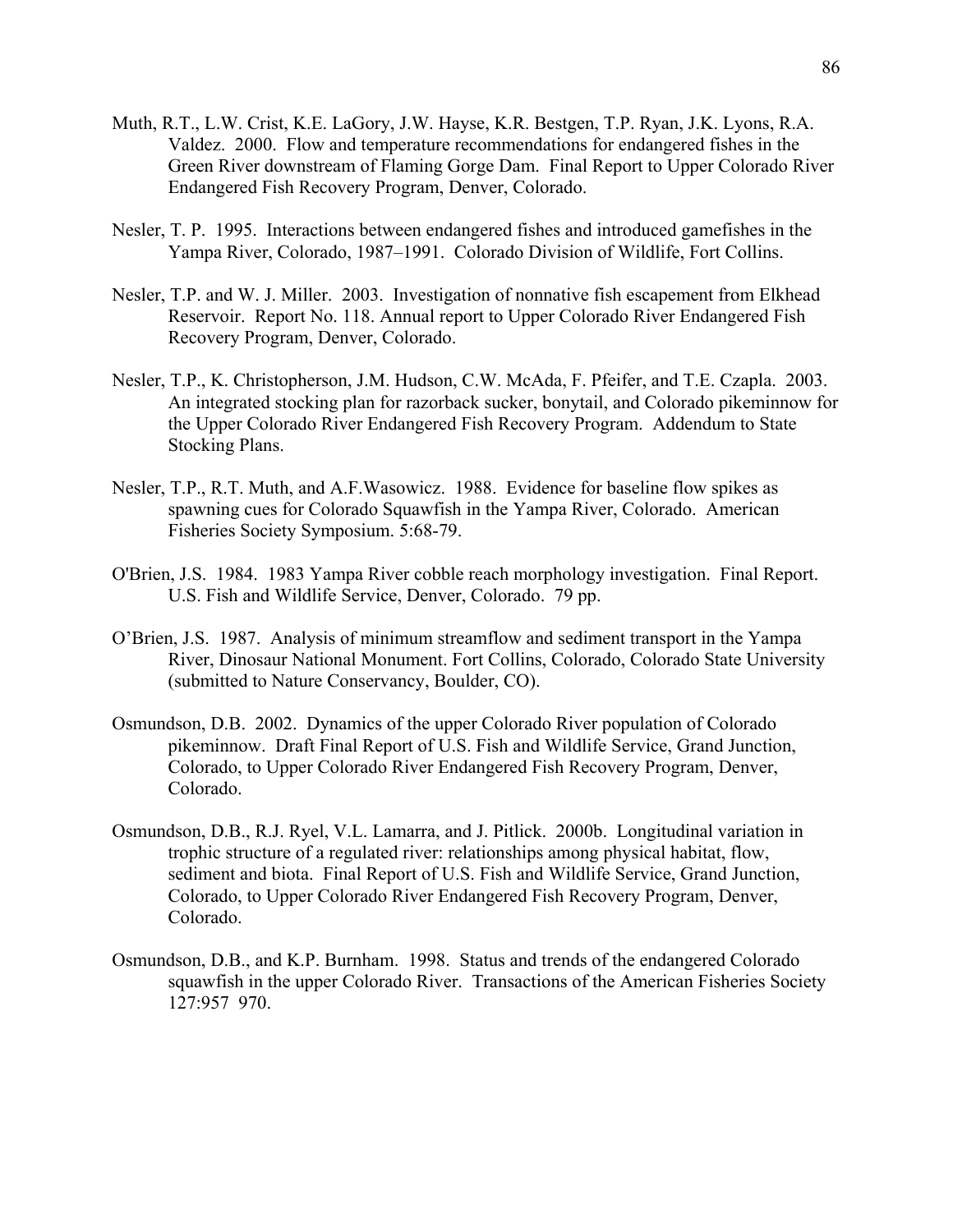- Osmundson, D.B., and L.R. Kaeding. 1989. Studies of Colorado squawfish and razorback sucker use of the "15-mile reach" of the Upper Colorado River as part of conservation measures for the Green Mountain and Ruedi Reservoir water sales. Final Report. U.S. Fish and Wildlife Service, Grand Junction, Colorado.
- Osmundson, D.B., and L.R. Kaeding. 1991. Flow recommendations for maintenance and enhancement of rare fish habitat in the 15-mile reach during October-June. Final Report. U.S. Fish and Wildlife Service, Grand Junction, Colorado.
- Osmundson, D.B., P. Nelson, K. Fenton, and D.W. Ryden. 1995. Relationships between flow and rare fish habitat in the 15-mile reach of the Upper Colorado River. Final Report. U.S. Fish and Wildlife Service, Grand Junction, Colorado.
- Osmundson, D.B., M.E. Tucker, B.D. Burdick, W.R. Elmblad and T.E. Chart. 1997. Nonspawning Movements of Subadult and Adult Colorado Squawfish in the Upper Colorado River. Final Report. U.S. Fish and Wildlife Service, Grand Junction, CO.
- Platania, S.P. 1990. Biological summary of the 1987 to 1989 New Mexico-Utah ichthyofaunal study of the San Juan River. Unpublished report to the New Mexico Department of Game and Fish, Santa Fe, and the U.S. Bureau of Reclamation, Salt Lake City, Utah, Cooperative Agreement 7-FC-40-05060.
- Platania, S.P., and D.A. Young. 1989. A survey of the ichthyofauna of the San Juan and Animas Rivers from Archuleta and Cedar Hill (respectively) to their confluence at Farmington, New Mexico. Department of Biology, University of New Mexico, Albuquerque.
- Propst, D.L., and K.R. Bestgen. 1991. Habitat and biology of the loach minnow, Tiaroga cobitis, in New Mexico. Copeia 1991(1):29-30.
- Pucherelli, M.J., R.C. Clark, and R.D. Williams. 1990. Mapping backwater habitat on the Green River as related to the operation of Flaming Forge Dam using remote sensing and GIS. U.S. Bureau of Reclamation 90 (18):1-11.
- Quartarone, F. 1995. Historical Accounts of Upper Basin Endangered Fish. Colorado Division of Wildlife. Denver.
- Rakowski, C.L., and J.C. Schmidt. 1999. The geomorphic basis of Colorado pikeminnow nursery habitat in the Green River near Ouray, Utah. Report A *in* Flaming Gorge Studies: Assessment of Colorado pikeminnow nursery habitat in the Green River. Final Report of Utah Division of Wildlife Resources to Upper Colorado River Endangered Fish Recovery Program, Denver, Colorado.
- Rinne, J.N. 1991. Habitat use by spikedace, Meda fulgida (Pisces:Cyprinidae) in southwestern streams with reference to probable habitat competition by red shiner (Pisces:Cyprinidae). Southwestern Naturalist 36(1):7-13.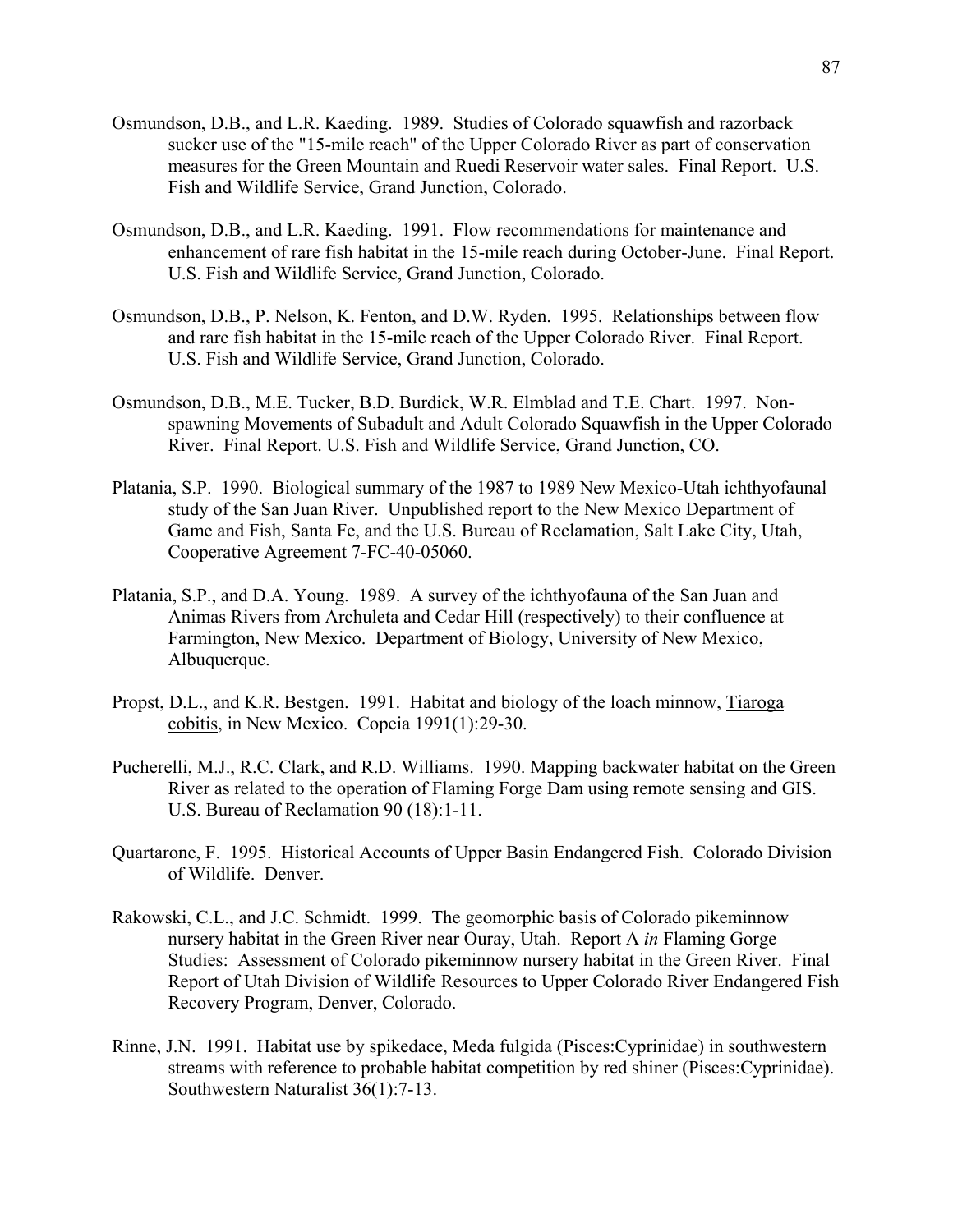- Robinson, A.T., R.W. Clarkson, and R.E. Forrest. 1998. Dispersal of larval fishes in a regulated river tributary. Transactions of the American Fisheries Society 127:722 786.
- Roehm, G.W. 2004. Management plan for endangered fishes in the Yampa River Basin and environmental assessment. U.S. Fish and Wildlife Service, Mountain-Prairie Region. Denver.
- Rose, K L., and D.R. Hann (1989). Final consolidated instream flow report, habitat modeling on the Green River using the physical habitat simulation system. Grand Junction, Upper Colorado River Basin Instream Flow Team.
- Ruppert, J.B., R.T. Muth, and T.P. Nesler. 1993. Predation on fish larvae by adult red shiner, Yampa and Green Rivers, Colorado. Southwestern Naturalist 38:397399.
- Schmidt, J. C. 1996. Geomorphic control of the distribution of age-0 Colorado squawfish in the Green River in Colorado and Utah. Utah State University, Logan.
- Seethaler, K. 1978. Life History and Ecology of the Colorado squawfish (Ptychocheilus lucius) in the Upper Colorado River Basin. Thesis, Utah State University, Logan.
- Sigler, W.F., and R.R. Miller. 1963. Fishes of Utah. Utah Department of Fish and Game, Salt Lake City. 203 pp.
- Smith, G.R. 1960. Annotated list of fish of the Flaming Gorge Reservoir Basin, 1959. Pages 163-268 in R.M. Woodbury, ed. Ecological Studies of the Flora and Fauna of Flaming Gorge Reservoir Basin, Utah and Wyoming. Department of Anthropology, University of Utah, Salt Lake City. Anthropological Paper Number 48, Series Number 3.
- Sublette, J.S., M.D. Hatch, and M. Sublette. 1990. The fishes of New Mexico. University of New Mexico Press, Albuquerque, New Mexico.
- Suttkus, R.D., and G.H. Clemmer. 1977. The humpback chub, *Gila cypha*, in the Grand Canyon area of the Colorado River. Occasional Papers of the Tulane University Museum of Natural History, New Orleans, Louisiana 1:1–30.
- Snyder, D.E. 1981. Contributions to a guide to the cypriniform fish larvae of the upper Colorado River system in Colorado. U.S. Bureau of Land Management Biological Science Series 3:1-81.
- Stanford, J.A. 1993. Instream flows to assist the recovery of endangered fishes of the upper Colorado River basin: review and syntheses of ecological information, issues, methods and rationale. Denver, Colorado, Report for Instream Flow Subcommittee of the Recovery Implementation Program.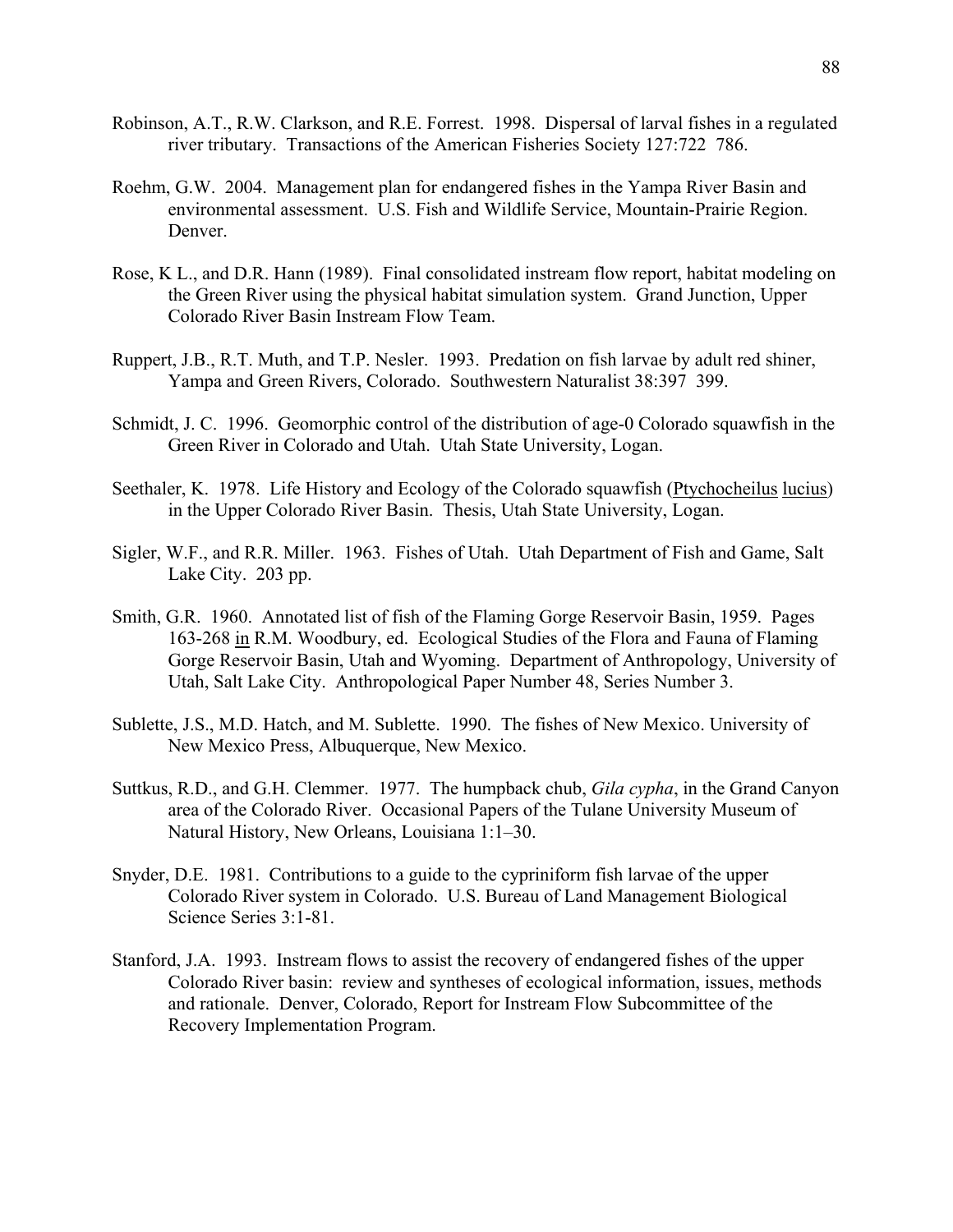- Stephens, D.W., B. Waddell, and J.B. Miller. 1988. Reconnaisance investigation of water quality, bottom sediment, and biota associated with irrigation drainage in the middle Green River Basin, Utah, 1986-87. U.S. Geological Survey Water Resources Invest. Report No. 88-4011.
- Stephens, D.W., B. Waddell, and J.B. Miller. 1991. Physical, chemical, and biological data for detailed study of irrigation drainage in the middle Green River Basin, Utah, 1988-89, with selected data for 1982-87. U.S. Geological Survey Water Resources Invest. Report No. 92-4084.
- Stephens, D.W., B. Waddell, and J.B. Miller. 1992. Detailed study of selenium and selected elements in water, bottom sediment, and biota associated with irrigation drainage in the middle Green River Basin, Utah, 1988-90. U.S. Geological Survey Water Resources Invest. Report No. 92-4084.
- Stephens, D.W., B. Waddell. 1998. Selenium sources and effects on biota in the Green River Basin of Wyoming, Colorado, Utah*, in* Frankenberger, W.T., Jr., and Engberg. R.A., eds., Environmental chemistry of selenium: New York, Marcel Dekker, p. 183-204.
- Taba, S.S., J.R. Murphy, and H.H. Frost. 1965. Notes on the fishes of the Colorado River near Moab, Utah. Proceedings of the Utah Academy of Sciences, Arts, and Letters 42(2):280- 283.
- Trammell, M. A., and T. E. Chart. 1999. Colorado pikeminnow young-of-the-year habitat use, Green River, Utah, 1992 1996. Report C *in* Flaming Gorge Studies: Assessment of Colorado pikeminnow nursery habitat in the Green River. Final Report of Utah Division of Wildlife Resources to Upper Colorado River Endangered Fish Recovery Program, Denver, Colorado.
- Tyus, H.M. 1985. Homing behavior noted for Colorado squawfish. Copeia 1985: 213-215.
- Tyus, H.M. 1987. Distribution, reproduction, and habitat use of the razorback sucker in the Green River, Utah, 1979-1986. Transactions of the American Fisheries Society 116:111- 116.
- Tyus, H.M. 1998. Early records of the endangered fish *Gila cypha*, Miller, from the Yampa River of Colorado with notes on its decline. Copeia 1998:190-193.
- Tyus, H.M. 1990. Potamodromy and reproduction of Colorado squawfish Ptyochocheilus lucius. Transactions of the American Fisheries Society 119:1,035-1,047.
- Tyus, H.M. 1991. Movement and Habitat Use of Young Colorado Squawfish in the Green River, Utah. Journal of Freshwater Ecology. 6(1):43-51.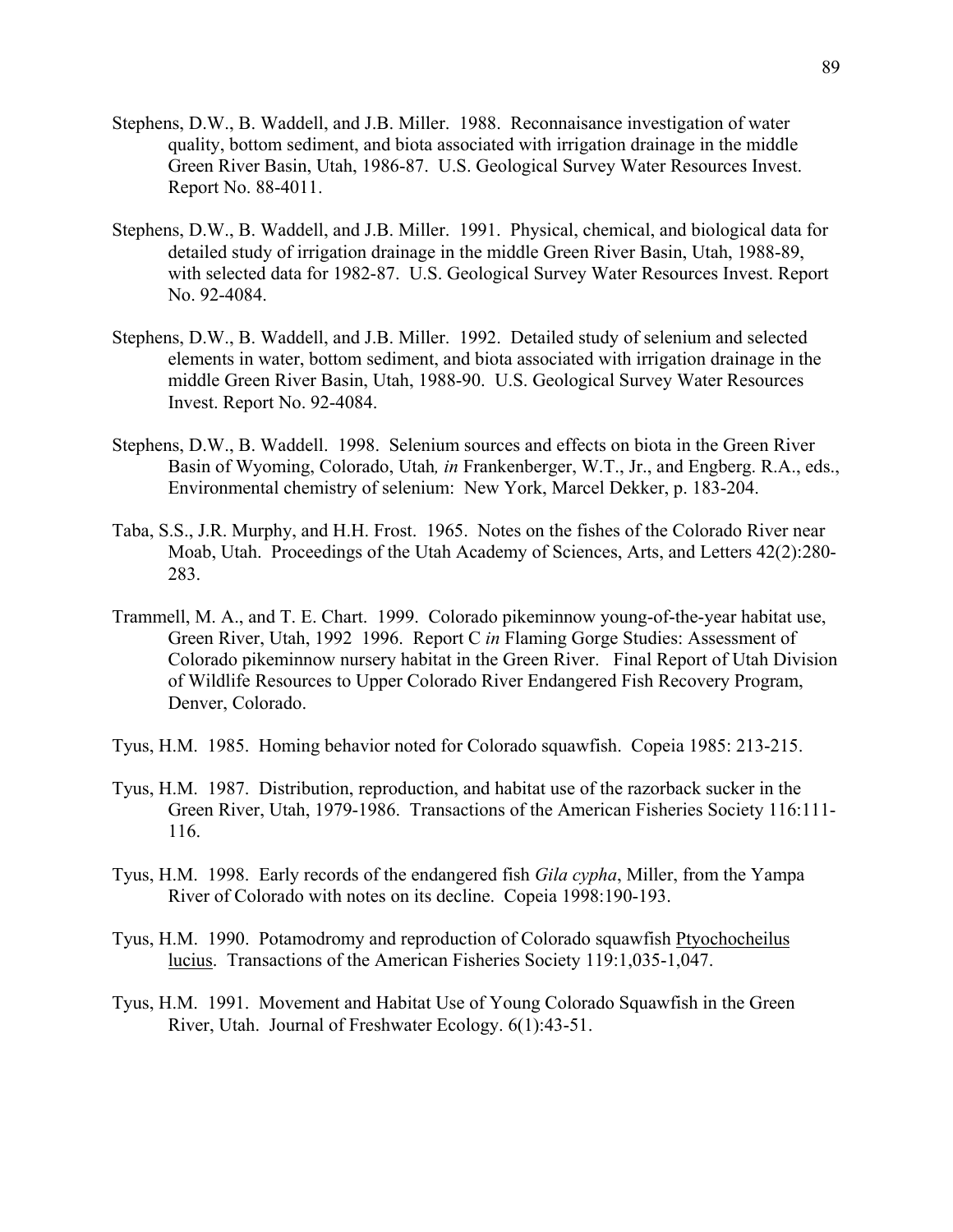- Tyus, H.M., and C.A. Karp. 1990. Spawning and movements of razorback sucker, *Xyrauchen texanus*, in the Green River Basin of Colorado and Utah. Southwestern Naturalist 35:427433.
- Tyus, H.M., and C.A. Karp. 1991. Habitat use and streamflow needs of rare and endangered fishes in the Green River, Utah. Final Report. Flaming Gorge Studies Program. U.S. Fish and Wildlife Service, Colorado River Fish Project, Vernal Utah.
- Tyus, H.M., and C.A. Karp. 1989. Habitat Use and Streamflow Needs of Rare and Endangered Fishes, Yampa River, Colorado. U.S. Fish and Wildlife Service, Biology Report 89(14). 27 pp.
- Tyus, H.M., and G.B. Haines. 1991. Distribution, habitat use, and growth of age-0 Colorado squawfish in the Green River basin, Colorado and Utah. Transactions of the American Fisheries Society 119:1035-1047.
- Tyus, H.M., and C.W. McAda. 1984. Migration, movements and habitat preferences of Colorado squawfish, Ptychocheilus lucius, in the Green, White, and Yampa Rivers, Colorado and Utah. Southwestern Naturalist 29:289-299.
- Tyus, H M, and J.F. Saunders. 1996. Nonnative fishes in the upper Colorado River basin and a strategic plan for their control. Final Report of University of Colorado Center for Limnology to Upper Colorado River Endangered Fish Recovery Program. Denver.
- Tyus, H.M. and J.F. Saunders. 2001. An evaluation of the role of tributary streams for recovery of endangered fishes in the Upper Colorado River Basin, with recommendations for future recovery actions. Final Report to Upper Colorado River Endangered Fish Recovery Program; Project No. 101. Univ. of Colorado, Boulder.
- Tyus, H.M., B.D. Burdick, R.A. Valdez, C.M. Haynes, T.A. Lytle, and C.R. Berry. 1982. Fishes of the Upper Colorado River Basin: Distribution, abundance and status. Pages 12-70 in Miller, W. H., H. M. Tyus and C. A. Carlson, eds. Fishes of the Upper Colorado River System: Present and Future. Western Division, American Fisheries Society, Bethesda, Maryland.
- UCRRIP (Upper Colorado River Recovery Implementation Program). 2004. Nonnative fish management policy. Final – February 4, 2004. Upper Colorado River Endangered Fish Recovery Program. Denver.
- USDI (U.S. Department of the Interior). 1998. Final environmental assessment for acquisition and enhancement of floodplain habitats along the Colorado, Green and Gunnison Rivers as part of the Recovery Program for Endangered Colorado River Fishes. U.S. Department of the Interior: Bureau of Reclamation, Salt Lake City; Fish and Wildlife Service, Denver.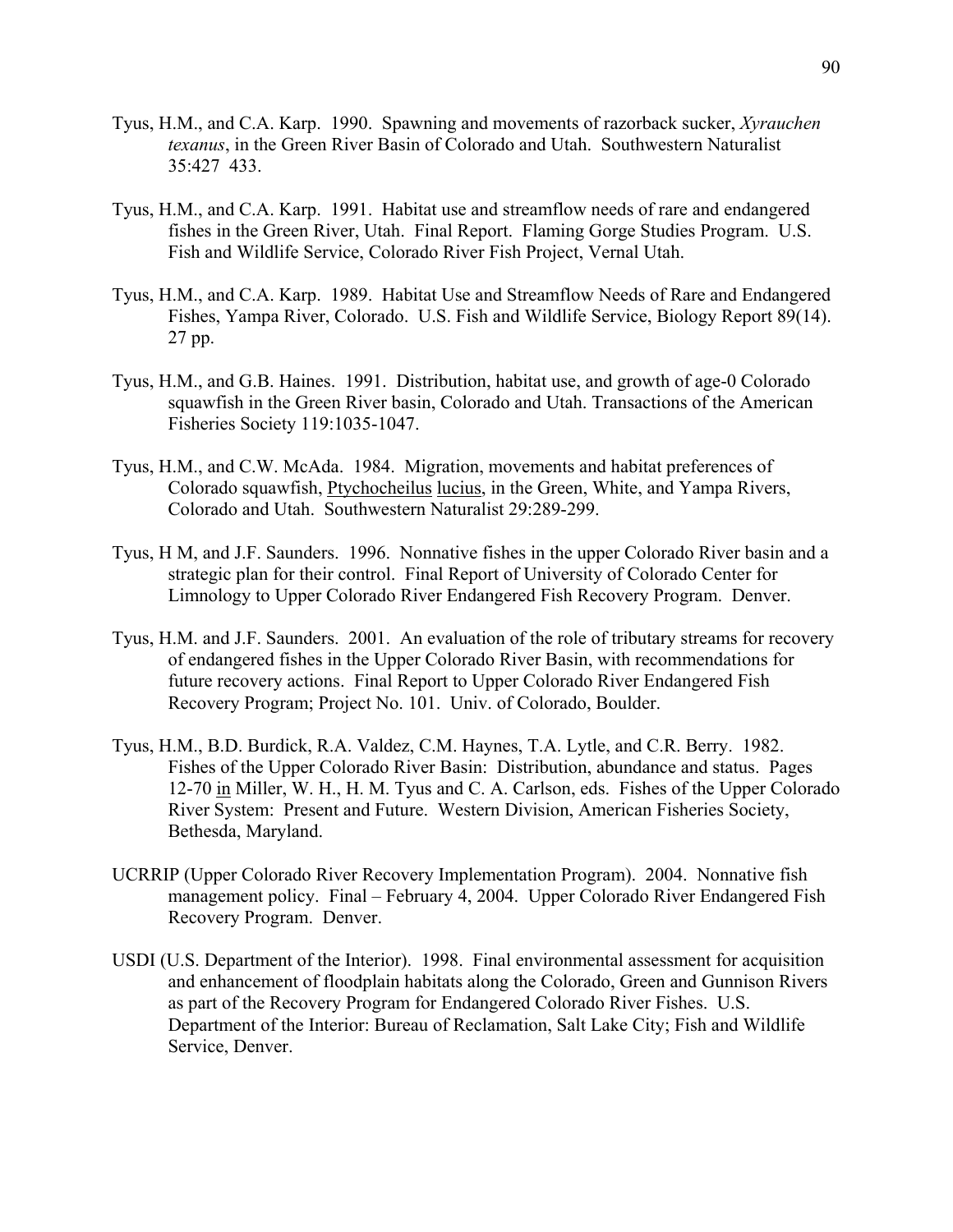- USFWS (U.S. Fish & Wildlife Service). 1980. Biological opinion dated March 13, 1980 for a Rural Electrification Administration loan to Colorado-Ute for the purpose of constructing and operating a 400-megawatt coal-fueled generating unit (Unit 3) at the Craig Station power plant. Mountain-Prairie Region, Denver.
- USFWS. 1986. Annual report to the Bureau of Reclamation: Colorado River endangered fishes investigations. U.S. Department of the Interior, Fish and Wildlife Service, Division of Endangered Species, Denver, Colorado.
- USFWS. 1987. Recovery Implementation Program for Endangered Fish Species in the Upper Colorado River Basin. U.S. Fish and Wildlife Service, Denver, Colorado. 82 pp.
- USFWS. 1990. Humpback Chub Recovery Plan. U.S. Fish and Wildlife Service, Denver, Colorado. 43 pp.
- USFWS. 1993. Section 7 Consultation, Sufficient Progress, and Historic Projects Agreement and Recovery Action Plan, Recovery Implementation Program for Endangered Fish Species in the Upper Colorado River Basin. U.S. Fish and Wildlife Service, Denver, Colorado. 50 pp.
- USFWS. 1996. Procedures for stocking nonnative fish species in the upper Colorado River basin. Mountain-Prairie Region, Denver.
- USFWS. 1998. Razorback sucker *Xyrauchen texanus* recovery plan. Denver, Colorado.
- USFWS. 2002a. Colorado pikeminnow (*Ptychocheilus lucius*) Recovery Goals: amendment and supplement to the Colorado Squawfish Recovery Plan. U.S. Fish and Wildlife Service, Mountain-Prairie Region (6), Denver, Colorado.
- USFWS. 2002b. Razorback sucker (*Xyrauchen texanus*) Recovery Goals: amendment and supplement to the Razorback Sucker Recovery Plan. U.S. Fish and Wildlife Service, Mountain-Prairie Region (6), Denver, Colorado.
- USFWS. 2002c. Humpback chub (*Gila cypha*) Recovery Goals: amendment and supplement to the Humpback Chub Recovery Plan. U.S. Fish and Wildlife Service, Mountain-Prairie Region (6), Denver, Colorado.
- USFWS. 2002d. Bonytail (*Gila elegans*) Recovery Goals: amendment and supplement to the Bonytail Chub Recovery Plan. U.S. Fish and Wildlife Service, Mountain-Prairie Region (6), Denver, Colorado.
- USFWS. 2003. Revised base-flow recommendations for the Yampa River. Mountain-Prairie Region. Denver.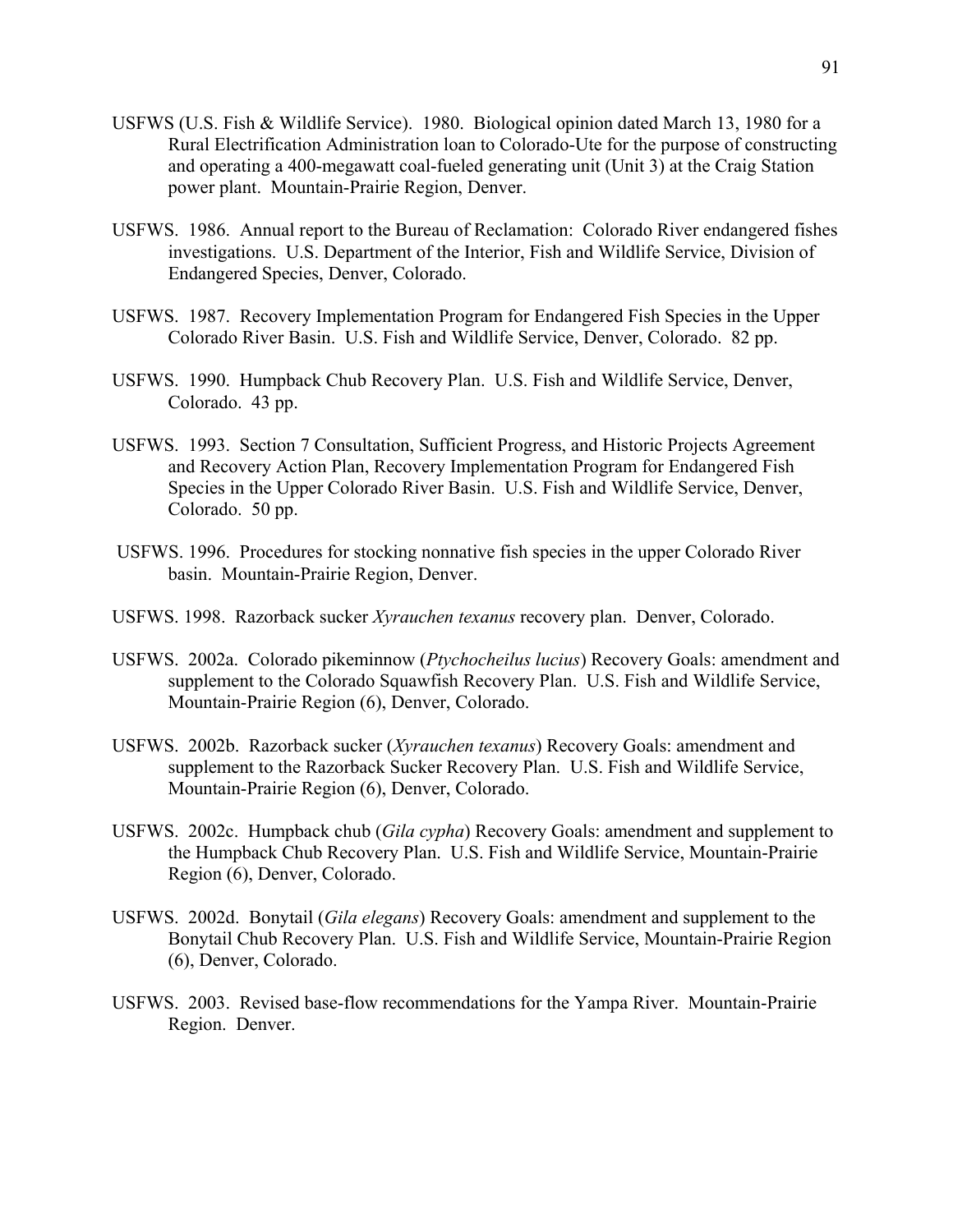- Valdez, R.A. 2004. A generalized interactive model to predict floodplain habitat area needed to recover the endangered razorback sucker in the Upper Colorado River Basin, FLOODPLAIN Model Version 5.1. Report by R. A. Valdez & Associates to Upper Colorado River Endangered Fish Recovery Program, Denver, Colorado.
- Valdez, R.A. 1990. The endangered fish of Cataract Canyon. Final Report of Bio/West, Inc., Logan, Utah, to U.S. Bureau of Reclamation, Salt Lake City, Utah.
- Valdez, R.A. and P. Nelson. 2004. Green River Subbasin Floodplain Management Plan. Upper Colorado River Endangered Fish Recovery Program, Project Number C-6, Denver, CO.
- Valdez, R.A., and G.H. Clemmer. 1982. Life History and prospects for recovery of the humpback and bonytail chub. Pages 109-119 in W.M. Miller, H.M. Tyus and C.A. Carlson, eds. Proceedings of a Symposium on Fishes of the Upper Colorado River System: Present and Future. American Fisheries Society, Bethesda, Maryland.
- Valdez, R.A., and W. Masslich. 1989. Winter habitat study of endangered fish-Green River. Wintertime movement and habitat of adult Colorado squawfish and razorback suckers. Report No. 136.2. BIO/WEST, Inc., Logan, Utah. 178 pp.
- Valdez, R.A., and R.J. Ryel. 1995. Life History and Ecology of the Humpback Chub (*Gila cypha)* in the Colorado River, Grand Canyon, Arizona. BIO/WEST, Inc. for the Bureau of Reclamation.
- Valdez, R.A., and R.J. Ryel. 1997. Life history and ecology of the humpback chub in the Colorado River in Grand Canyon, Arizona. Pages 331 *in* C. van Riper, III and E.T. Deshler (eds.). Proceedings of the Third Biennial Conference of Research on the Colorado Plateau. National Park Service Transactions and Proceedings Series 97/12.
- Valdez, R.A., P.B. Holden, and T.B. Hardy. 1990. Habitat suitability index curves for humpback chub of the Upper Colorado River Basin. Rivers 1:31 42.
- Valdez, R.A., P.G. Mangan, R. Smith, and B. Nilson. 1982a. Upper Colorado River fisheries investigations (Rifle, Colorado to Lake Powell, Utah). Pages 100-279 in W.H. Miller, J.J. Valentine, D.L. Archer, H.M. Tyus, R.A. Valdez, and L. Kaeding, eds. Part 2-Field investigations. Colorado River Fishery Project. U.S. Bureau of Reclamation, Salt Lake City, Utah.
- Valdez, R.A., P. Mangan, M. McInerny, R.B. Smith. 1982b. Fishery investigations of the Gunnison and Dolores Rivers. Pages 321365 *in* U.S. Fish and Wildlife Service. Colorado River Fishery Project, Final Report, Part 2: Field Investigations. U.S. Fish and Wildlife Service, Salt Lake City, Utah.
- Vanicek, C.D. 1967. Ecological studies of native Green River fishes below Flaming Gorge dam, 1964-1966. Ph.D. Dissertation. Utah State University. 124 pp.